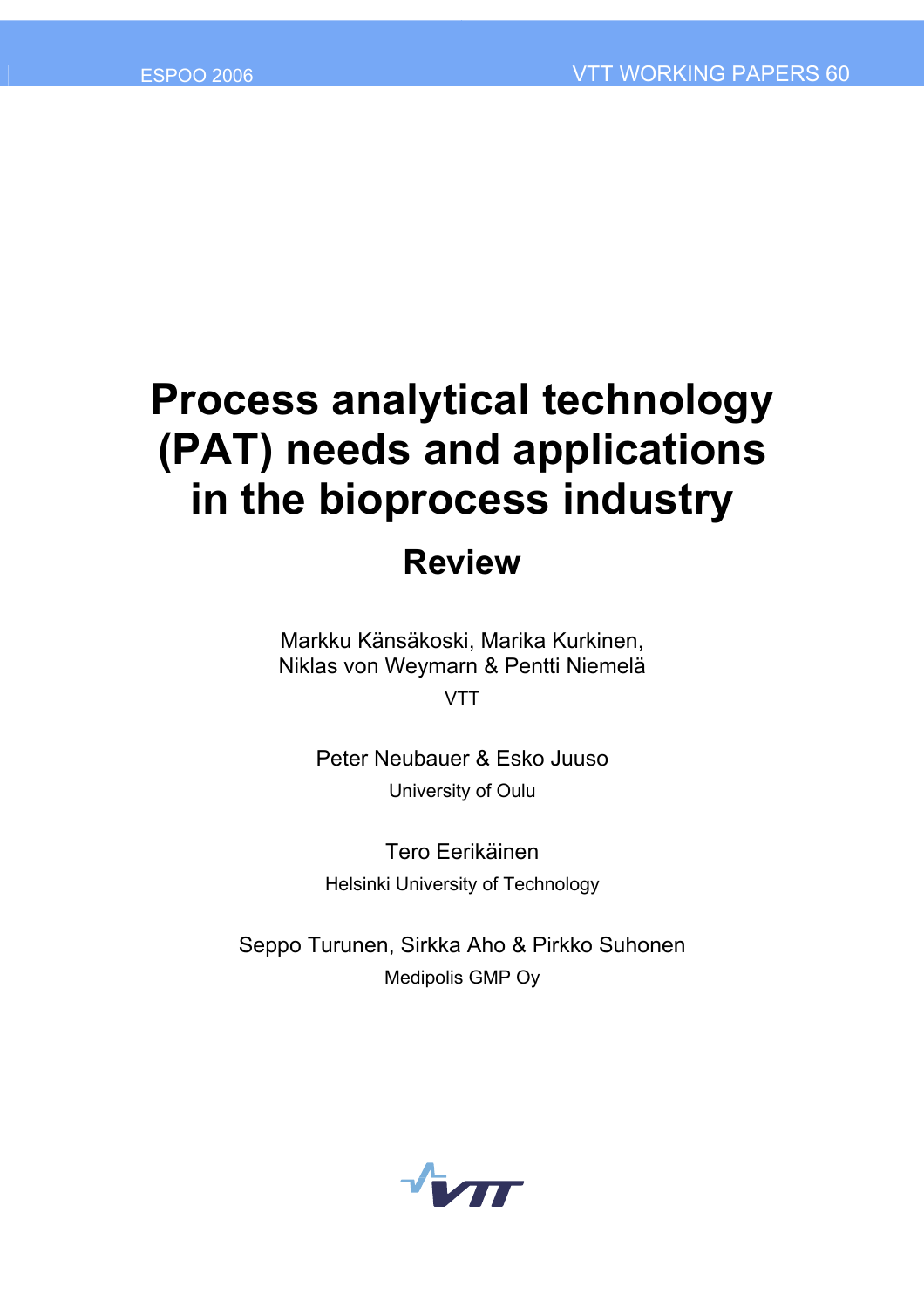ISBN 951-38-6612-2 (URL: http://www.vtt.fi/publications/index.jsp)  $\overline{1$ ISSN 1459–7683 (URL: http://www.vtt.fi/publications/index.jsp)

Copyright © VTT 2006

#### JULKAISIJA – UTGIVARE – PUBLISHER

VTT, Vuorimiehentie 3, PL 1000, 02044 VTT puh. vaihde 020 722 111, faksi 020 722 4374

VTT, Bergsmansvägen 3, PB 1000, 02044 VTT tel. växel 020 722 111, fax 020 722 4374

VTT Technical Research Centre of Finland, Vuorimiehentie 3, P.O.Box 1000, FI-02044 VTT, Finland phone internat. +358 20 722 111, fax +358 20 722 4374

VTT, Kaitoväylä 1, PL 1100, 90571 OULU puh. vaihde 020 722 111, faksi 020 722 2320

VTT, Kaitoväylä 1, PB 1100, 90571 ULEÅBORG tel. växel 020 722 111, fax 020 722 2320

VTT Technical Research Centre of Finland, Kaitoväylä 1, P.O. Box 1100, FI-90571 OULU, Finland phone internat. +358 20 722 111, fax +358 20 722 2320

Technical editing Anni Kääriäinen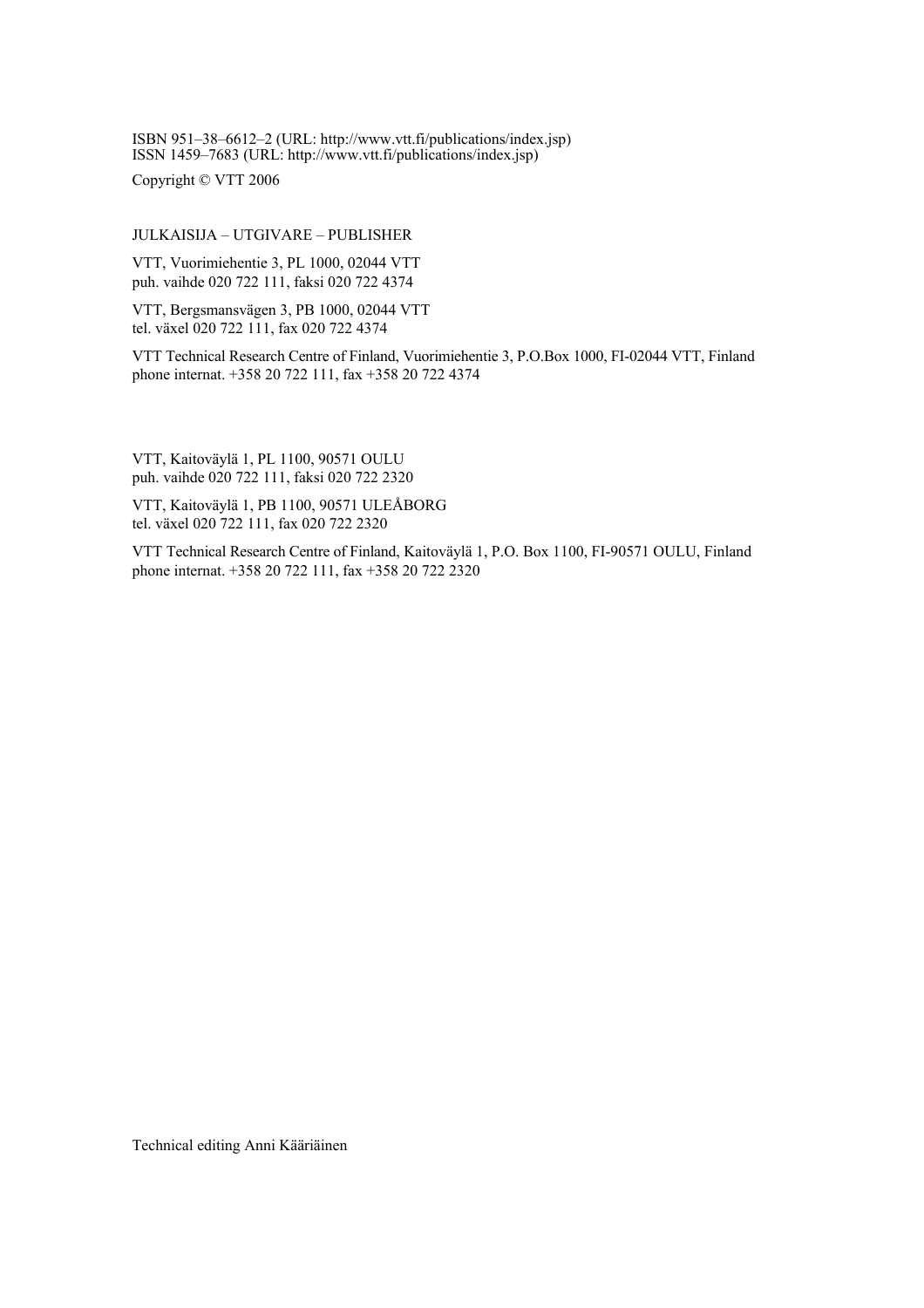

Author(s)

Published by Series title, number and  $\blacksquare$ report code of publication

> VTT Working Papers 60 VTT-WORK-60<sup>°</sup>

Känsäkoski, Markku, Kurkinen, Marika, von Weymarn, Niklas, Niemelä, Pentti, Neubauer, Peter, Juuso, Esko, Eerikäinen, Tero, Turunen, Seppo, Aho, Sirkka & Suhonen, Pirkko **Title** 

# **Process analytical technology (PAT) needs and applications in the bioprocess industry**

**Review**

**Abstract** 

Process analytical technologies have been applied to manufacturing processes (pulp and paper, chemical and petroleum) for decades. Recently, the US Food and Drug Administration (FDA) has, however, re-defined the phrase and implemented it into an initiative focusing on improving several aspects of the pharmaceutical industry. The European Agency for the Evaluation of Medicinal Products (EMEA), has also been active and formed a PAT team in 2003. The PAT initiative was initially intended for traditional pharmaceutical manufacturers, but the FDA's PAT guidance now clearly states that it applies to all manufacturers of human and veterinary drug products, as well as biologics regulated by the FDAís Center for Drug Evaluation and Research (CDER) and the Center for Veterinary Medicine (CVM). Basically, PAT involves a fundamental shift from testing the quality of the finished drug product, to building quality into products by testing at several intermediate steps. It specifically requires that quantifiable, causal, and predictive relationships be established amongst raw materials, the manufacturing process, and final product quality. It is believed that PAT may not bring dramatic changes overnight, but years from now, it may be seen as an initiative that helped foster a period of innovation, efficiency, and expansion for the biopharmaceutical industry. In this report, the impact and potential effects of PAT on the biotechnological production of pharmaceuticals is assessed. Hence, we define BioPAT as process analytical technologies applied throughout development, scale-up and commercial scale bioprocess-based production of drug substances. In this report, we will focus on what PAT means in practice for the biotechnological manufacture of pharmaceuticals. Besides a regulatory examination, the monitoring methods and technologies available are thoroughly surveyed. These facts are then reflected against the needs for monitoring in bioprocess-based pharmaceutical production.

#### Keywords

process industry, process analytical technologies, applications, bioprocess industry, pharmaceutical industry, drugs, regulations, analytical measurements, biomanufacturing

| <b>ISBN</b>                                                       |                                          |                |  |
|-------------------------------------------------------------------|------------------------------------------|----------------|--|
| 951–38–6612–2 (URL: http://www.vtt.fi/publications/index.jsp)     |                                          |                |  |
|                                                                   |                                          |                |  |
| Series title and ISSN                                             |                                          | Project number |  |
| VTT Working Papers                                                |                                          |                |  |
| 1459–7683 (URL: http://www.vtt.fi/publications/index.jsp)         |                                          |                |  |
|                                                                   |                                          |                |  |
| Date                                                              | Language                                 | Pages          |  |
| October 2006                                                      | English                                  | 99 p.          |  |
|                                                                   |                                          |                |  |
| Name of project                                                   | Commissioned by                          |                |  |
|                                                                   |                                          |                |  |
|                                                                   |                                          |                |  |
| Contact                                                           | Publisher                                |                |  |
| VTT Technical Research Centre of Finland                          | VTT Technical Research Centre of Finland |                |  |
| P.O. Box 1100, FI-90571 OULU, Finland                             | P.O. Box 1000, FI-02044 VTT, Finland     |                |  |
| Phone internat. $+35820722111$<br>Phone internat. $+358207224404$ |                                          |                |  |
|                                                                   |                                          |                |  |
| Fax +358 20 722 2320<br>Fax +358 20 722 4374                      |                                          |                |  |
|                                                                   |                                          |                |  |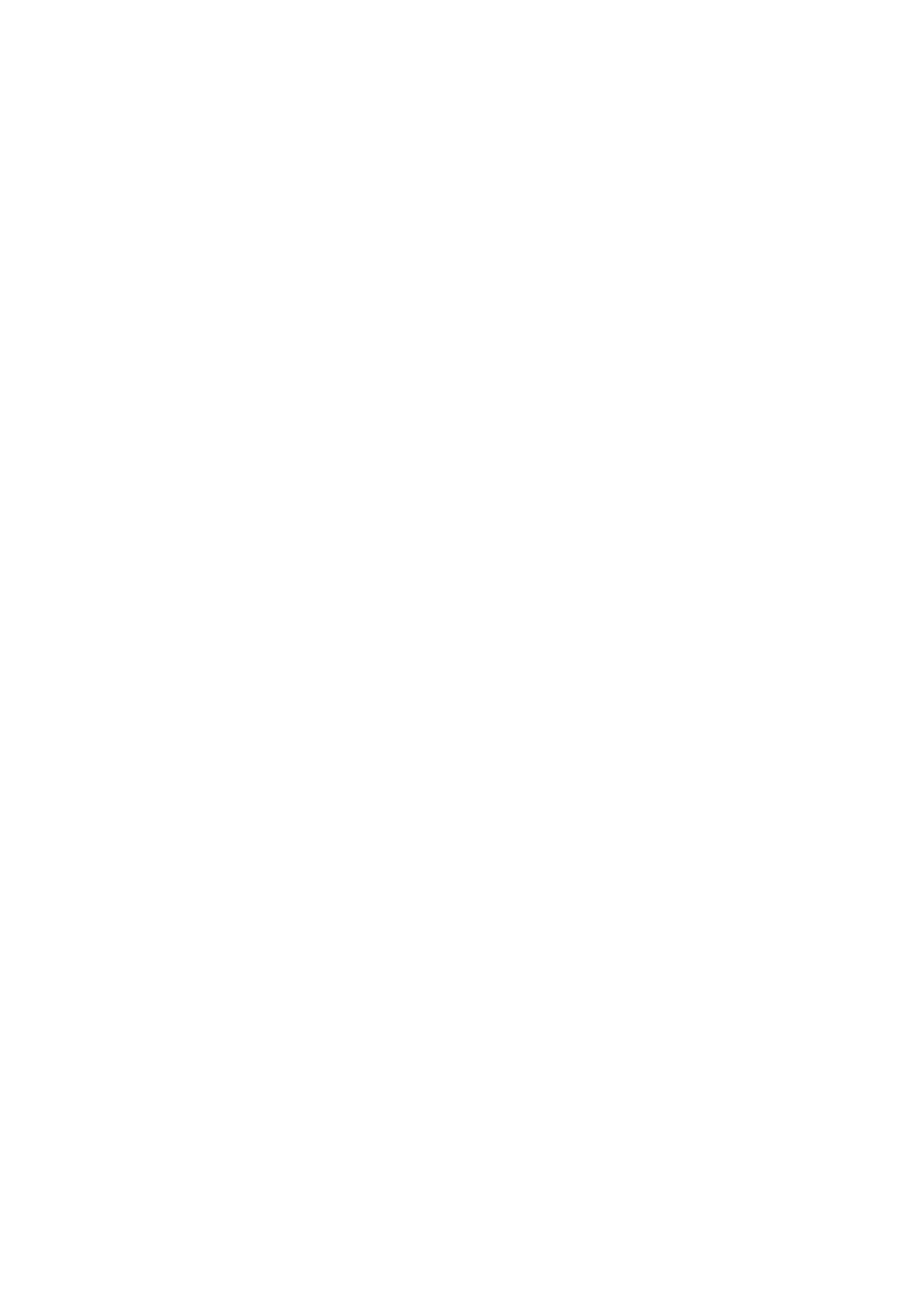### **Executive summary**

Process analytical technologies have been applied to manufacturing processes (pulp and paper, chemicals and petroleum) for decades. Recently, the US Food and Drug Administration (FDA) has, however, re-defined the phrase and implemented it into an initiative focusing on improving several aspects of the pharmaceutical industry. The first document in support of this action, the process analytical technology (PAT) initiative, was launched by the FDA in 2002, followed up by the PAT guidance in September, 2004. The FDA's European counterpart, the European Agency for the Evaluation of Medicinal Products (EMEA), has also been active and formed a PAT team in 2003. The PAT initiative was initially intended for traditional pharmaceutical manufacturers, but the FDA's PAT guidance now clearly states that it applies to all manufacturers of human and veterinary drug products, as well as biologics regulated by the FDAís Center for Drug Evaluation and Research (CDER) and the Center for Veterinary Medicine (CVM).

Basically, PAT involves a fundamental shift from testing the quality of the finished drug product, to building quality into products by testing at several intermediate steps. The former quality assurance strategy often leads to, for example, lot release delays or even recalls. The latter PAT strategy relies on a good understanding of the whole manufacturing process – from development to final formulation. It specifically requires that quantifiable, causal, and predictive relationships be established amongst raw materials, the manufacturing process, and final product quality (Winchester, 2005). It is believed that PAT may not bring dramatic changes overnight, but years from now, it may be seen as an initiative that helped foster a period of innovation, efficiency, and expansion for the biopharmaceutical industry.

In this report, the impact and potential effects of PAT on the biotechnological production of pharmaceuticals is assessed. Hence, we define BioPAT as process analytical technologies applied throughout development, scale-up and commercial scale bioprocess-based production of drug substances (including manufacturing of intermediates, APIs, and final drug products). In this report, we will focus on what PAT means in practice for the biotechnological manufacture of pharmaceuticals. Besides a regulatory examination, the monitoring methods and technologies available are thoroughly surveyed. These facts are then reflected against the needs for monitoring in bioprocess-based pharmaceutical production.

The quality of raw materials and excipients for biotechnological manufacturing of pharmaceuticals is set by regulatory requirements and suitable specifications, test methods and acceptance criteria have been developed. Appropriate test methods successfully meeting the acceptance criteria can prevent costly production problems and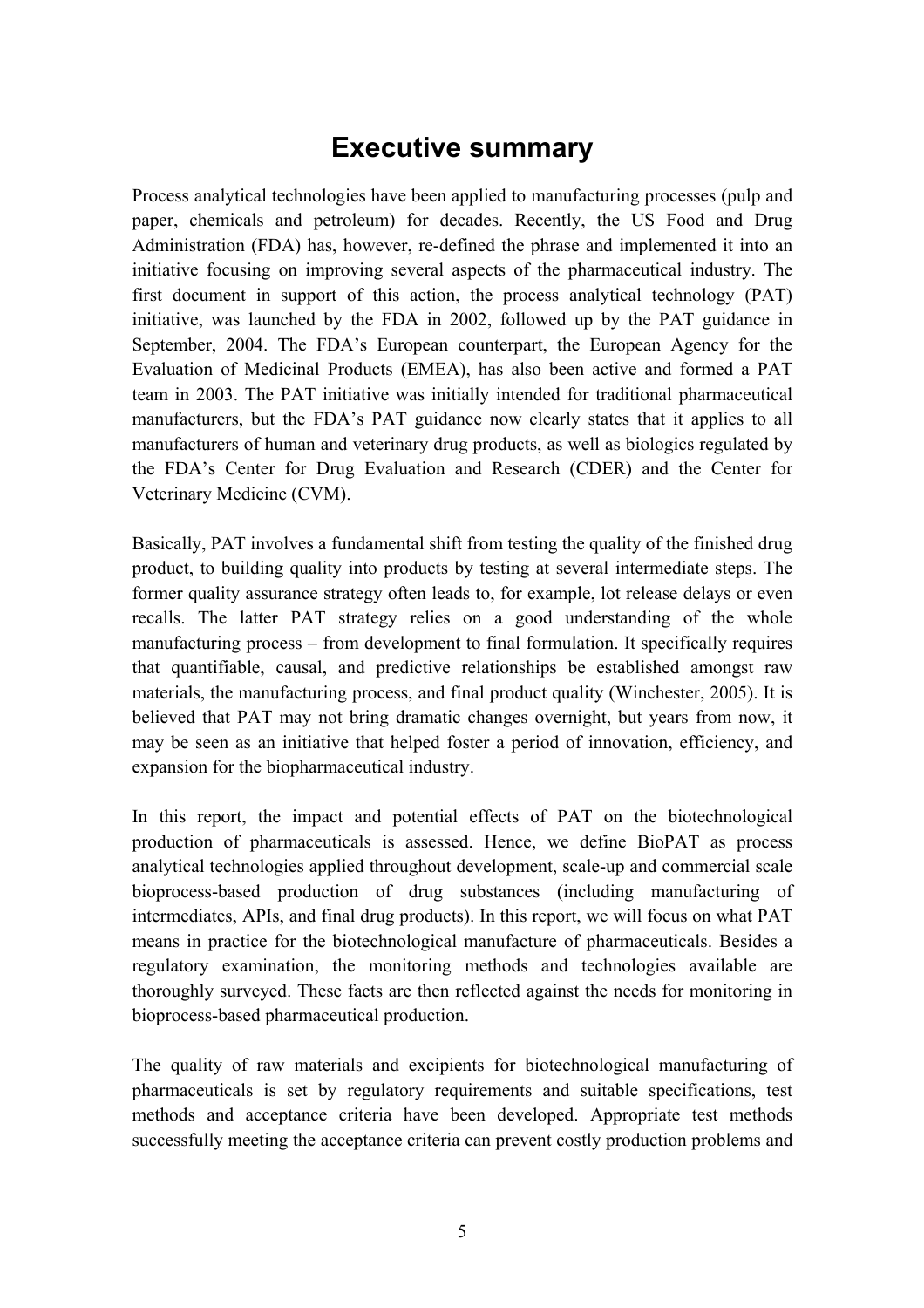diminish quality variations. Safety testing is amongst the important steps. Currently there are only few tests available and they are mainly for a single target. However, new fast, sensitive, complex but less time consuming methods based on the advantages of modern molecular biology, biochemistry and bio- and chemical analytics are needed. New lab-on-chip methods would be very useful, providing a comprehensive description of the quality of the production strain or the culture media, for example.

Bioprocess monitoring (fermentation monitoring) and control is still in its very infancy. Generally only 'basic' measurements, like physical (temperature, weight, pressure, conductivity, gas and liquid flow, foam level, stirrer speed and power) and chemical measurements ( $pH$ ,  $pO_2$ , redox, outgas  $O_2$  and  $CO_2$ ) are performed *in situ*. Practically no sophisticated analytical measurements are performed *in situ*. The application of on- or at-line analytical methods, such as near infrared (NIR) for glucose or cell density measurement, or flow injection analysis (FIA) have been more exception than a rule.

In pharmaceutical manufacturing the down-stream processing (DSP) is usually the most expensive phase. It is thus a very interesting area for PAT implementation. The DSP unit operations are also often easier to understand than the very complex biological phenomena taking place in fermentation and cell cultures, which in turn decreases the complexity of the necessary measurement and control entities.

Various analytical technologies have been applied for fermentation monitoring, but mostly only for research purposes. NIR and infrared (IR) spectroscopy are potential for quantitative chemical analysis in bioprocesses because of the strength of the absorption bands (NIR) and the selectivity of IR spectroscopy. Both techniques can be applied for process monitoring *in situ* or at-line. Strong absorption due to water can be a problem in some cases, but can be overcome with careful spectrometer and calibration development. Raman spectroscopy is a complimentary technology for infrared. It is less sensitive for water interference, but generally also a less sensitive method. The potential of these technologies has not yet been applied in bioprocess monitoring even though they are already 'industrial standards' in other manufacturing process monitoring applications. The use of fluorescence and fluorescent proteins (e.g. GFP) to monitor substrate, product, and side-product concentrations are highly promising technologies. Currently available GFP variants can e.g. be used to monitor intracellular and intraorganelle properties like pH. Two-dimensional fluorescence spectroscopy has been applied to measure on-line, e.g. glucose, ethanol, biomass and antibiotic concentrations, as well as succinate and nitrate. Biosensors are excellent analytical tools for various measurement needs, e.g. enzymatic measurement of glucose, sucrose, and lactate or various immunoassays. But currently their use is limited to *ex situ* or at least requires sampling, which could be solved with a method like FIA. The typical drawbacks of biosensors as direct *in situ* sensors are low dynamic range, lack of ability to survive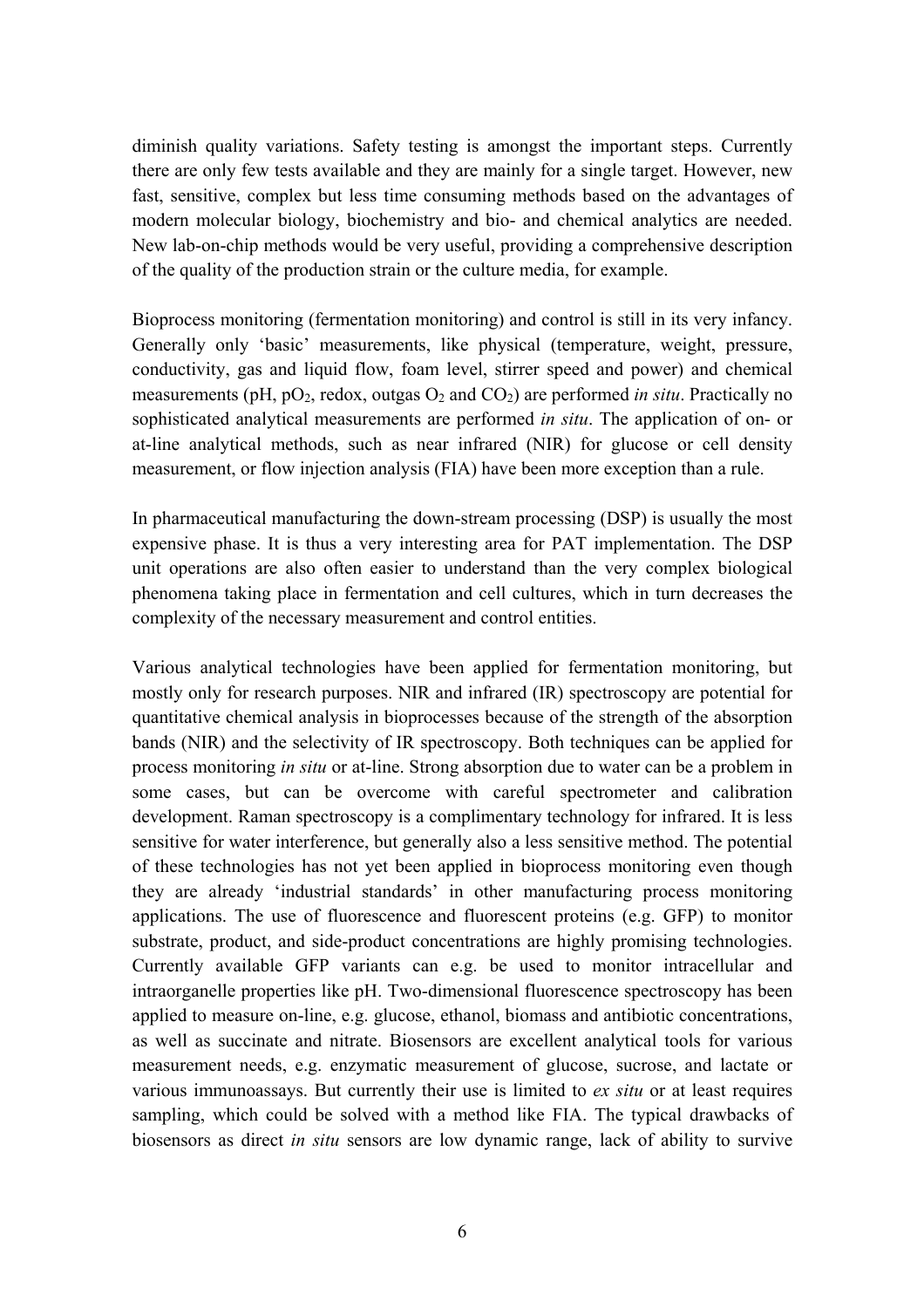sterilization and limited lifetime. Changes in the gene expression profile are the first signs of adaptation of microbes to changing conditions or to potential process disturbances. Tools, which are suitable for high-throughput expression monitoring of process-relevant genes are under development. Good examples of this kind of technologies are TRAC ("transcriptional profiling with the aid of affinity capture") and eMicroLisa that are already in commercialization phase.

Soft sensors are virtual sensors, typically intelligent computer programs capable of state estimation and prediction, and they can thus be helpful when dealing with bioprocesses characterized by uncertainties and complexity. Soft sensors make existing measurements more efficient or provide previously unavailable data with software systems that process the measurement signals, for example, based on other, more accessible analytes/existing measurements, laboratory analyses and *a priori* expert knowledge. Soft sensors are especially useful in data fusion, where measurements of different characteristics and dynamics are combined.

The production of biologicals involves processes and materials, which themselves have inherently high variability and show a sensitive response to small changes in physical and chemical parameters. So far, to guarantee (or to try to guarantee) consistent product quality, the principle aim has been to control, i.e., repeat, a process very stringently, but the impact of many factors along the multistep process line and their mutual interconnectivity makes it difficult to have low batch-to-batch variation. Therefore, better understanding of the bioprocess, and better *in situ* monitoring tools are required, which are pre-requisites for feed-back control and consistent quality. There are specific needs for rapid measurement in cell banking (e.g. genotypic studies, phenotypic characterization, safety detection), preparation phases (e.g. media composition, contamination), during fermentation (e.g. cell density, cellular activity, contamination control, product formation kinetics) and DSP (e.g. impurities, contamination, intermediate product stability, product quality, column lifetime).

It is necessary to develop various tools, which are specific to certain process phase, production organism, or end product, but there is a more general demand for tools to control and optimize bioprocess manufacturing; fermentation models and simulation tools in combination with metabolic flux analysis, at- or on-line analytical measurements, control strategies for dynamic bioprocesses, and supervisory software tools.

As a conclusion, there are various needs and subjects in the field of bioprocess manufacturing and control that should be further developed. Here we propose two complementary approaches to accelerate the progress and to help create a holistic view of bioprocess. This interdisciplinary approach requires firstly enhanced implementation of PAT (as its widest mean) into existing bioprocesses, and secondly development of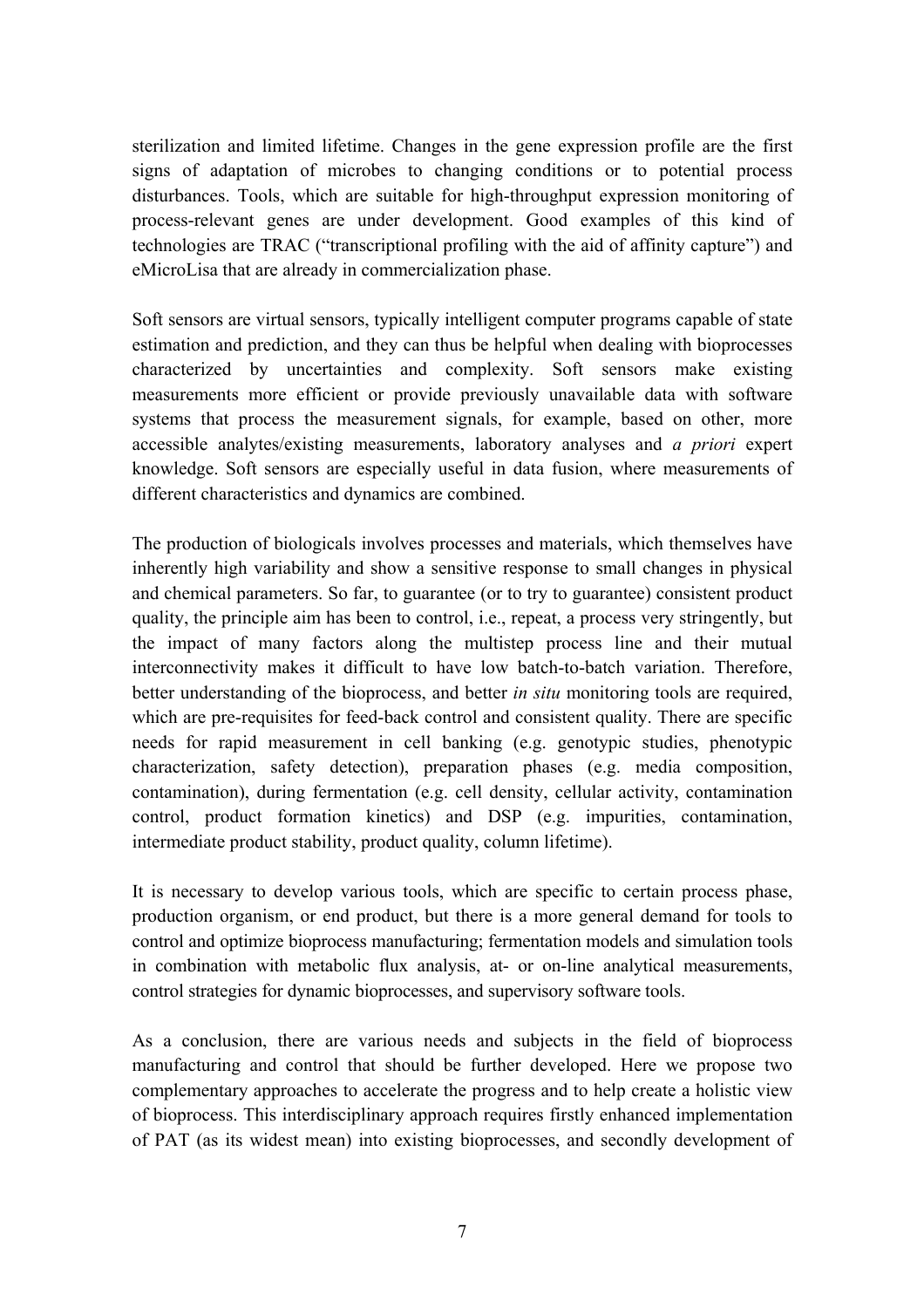scale-down equipment (minibioreactors, sampling and measurement devices, etc.) as a tool for constructing new models and incorporating these into standard bioprocess development. We anticipate that in future the combination of these two methods will help to understand the bioprocess itself and will lead to significantly better quality and productivity in bioprocesses.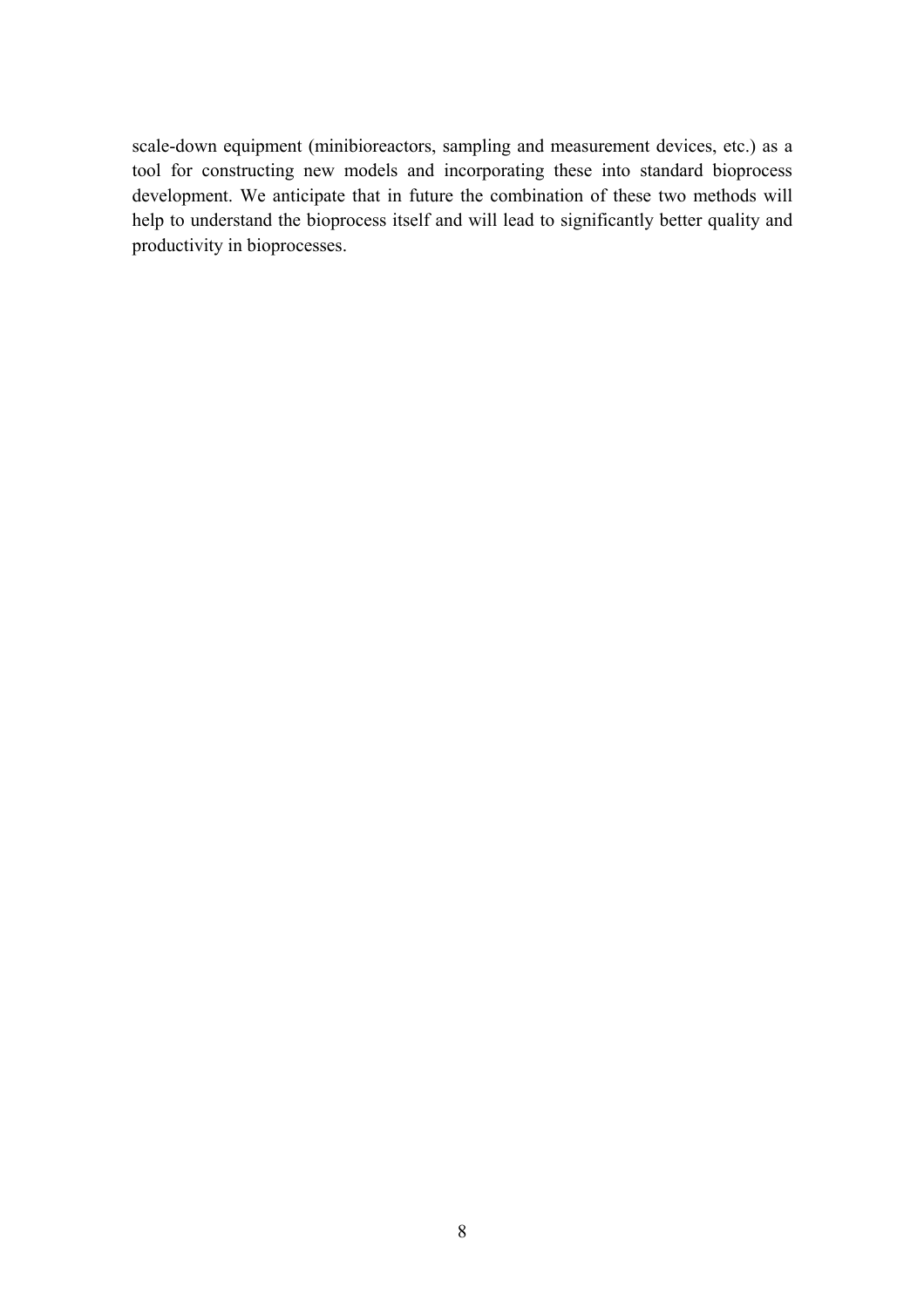### **Acknowledgements**

This review project reported here is based on the experience and knowledge generated in various research and development projects at VTT Technical Research Centre of Finland, University of Oulu, Helsinki University of Technology and Medipolis GMP. We are very grateful for our colleagues for their support and help during this project. Especially, we wish to thank Jari Rautio (TRAC), Ismo Mattila (MIMS) and Kirsi-Marja Oksman-Caldentey (plant cells), all from VTT Technical Research Centre of Finland, for their help and contribution to this report. We wish to thank Bioforum Oulu for the financial support, which made it possible to write this review. Finally we would like to thank Kati Takaluoma for her help in completing this project.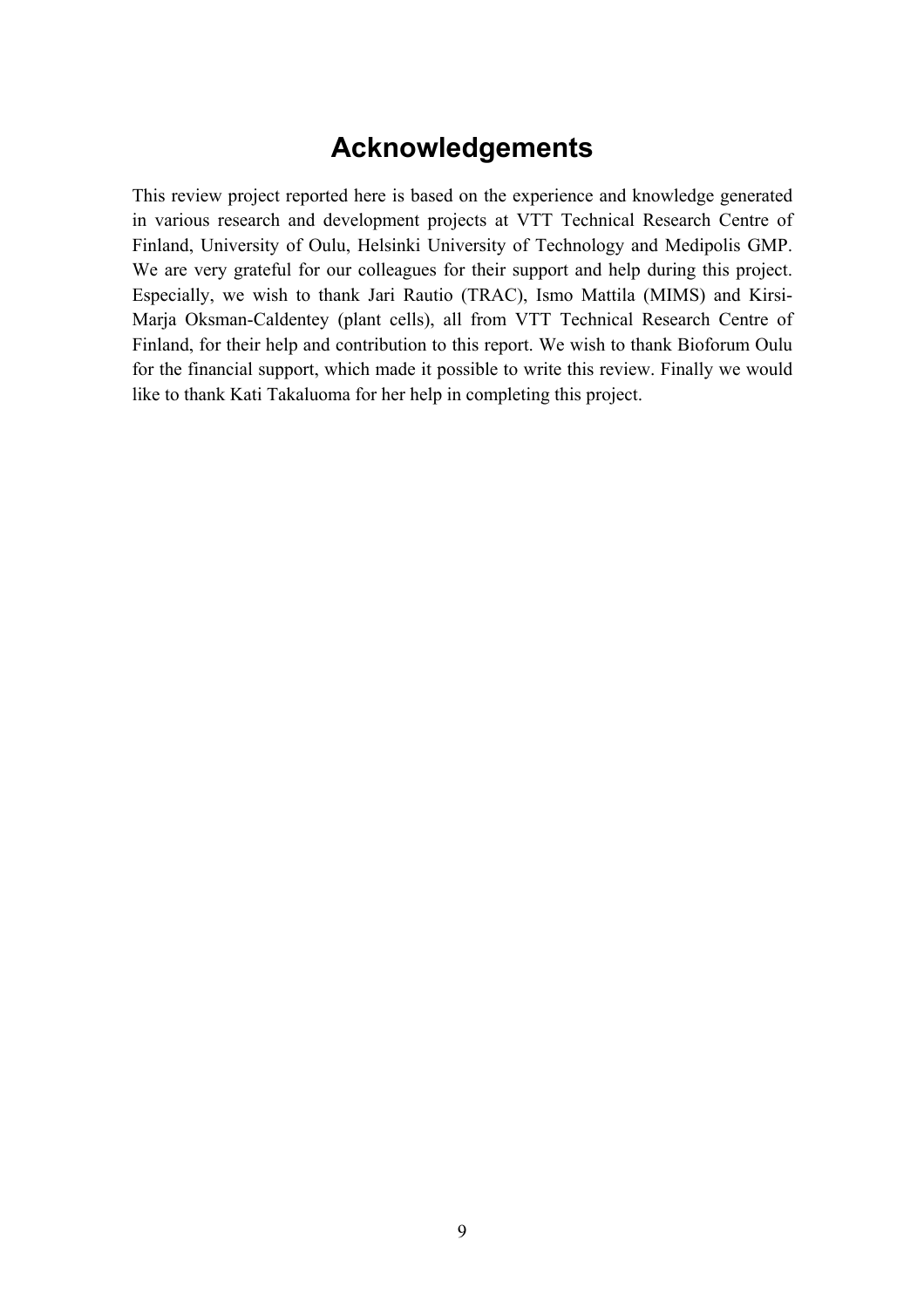# **Contents**

| 2.1 |            |                                                                  |                                                                                                                                                                                                                    |
|-----|------------|------------------------------------------------------------------|--------------------------------------------------------------------------------------------------------------------------------------------------------------------------------------------------------------------|
|     | 2.1.1      |                                                                  |                                                                                                                                                                                                                    |
|     | 2.1.2      | Cooperation with international regulatory partners 22            |                                                                                                                                                                                                                    |
|     |            |                                                                  |                                                                                                                                                                                                                    |
| 2.2 |            |                                                                  |                                                                                                                                                                                                                    |
|     |            |                                                                  |                                                                                                                                                                                                                    |
|     |            |                                                                  |                                                                                                                                                                                                                    |
|     |            |                                                                  |                                                                                                                                                                                                                    |
|     |            |                                                                  |                                                                                                                                                                                                                    |
|     | 3.1.2      |                                                                  |                                                                                                                                                                                                                    |
|     | 3.1.3      |                                                                  |                                                                                                                                                                                                                    |
|     | 3.1.4      |                                                                  |                                                                                                                                                                                                                    |
|     | 3.1.5      |                                                                  |                                                                                                                                                                                                                    |
| 3.2 |            |                                                                  |                                                                                                                                                                                                                    |
|     | 3.2.1      |                                                                  |                                                                                                                                                                                                                    |
|     | 3.2.2      |                                                                  |                                                                                                                                                                                                                    |
|     | 3.2.3      |                                                                  |                                                                                                                                                                                                                    |
|     | 3.2.4      |                                                                  |                                                                                                                                                                                                                    |
| 3.3 |            |                                                                  |                                                                                                                                                                                                                    |
|     | 3.3.1      |                                                                  |                                                                                                                                                                                                                    |
|     | 3.3.2      |                                                                  |                                                                                                                                                                                                                    |
|     | 3.3.3      |                                                                  |                                                                                                                                                                                                                    |
|     | 3.3.4      |                                                                  |                                                                                                                                                                                                                    |
|     | 3.3.5      | Production processes for and purification of inclusion bodies 47 |                                                                                                                                                                                                                    |
|     |            |                                                                  |                                                                                                                                                                                                                    |
|     |            |                                                                  |                                                                                                                                                                                                                    |
|     |            |                                                                  |                                                                                                                                                                                                                    |
| 4.2 |            |                                                                  |                                                                                                                                                                                                                    |
|     | 3.1<br>4.1 | 3.1.1                                                            | Regulatory requirements and general principles for qualification of raw<br>Qualifying and testing of raw materials and excipients26<br>4. Analytical measurement technologies and their applications in bioprocess |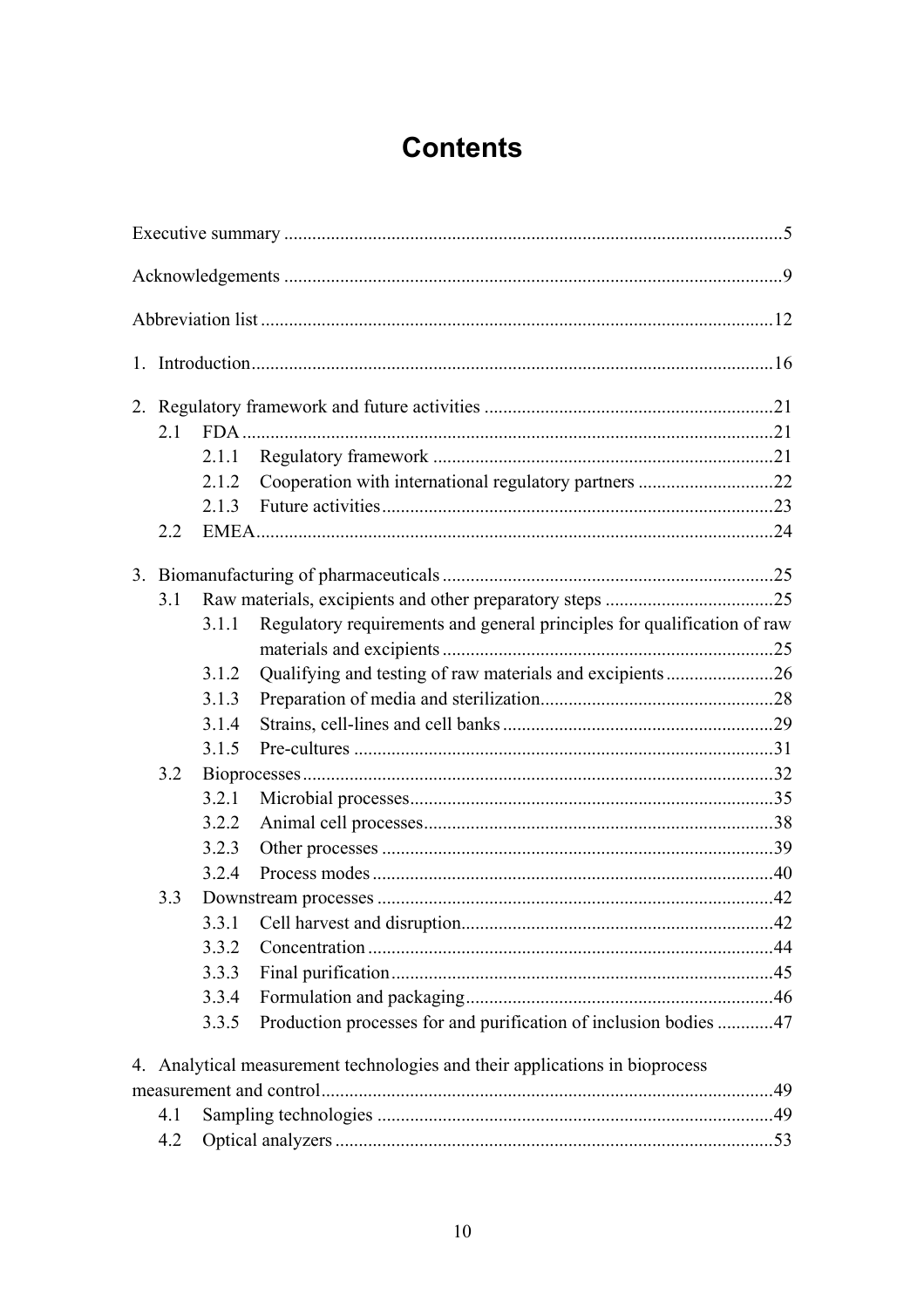|    |     | 4.2.1                                                                |  |
|----|-----|----------------------------------------------------------------------|--|
|    |     | 4.2.2                                                                |  |
|    |     | 4.2.3                                                                |  |
|    |     | 4.2.4                                                                |  |
|    | 4.3 |                                                                      |  |
|    | 4.4 |                                                                      |  |
|    |     | Rapid and multiplexed mRNA expression analysis of microbial<br>4.4.1 |  |
|    |     |                                                                      |  |
|    | 4.5 |                                                                      |  |
|    |     |                                                                      |  |
|    | 4.6 |                                                                      |  |
|    | 4.7 |                                                                      |  |
|    | 4.8 |                                                                      |  |
|    | 4.9 |                                                                      |  |
|    |     |                                                                      |  |
| 5. |     |                                                                      |  |
|    |     |                                                                      |  |
|    | 6.1 |                                                                      |  |
|    |     | Enhanced implementation of PAT into existing bioprocesses78<br>6.1.1 |  |
|    |     | 6.1.2                                                                |  |
|    |     |                                                                      |  |
|    |     |                                                                      |  |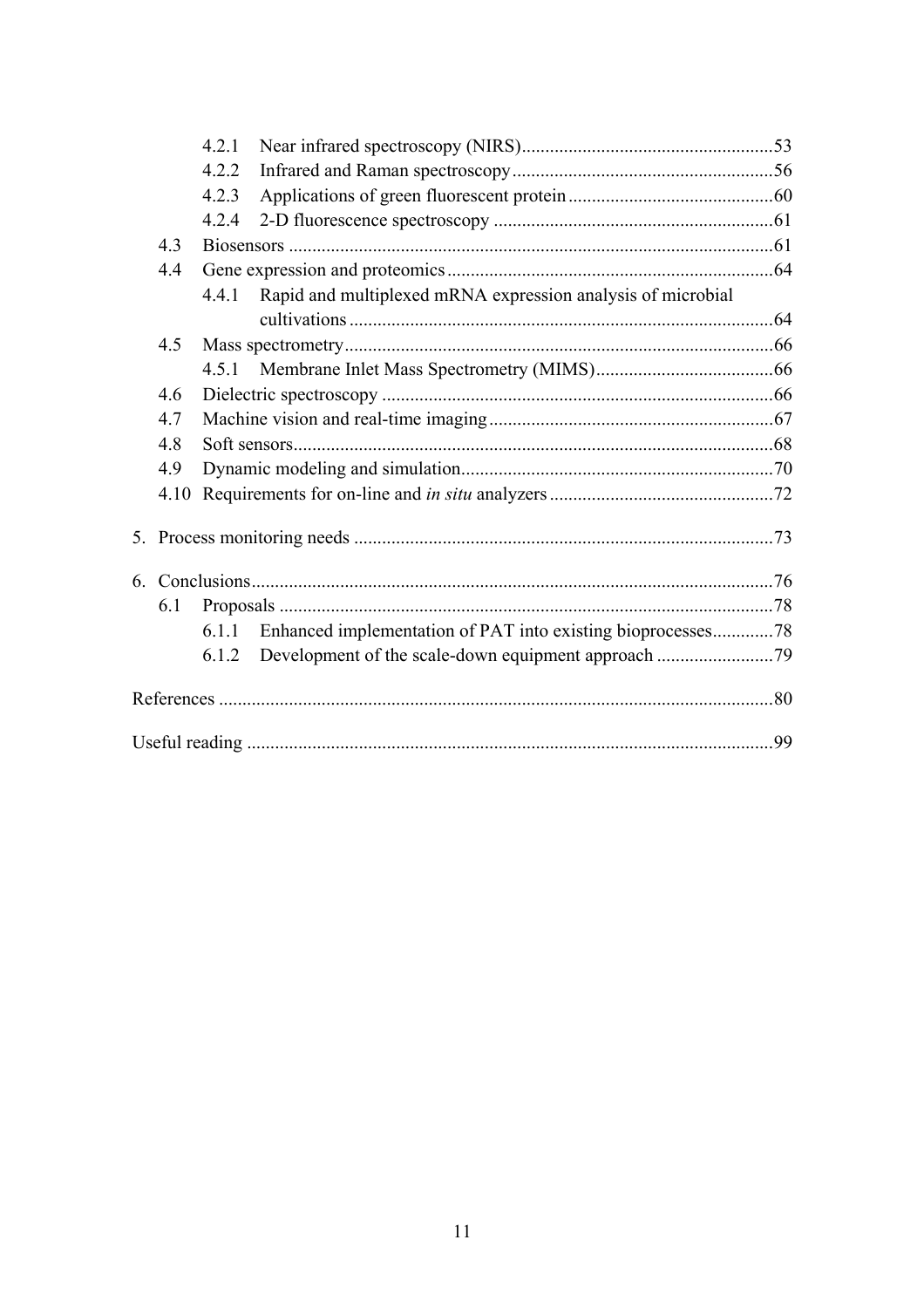# **Abbreviation list**

| $2-D$         | Two-Dimensional                                          |
|---------------|----------------------------------------------------------|
| μSΙ           | Microfluidic Sequential Injection                        |
| <b>ANN</b>    | <b>Artificial Neural Network</b>                         |
| AOX1          | Alcohol Oxidase 1                                        |
| API           | <b>Active Pharmaceutical Ingredient</b>                  |
| ATP           | Adenosine Triphosphate                                   |
| ATR           | <b>Attenuated Total Reflection</b>                       |
| BHK           | Baby Hamster Kidney Cell                                 |
| <b>BI-LOV</b> | Bead-Injection Lab-on-Valve                              |
| <b>BioPAT</b> | Process Analytical Technologies Applied in Bioprocesses  |
| BST           | Bovine Somatropin                                        |
| <b>CBER</b>   | Center for Biologics Evaluation and Research, FDA, USA   |
| <b>CDER</b>   | Center for Drug Evaluation and Research, FDA, USA        |
| <b>CE</b>     | Capillary Electrophoresis                                |
| CFA           | <b>Continuous Flow Analysis</b>                          |
| <b>CFR</b>    | Code of Federal Regulations                              |
| <b>CFU</b>    | <b>Colony Forming Units</b>                              |
| cGMP          | <b>Current Good Manufacturing Practice</b>               |
| <b>CPMP</b>   | <b>Committee for Proprietary Medicinal Products</b>      |
| CHO           | Chinese Hamster Ovary Cell                               |
| CVM           | Center for Veterinary Medicine, FDA, USA                 |
| DNA           | Deoxyribonucleic Acid                                    |
| DO            | Dissolved Oxygen                                         |
| DOT           | Dissolved Oxygen Tension                                 |
| DSP           | Downstream Processing                                    |
| ELISA         | Enzyme-Linked Immunosorbent Assay                        |
| <b>EMEA</b>   | European Agency for the Evaluation of Medicinal Products |
| EWG           | <b>Expert Working Group</b>                              |
| <b>FDA</b>    | Food and Drug Administration, USA                        |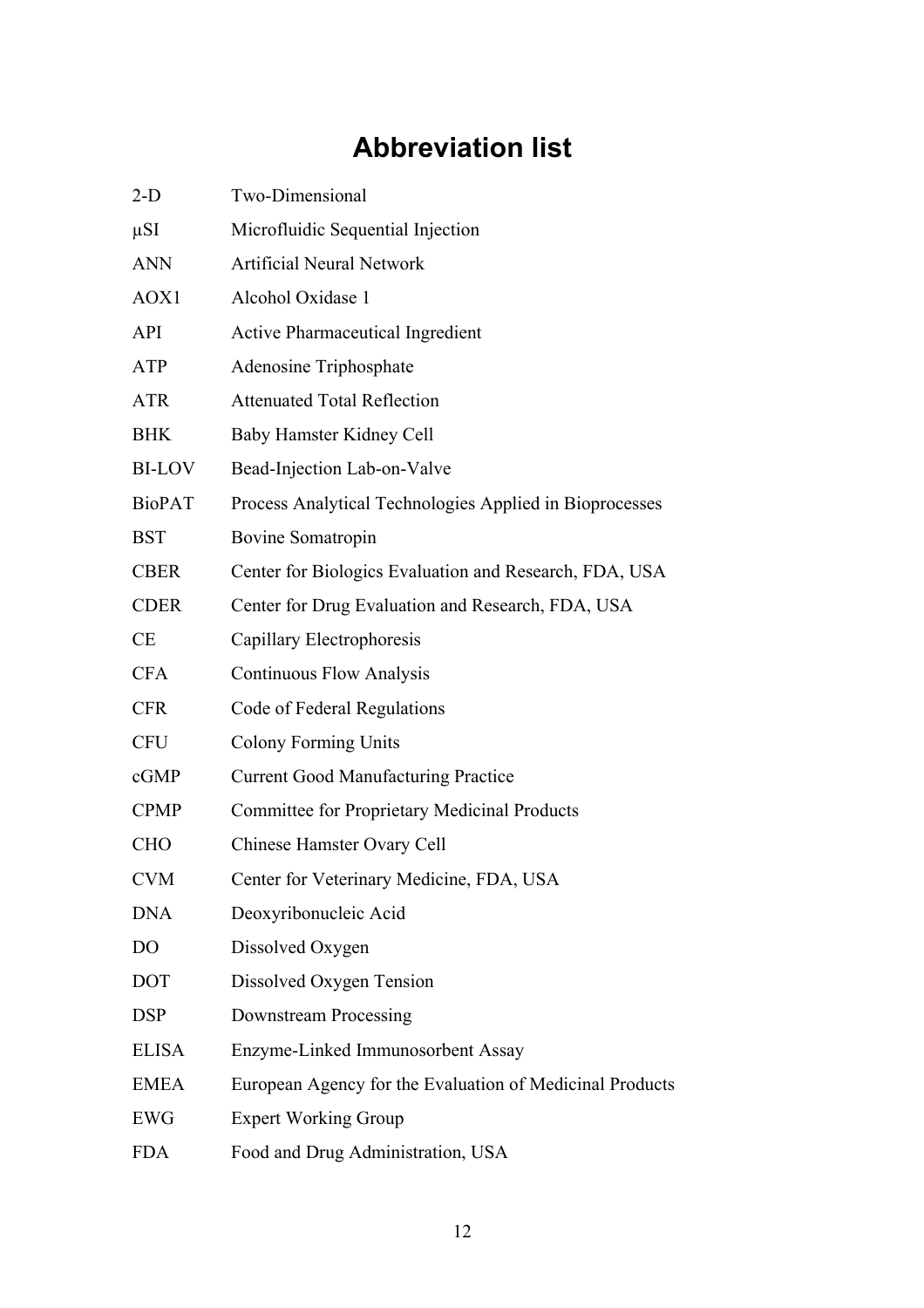| <b>FFNN</b> | Feed Forward Neural Network                                                                                    |
|-------------|----------------------------------------------------------------------------------------------------------------|
| <b>FIA</b>  | Flow Injection Analysis                                                                                        |
| <b>FPLC</b> | Fast Protein Liquid Chromatography                                                                             |
| FRET        | Förster Resonance Energy Transfer                                                                              |
| <b>FTIR</b> | Fourier Transform Infrared                                                                                     |
| FT-Raman    | Fourier Transform Raman                                                                                        |
| GC          | Gas Chromatography                                                                                             |
| <b>GFP</b>  | Green Fluorescent Protein                                                                                      |
| <b>GLP</b>  | Good Laboratory Practice                                                                                       |
| <b>GMP</b>  | Good Manufacturing Practice                                                                                    |
| <b>HIC</b>  | Hydrophobic Interaction Chromatography                                                                         |
| <b>HPLC</b> | High Pressure Liquid Chromatography                                                                            |
| IB          | <b>Inclusion Body</b>                                                                                          |
| <b>ICH</b>  | International Conference on Harmonization of the Technical Requirements<br>for Registration of Pharmaceuticals |
| <b>IgG</b>  | Immunoglobulin G                                                                                               |
| IR          | Infrared                                                                                                       |
| <b>KOH</b>  | Potassium Hydroxide                                                                                            |
| <b>LCOF</b> | Liquid Core Optical Fiber                                                                                      |
| LE          | Linguistic Equation                                                                                            |
| LOV         | Lab-on-Valve                                                                                                   |
| <b>MCB</b>  | Master Cell Bank                                                                                               |
| <b>MEL</b>  | Mannosyl Erythritol Lipid                                                                                      |
| <b>MHLW</b> | Japanese Ministry of Health, Labor and Welfare                                                                 |
| <b>MIMS</b> | Membrane Inlet Mass Spectrometry                                                                               |
| <b>MIR</b>  | Mid Infrared                                                                                                   |
| mRNA        | Messenger RNA                                                                                                  |
| <b>MS</b>   | <b>Mass Spectrometry</b>                                                                                       |
| <b>NaOH</b> | Sodium Hydroxide                                                                                               |
| <b>NIR</b>  | Near Infrared                                                                                                  |
| <b>NIRS</b> | Near Infrared Spectroscopy                                                                                     |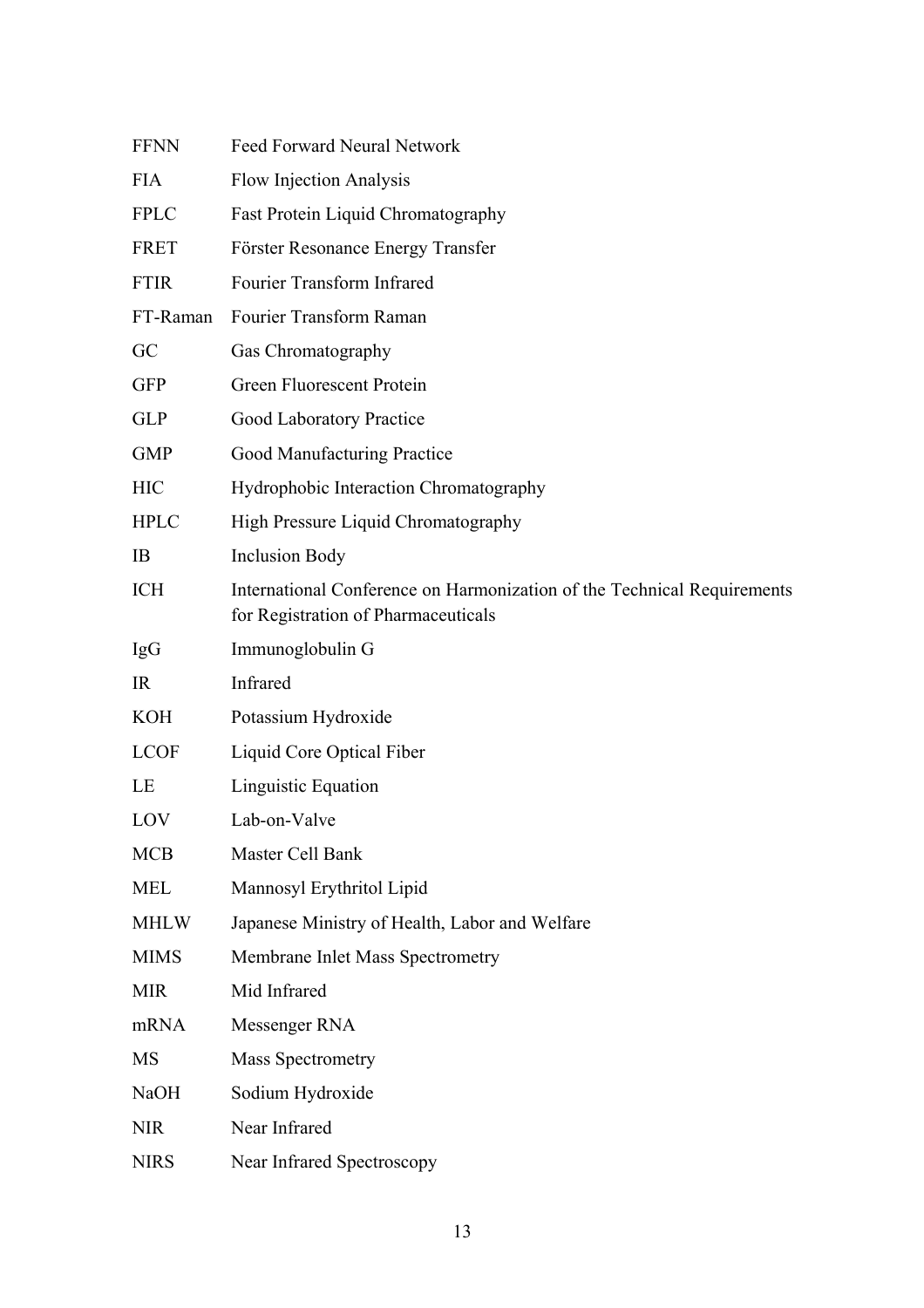| <b>NMR</b>       | Nuclear Magnetic Resonance                            |
|------------------|-------------------------------------------------------|
| <b>NN</b>        | Neural Network                                        |
| <b>NWP</b>       | Nominal Water Permeability                            |
| <b>OLGA</b>      | <b>On-Line General Analyzer</b>                       |
| <b>ORA</b>       | Office of Regulatory Affairs                          |
| <b>OTR</b>       | Oxygen Transfer Rate                                  |
| <b>PAGE</b>      | Polyacrylamide Gel Electrophoresis                    |
| PAT              | Process Analytical Technologies                       |
| <b>PCA</b>       | Principle Component Analysis                          |
| <b>PCR</b>       | Polymerase Chain Reaction                             |
| <b>PHB</b>       | Polyhydroxybutyrate                                   |
| <b>PLS</b>       | <b>Partial Least Squares</b>                          |
| pCO <sub>2</sub> | Partial Pressure of Dissolved Carbon Dioxide          |
| pO <sub>2</sub>  | Partial Pressure of Dissolved Oxygen (also DO or DOT) |
| ppm              | Part per Million                                      |
| ppt              | Part per Trillion                                     |
| <b>QCM</b>       | Quartz Crystal Microbalance                           |
| <b>RAPD</b>      | Random amplified polymorphic DNA                      |
| RF               | Radio Frequency                                       |
| <b>RNA</b>       | Ribonucleic Acid                                      |
| <b>SEC</b>       | <b>Standard Error of Calibration</b>                  |
| <b>SEP</b>       | <b>Standard Error of Prediction</b>                   |
| <b>SIA</b>       | <b>Sequential Injection Analysis</b>                  |
| <b>SLR</b>       | Simple Linear Regression                              |
| <b>SME</b>       | Small and Medium Sized Enterprise                     |
| <b>SMLR</b>      | <b>Stepwise Multiple Linear Regression</b>            |
| <b>SOM</b>       | Self-Organizing Maps                                  |
| <b>SPR</b>       | <b>Surface Plasmon Resonance</b>                      |
| <b>STR</b>       | <b>Stirred Tank Reactor</b>                           |
| <b>TFF</b>       | <b>Tangential Flow Filtration</b>                     |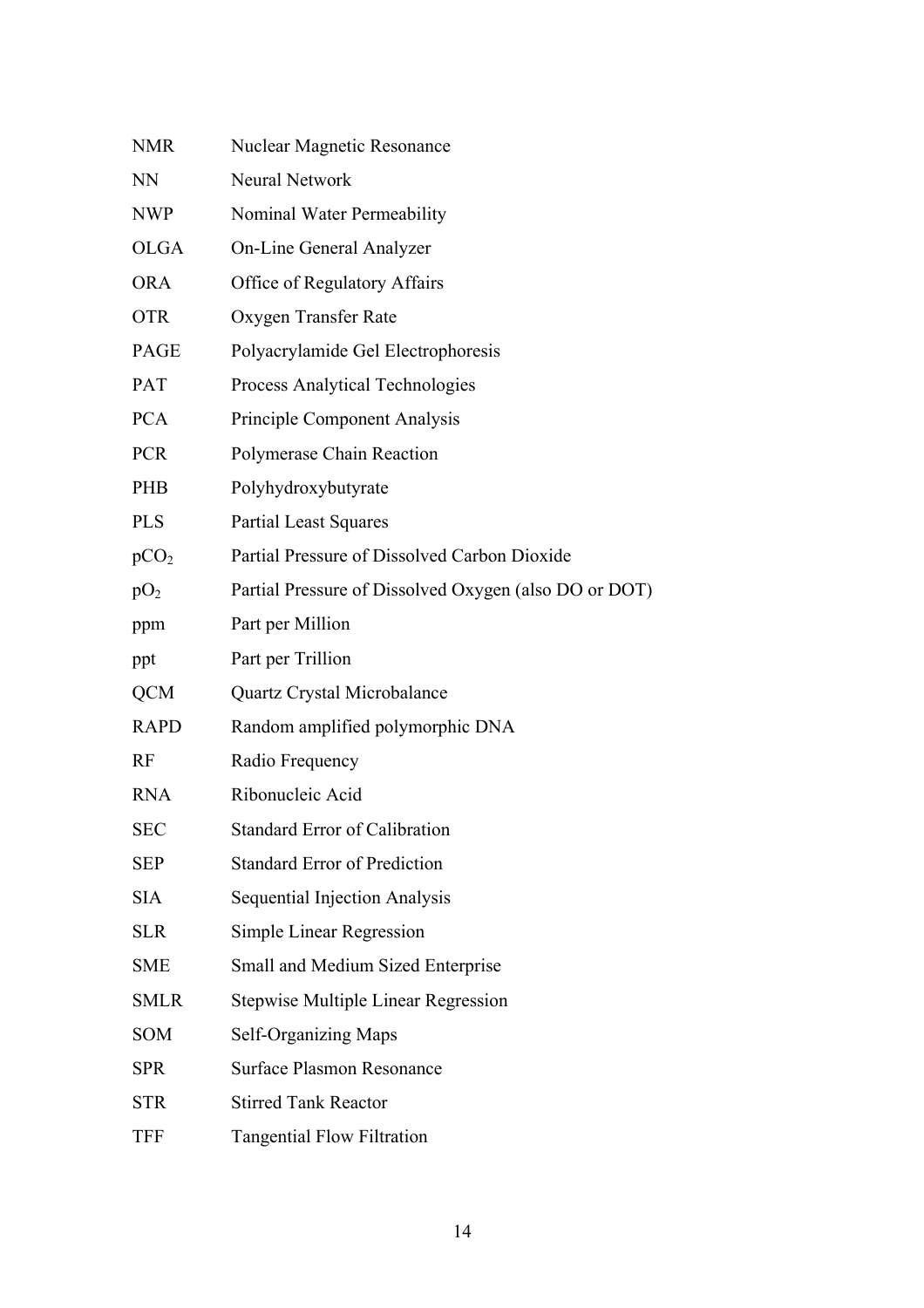| <b>TLC</b>    | Thin Layer Chromatography                                                                                                     |
|---------------|-------------------------------------------------------------------------------------------------------------------------------|
| <b>TMP</b>    | <b>Transmembrane Pressure</b>                                                                                                 |
| <b>TRAC</b>   | Transcriptional Profiling with the Aid of Affinity Capture                                                                    |
| <b>TRF</b>    | Time Resolved Fluorescence                                                                                                    |
| <b>USP-NF</b> | United States Pharmacopoeia-National Formulary                                                                                |
| <b>VICH</b>   | International Cooperation on Harmonization of the Technical Requirements<br>for Registration of Veterinary Medicinal Products |
| <b>WCB</b>    | Working Cell Bank                                                                                                             |
| <b>WIP</b>    | Work in Progress                                                                                                              |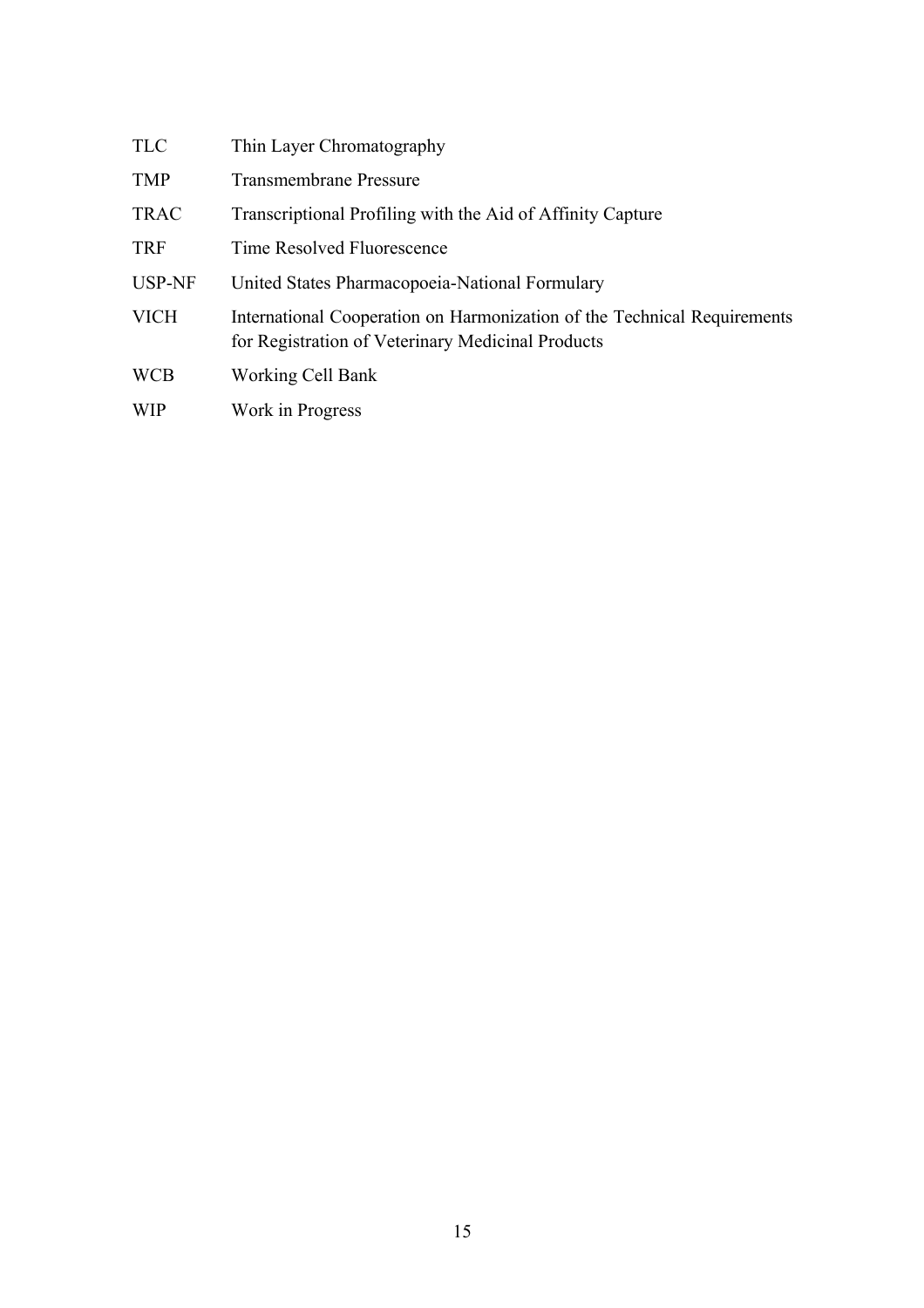# **1. Introduction**

The global pharmaceutical market is currently estimated at about \$500 billion (Anonymous, 2005a). In 2003, almost 50 percent of the global market value was generated in North America, whilst about 25 percent was generated in the EU. Japan was the third largest pharmaceutical market generating about 10 percent of the global market value. In 2004, the 10 biggest pharmaceutical companies were estimated to generate 41 percent of the total market value (Anonymous, 2005b). This number is, however, decreasing  $-$  in 2000 the equivalent percentage was 56 percent. For a few years now, the global market value growth has remained at the untypical, single-digit level (Anonymous, 2005b). The major drivers behind this development are believed to be the many patent expiries, weak pipelines and increasingly challenged public image (Jarvis, 2005). In the US, the pharmaceutical market value growth is expected to remain mediocre through 2007 (van Arnum, 2005).

From a company activity perspective, the pharmaceutical industry can be divided into the following four general phases:

- 1. **R&D** (target identification, discovery of active pharmaceutical ingredients (APIs), pre-clinical and clinical)
- 2. **Manufacture of the API** for either clinical trials or for the commercial final drug product
- 3. **Manufacture of the final drug product** (hereafter called "Formulation")
- 4. **Marketing & sales** of the drug.

It has been estimated (Cini & Schneider, 2004) that manufacturing consumes on average about 25 percent of the turnover by pharmaceutical companies.  $15-20$  percent of the turnover is typically channeled into R&D (Anonymous, 2005c).

The pharmaceutical companies can roughly be divided into the following three categories:

- a) **Big pharma**  $-i.e.$  companies that handle all four phases presented above and are able to bring new products to the market alone
- b) **Small and Medium Sized Enterprises (SME)** i.e. companies that work in collaboration with other pharmaceutical companies or focus only on a small segment of a certain phase (incl. service companies like phase 1/2 contract manufacturers and companies that organize clinical trials)
- c) **Manufacturers and marketers of generic pharmaceuticals** (to date manufactured only by chemical synthesis).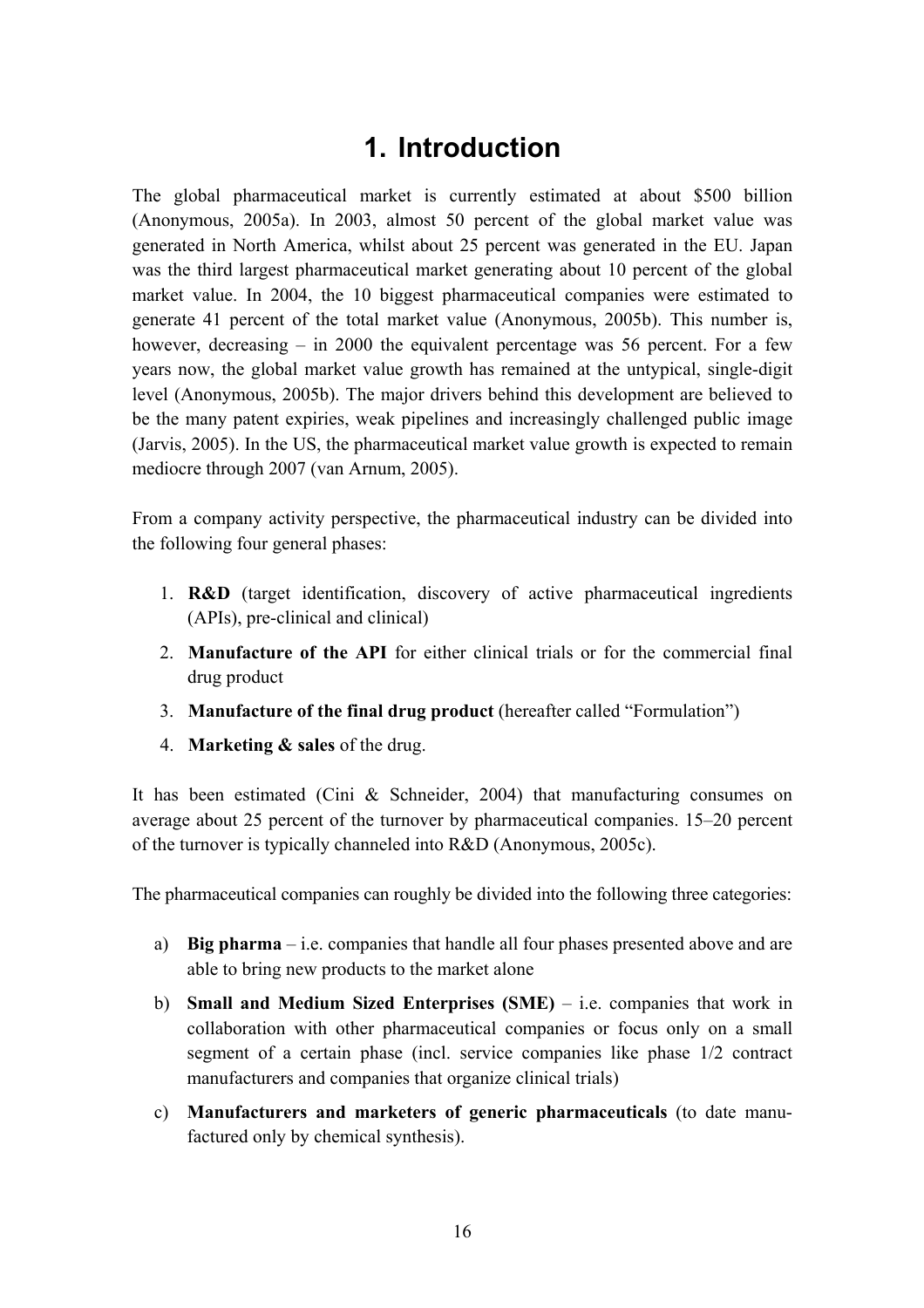For this report phase 2, "Manufacture of the API", is of most interest. In phase 2, four methods of manufacture are generally used:

- a) **Extraction or purification** from natural sources (e.g. plant, human and animalderived products)
- b) **Chemical synthesis**
- c) **Fermentation and cell culture**, i.e. utilizing the metabolism of microbial, animal or plant whole cells (manufacture utilizing, e.g., plants, transgenic animals, tissues are also under development)
- d) **Biotransformation,** i.e. enzyme catalysis.

The typical steps of fermentation-, cell culture- or biotransformation-based manufacturing processes are shown in Figure 1.



*Figure 1. Biotechnological manufacturing of pharmaceuticals.* 

The APIs manufactured by chemical synthesis or biotransformation are chemical molecules – often referred to as small molecules. On the other hand, APIs manufactured by extraction, fermentation or cell culture are usually either small molecules or biological molecules  $-$  or so-called biologics (i.e. recombinant proteins, blood products, genes, cells and tissue). The materials added to the APIs in the formulation step to make the final marketed drug product are usually chemicals.

Small molecule drugs are historically the most important class used for treatment of human diseases. Biologics are, however, gaining importance fast. In 2003 and 2004, about 35 percent and 40 percent, respectively, of all new drug products (new molecular entities) approved by the Food and Drug Administration (FDA) for marketing in the US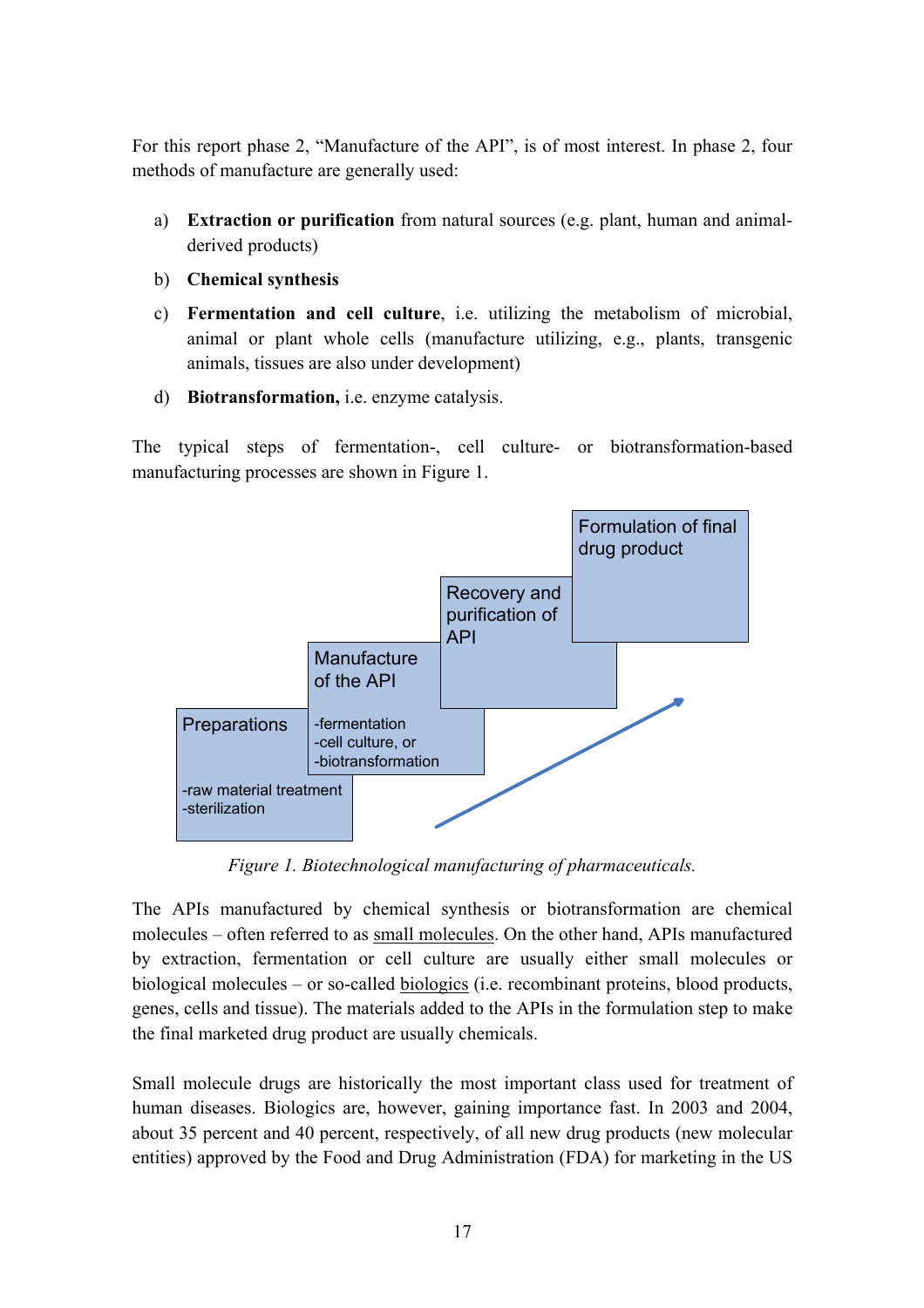were biologics (Little, 2004). In 2002, it was estimated that of all human drugs for sale in the US about one quarter were already small molecules or biologics manufactured by biotechnological means, i.e. by fermentation or cell culture (Berry, 2002). In comparison, within the EU up to about 35 percent of all human drugs approved for marketing since 1995 were so-called biopharmaceuticals, i.e. recombinant therapeutic proteins and monoclonal antibody or nucleic acid-based products used as therapeutics (Walsh, 2003). The importance of biopharmaceuticals and biotechnology-derived small molecule drugs will evidently grow in the future, as a significant part of all drug candidates currently in clinical trials in the USA and EU are developed or discovered by biotechnology companies (Berry, 2002, Little, 2004). Of the biotechnological drug candidates in development in the US, the majority fall into the product categories of monoclonal antibodies and vaccines (Anonymous, 2005d). In turn, the most important therapeutic categories are cancer and related conditions, as well as infectious diseases. (Note: in some cases the manufacture of an API involves a combination of several different manufacturing methods, e.g. biotransformation and chemical synthesis.)

Rejected manufacturing batches, rework, and lengthy investigations increase the pharmaceutical manufacturing costs by as much as 10 percent (Cini & Schneider, 2004). For a pharmaceutical company with a \$1 billion in annual turnover, every 1 percent reduction in manufacturing cost (assumed to be 25 percent of turnover) translates into savings of \$2.5 million a year. Why is so little done to develop the manufacturing processes and to achieve these savings? The answer is simple: the current regulations controlling drug manufacturing in most countries require that whenever major changes are made to manufacturing processes, the processes have to be re-validated. In some cases the changes even have to be pre-approved by the authorities, thus causing significant costs and time hold-ups. As a consequence of these change control requirements and the way manufacturers have traditionally validated their processes, it is not usually allowed to make real-time changes to process parameters in the pharmaceutical industry (i.e. make process parameter changes based on rapid analysis results during the run).

The FDA and European Agency for the Evaluation of Medicinal Products (EMEA), however, want to change the situation. In August 2002, the FDA launched the Process Analytical Technology (PAT) initiative, which it says is "a framework for allowing regulatory processes to more readily adopt state-of-the art technological advances in drug development, production and quality assurance".

In September 2004, the FDA published the "Guidance for Industry  $PAT - A$  Framework for Innovative Pharmaceutical Development, Manufacturing, and Quality Assurance", which has empowered the industry to apply process analytics to pharmaceutical manufacturing processes (Anonymous, 2004a). Even though PAT is currently well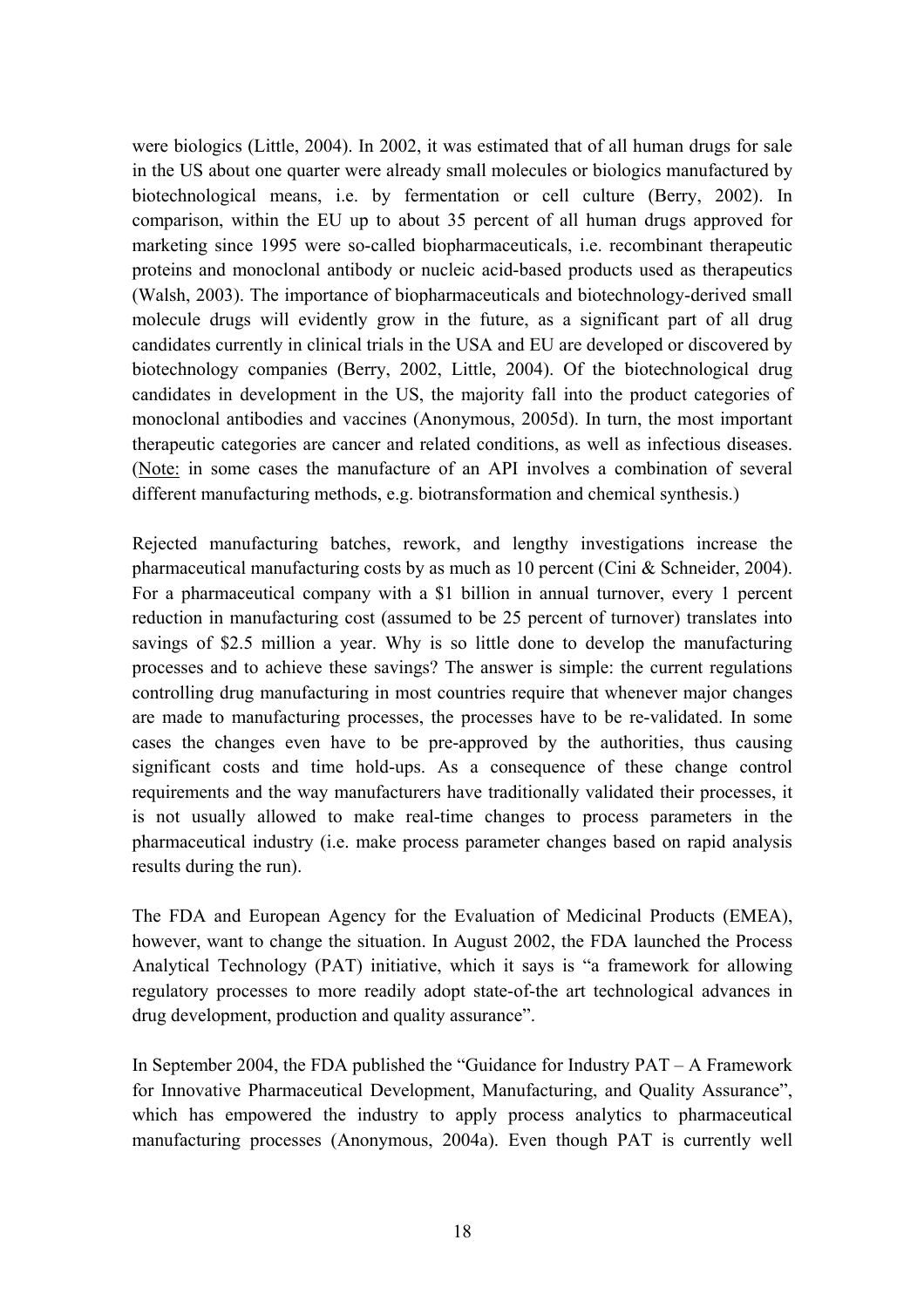established terminology in the pharmaceutical industry, there are still different opinions on its impact on industry and its implementation is therefore still on its way. The main factor causing slow implementation is probably uncertainty about the regulatory consequences. Even though the guidance itself doesn't give the exact answer to the question of how to apply PAT, it nonetheless shows the direction. EMEA has also undertaken similar initiatives, resulting in the establishment of the EMEA PAT team in 2003.

What then, does PAT mean? The FDA has described the term "Process Analytical Technologies (PAT)" as "a system for designing and controlling manufacturing through timely measurements (i.e. during processing) of critical quality and performance attributes for raw and in-process materials and also processes with the goal of ensuring final product quality". The PAT initiative focuses on building quality into the product and manufacturing processes, as well as continuous process improvement (Anonymous, 2004a).

Process monitoring or measurement is one of the key issues when applying PAT to improve processing efficiency and guarantee end-product quality. Several definitions for process monitoring methods have been used. For clarity in this report we use those definitions stated in FDA guidance for different measurements strategies as following:

- At-line: Measurement where the sample is removed, isolated from, and analyzed in close proximity to the process stream.
- On-line: Measurement where the sample is diverted from the manufacturing process, and may be returned to the process stream.
- In-line: Measurement where the sample is not removed from the process stream, and can be invasive or non-invasive.

Who should apply PAT? The FDA's guidance addresses new and abbreviated new (human and veterinary) drug application products and specified biologics regulated by Center for Drug Evaluation and Research, FDA, USA (CDER) and Center for Veterinary Medicine, FDA, USA (CVM), as well as non-application drug products. Within this scope, the guidance is applicable to all manufacturers of drug substances, drug products, and specified biologics (including intermediate and drug product components) over the life cycle of the products (references to 21 CFR [Code of Federal Regulations] part 211 are merely examples of related regulation). Within the context of this guidance, the term manufacturers includes human drug, veterinary drug, and specified biologic sponsors and applicants (21 CFR 99.3(f)).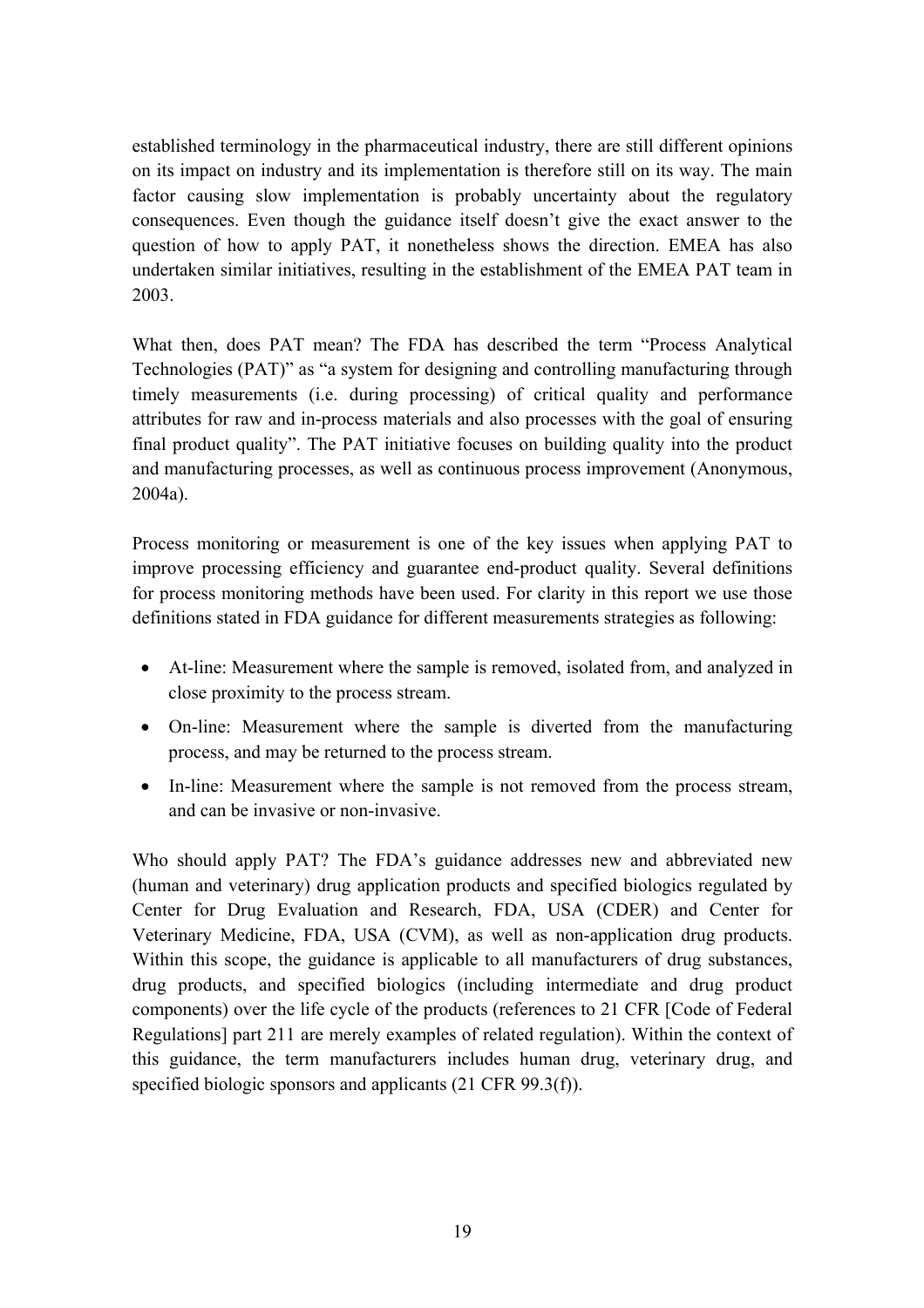The potential benefits to industry include the following:

- better understanding of processes
- batch-to-batch reproducibility
- fewer batch failures
- regulatory relief
- increased operating efficiency
- cycle time reduction
- close coupling of batch steps to produce semi-continuous operations
- the ability to use of larger scale processing equipment
- greater utilization of production equipment
- minimized storage space required for Work in Progress (WIP)
- reduced risk of processing errors
- reduced risk of product contamination, byproducts and product modification
- minimized variability using on-line measurements.

We define "BioPAT" as process analytical technologies applied throughout development, scale-up and commercial scale bioprocess-based production of drug substances (including manufacturing of intermediates, APIs and the final drug products). In this report, we will focus on what PAT means in practice for the biotechnological manufacture of pharmaceuticals.

The aim of this study is to:

- get a technological insight of the status of the Process Analytical Technology (PAT) Initiative with regards to pharmaceutical bioprocesses
- study the regulatory framework and future activities in Europe and the USA
- survey the needs for monitoring bioprocesses for pharmaceutical production
- survey the monitoring methods and technologies available
- find key players for collaboration in Finland and globally (both research and industrial)
- find key ongoing projects.

Moreover, the aim of this study is to analyze the situation in BioPAT and propose actions, build up a consortium for future actions and also to find funding possibilities.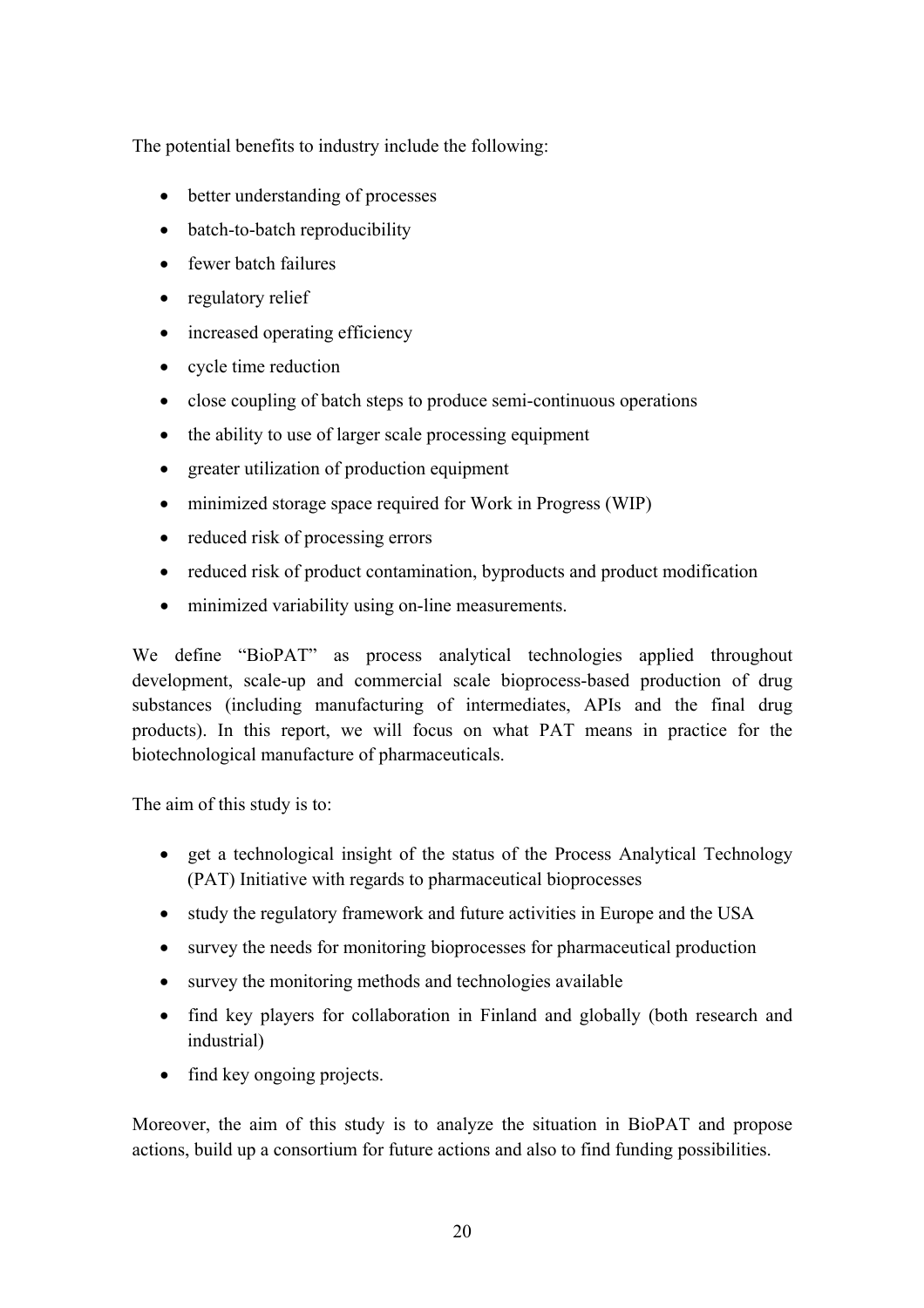# **2. Regulatory framework and future activities**

#### **2.1 FDA**

#### **2.1.1 Regulatory framework**

In August 2002, the FDA announced a significant new initiative, the Pharmaceutical Current Good Manufacturing Practices (cGMPs-initiative) for the  $21<sup>st</sup>$  Century, to enhance and modernize the regulation of pharmaceutical manufacturing and product quality. The initiative was intended to modernize the FDA's regulations for pharmaceutical quality for veterinary and human drugs.

Early in the initiative, a number of multidisciplinary working groups were formed, comprising FDA experts from various areas of scientific and regulatory practices. As a result of the work of these groups the FDA has assessed current practices, as well as available new tools for enhancing manufacturing science, and created a new framework for the regulatory oversight of manufacturing.

One aspect of this new framework is implementation of a new risk based quality assessment system, which should reduce the need to submit manufacturing supplements and increase first-cycle approval of new drug applications. The system should also encourage manufacturers to implement new technologies, such as PAT, and facilitate continuous manufacturing improvements via implementation of an effective quality system.

To help and encourage pharmaceutical manufacturers to implement new process analytical technologies in 2004 the FDA published the "Guidance for Industry  $PAT - A$ Framework for Innovative Pharmaceutical Development, Manufacturing, and Quality Assurance". The guidance was developed through a collaborative effort involving CDER, CVM, and the Office of Regulatory Affairs (ORA).

The goal of PAT according to the guidance is to enhance understanding and control of the manufacturing process, which is consistent with current drug quality systems: *quality cannot be tested into products; it should be built-in or should be by design*. Consequently, the tools and principles described in the guidance should be used to gain process understanding and can also be used to meet the regulatory requirements for validating and controlling manufacturing.

In the PAT framework, these tools can be categorized according to the following:

- multivariate tools for design, data acquisition and analysis
- process analyzers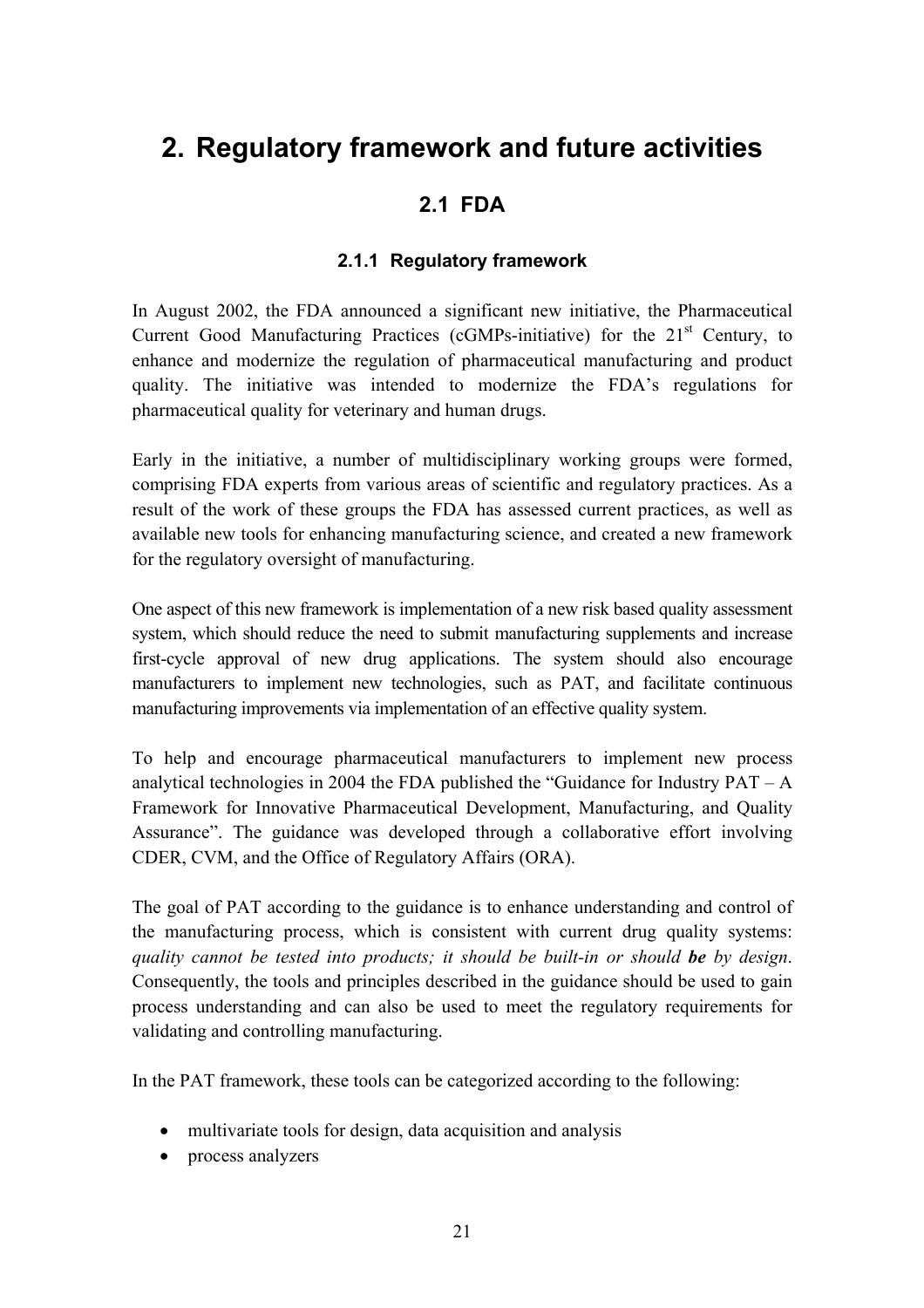- process control tools
- continuous improvement and knowledge management tools.

Ideally, PAT principles and tools should be introduced during the development phase. The advantage of using these principles and tools during development is that a better understanding of the biomanufacturing process can be used to create opportunities to improve the mechanistic basis for establishing regulatory specifications.

#### **2.1.2 Cooperation with international regulatory partners**

As international cooperation has been one of guiding principles of the cGMP initiative that was announced in 2002, the FDA's international strategy to improve the quality of pharmaceutical products includes enhancement of relevant international harmonization activities and increased sharing of regulatory information with counterpart authorities in different countries:

- CDER and Center for Biologics Evaluation and Research, FDA, USA (CBER) actively collaborate with other regulatory authorities via The International Conference on Harmonization of the Technical Requirements for Registration of Pharmaceuticals (ICH).
- CVM is a participant in a separate International Cooperation on Harmonization of the Technical Requirements for Registration of Veterinary Medicinal Products (VICH).
- CVM also attends ICH meetings to facilitate FDA harmonization for human and animal pharmaceutical products.

ICH has agreed to work on a harmonized plan to develop a pharmaceutical quality system based on an integrated approach to risk management and science. ICH has established two Expert Working Groups (EWGs):

- The first (ICH Q8 EWG) is developing guidance describing the suggested contents for the Pharmaceutical Development section of a regulatory submission. The PAT concept and principles are included in the guidance.
- The second working group (ICH Q9 EWG) is trying to define the principles by which risk management will be integrated into decisions by regulators and industry regarding quality, including cGMP compliance.

While Q8 and Q9 continue to progress, ICH will begin to pursue Q10, a document that will cover life-cycle management for process and system control.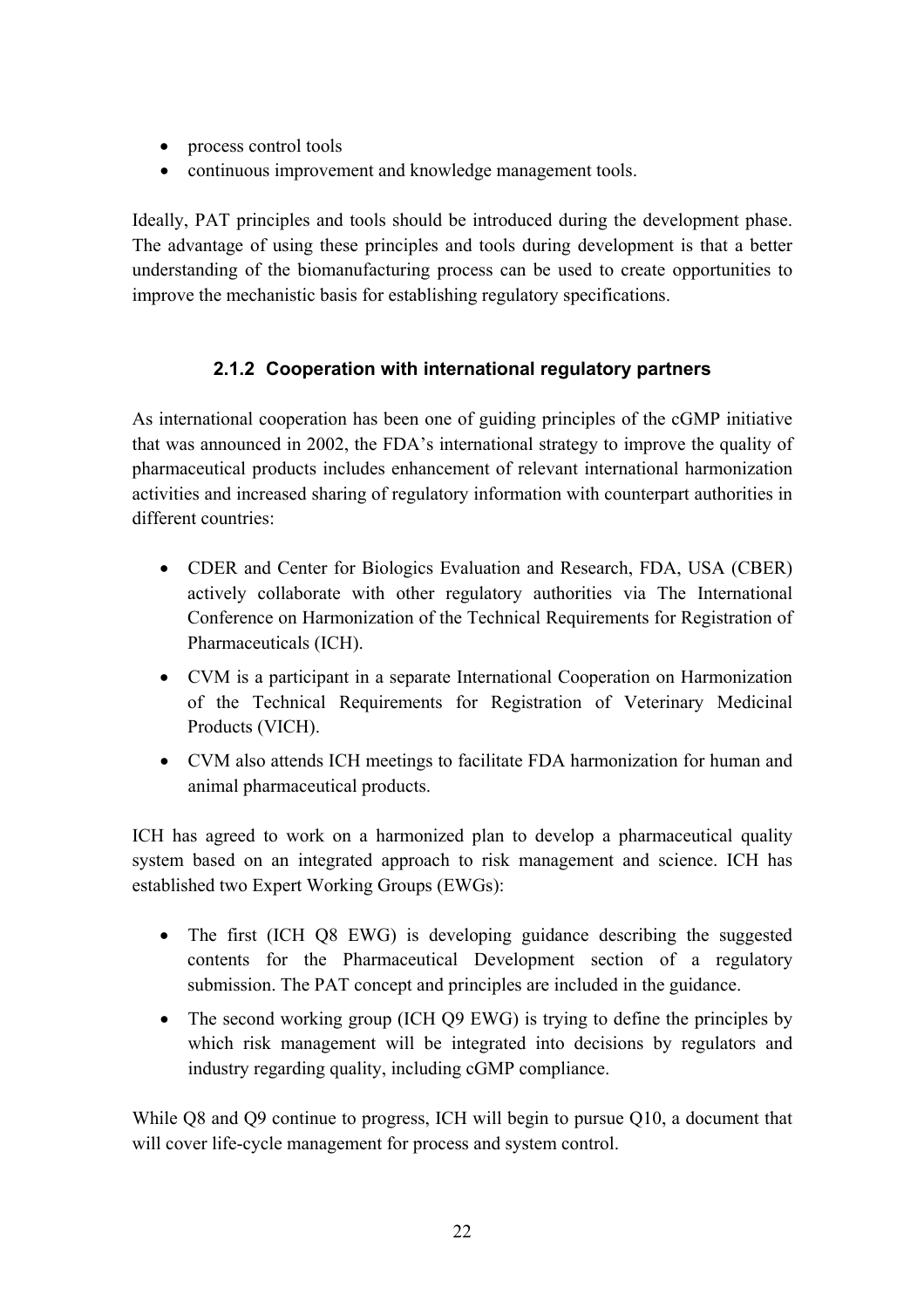#### **2.1.3 Future activities**

According to the FDA the PAT process has been successful in bringing a systems perspective and team approach to facilitate innovation. The PAT team has approved one application that included a joint team inspection and has recently completed a preoperational visit for a major application. Several PAT proposals have been received, and it is expected that many of these will be received as applications in the near future. The PAT framework is supported by the ASTM International Technical Committee E55: Pharmaceutical Applications of Process Analytical Technology. Furthermore the definition of PAT, as well as other concepts, is being incorporated into the ICH Q8 guidance (Pharmaceutical Development).

The next steps in the PAT process include:

- Workshops will be held in the three ICH regions (USA, Europe, Japan).
- The PAT process will be incorporated into FDA's own quality system.
- The FDA will continue to participate in the ASTM E55 Committee to support development of standards consistent with the PAT framework.
- The FDA will help to strengthen the emerging support structure in scientific societies and associations.
- CBER (as an observer) and a Pharmaceutical Inspectorate member from Team-Biologics will join the PAT Steering Committee.
- The second PAT team will be selected (to include Office of Biotechnology, Compliance and ORA Team-Biologics cGMP Inspection staff).
- Teambuilding, training, and certification of the second team will begin.
- Invitations will be extended to Health Canada, the Japanese Ministry of Health, Labor and Welfare (MHLW) and EMEA to participate in the second training program.
- Sharing lessons learned and training materials with Health Canada, MHLW and EMEA.
- The PAT team will continue its education and training.
- The PAT team and Team-Biologics will collaborate to identify best practices and lessons learned; recommendations will be sought on how to develop a team approach between Product Specialists and the Pharmaceutical Inspectorate.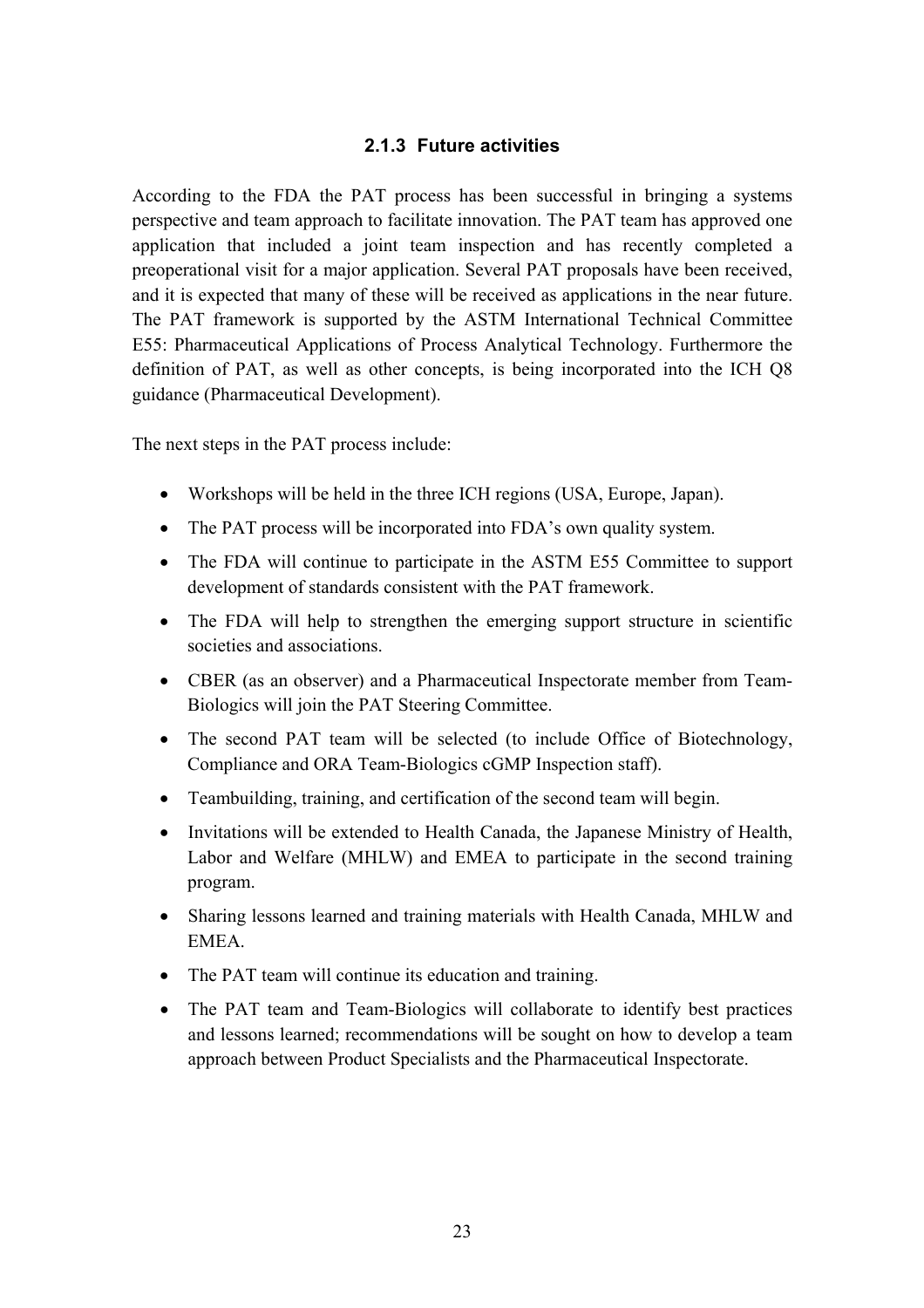### **2.2 EMEA**

In order to support the PAT activities in the EU, an EMEA PAT team was created in November 2003. The EMEA PAT team has the aim of reviewing the implications of PAT and ensuring that the European regulatory framework and authorities are prepared for and adequately equipped to conduct thorough and effective evaluations of PATbased submissions. (Anonymous, 2005g.)

The general objective of the team is to build up a forum for dialogue and understanding between the Quality Working Party and Ad Hoc Group of GMP (Good Manufacturing Practice) Inspection Services. In this way, they will prepare a harmonized approach in Europe for assessment of applications and inspections of systems/facilities, including new approaches to manufacturing and control of active substances, medicinal products, packaging material etc.

Some of the more specific objectives of the team are as follows:

- agree definitions of PAT
- review the legal and procedural implications of PAT for the EU regulatory system
- review and comment on documents produced by other organizations
- review related international procedures and approaches
- develop a procedure for assessment of PAT related applications involving a coordinated approach by assessors and inspectors.

The EMEA PAT team believes that the current regulatory framework in Europe is open to the implementation of PAT in marketing authorization applications. Reference is made to the existing guidance on Development of Pharmaceutics (CPMP/QWP/054/98), the Note for Guidance on Parametric Release (CPMP/QWP/3015/99) and Annex 17 to the EU GMP Guide. In addition, the ICH Guideline on Pharmaceutical Development (ICH Q8), which is now under consultation, also includes provisions on the use of PAT applications.

However, in order to clarify the EMEA PAT team's position on a number of issues raised by the Industry, a "Questions and Answers" document will be published shortly. The PAT team will regularly update this document to reflect new developments and to include accumulated experience.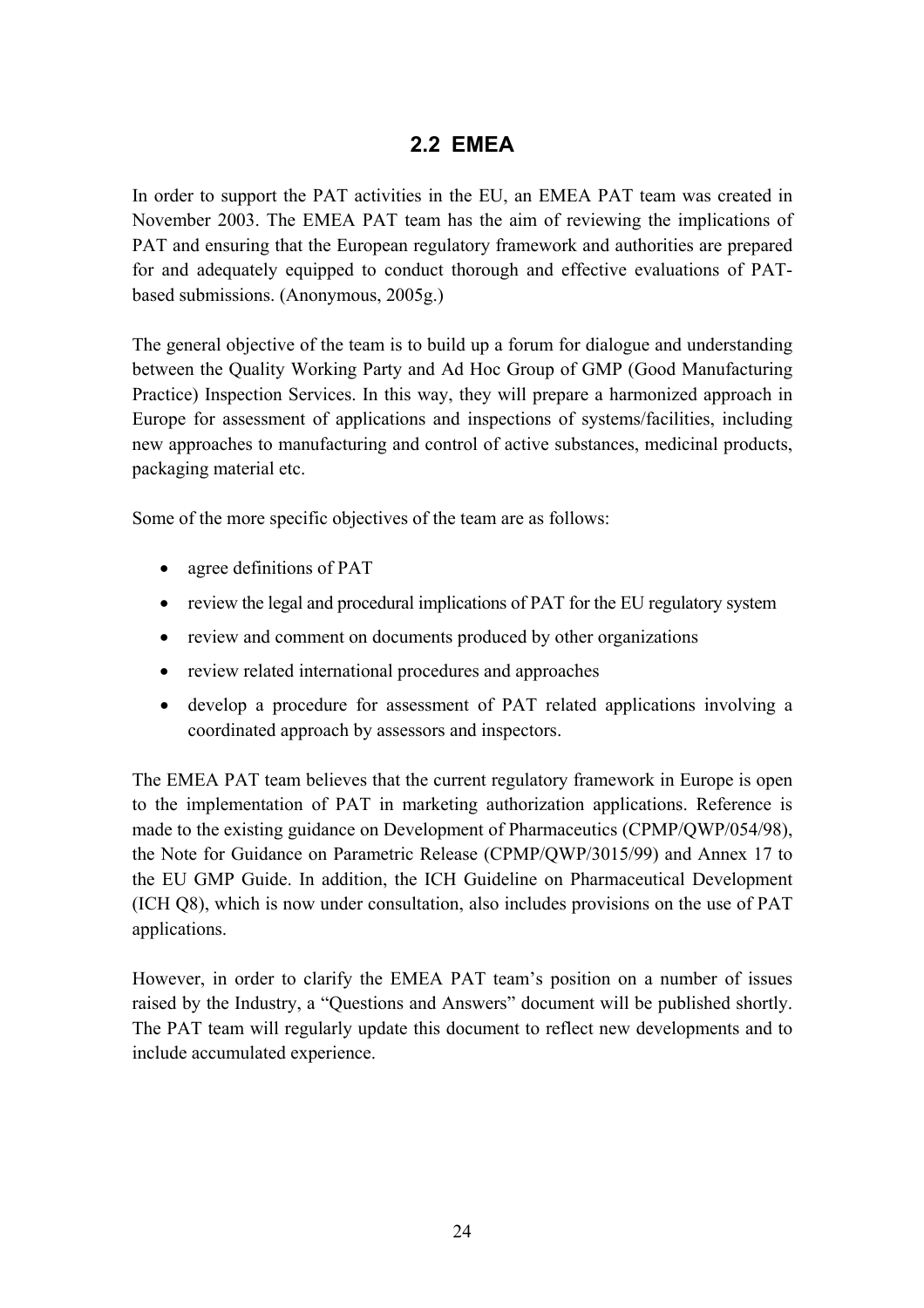# **3. Biomanufacturing of pharmaceuticals**

### **3.1 Raw materials, excipients and other preparatory steps**

#### **3.1.1 Regulatory requirements and general principles for qualification of raw materials and excipients**

GMP regulations and good business practices require that pharmaceutical raw materials (and also their suppliers) have to be qualified both initially and periodically. Accordingly, manufacturers of API's and finished pharmaceutical dosage forms have to establish the identity, purity and quality of raw materials and excipients with the use of suitable specifications, test methods and acceptance criteria. (Anonymous, 1998, 2001, 2003a, 2005f, Shadle, 2004). Similar requirements can be found in the US Code of Federal Regulations, ICH guidance documents, European GMP regulations, and also within ISO.

Raw material testing ensures that the raw materials used in pharmaceutical products are suitable for their intended use. Conducting raw material analysis using appropriate test methods and successfully meeting the acceptance criteria can prevent costly production problems and diminish quality variations (Kupp, 2003).

Patient safety is a key reason for these requirements, dating back to several unfortunate events within the pharmaceutical and food industries, and regulatory requirements in the pharmaceutical industry have evolved over time to reduce the probability, or risk, of such events (Shadle, 2004).

Legally, a pharmaceutical firm takes on full responsibility for the quality of the raw materials it purchases and uses in a GMP manufacturing process. Consequently, it is in the business interest of a firm to exercise reasonable oversight of suppliers and test laboratories, and to characterize raw materials appropriately. Some of the most important actions a firm takes to reduce risk include setting specifications that define and control the raw materials, testing to verify identity and quality, and establishing systems to prevent the use of unsuitable materials (Shadle, 2004).

Raw material qualification should be carefully defined in GMP procedures and placed under strict change control. Raw materials deemed "critical" require testing of more supplier lots for more attributes, and extensive supplier evaluation, before qualification is achieved. The critical status of a raw material is related directly to its intended use in the process and to the potential risk created by a quality deficit in the raw material that may adversely impact the product's identity, purity, potency, toxicity, or efficacy (Anonymous, 1999a, 1999b, Shadle, 2004). A raw material may be critical to one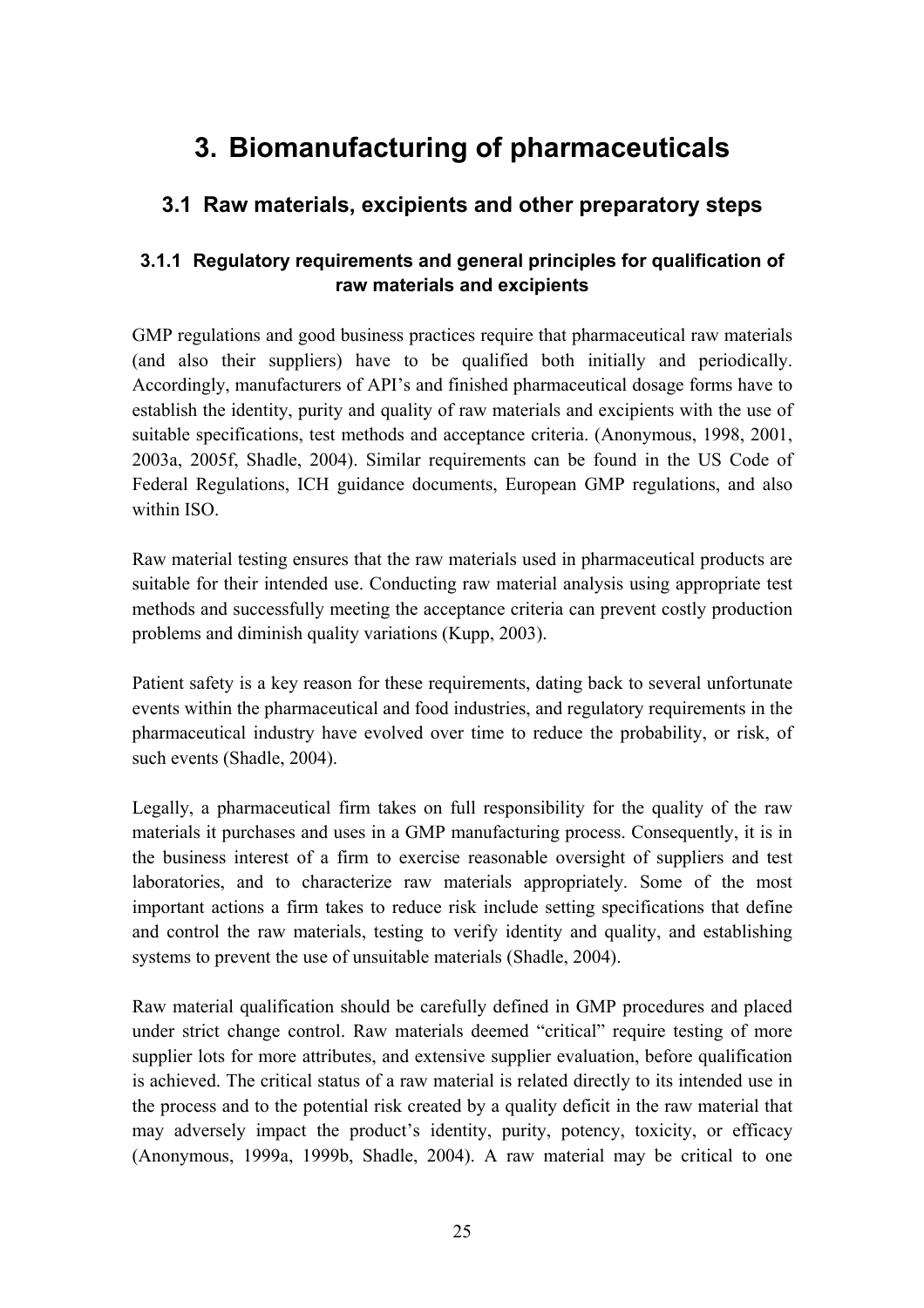process but not to another. Each firm must identify which materials are critical and justify the choices made and the additional oversight required.

#### **3.1.2 Qualifying and testing of raw materials and excipients**

At the moment pharmacopoeial and formulary monographs such as the US Pharmacopoeia-National Formulary (USP-NF), the European Pharmacopoeia and the Japanese Pharmacopoeia provide standardized test methods for the most common and widely used materials. The primary function of pharmacopoeial monographs is to establish minimum standards that set the identity, purity and quality requirements for raw materials.

Manufacturers take various approaches to raw materials testing compliance. Some qualify a raw materials supplier by performing an initial detailed vendor audit followed by an annual qualification consisting of full pharmacopoeial monograph testing on three lots of material. If the qualification lots test successfully, then subsequent material shipments will require only monograph identification testing. However, companies that take a more conservative approach to raw material release require full monograph testing for each lot of supplied material (Kupp, 2003).

The most common pharmacopoeial raw material tests include titrations (purity assays), loss of drying (moisture content, organic volatile impurities), Karl Fisher titration (moisture content), infrared (IR) spectrophotometry (identification), high pressure liquid chromatography (HPLC) (assay, impurities), gas chromatography (GC) (assay, impurities) and thin layer chromatography (TLC) (identity, impurities). (Kupp, 2003.)

To expand the number and variety of raw materials and excipients that can be tested, additional instrumentation can be used, including (Kupp, 2003):

- flame atomic absorption spectrophotometers
- graphite furnace atomic absorption spectrophotometers
- elemental analyzers
- differential scanning calorimeters
- thermogravimetric analyzers.

Besides standard pharmacopoeial tests other and even more meaningful functional tests should also be considered when setting acceptance criteria for materials. Such functional test methods could include, for example, optical microscopy, specific surface area, particle size distribution and density (bulk and tapped). Meaningful functionality tests can assist formulation scientists in the selection of excipients during product development and would help ensure consistent manufacture of the product (Kupp, 2003).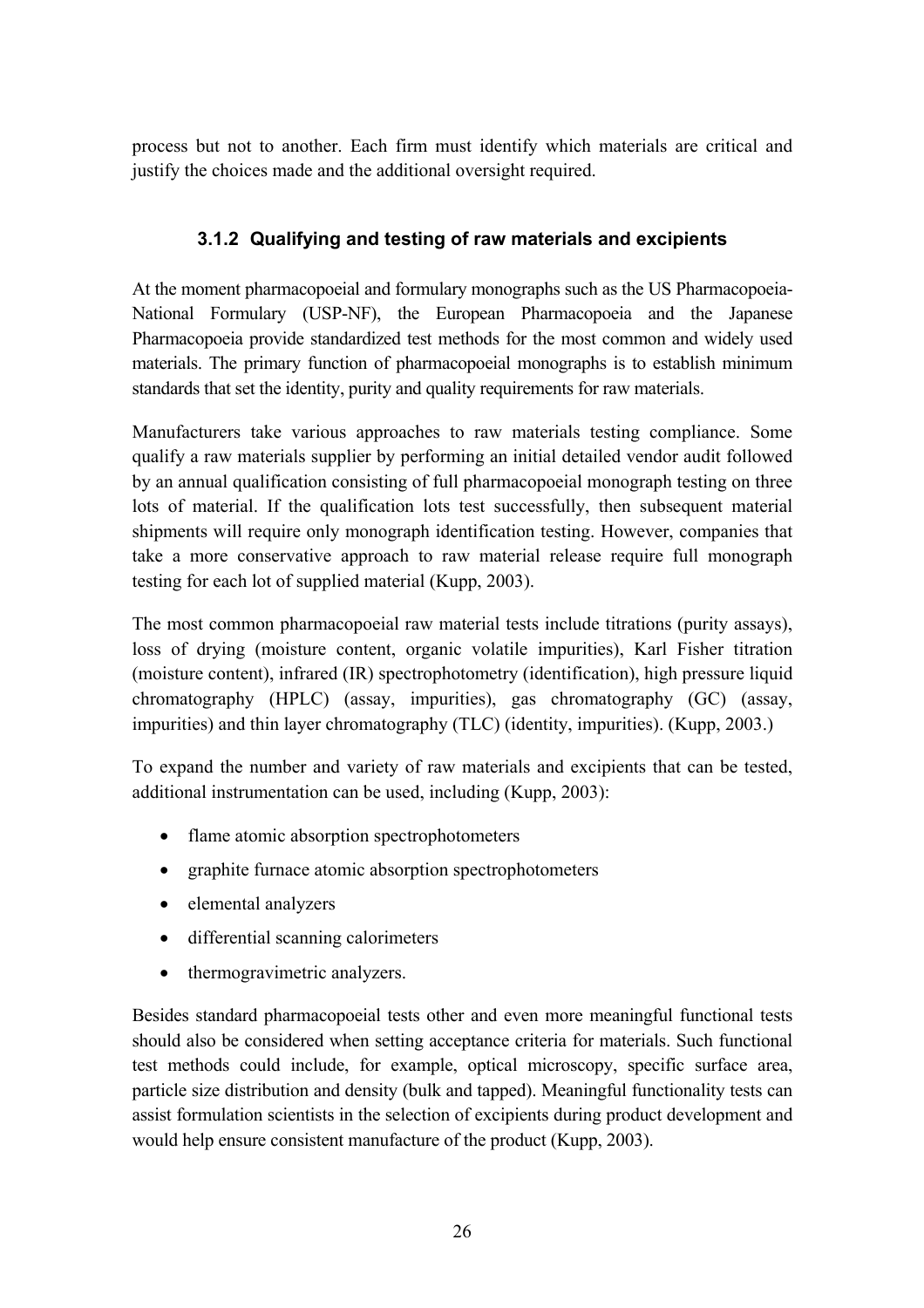The raw materials used may also lead to microbiological contamination. Therefore, the control of bioburden, endotoxins and viral contamination, particularly in the case of biological materials of animal origin, is of special regulatory concern. Emerging pathogens, increased detection capabilities and evidence of cross-species infectivity lead to special scrutiny with regard to animal-origin materials. The utilization of animalorigin raw materials is not absolutely precluded at the moment by regulatory agencies, but rather, their use imposes the need for specific risk assessment. As one example of this, the Committee for Proprietary Medicinal Products (CPMP), which is part of the EMEA, has published a guidance for use of bovine serum in the manufacture of medicinal products (Anonymous, 2003b)*.* The *Note for Guidance* establishes the general control requirements for utilization of bovine serum in the manufacture of a human biological medicinal product (Hansen, 2003).

The risk of viral contamination is a feature common to all biotechnology products derived from cell lines. Such contamination could have serious clinical consequences and can arise from the contamination of the source cell lines themselves (cell substrates) or from adventitious introduction of a virus during production. To date, however, biotechnology products derived from cell lines have not been implicated in the transmission of viruses. Nevertheless, it is expected that the safety of these products with regard to viral contamination can be reasonably assured only by the application of a virus testing program and assessment of the virus removal and inactivation achieved by the manufacturing process, as outlined below. Three principal, complementary approaches have evolved to control the potential viral contamination of biotechnology products (Anonymous, 1997a):

- selecting and testing cell lines and other raw materials, including media components, for the absence of undesirable viruses, which may be infectious and/or pathogenic for humans
- assessing the capacity of the production processes to clear infectious viruses
- testing the product at appropriate steps of production for absence of contaminating infectious viruses.

Inactivation processes need to be proven effective, and validated. Proper validation will include both DNA and RNA viruses, as well as single- and double-stranded configurations. The coatings of virus exteriors  $-$  enveloped or nonenveloped  $-$  have been shown to behave differently to inactivation treatments; thus, inclusion of each type of virus is required (Hansen, 2003). A comprehensive virus validation will adhere to the CPMPís *Note for Guidance on Virus Validation Studies: the Design, Contribution and Interpretation of Studies Validating the Inactivation and Removal of Virus*  (Anonymous, 1996)*.*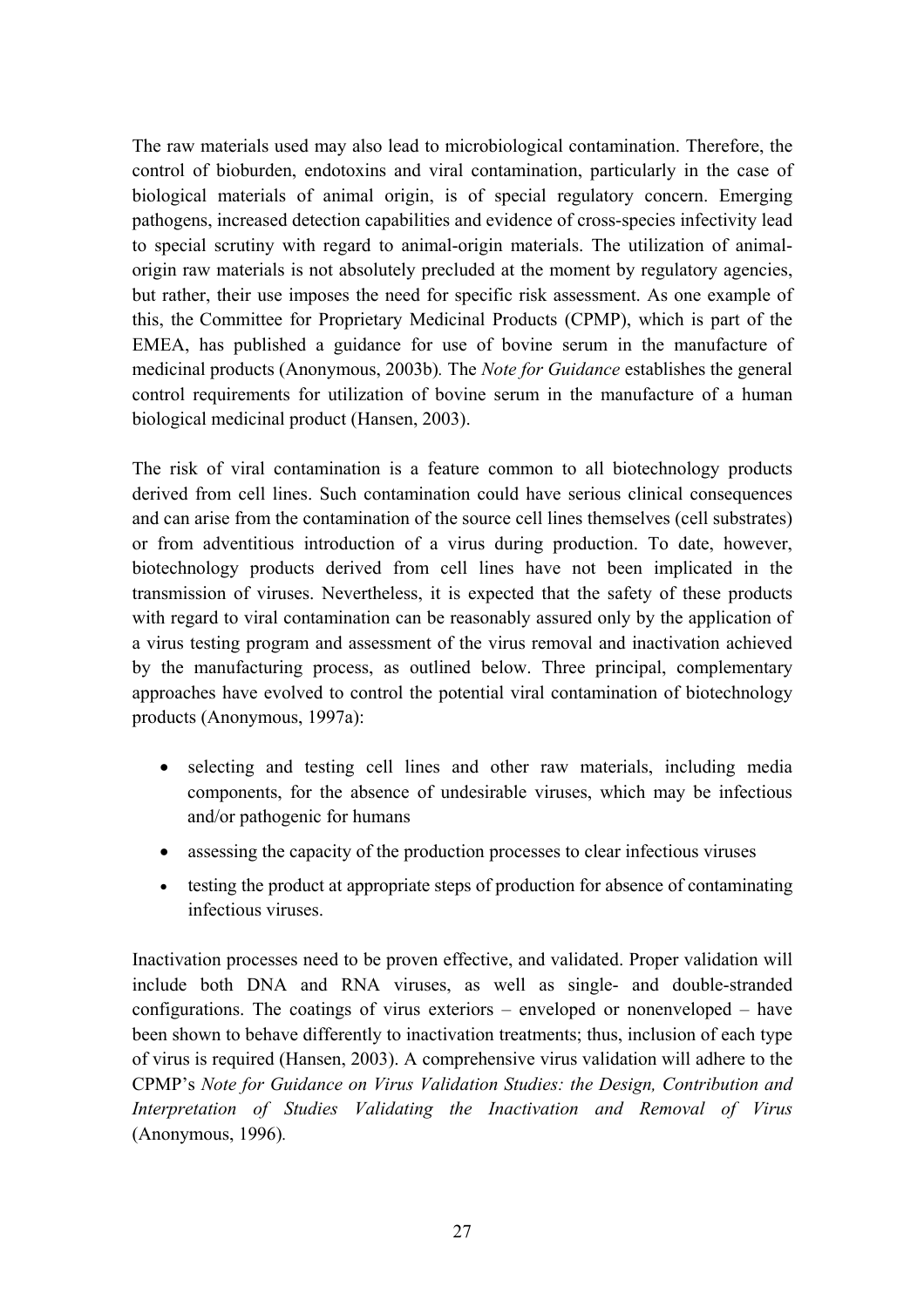#### **3.1.3 Preparation of media and sterilization**

From a regulatory point of view, critical parameters in media preparation can be considered to be control and monitoring of quality, identity (see Chapters 3.1.1 and 3.1.2) and amount (e.g. calibrated balances) of raw materials used and physical parameters (e.g. pH, temperature, mixing speeds, mixing times etc.).

Of special regulatory concern is the sterility of the medium prepared. Most frequently media are sterilized by heat or filtration even though other methods exist and can be used (e.g. microwave sterilization). In the pharmaceutical industry the sterilization methods used should typically be validated before production and release of the product for clinical trials to prove the consistency and the effectiveness of the method selected. A detailed review of regulatory expectations and guidelines (Anonymous, 2003c, 2004b) concerning validation of sterilization methods in the pharmaceutical industry is beyond the scope of this document.

The heat sterilization of media can be performed *in situ* (e.g. in fermenters or tanks) or if necessary in separate containers using autoclaves and added aseptically into fermenters thereafter. At the moment regulatory authorities expect that in either case physical measurements (e.g. temperature, pressure), physical indicators (e.g. Bowie Dick in autoclaves) and microbiological indicators (e.g. *Bacillus stearothermophilus* strips or ampoules) are used during the validation phase to prove the effectiveness of the sterilization process. During validation it should be demonstrated using multiple measurement and indication points that sterilization conditions are reached throughout the sterilization vessel and the contents of the vessel (e.g. media in a fermenter or load in an autoclave chamber). As for heat sterilization in autoclaves there are further requirements concerning heat distribution both in empty and loaded chambers (Anonymous, 2003c, 2004b).

Sterilization by filtration is usually performed using 0.2 or 0.1 µm rated sterilizing grade filters. Especially in the aseptic production of final dosage forms, microbiological challenge testing, extractables, compatibility (e.g. physical suitability, chemical resistance, and adsorption) and integrity testing should be considered. These tests are not all necessarily applicable to medium preparation and filtration during the manufacturing of active pharmaceutical ingredients but at least integrity testing of the filter plating after filtration should be considered (Anonymous, 2003c, 2004b).

An important and sometimes underestimated point, especially during the development of bioprocesses, is the effect of sterilization on the concentration of ingredients, and their possible chemical modification; especially during heat sterilization of complex additives. Small variations in the amount of added water, the sterilization time and, for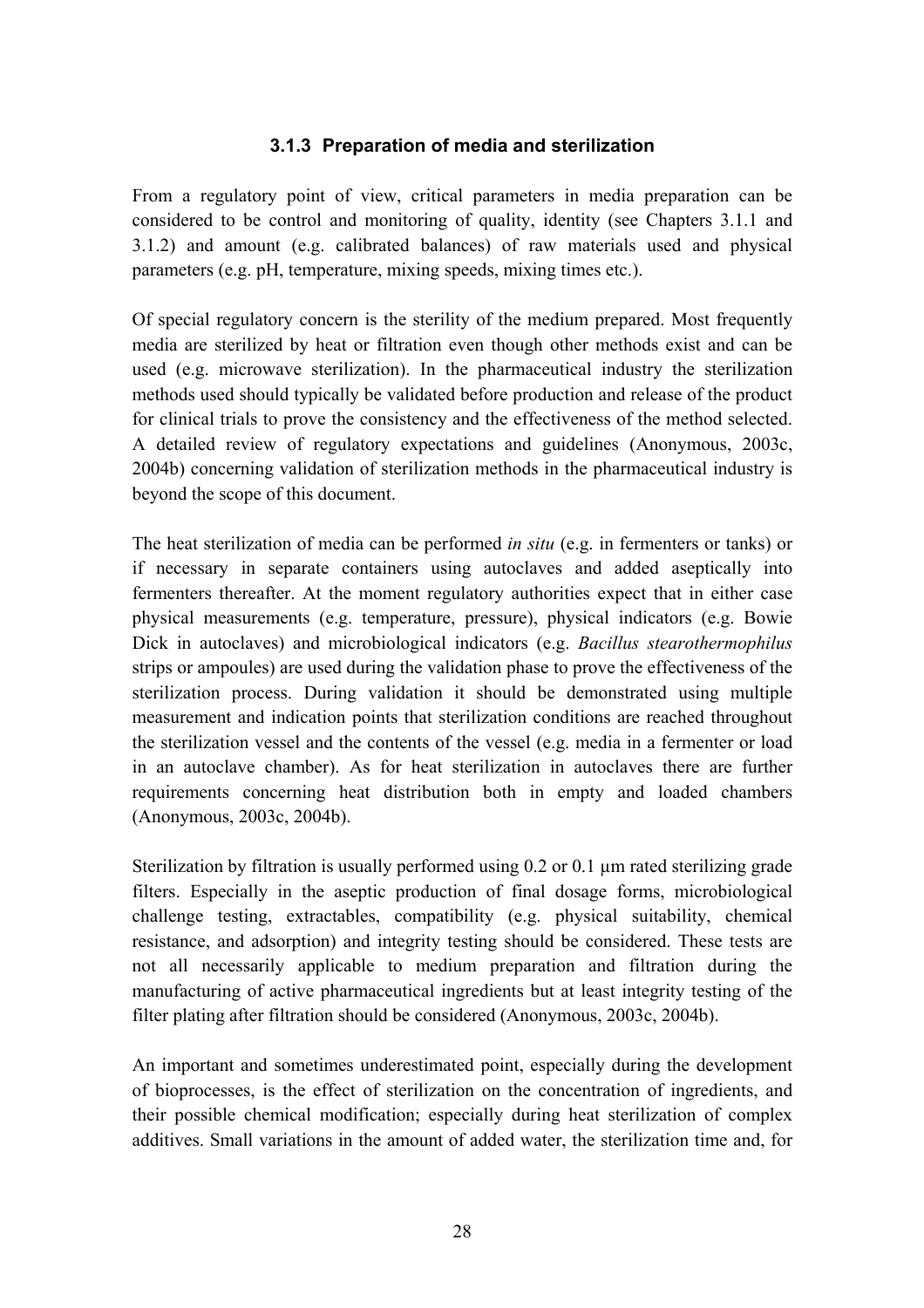example, the pH, may result in comparatively large effects on growth during fermentation by their influence on the effective concentration of glucose, ammonia, amino acids (e.g. tryptophan) and vitamins. Major process variations may be related to such variations.

#### **3.1.4 Strains, cell-lines and cell banks**

The use of living cells or organisms in the production of biopharmaceutical products represents a potential contamination risk. Without proper control they could potentially introduce infectious, tumorigenic or other possibly harmful agents to the production process. Therefore, the global regulatory agencies require that cells used in the manufacture of biopharmaceutical products must be banked and characterized to ensure the highest possible standards.

Characterization and safety testing of cell substrates are the first steps in ensuring the safety of biopharmaceutical products. The objective of characterization is to confirm the identity and purity of the cell substrate. The cell line is then tested for safety to ensure that it is free of adventitious agents, which could potentially contaminate the biopharmaceutical product. All the tests required to prove the suitability of the cell line must be performed to good laboratory practice (GLP) or GMP standards using validated test procedures and according to the international guidelines (Anonymous, 1993, 1995, 1997a, 1997b).

The detailed procedures for the treatment of strains/cell-lines for bioprocesses largely guarantee the continuous success of a biomanufacturing organization. The appropriate reception, storage and regular control of the cultures, in general, is highly laborious and time intensive.

The test regime used for cell line characterization and safety testing depends upon the specific production system, e.g. a prokaryotic or eukaryotic cell line. The following provides one example of test regimes for the characterization of prokaryotic and eukaryotic cell lines:

Prokaryotic Cell Lines

- Identity of the organism (growth analysis on selective media, biochemical characterization, random amplified polymorphic DNA (RAPD) analysis)
- Identity of the plasmid (plasmid preparation and quantification, restriction enzyme pattern, sequencing the coding region)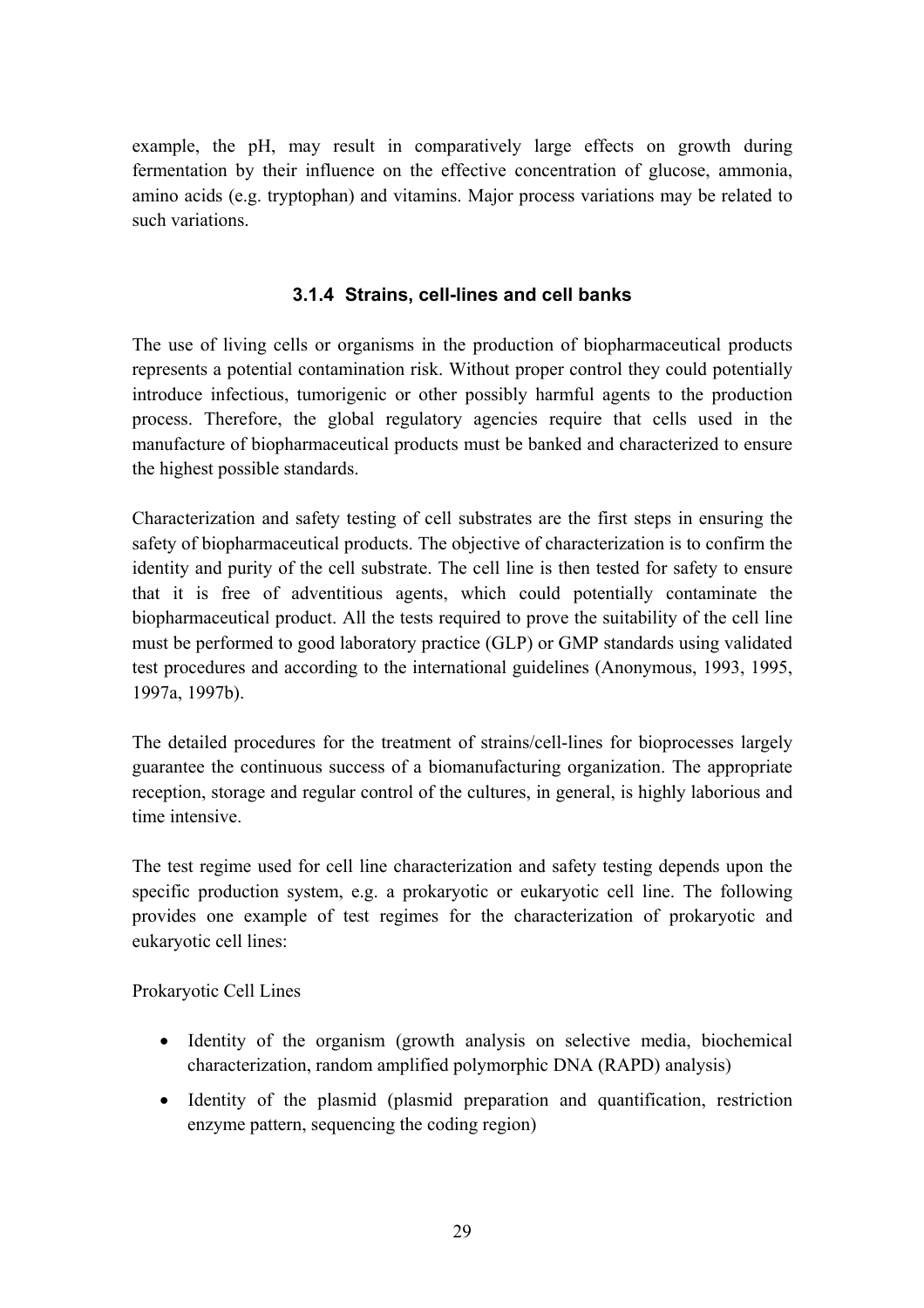- General testing (determination of plasmid insertion, determination of plasmid copy number)
- Purity (microbiology, absence of bacteriophages)
- Genetic stability (selection of identity tests).

#### Eukaryotic Cell lines

- Identity (isoenzyme pattern analysis, DNA sequencing, Southern blot analysis)
- Purity testing (sterility, mycoplasma, *in vitro* and *in vivo* assays for adventitious viruses, assays for retroviruses, assays for specific viruses, transmission electron microscopy, reverse transcriptase activity).

There are normally two cell banks that are produced, the Master Cell Bank (MCB) and the Working Cell Bank (WCB). Aside from deciding on the appropriate conditions to develop/build and propagate the MCBs and WCBs, and guaranteeing their activity during long term storage under appropriate conditions, without unforeseen disturbances, this work also includes the decision about which parameters are measured with which methods. At this stage, certain previously defined parameters are regularly controlled, mostly connected to the viability, productivity, and contamination status.

Safety testing is a most important step, which not only affects the individual process, but, by inappropriate control (especially but not exclusively of new strains) may jeopardize and interrupt the activities of whole facilities for long periods of time. Currently there are few tests available and they are mainly for a single target. However, new fast, sensitive, complex and less time consuming methods based on the advantages of modern molecular biological and biochemical analytical testing have a promising future. As the analysis is multifactorial, new lab-on-chip methods would be very useful in this step of the process, providing a comprehensive description of a new production strain in terms of its genetic basis, contamination status and viability, and also for each single stock culture at the time of withdrawal to the inoculum. As a method that could cover the testing of a large number of possible risk factors (e.g. contaminants) and parameters, the application of commercially available DNA- and protein arrays would here be very advantageous.

Each cell bank requires a different testing regime. In addition to testing of the cell banks, the Post-Production or End-of-Production Cells, as well as bulk harvests, require specific tests to be performed.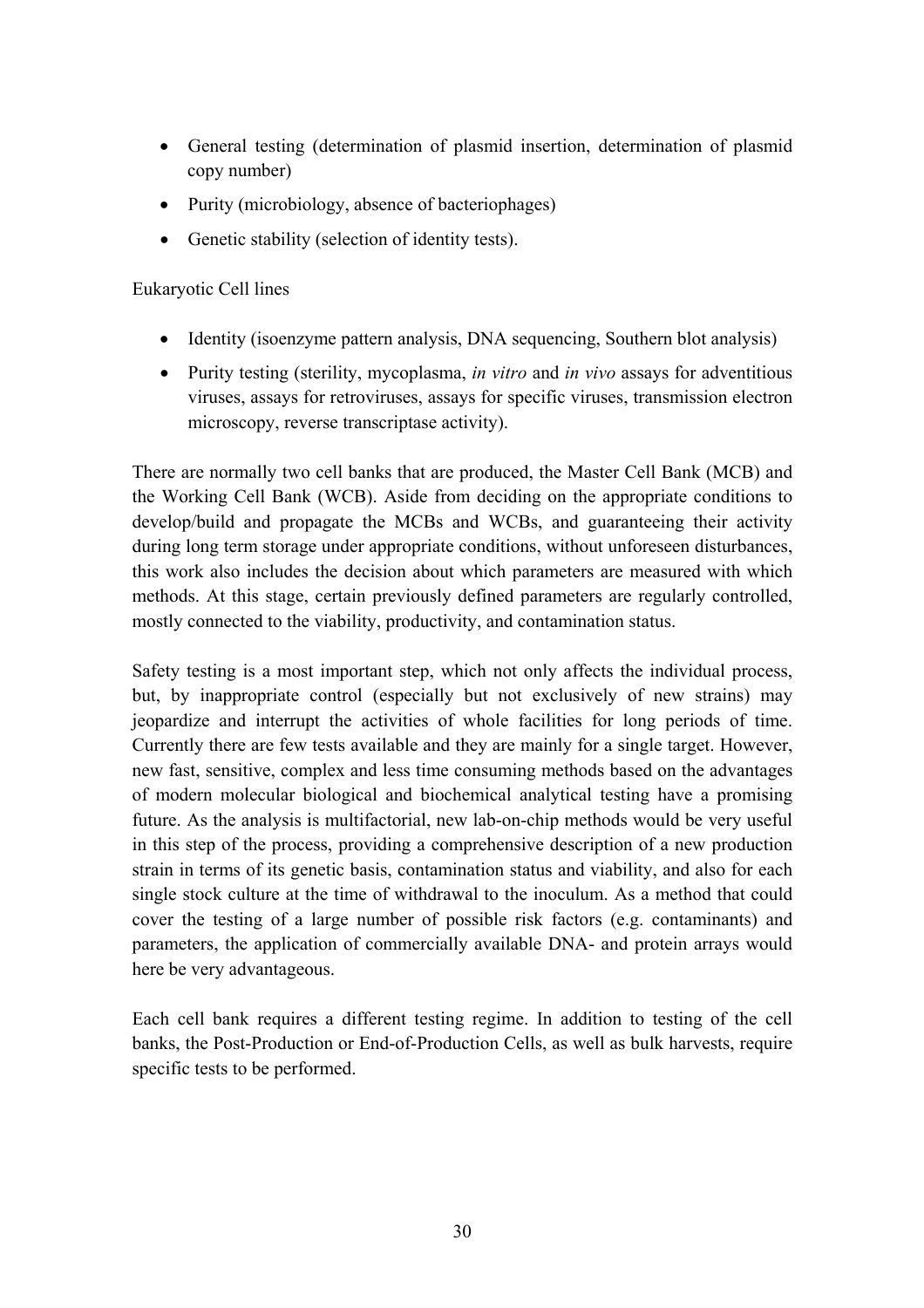Typical characterization and qualifying tests for MCBs/WCBs are the following:

- genotypic characterization by DNA fingerprinting
- phenotypic characterization (nutrient requirements, isoenzyme analysis, growth behavior, morphology)
- reproducible production of desired product
- molecular characterization of vector/cloned fragment (restriction enzyme mapping, sequence analysis)
- assays to detect viral contamination
- reverse transcriptase assays to detect retroviruses
- a sterility test and mycoplasma test to detect other microbial contaminants.

#### **3.1.5 Pre-cultures**

Pre-cultivation is the first cultivation step. In contrast to the steps involved in cultivation, which are performed under controlled and well-documented conditions, precultivation, which is mostly performed in real batch cultures, mostly as shake flask cultures, is still a mysterious step. During the cultivations environmental parameters such as pH and oxygen steadily change, substrates decrease and toxic side products accumulate. Normally information is obtained neither about the state of the culture at the end of the pre-cultivation, nor about the viability and variations in the productivity caused by this cultivation step. The only analysis that is sometimes performed is plating of the final culture, and the result is usually not available before the process has been finished.

The major problem is that currently no practical and easy-to-use systems, which allow controlled cultivation, are available on the market at this stage. Also, in many cases the effect of variations in the pre-culture conditions, e.g. relatively small variations in the time of the culture or the effect of disturbances from short incubator stoppages, are neglected. In many cases it is simply not recognized that changes in the process arise from this process phase, although it is generally known.

Therefore there is an important need to develop on-line monitoring and validation tools for this step, which later may be completed by control tools. It is important that these tools should by themselves be easily to validate, be low cost and adaptable to the large variety of widely applied pre-cultivation practices and equipment.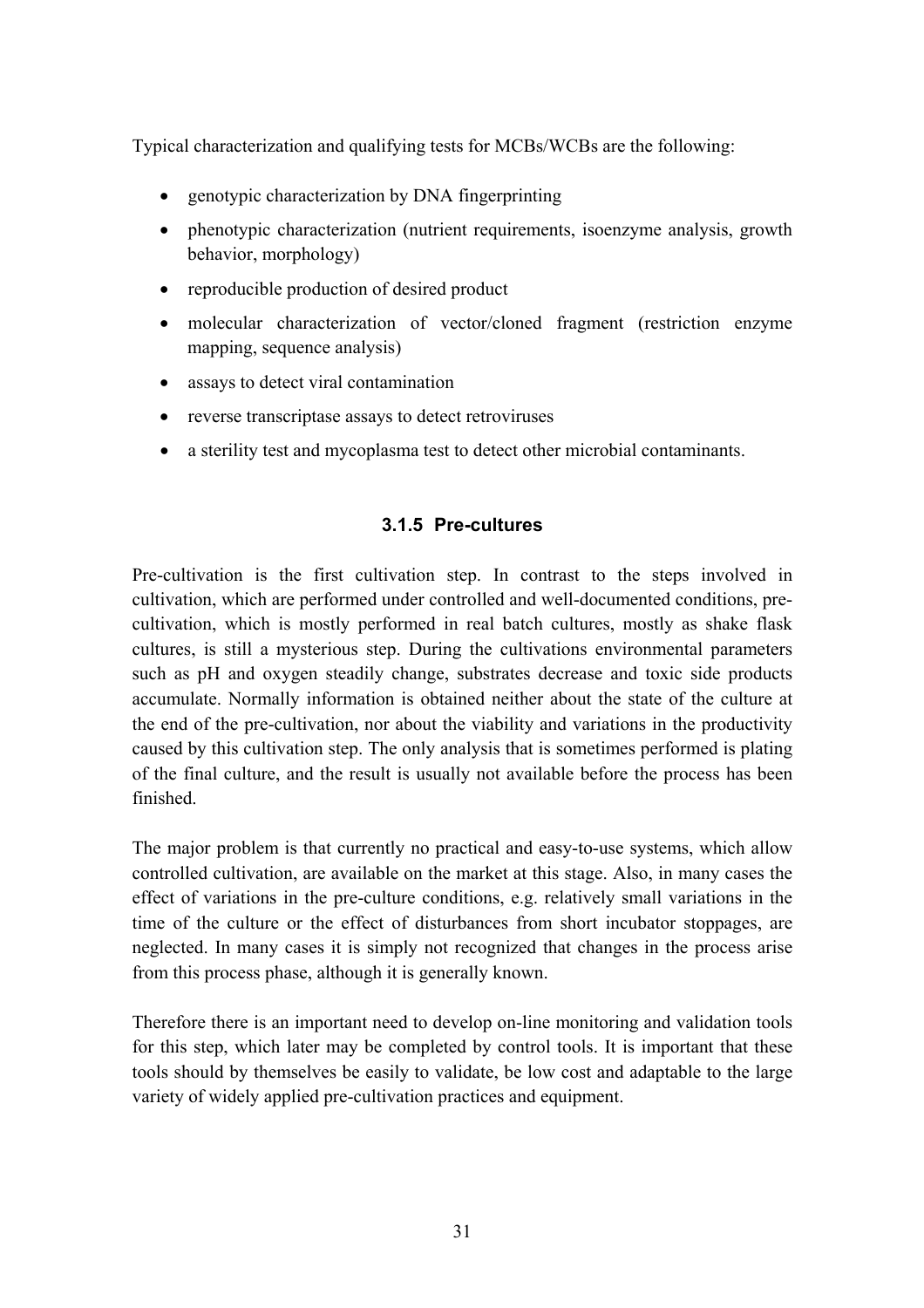One activity in this direction is the wireless SENBIT monitoring and control system currently being developed by the Bioprocess Engineering Laboratory of the University of Oulu (Vasala *et al.*, 2006). This system, being independent of the applied incubator systems, allows the analysis of  $pO_2$  (partial pressure of dissolved oxygen, also DO) and pH with standard process electrodes in shake flasks and will be further completed with a process control toolbox (available as prototype).

#### **3.2 Bioprocesses**

The bioprocess, generally associated with cultivation in appropriate bioreactors (fermenters), includes the cultivation of the living biocatalyst to a high density and (usually) consecutive production of the target product. In contrast to the pre-cultivation steps discussed above, this step can be reliably controlled. Current bioreactors are equipped with a number of physical (temperature, weight, pressure, gas and liquid flow, foam level, stirrer speed and power) and chemical sensors (pH,  $pO_2$ , redox, outgas  $O_2$ and  $CO<sub>2</sub>$ ) and also allow most parameters to be controlled by a preset regime, or the values of other parameters (see Figure 2). In general, most of these parameters have been measurable for decades and there has been little development, with exception of advances in the stability of electrode measurements. The measurement of other on-line parameters such as cell density and medium parameters is, although usually possible, not standard.



*Figure 2. Commonly measured and controlled parameters of bioreactors (Sonnleitner, 2000).*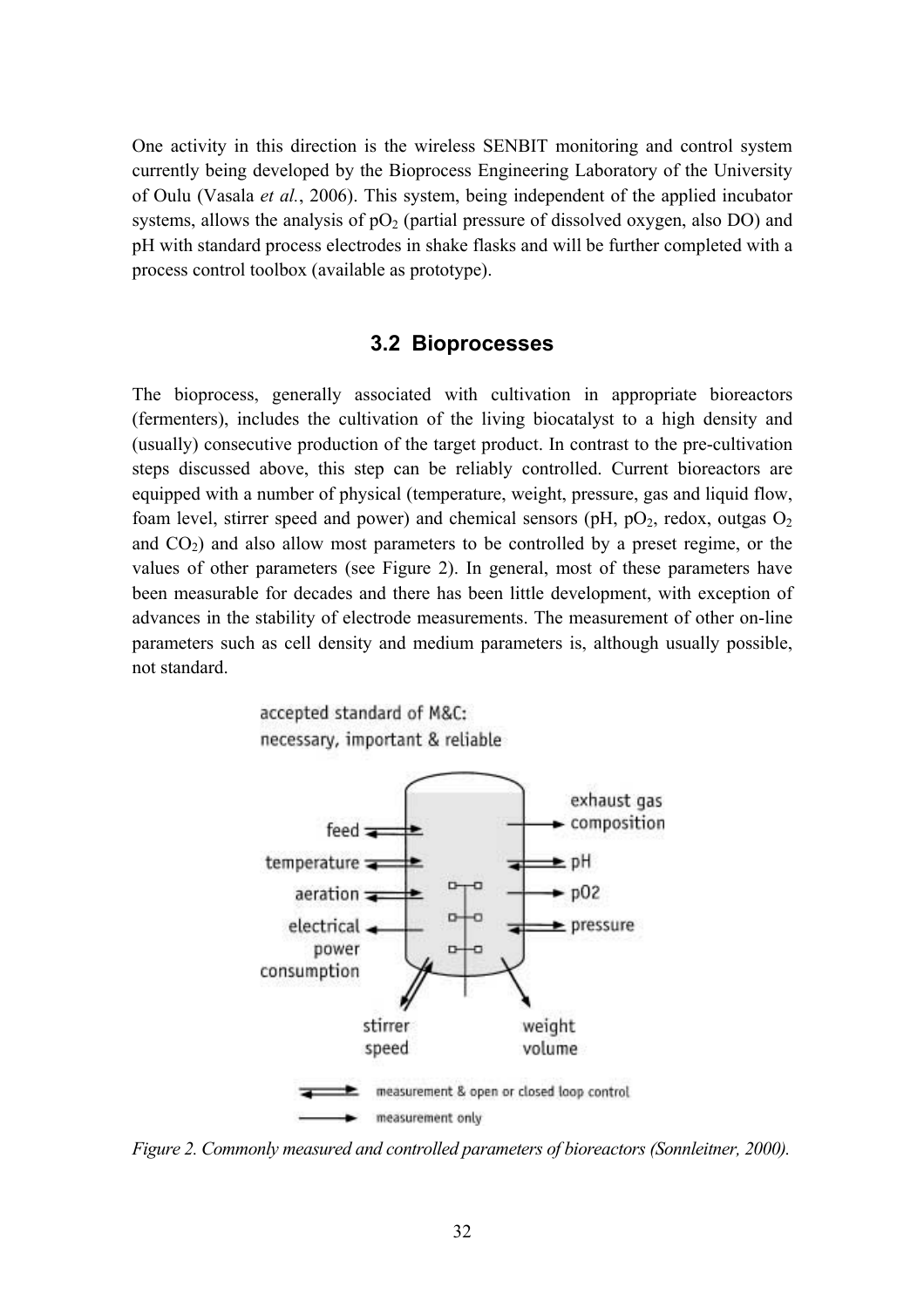In the following section the generally measured parameters and their importance for the bioprocess are described.

**Temperature** is of critical importance in biological processes, variation of even 1ºC may have a big effect on reactions. This makes accurate and stable temperature control very important. Resistance thermometers are quite common measurement devices, and thermoelements are also used. Temperature is usually controlled using water jackets around the bioreactor or water piping inside it. External heat exchangers can also be used (these require an extra pump). From a cleaning perspective, the water jacket system is usually preferred.

Optimal cell growth and productivity are heavily dependent on the correct **pH.** As the cells' metabolism typically acidifies the growth medium and metabolic side products may accumulate, the control of pH is also commonly arranged. In bioreactors pH is typically measured with glass electrodes as they are steam-sterilizable but suffer from low mechanical stability. Nowadays gel glass electrodes are becoming more common than liquid glass electrodes. Optical sensors based on, for example, absorbance or fluorescence from pH sensitive dyes have also been developed but their applicability is still limited by the typically narrow operating range and their poor long-term stability (sensor drift).

pH control is often related to the addition of ammonia nitrogen, which is generally added as ammonia base as a 10 to 28% solution. Using ammonia feeding based on pH control, the ammonium concentration in the reactor can be kept approximately constant, below the toxic level of about 3 to 5 g per liter (for *Escherichia coli*), thus avoiding this limitation as well. This type of regulation works well with phosphate buffered mineral salt media, because, stoichiometrically one  $H^+$  ion is released into the growth medium for each ammonia molecule consumed. In cases with complex media, however, it may often be advantageous to replace some of the ammonia feeding with other bases, such as potassium hydroxide (KOH) and sodium hydroxide (NaOH). In cell cultures the control of pH is mostly connected to addition of gaseous carbon dioxide, which is pulse added to the reactor and often delivered like other gases using silicone tube systems. Bicarbonate addition is also commonly used for pH control of cell cultures. In high cell density fermentations pH control can be also connected to the addition of complete medium (the pH-stat principle).

**Gases**, such as  $O_2$  and  $CO_2$ , and their concentrations are important parameters affecting both growth and biosynthesis. Oxygen may often be the limiting factor for cell growth (aerobic cells use oxygen as an electron acceptor). Carbon dioxide is a product mainly formed in cell respiration, but also as a result of other metabolic activity.  $CO<sub>2</sub>$  influences both intracellular and extracellular pH.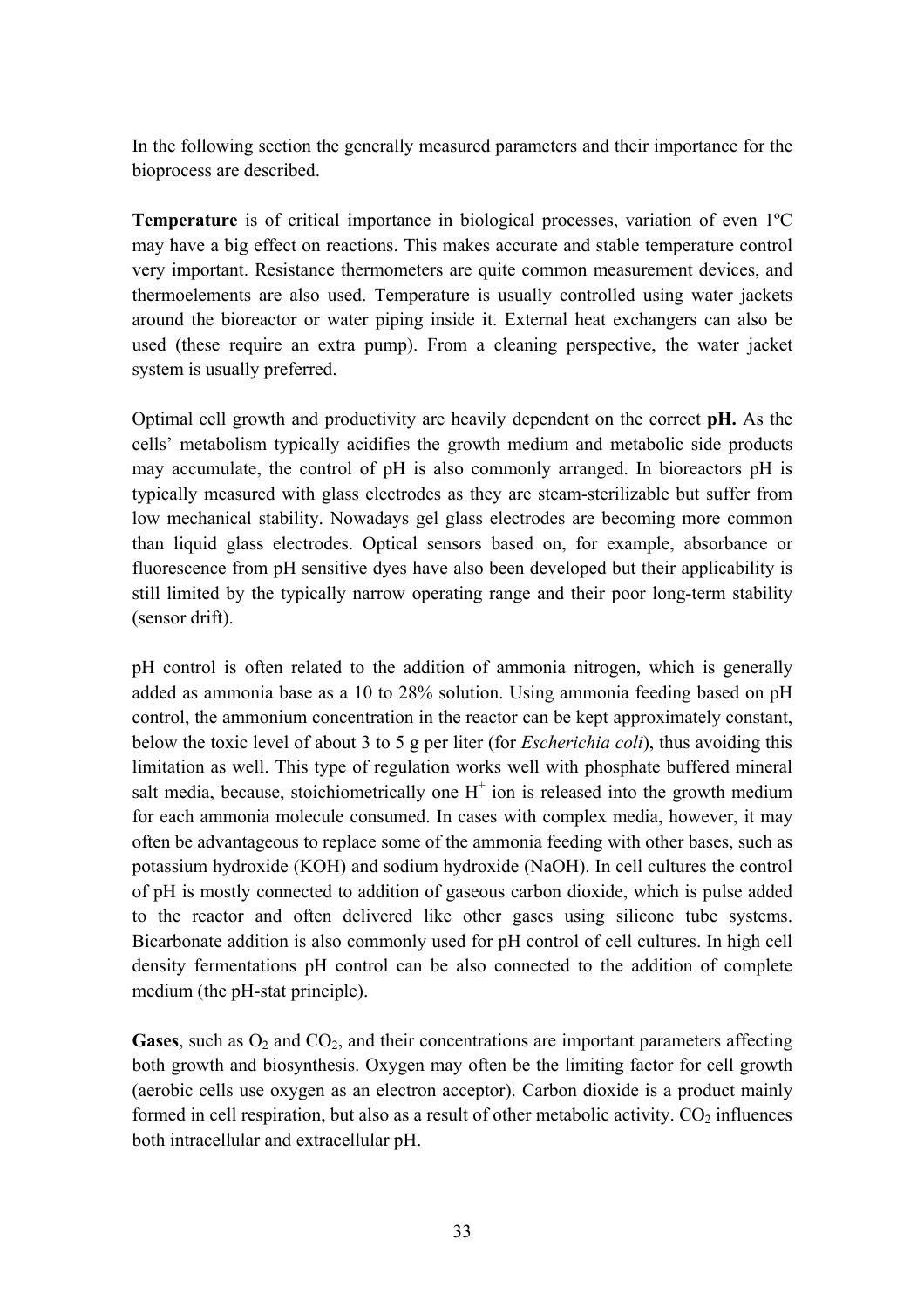Oxygen and carbon dioxide in the exhaust gas is usually measured with gas flow meters combined with either mass spectrometry (MS) or infrared absorption measurement. Infrared oxygen analyzers are sold by, for example, Monicon, Datex, and Godart, whilst Omnistar is a market leader in MS instruments. Magellan Instruments has an instrument that measures both carbon dioxide by infrared absorption, and oxygen electrochemically. Carbon dioxide can also be measured by acoustic methods (Innova).

Dissolved oxygen (pO2, DO or DOT) is commonly measured electrochemically using *in situ* polarographic or galvanic sensors. Polarographic sensors use an external voltage, while galvanic sensors do not require external voltage. The common *in situ* measurement of dissolved carbon dioxide  $(pCO<sub>2</sub>)$  is essentially a pH measurement performed inside a diffusion-selective sensor. Fluorescence-based *in situ* optical sensors have also been developed for both dissolved oxygen and carbon dioxide (e.g., PreSens by Precision Sensing, 8500 by YSI and InSite). The PreSens instrument is also available for shake flasks and microtiter plates.

**Cell mass** is usually measured optically by light absorbance (optical density or turbidity) or alternatively by wet or dry weight. Most commonly a sample is taken from the bioreactor and the optical density is measured with a spectrophotometer. The result cannot be directly correlated to number of cells or cell mass. Plating (amount of colony forming units, CFU, as a result) and microscopy cell counts are also possible, though these methods consume more time and labor. Flow cytometry and electronic counting, as with a Coulter counter, are alternative, accurate measuring methods.

On-line-sensors to follow the cell density have been developed by many suppliers. They are either sampling based, for which sample collecting modules have been developed, and the analysis is then performed by a flow injection analysis (FIA)-like technique, most often spectrophotometrically. *In situ* sensors are more and more widely used. However, most of them lack the linearity over the wide range of cell densities typically achieved at the end of the cultures, and thus they cannot measure higher cell densities. An exception was a laser cell density monitor (laser turbidometer LA-300, ASR, Tokyo, see Konstantinov *et al.*, 2004), which however had a high price (>10000  $\epsilon$ ) due to the expensive laser technology. However, electrical methods based on impedance (Biomass monitor  $220^{\circ}$ , Aber Instruments), capacitance, or permittivity can also be used in high density cultivations, but are vulnerable to changes in the cultivation broth and eventually show low sensitivity at high cell densities. Soft sensors may be used to predict cell mass from parameters like pH, temperature or oxygen balance. Schweder and Neubauer (2005) list the on-line analysis methods for cell mass monitoring as in Table 1.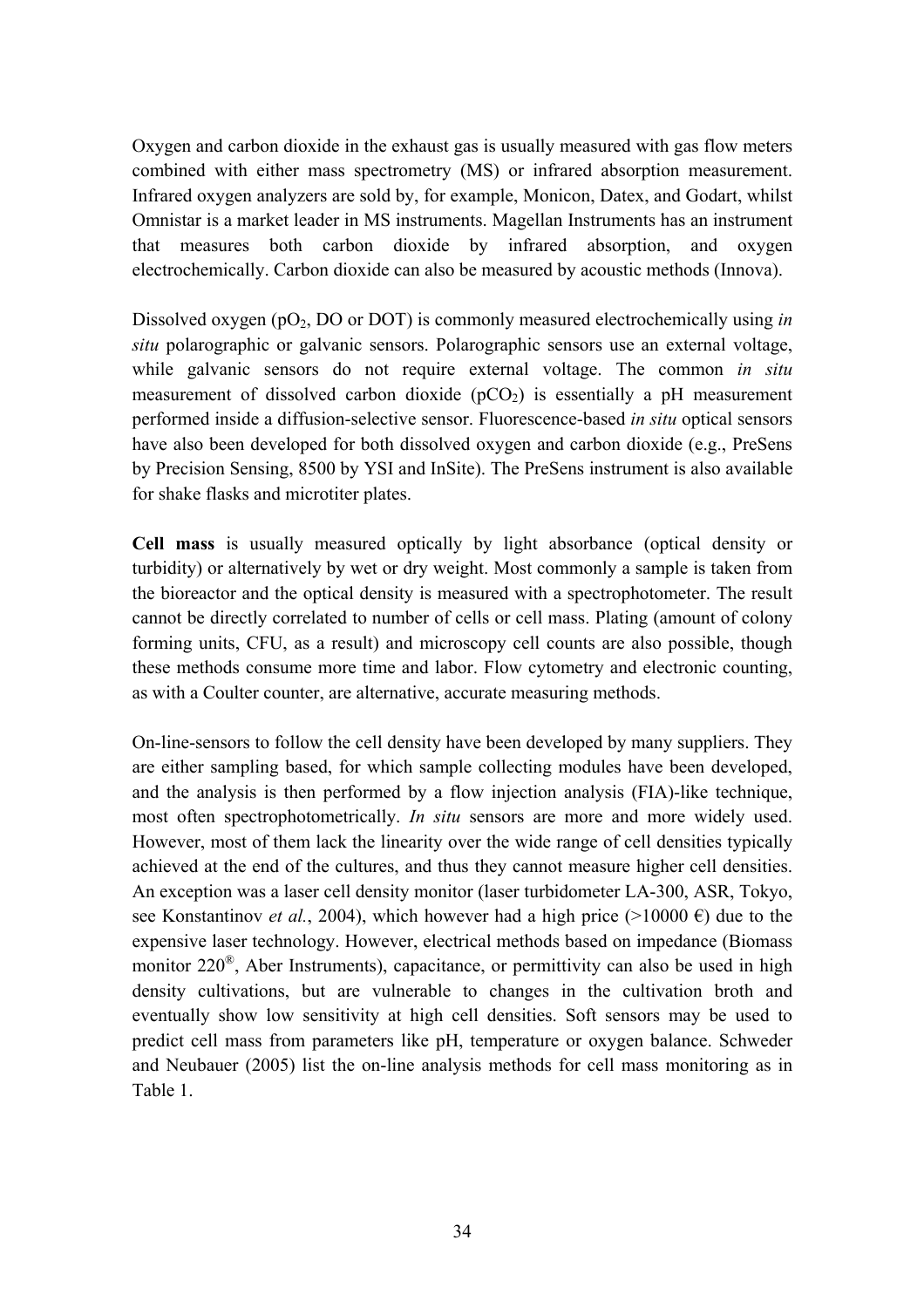| Direct   | Electrical                                                                                                                                                                  | Capacitance, impedance                                                    |
|----------|-----------------------------------------------------------------------------------------------------------------------------------------------------------------------------|---------------------------------------------------------------------------|
|          | Optical                                                                                                                                                                     | Fluorescence<br>Light absorbance<br>Light scattering<br>Real-time imaging |
|          | Acoustic resonance densitometry<br>Nuclear magnetic resonance spectroscopy                                                                                                  |                                                                           |
| Indirect | Oxygen uptake rate<br>Carbon dioxide evolution rate<br>ATP-production rate<br>NAD sensor<br>Heat production<br>Stirrer power input<br>Redox level<br>pH value/base addition | Fluorescence<br>Calorimetry                                               |
|          | <b>GFP</b>                                                                                                                                                                  | Fluorescence                                                              |

*Table 1. Methods for on-line analysis of biomass during bioprocesses (adapted from Schweder & Neubauer, 2005).* 

GFP, green fluorescent protein; NAD, nicotinic acid adenine dinucleotide; ATP, adenosine triphosphate.

**Foaming** is a typical phenomenon in bioprocesses. The formation of foam is recognized with level sensors (via measurement of conductivity or capacitance, or optical methods) and controlled with different anti-foaming agents. This is however problematic, because the anti-foaming agent results in difficulties in downstream processing (DSP) and it also disturbs other measurements (e.g., dissolved oxygen in the liquid).

In addition, on-line methanol sensors have been developed to control, for example, the feeding of the toxic inducer/substrate methanol (Raven Biotech Inc./Canada, Frings Alcosens/DE). The methanol concentration in the outlet air stream can also be measured (Innova/DK). This, however, requires extended pre-calibration.

#### **3.2.1 Microbial processes**

Microbial processes have been implemented in industry for more than 100 years with a minimum of sensor systems. Until the present day, the majority of processes have only used the most common sensors, such as pH, dissolved oxygen and temperature Pt sensors.

Microbial processes in industry are mostly conducted as fed-batch processes to reach a high volume to time yield. Traditional processes for production of low value products (acids, ethanol, single cell protein, antibiotics, vitamins, technical enzymes) are typically performed on crude complex growth media. However, the specific quality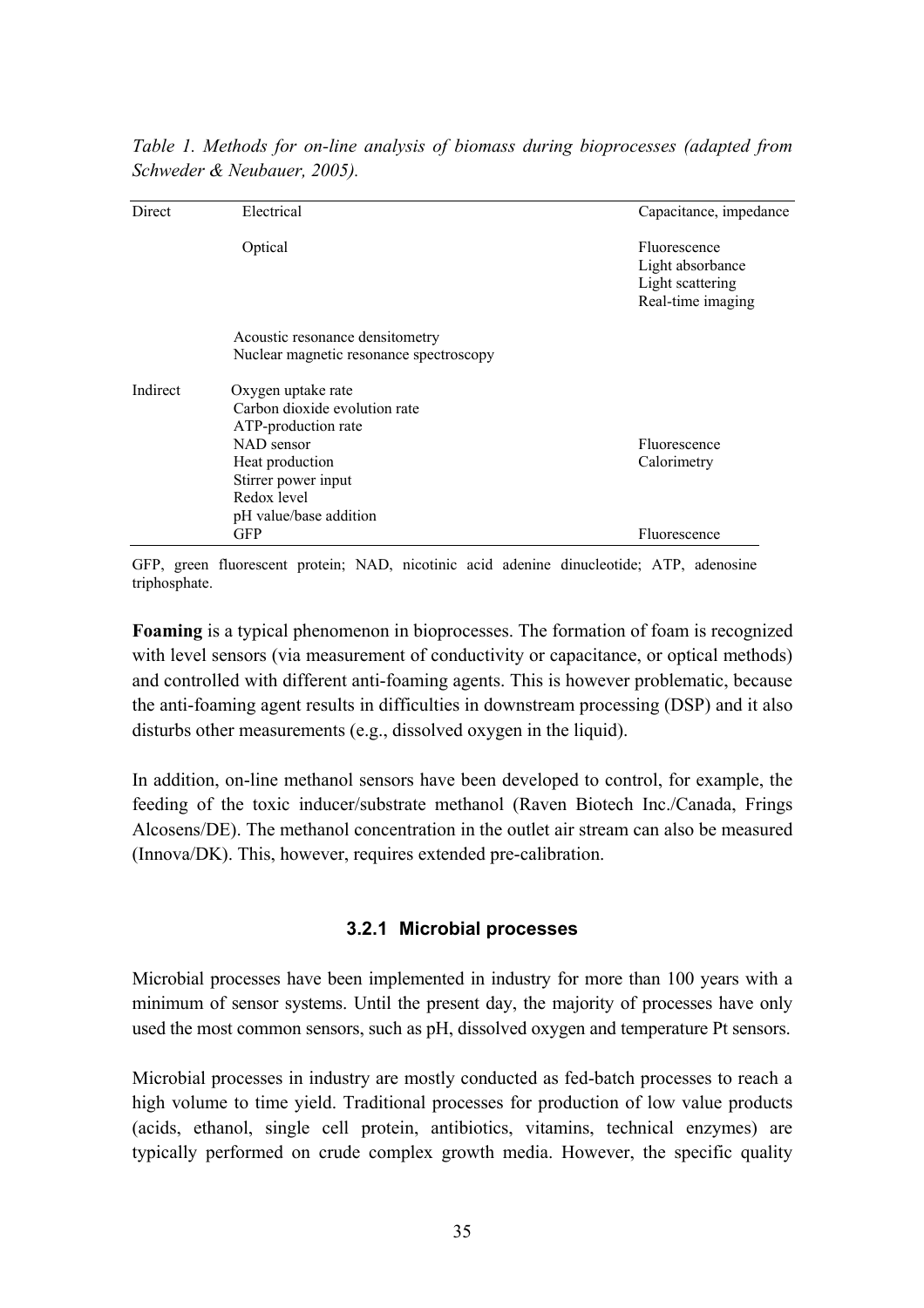demands of most high value products, e.g. the proteins in the pharmaceutical/medical sector (red biotechnology), have challenged the development of processes based on mineral salt media, which may eventually contain defined additives. Generally, from the point of view of process control, such processes on mineral salt medium have been easier to control at high cell densities, because metabolic control can be more easily obtained by the addition of only one carbon source. However, in many cases productivity and product quality may be negatively influenced (e.g., incorporation of modified amino acids, unwanted posttranslational modifications) and need specific consideration (sensitive analytical methods are needed).

Currently many processes are based on the production of target proteins using *E. coli* as a heterologous host system. (For a review of the production of heterologous pharmaceutical proteins in *Escherichia coli* see, e.g., Neubauer & Winter, 2001, Fahnert *et al.*, 2004.) The process performance here is mostly based on mineral salt medium processes where yeast extract or other amino acid substrates can be added. Generally the processes are performed as glucose limited fed-batch and reach a cell density of between 20 and 80 g/l cell dry weight. Generally, the process is started as a batch or directly as a fed-batch and induction is performed by either a chemical inducer or temperature at above 10 g/l in the fed-batch phase. The product is either accumulated within 3–6 hours (cytoplasmic accumulation or inclusion body) or (mostly) at low temperature over  $12-20$  hours for products with slow folding rates or if transport of the product to the periplasm is needed. In the latter case, chemical additives might positively influence product accumulation, which, however, has to be optimized in long, labour intensive screening studies (for conditions see Fahnert *et al.*, 2004, Fahnert, 2004).

A challenge to controlling targets during recombinant protein production with *E. coli* systems is the proper addition of the carbon substrate after induction. Under these conditions severe disturbances of carbon flows in the cell can often occur and the feed rate then has to be adjusted according to the maximum uptake rate of the carbon substrate to avoid high accumulation of acetate (Lin *et al.*, 2001, Neubauer *et al.*, 2003). During the scaling up of a process to the industrial scale improper mixing due to limited power input can provoke unwanted influences and process variations. This is a challenge to reliable product quality that must be addressed in the future, as it has been recently shown that cells react very sensitively to such oscillations (Lin & Neubauer, 2000, Enfors *et al.*, 2001). Although scale-down systems have been developed, which allow an approximation of the large scale effects in a laboratory environment, surprisingly these systems have not yet been applied regularly to process optimization by industry (for such strategies see Neubauer *et al.*, 1995a, 1995b, Lin & Neubauer, 2000, Enfors *et al.*, 2001).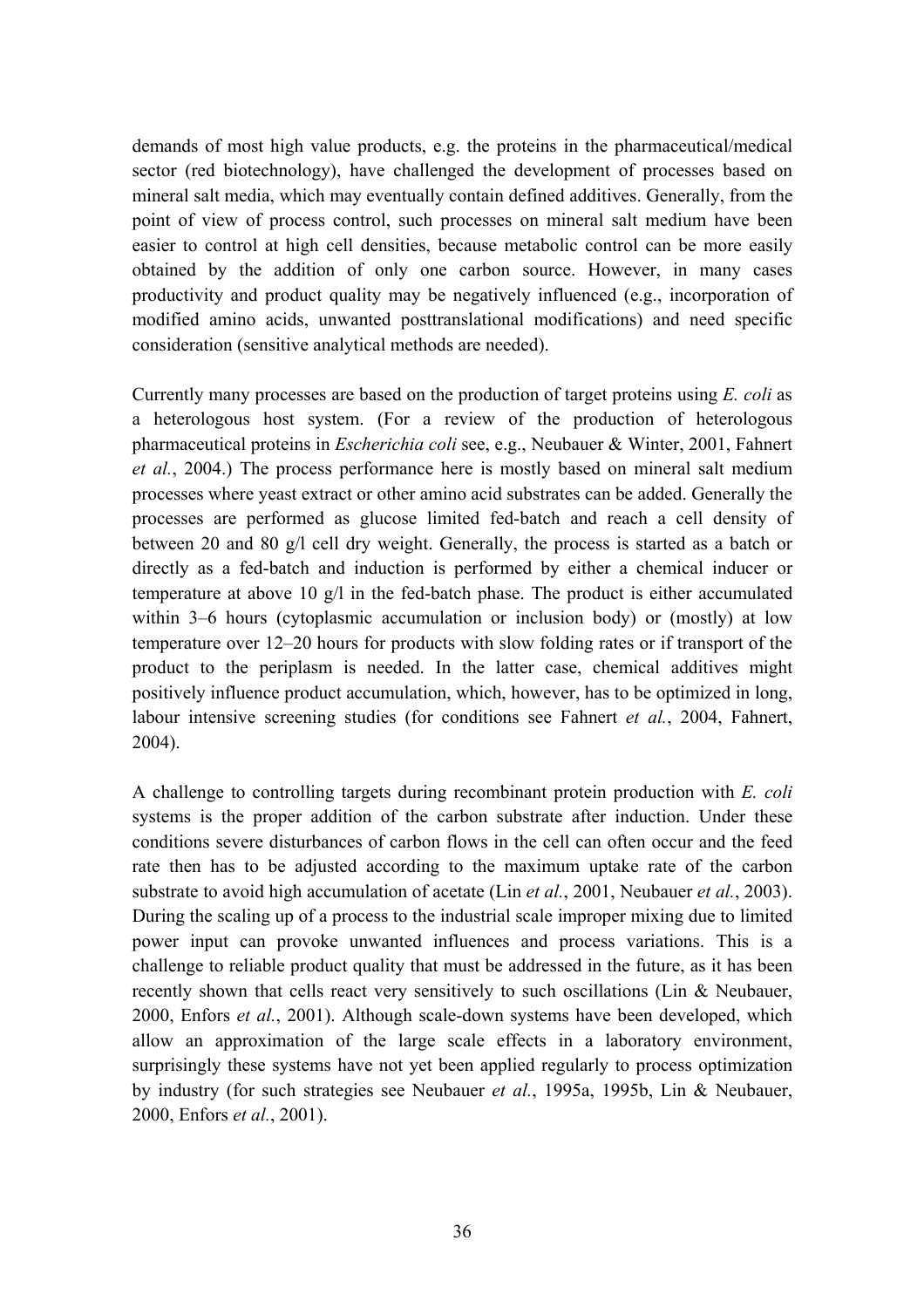A specific problem is encountered in processes that are based on addition of complex carbon sources during the cultivation. Hence, the exact carbon going in to the reactor and up-taken by the cells is very hard to measure or calculate. Such a situation can result in intracellular feed-back regulation, futile cycles and/or repression of other metabolic pathways. Additionally, at high cell densities the accumulation of some amino acids to toxic levels, by either intracellular synthesis or imbalanced supply of amino acids, may also provoke inhibition of growth and production (Han, 2002). Therefore, applicable fast on-line methods, which would allow complex analysis of (critical) amino acids would be very valuable tools in process development and could even be used for process control.

The examples that are discussed here regarding *E. coli* processes are also relevant to the cultivation of other bacteria, yeasts and fungi. In the following paragraphs some specific aspects of other processes are discussed.

Industrial processes utilizing *Bacillus* species are mainly conducted for the production of industrial enzymes (for a recent review on proteases see Gupta *et al.*, 2002) and smaller compounds, such as riboflavin by DSM, and they are mostly performed with complex media. A detailed physiological analysis seems of great interest for *Bacillus* processes because many of the interesting products are produced in the early stationary phase, which is related to sporulation. In production processes non-spore-forming mutants are often used, however they are critical from the point of view of continued viability. Recently a number of studies for the comprehensive analysis of *Bacillus* physiology have been performed in *Bacillus* processes that are a good example of the potential value of comprehensive transcriptomic and proteomic techniques (see e.g. Hecker & Volker, 2004, Schweder & Hecker, 2004, Voigt *et al.*, 2004).

Yeast cultivations generally take longer than *E. coli* -based processes. An example of fairly complicated fed-batch processes for recombinant protein production is those applying the yeast *Pichia pastoris*. Recombinant protein expression with this microorganism is often controlled by the strong alcohol oxidase 1 (AOX1) promoter, which is induced by a shift of the carbon source from glucose or glycerol to methanol. A number of studies have been recently published with the aim of optimizing this process, which normally lasts 4 to 6 days. Control of the physiology in this process is very important, as small disturbances can be detrimental to production, either by starvation and consequently low production and proteolysis, or by toxification with methanol. The use of glucose/glycerol limited fed-batch, the introduction of a preadaptation phase to methanol, the use of other inducible promoters, such as a nitrogen regulated formaldehyde-DH promoter, or the use of temperature-limited fed-batch are some examples for interesting process strategies to increase the stability and productivity of *Pichia* fermentations (Jahic *et al.*, 2003a, 2003b, Zhang *et al.*, 2003, Trentmann *et al.*, 2004, Zhang *et al.*, 2004, Resina *et al.*, 2004).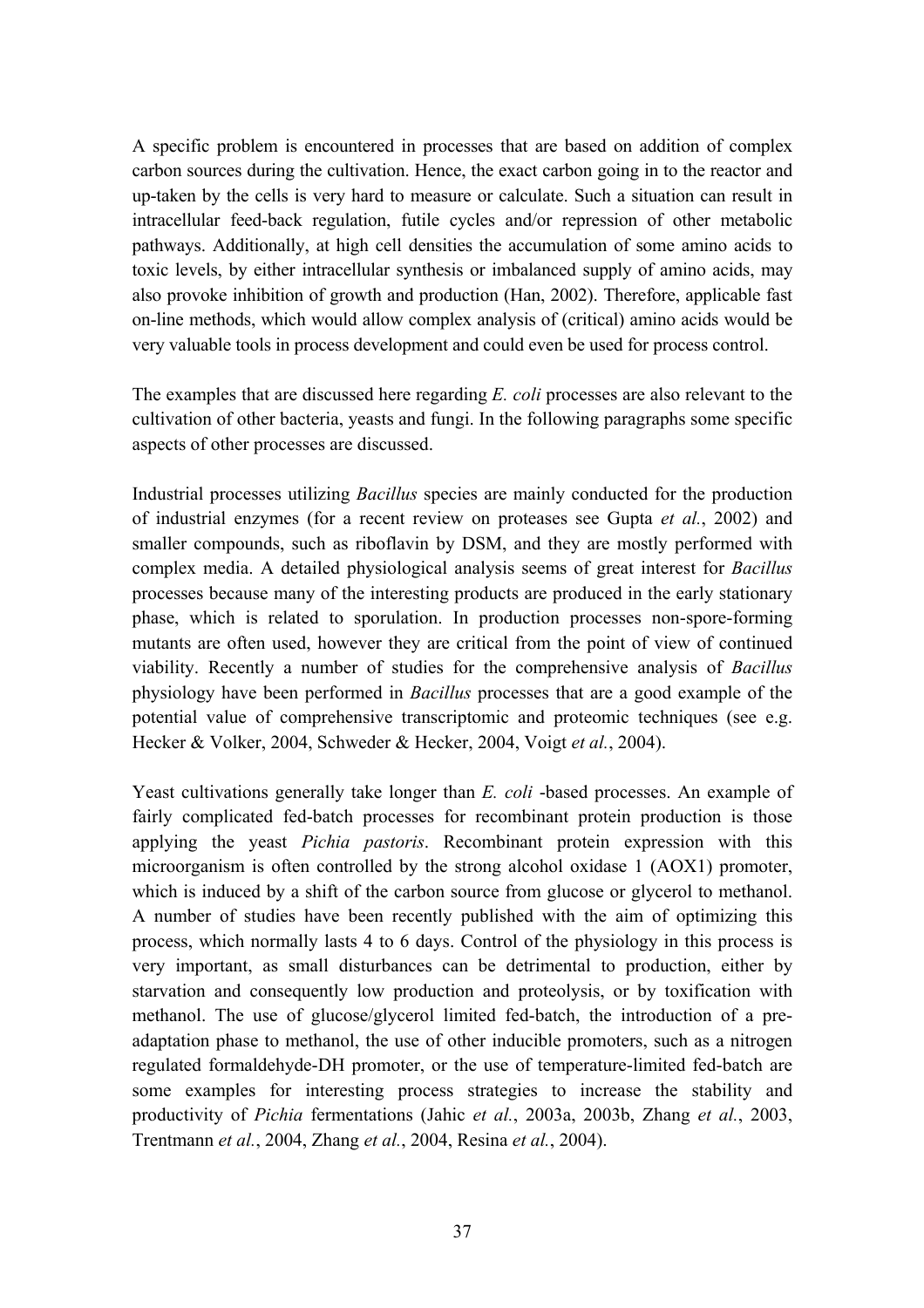Processes with fungi and *Streptomyces* species, although they have been used in industry for a couple of decades, are still problematic from the control point of view. Inoculum quality has a major impact on the process, the media used are complex and the welfare of the process depends on the feeding profiles. Control of the feeding profiles mainly involves the addition of more compounds (e.g., for the production of antibiotics such as cephalosporin), a process, which has to be kept up over a period of at least one week. These problems have driven forward the use of on-line sensors and mathematical control approaches (Tartakovsky *et al.*, 1996, Tran-Minh, 1996, Nandakumar *et al.*, 2000, Morgan *et al.*, 2001, Tunnemann *et al.*, 2001, Vaidyanathan *et al.*, 2001a, Bicciato *et al.*, 2002).

#### **3.2.2 Animal cell processes**

The increased market for recombinant proteins, and the limited capabilities of microbial cells to express more complicated proteins correctly, has resulted in the development of a multitude of animal cell expression systems. Notably, to date almost all recombinant proteins accepted for human therapeutic use are manufactured either utilizing the microbial hosts *E. coli* and *S. cerevisiae*, or the animal cell hosts CHO (Chinese hamster ovary cell), BHK (baby hamster kidney cell) and hybridoma cells. The popularity of other hosts systems is, however, also growing rapidly and many are already in clinical trials. In particular, host systems based on the yeast *P. pastoris*, insect cell lines and other mammalian cell lines (even human) are gaining popularity. The production of recombinant proteins in plants, plant cells, insects and animals is discussed in the next chapter.

In most animal cell-based host systems the recombinant protein is secreted out of the cell. As a rule, the growth media used in animal cell cultures are very complex and thus purifying the product protein from the complex background of other proteins can be very tedious. An additional problem arises when using the baculovirus expression systems developed for insect cell expression (i.e. the recombinant protein gene is transferred into the host cell within a virus and is expressed as a part of the viral machinery). The removal of viruses will evidently complicate the purification process even further. However, new stable insect cell lines have been developed, in which no viruses are required.

Animal cell cultures are usually performed submerged. In many cases traditional stirred tank reactors (STRs) are suitable for the culture. The reactors used for commercial animal cell-based manufacture vary in scale from a few liters to over 10,000 liters. The biggest technical differences between the animal cell STRs and the STRs used in microbial fermentations are the gassing system (in order to avoid bubble formation in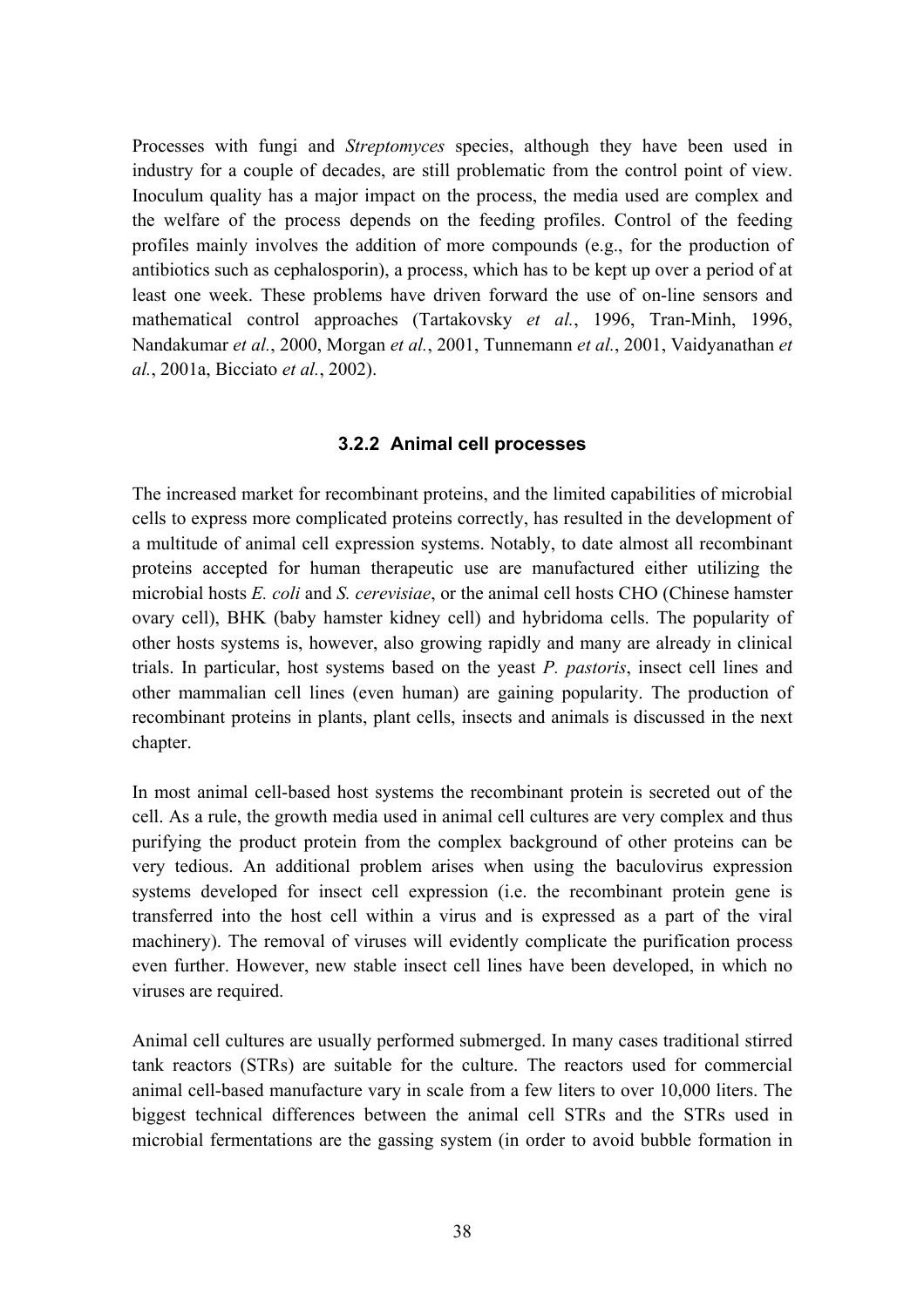animal cell cultures a semi-permeable silicone tube with a valve on exit, which results in higher internal pressure, is used) and agitation (slowly rotating blades compared to Rushton-type impellers). On a smaller scale, spinner flasks and roller bottles are commonly used, even for commercial manufacture. Some animal cell lines require a solid surface to grow on and in these cases different solid, inert carrier materials are added to the growth medium.

The hollow fiber bioreactor systems used for production of monoclonal antibodies with hybridoma cells are completely different from the STRs (used mainly for in vitro diagnostic monoclonal antibodies). The hollow fiber system is typically run in a continuous mode, i.e. fresh medium is constantly pumped into the system, while spent medium containing the product is removed at the same rate. The STR systems can also be run in continuous modes. With animal cells they are usually called perfusion cultures. In a typical perfusion culture the cells are kept in the reactor using a microporous filter basket attached to the agitation axes. In contrast to microbial fermentations, the pH control in animal cell cultures is usually achieved by addition of bicarbonate or gaseous carbon dioxide. In many animal cell cultures the gas phase also differs from the air, which is typically used in microbial fermentations (the carbon dioxide concentration is typically much higher in animal cell cultures).

The measurements taken in animal cell cultures are the same as with microbial fermentations, except for the following additions/differences:

- More emphasis is put on gas mixtures and their control.
- In batch and fed-batch cultures it is especially important that certain toxic metabolites are followed.
- The animal cell amount is usually measured using microscopy and cell count.
- Undesired protein constituents, and detection of viral DNA and retroviral RNA are of special importance.

#### **3.2.3 Other processes**

Besides microbes and animal cell lines, plants and plant cells, for example, as well as whole insects and animals, are also used for manufacture of biologics (mainly recombinant proteins). However, plants (including plant cells, tissues and organs) are also a rich source of commercially important small molecules, such as, for example, paclitaxel (the API in the anti-cancer drug  $Taxd\mathbb{R}^n$ ), morphine (the principal analgesic drug for cancer-related pains), diosgenine (the steroid used for the majority of hormone drugs) and L-Dopa (for treatment of Parkinson's disease).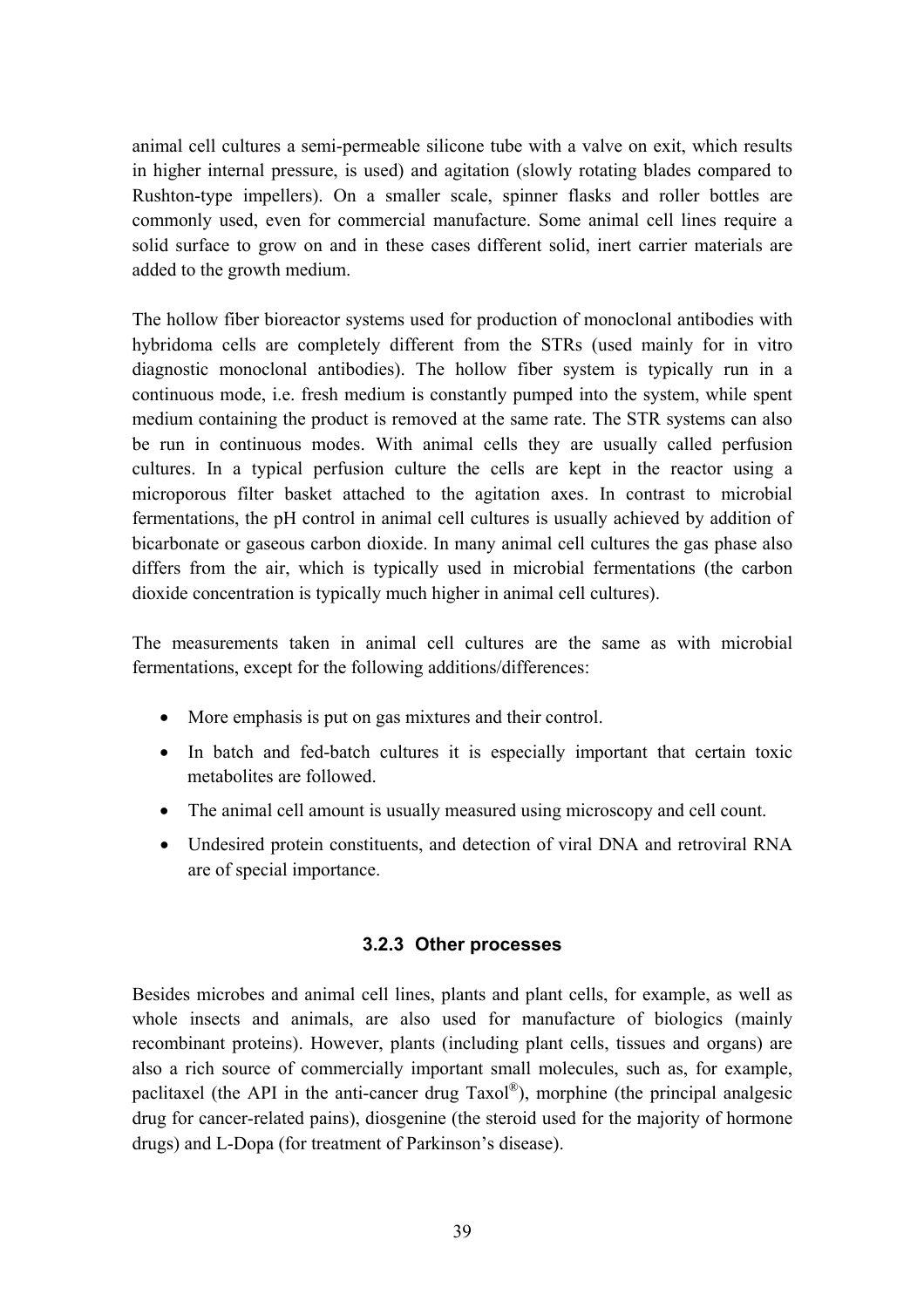Of the host systems mentioned at the beginning of this chapter only plant cells and plant tissues/organs (e.g., shoots and roots) are discussed in detail in this report. Plants cell and tissues are cultured both submerged and on solid surfaces. For submerged cultures a range of different reactor systems have been tested, including, for example, the STR, airlift, bubble column, and temporary immersion system bioreactors. The reactor volumes can be up to  $75 \text{ m}^3$ .

Plant cells, like many animal cell lines, are very sensitive to shear stress and mechanical mixing is therefore usually not an option. The oxygen transfer rates required by plant cells and tissues are, however, much lower than in microbial fermentations and thus aeration is sufficient for mixing. Sedimentation and clumping can be a problem and should be avoided. Wave type and mist reactors have also been studied for plant cell cultures (i.e. the former is a closed, disposable plastic bag on a shaker and in the latter the medium is sprayed on the culture). Moreover, the product is usually intracellular and the medium complex.

The culture of plant cells and tissues has a long tradition in Japan and Southeast-Asia (e.g., South Korea), where these are used in, for example, shikonin and ginseng. UniCrop Oy in Viikki is developing plant cell-based technology for the production of recombinant proteins. VTT and a Belgium co-operator recently founded SoluCel, a company focused on the metabolic engineering of plant cells for production of small molecules. Moreover, Novatreat Oy, based in Turku, is working on an example of therapeutic production in animals  $-$  they produce antibodies utilizing cows. In their process, the colostrum milk of immunized cows is collected and then purified into a therapeutic milk concentrate.

The at-line/on-line process measurements performed in plant cell and tissue cultures are basically the same as described in the previous chapters. The measurements performed off-line and during DSP are usually also the same as for the other host systems and are thoroughly described in other chapters of this report. Off-line viscosity is commonly measured in plant cell and tissue cultures. Conductivity is an at-line/on-line process measurement typical for plant cell and tissue cultures (to monitor indirectly the growth and use of medium components).

#### **3.2.4 Process modes**

The process modes are batch, fed-batch and continuous. The fed-batch technology is the most widely used technology in industrial bioprocesses, although a few processes are continuous (e.g., the Novo yeast process for human insulin). The low acceptance and use of continuous processes is mainly due to the evolution of biological systems in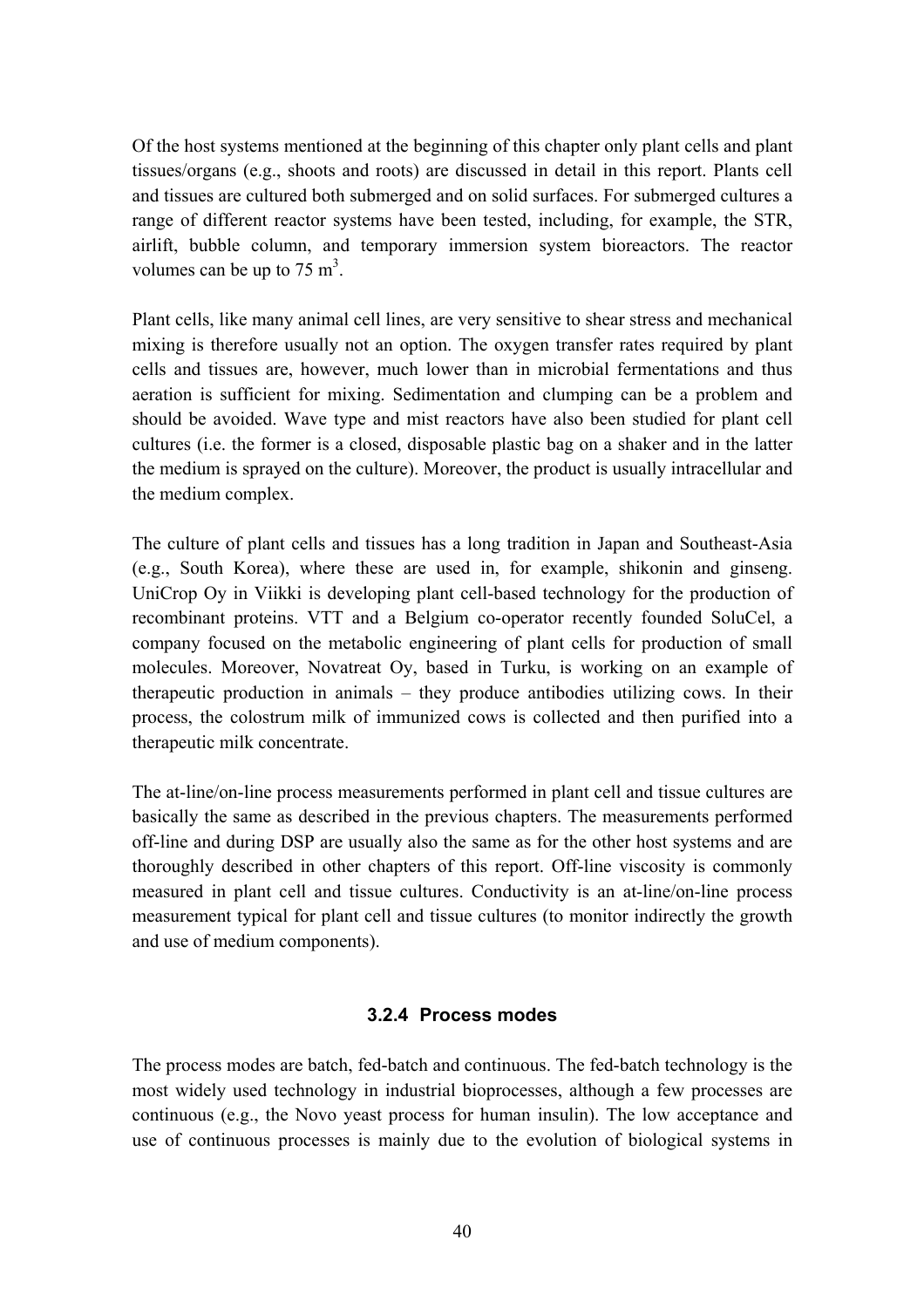continuous systems, which are not necessarily bad for the process, but are questionable from the process reliability point of view. Furthermore, continuous processes with constant release of culture broth are generally difficult to handle under the normal working conditions in industry (5 day weeks, the need for extra tanks), with the normally batch-wise procedure of downstream processing, and from the product quality validation point of view. Aside from fed-batch, repeated fed-batch processes (meaning starting a new cultivation after only partial emptying of the reactor) are considered to obtain higher volume/time yields.

Fed-batch processes are mostly performed with a pre-calculated feed-rate or with closeloop control of the feed by one parameter that is measured on-line (the latter is not much used in pharmaceutical processes but increasing interest from industry has been observed). Close-loop control has been realized in industry based on the measurement of pH (pH-stat), pO<sub>2</sub> (pO<sub>2</sub>- or DO-stat), outgas calculation (rO<sub>2</sub>, rCO<sub>2</sub>, RO), and measurement of on-line glucose. Particularly on a large scale with limited mixing, focusing on one control parameter may be critical, insufficient and may not allow proper control. As a result, the combination of complex analytical evaluation of standard [analytical parameters with artificial neural networks \(ANN\) \(e.g., see: http://www.iw.uni](http://www.iw.uni-halle)halle.de/bio/german/forschung/research/modellierung.html) has successfully been used to improve the reliability of a number of industrial bioprocesses. However, surprisingly industry is still only cautiously interested. It may be expected that the regulatory principles that are standard in other technological disciplines and industries will, in the future, also be used to control most bioprocesses in this industry.

Large scale effects. The fed-batch technology is mostly applied on an industrial scale. However, the scale up of such processes to an industrial scale of more than 10 to 100  $m<sup>3</sup>$ is problematic. This is mainly due to the high volumetric metabolic rates at high cell density and the technically limited power input for mixing. Consequently gradients occur, for example, with substrates,  $pH$ , oxygen,  $CO<sub>2</sub>$ , and temperature. This list can be greatly extended if complex media are used in the process.

During the last few years a number of studies have focused on the evaluation of such large-scale effects. It has become clear that cultured organisms can respond on the time scale of seconds by overflow metabolism, stress response regulators, messenger RNA (mRNA) and even protein synthesis. Gradients in large scale reactors mostly lower the specific biomass yield of the carbon substrate and they often decrease the amount of a recombinant product by affecting the synthesis and proteolysis rates. On the other hand, the stress of such gradients can positively affect the viability: for example, the culturability of cells in a large-scale process decreases with a lower rate than on the laboratory scale.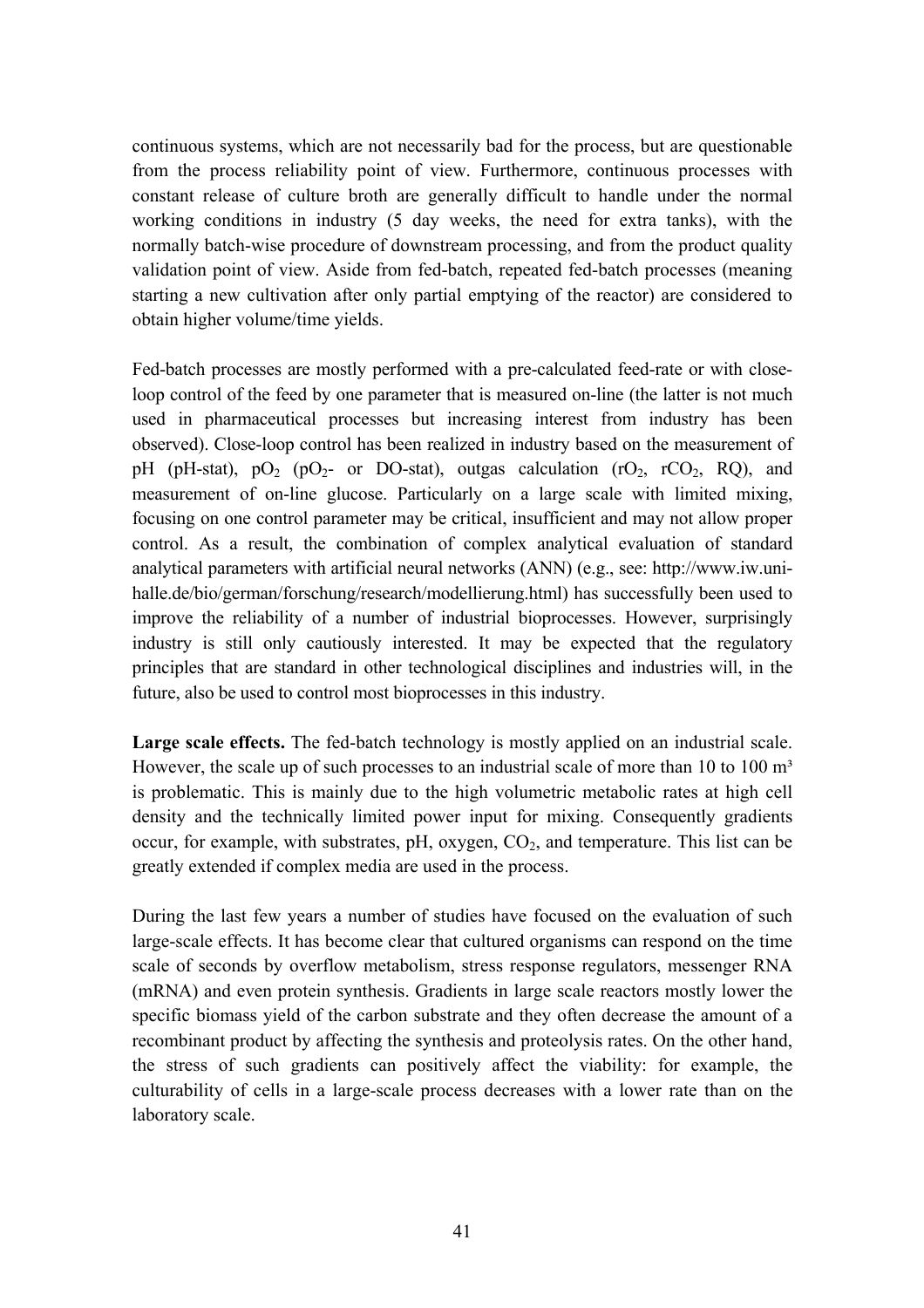There are few tools for simulating large-scale effects in laboratory reactors, such as cycled feed and two compartment reactor systems. The combination of a stirred-tankreactor with an aerobic plug-flow reactor, in particular, seems quite realistic when simulated on the large scale (see, e.g., Bylund *et al.*, 2000, Enfors *et al.*, 2001, Neubauer *et al.*, 1995a, 1995b, Xu *et al.*, 1999). Using such tools, it has become evident that bad mixing causes the greatest process impact on the feeding points, which therefore should be located in a well-mixed zone in the reactor.

#### **3.3 Downstream processes**

API manufacturing methods can be divided into four categories, namely extraction, chemical synthesis, fermentation & cell culture, and biotransformation. In this report the focus is on biotechnological manufacturing methods. From a DSP perspective, the methods for purifying small molecules are very alike regardless of the methods by which the molecule was produced. The biggest differences between biotechnological and chemical production of small molecules, from a DSP perspective, are the methods used in combination with bioprocesses to separate the products from the cells, as well as the differences in product solution background (they are more complex when they are manufactured biotechnologically). Notably, the same differences apply to DSP methods used for purification of biologics  $-$  i.e. similar methods are used irrespective of whether the manufacturing method is extraction, fermentation or cell culture. Thus, in this report DSP methods will be presented as unit operations and the different unit operations will be viewed from the angle of whether or not small molecules or biologics are purified.

In pharmaceutical manufacturing the DSP ( $\text{``Recovery } \& \text{ purification of API''}$  and ìFormulation of end-productî in Figure 1) is usually the most expensive phase. It is thus a very interesting area for PAT implementation. The DSP unit operations are also often easier to understand than the very complex biological phenomena taking place in fermentation and cell cultures, which in turn decreases the complexity of the necessary measurement and control entities.

#### **3.3.1 Cell harvest and disruption**

In processes involving cells there are typically two alternatives for the starting point of DSP depending on whether the product is located inside or outside the cells (note: sometimes the cells themselves can be the product, e.g., traditional vaccines). In both cases the cells are first harvested/separated either using centrifugation or filtration. In some processes gravitation is also used for this purpose. When biologics (namely proteins) remain inside the cell, insoluble aggregates called inclusion bodies can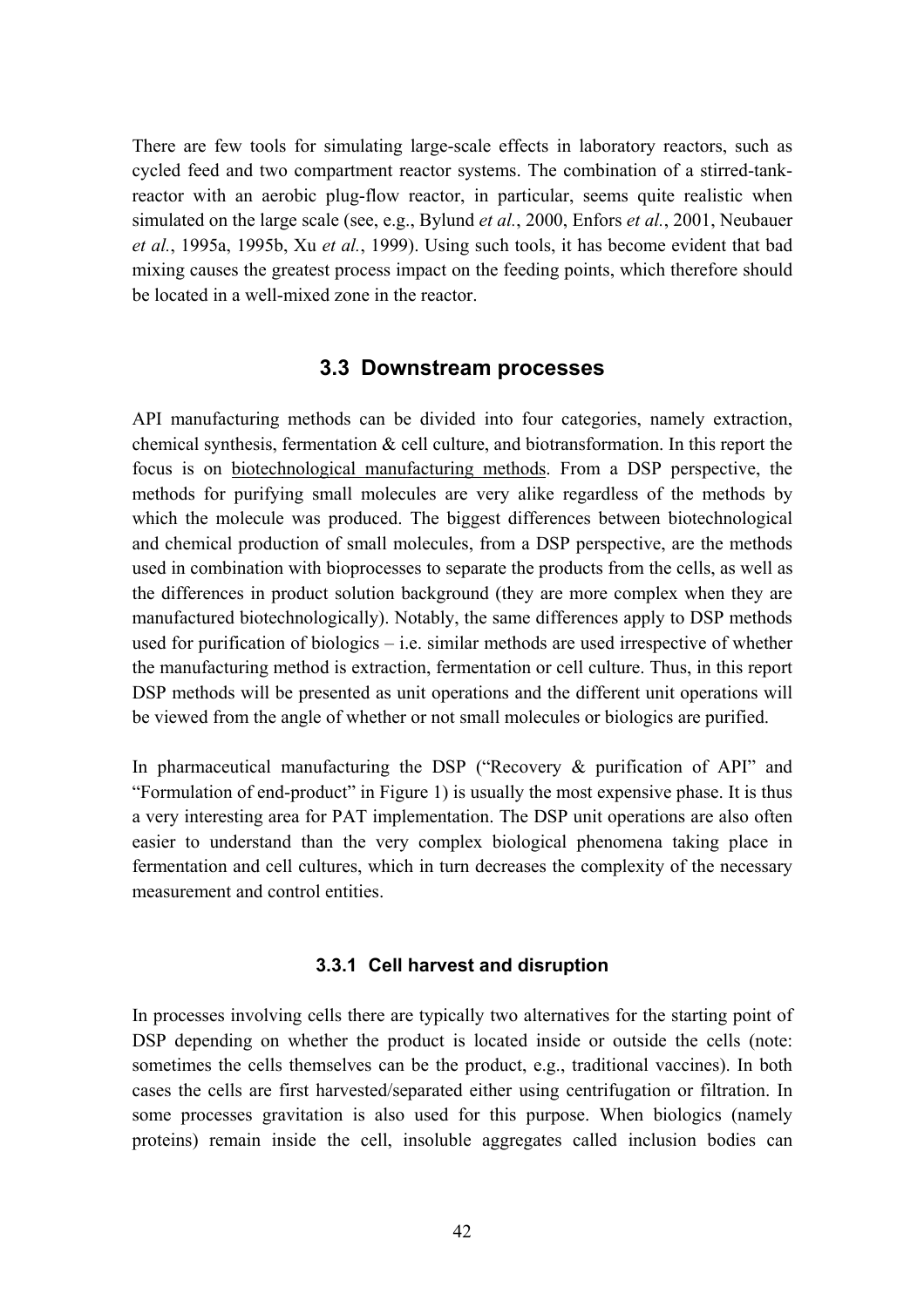sometimes be formed, which complicate the DSP (see the separate section on inclusion body DSP).

In **centrifugation** (or separation on an industrial scale) the cells are separated from the bulk liquid as a result of strong centrifugal forces. The time spent separating the cells (residence time) is dependent on the capacity of the centrifuge/separator compared to the final culture volume in the bioreactor. Principally all cell types can be separated by centrifugation, although with different efficiencies. The critical parameters are the residence time and temperature, as well as pH changes and proteolysis due to cell lysis and stress. The centrifugal force and residence time, as well as the pH, temperature and flow rate of the inflow and outflow are typically measured. The only feedback control that is typically applied in centrifugation is the control of the discharge interval based on cell turbidity in inflow (continuous separator).

Harvest/separation of cells can also be achieved by **filtration** using different microporous materials. Depending on the material, the microporous filters are either of the surface (multilayer filters of glass or polymeric microfibers) or the membrane type (geometrically regular porous matrices). These are operated either on dead-ended or tangential flow (cross-flow). Systems applying dead-ended flow are typically surface filters, and for cell separation purposes drum and filter-press-type filter systems are commonly used. Dead-ended flow surface filters are also commonly used for liquid sterilization at various stages of the DSP. Dead-ended flow surface filters are usually used for separation of filamentous organisms and cell fragments.

Tangential flow filtration (TFF) is usually performed with membrane filters, which vary in shape (tube, hollow fiber, flat plate or spiral wound), filter size, material (polymers, ceramic or metallic) and cut-off. For harvesting intact cells either microfilters (usually  $0.2$  or  $0.45 \mu m$ ) or very large ultrafilters (cut-off 1,000 kDa) are used. Membrane filters with tangential flow are commonly used for separation of unicellular organisms (see the Concentration section below).

Besides micro- and ultrafilters, reverse osmosis and nanofilters are also used in pharmaceutical DSP. These membranes are so tight that that they can be used to separate salts and small molecules with molecular masses typically lower than 1.5 kDa from water or other solvents. Moreover, virus removal is performed with membranes in the range of  $100 \text{ kDa} - 0.05 \text{ µm}$ .

The parameters that are measured during filtration processes are residence time, temperature, pH, flow rates (inflow and permeate) and pressures (inflow, retentate and permeate). Cell lysis and other stress-mediated responses of the cells (e.g., proteolysis and formation of harmful side-products) are risk factors in filtration. Before starting the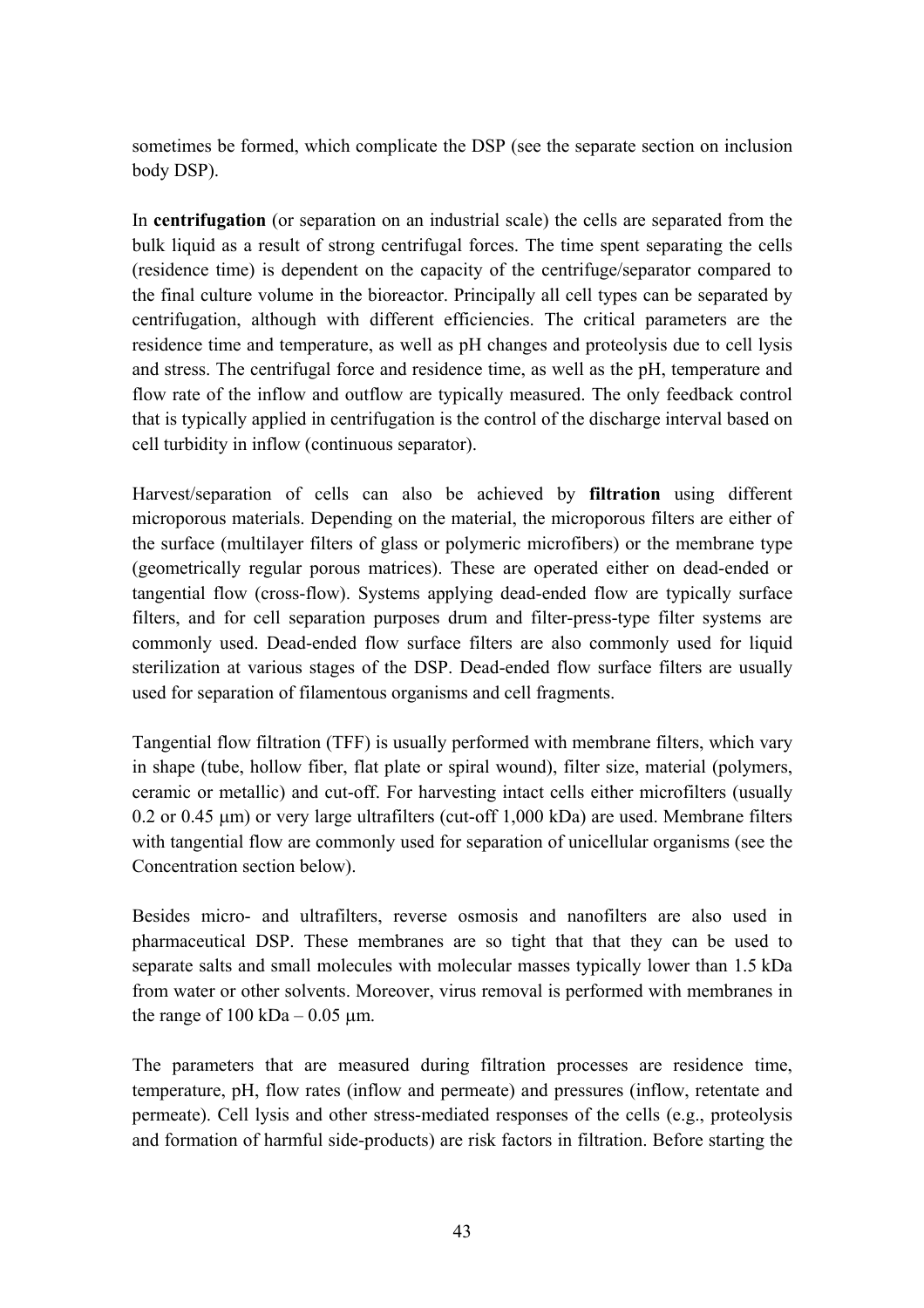process and after it, the nominal water permeability (NWP) is calculated, whilst during the run the transmembrane pressure (TMP), pressure drop  $(\Delta p)$  and permeate flow rate are monitored to avoid membrane clogging and to minimize the run time. In membrane filtration processes the tangential flow can be controlled to maintain either a constant cross-flow rate or a constant pressure drop. On the other hand, the applied pressure can be controlled to maintain a constant retentate pressure, TMP, liquid flux through the membrane or protein concentration at the membrane surface. In drum filtration the cake thickness is sometimes controlled by broth inflow rate and rotation rate.

If the product is inside the cells, the cells must next be disrupted to release the product. In some cases treatment of the cell membrane can be enough to release the product into the medium (e.g., osmotic shocks and organic solvents). Natural cell death and drying are also applicable in some instances (e.g., if the product is very stable). With biologics cell disruption can be a very critical DSP step, because it usually involves heat generation, which denatures the product. Disruption methods include enzymatic treatment (mild, but expensive), chemical treatment (no heat, but denatures the biologics), sonication (effective, but not applicable on the large scale), and mechanical methods such as high-pressure homogenization utilizing pressure drops and grinding with bead mills (both are usually applicable on the large scale, but these processes generate heat). Because the cells are still in contact with the product during this process step, all the same dangers that apply to filtration are also relevant here. The residence time, T, pH, flow rates, cell concentration, pressure (homogenization) and impeller speed (bead mills) are measured. The cell disruption is usually followed under the microscope. Thus, in cell disruption, feedback control only happens manually. Often, enzymatic disruption methods are combined with another disruption method.

**Two-phase extraction** is a useful unit operation both for biologics and small molecules. If the product is intracellular (inside the cell), harvested cells are sometimes pumped directly into an extraction liquid, where they undergo lysis caused by the organic solvents. This method is most suitable for small molecule products. Two-phase extraction, when applied correctly, also works as a concentration method. Very few things are measured in an extraction process (temperature and pH) and the set-points are usually decided before the process.

#### **3.3.2 Concentration**

When the product solution is free from solid material, and, especially with biologics, when the biological activity of the product solution is relatively stable, the solution is usually first concentrated. If the product is a small molecule, evaporation, precipitation, extraction or crystallization can be used. If the product is a biological compound,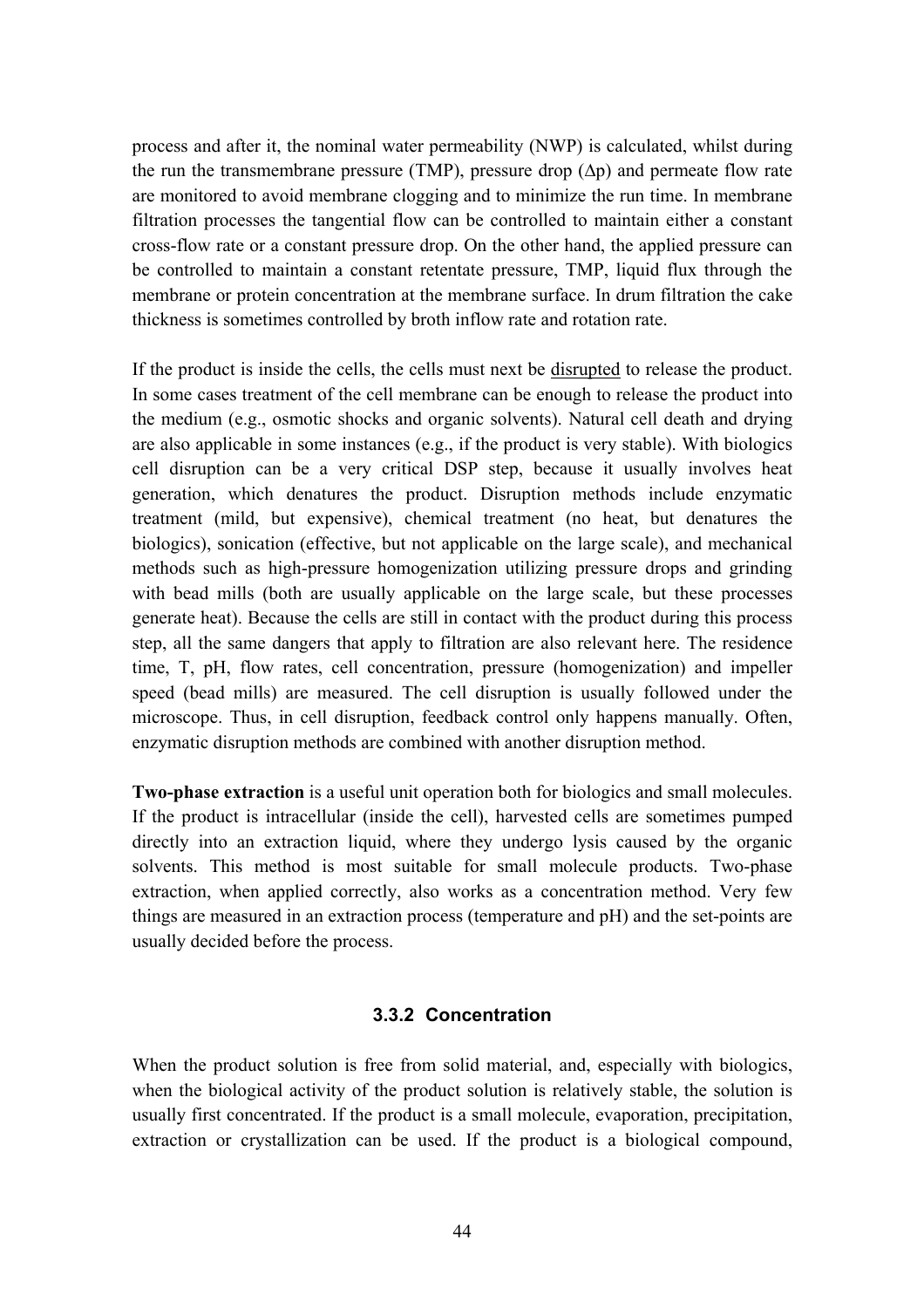tangential flow membrane filtration, precipitation or crystallization are usually used. Note that precipitation and crystallization are also efficient purification methods. In **evaporation,** flow rates (in, concentrate and distillate), temperatures (steam and solution) and pressures (steam and solution) are measured. Evaporation is usually controlled so that the set-point product concentration level is achieved. **Precipitation** is usually performed by adding the precipitant in an increasing gradient and fractions of the precipitate are then regularly collected. The residence time, temperature, pH and addition of precipitant are usually measured. **Crystallization** is either achieved by first concentrating and then cooling the concentrate, or by addition of components that lower the solubility of the product. The former applies more to small molecules, as efficient crystallization usually requires oversaturated solutions, which can only be achieved by heating. Initial product concentration, temperature and pH are important during crystallization. The crystallization rate might in some processes be controlled (with temperature, mixing or seed crystals) in order to achieve the correct crystal size, shape and polymorphic form. Tangential flow membrane filtration (ultrafiltration) applies similar membranes as mentioned above, but the cut-off is in the  $1-1,000$  kDa range. The same parameters are measured and controlled as mentioned above. **Diafiltration** (for buffer exchange) is usually done with tangential flow membrane filters. If the concentrate is diafiltrated into water, the permeate conductivity is measured to follow the removal of salts. The dialfiltration is stopped when the conductivity goes under the threshold value.

#### **3.3.3 Final purification**

Pharmaceutical biomolecules (i.e. small molecules or biologics) should be free of contaminating host-cell proteins, viruses, nucleic acids, enzymes, and endotoxins. **Chromatography techniques** are widely used for final purification of pharmaceuticals due to their versatility, capacity and resolution, although several chromatography steps must still be used to achieve the required purity. For example, Protein A columns are widely used for the purification of immunoglobulin G (IgG) antibodies (affinity chromatography), but in order to reach pharmaceutical grade, other methods, such as ion-exchange and hydrophobic interaction chromatography (HIC), must be used to remove residual contaminating molecules.

A way to improve the resolution of chromatographic methods is to use smaller resin beads, but this leads to a decrease in the flow rate. To increase the flow rate the pressure can be increased, however, both the media and the hardware have specific pressure limitations. Compromises have to be made between high resolution and high product throughput. In addition to traditional column chromatography, membrane chromatography (Warner & Nochumson, 2002) and expanded bed systems are also used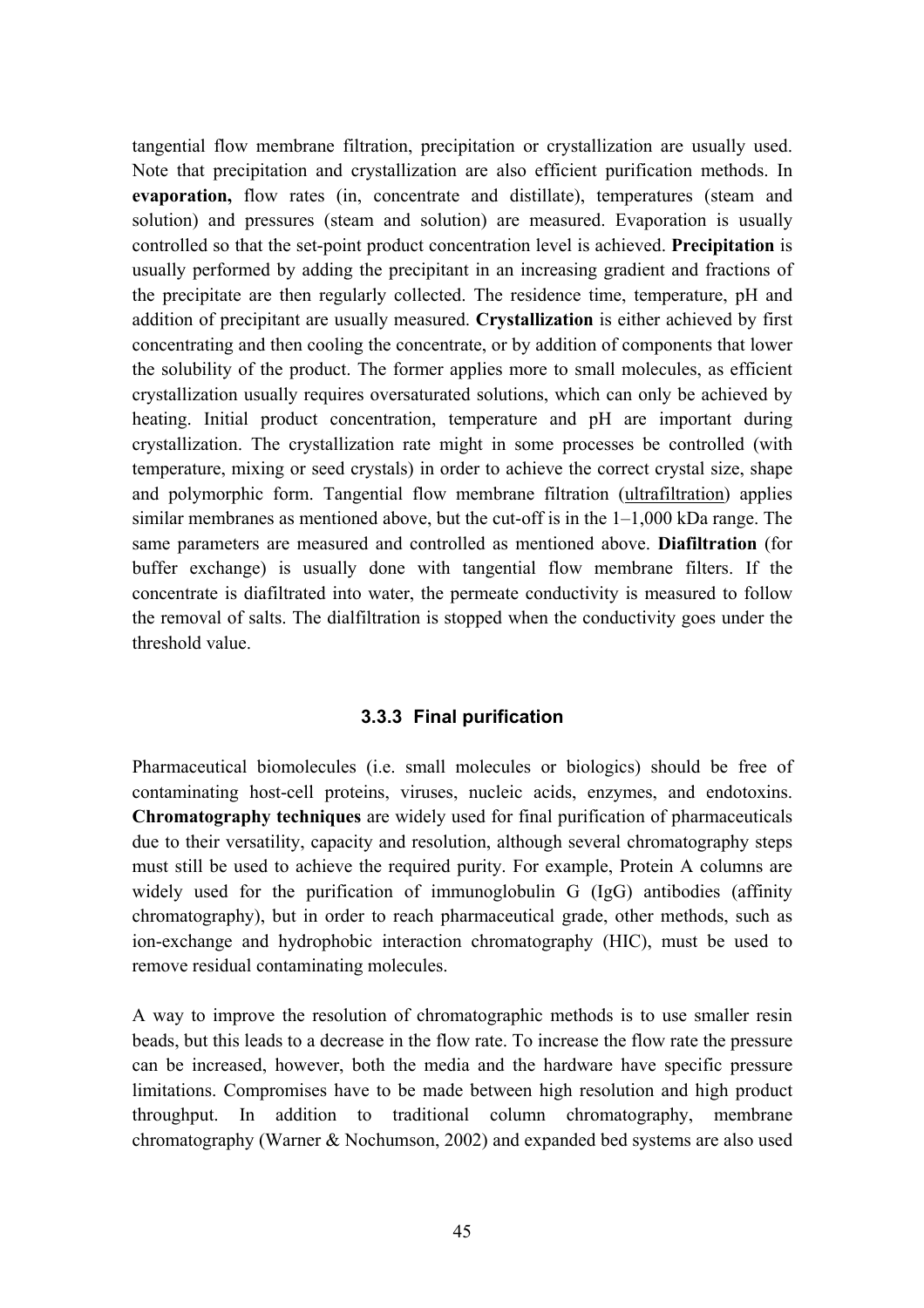in industrial processes. Other available chromatographic-type final purification methods include adsorption, gel filtration and active carbon filtration. In chromatography the pH, temperature, pressure and flow rates, as well as eluent conductivity, refractive index and light absorption are measured. Important parameters that are monitored include load, yield, product concentration and purity.

In **electrodialysis** charged molecules are separated in an electric field through semipermeable charged membranes, i.e. anionic molecules pass through positively charged membranes and cationic molecules through negatively charged membranes. Electrodialysis is utilized in, for example, salt removal, protein concentration and purification of organic acids.

# **3.3.4 Formulation and packaging**

The formulation methods utilized depend foremost on the application of the final product. Other influencing factors include, for example, the purification and stability requirements, as well as API stability (temperature, pressure, etc.). Generally, the final formulation is either liquid (concentrates) or solid (powder, tablets, etc.).

**Lyophilization** or freeze-drying is often used to stabilize various pharmaceutical products, including virus vaccines, protein and peptide formulations, liposomes, and small molecule drug formulations. The lyophilization process consists of three stages: freezing, primary drying, and secondary drying. During the freezing stage the formulation is cooled. Pure crystalline ice forms from the liquid, resulting in concentration of the remainder of the liquid to a more viscous state that inhibits further crystallization. The highly concentrated and viscous solution finally solidifies, yielding an amorphous, crystalline, or combined amorphous-crystalline phase. In the primary drying phase the ice formed during freezing is removed by sublimation under vacuum in a pressurized and temperature controlled chamber. Throughout this stage, the product is maintained in the solid state in order to dry the product with retention of the structure established in the freezing step. During secondary drying the remaining bound water is removed by desorption until the desired residual moisture is achieved. Fast freezing or excessive dehydration may lead to bioproduct inactivation. In order to retain the activity in the lyophilized formulation, excipients such as buffers, bulking agents, stabilizers and tonicity modifiers may be added (Bedu-Addo, 2004). During the lyophilization stages, parameters such as pressure, temperature, load, water content, oxygen and moisture may be measured.

**Spray-drying** is a traditional drying method, where the temperature is usually kept under 70 °C. Other traditional drying equipment includes fluidized bed, belt, drum and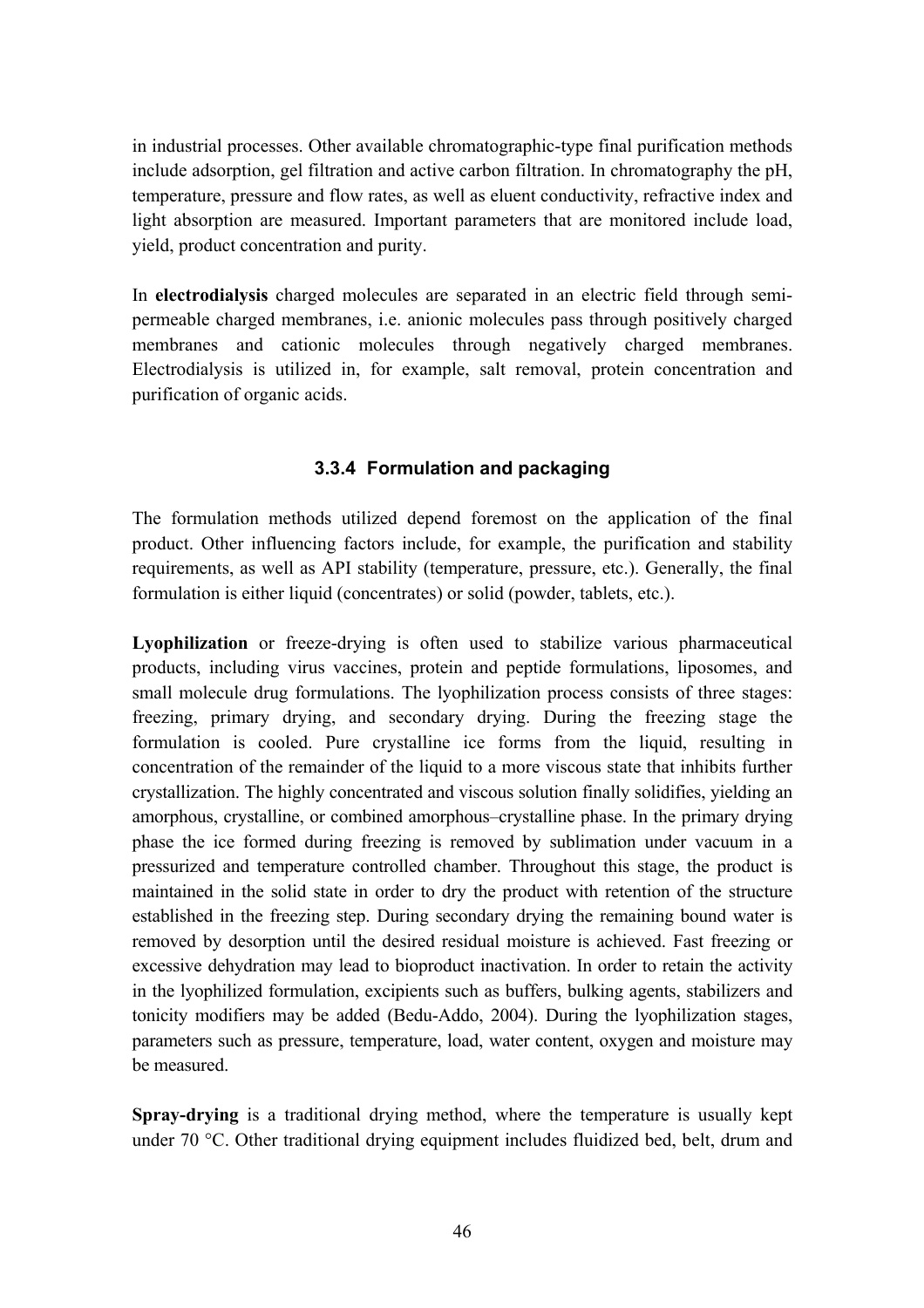static oven drying. Solid drug products are usually also homogenized. Here grinding and high pressure homogenization is often used.

# **3.3.5 Production processes for and purification of inclusion bodies**

Traditionally fermentation processes for pharmaceutical proteins aim to produce the target product in the correct three-dimensional functional structure. However, due to the complexity of many target proteins, the lack of eukaryotic-like folding components in the prokaryotic host systems often preferred, and increased knowledge about the folding of proteins, many processes today consider the *in vitro* refolding of an aggregated protein product obtained during the fermentation process as an attractive alternative (for recent reviews see: Cabrita & Bottomley, 2004, Fahnert *et al.*, 2004, Middelberg, 2002, Panda, 2003, Tsumoto *et al.*, 2003). The advantages of the production of inclusion bodies (IBs) with successive refolding are:

- a. the relatively straight forward fermentation process optimization for a high amount of product in standard host/vector systems at high cell densities
- b. the simple procedure for obtaining highly pure product protein in a few steps, without the need for expensive affinity purification techniques or consideration of the impact of the purification procedure on the three-dimensional structure of the product
- c. the possibility for straight forward and even high-throughput screening approaches with a manageable number of parameters during the development of a refolding strategy (Vincentelli *et al.*, 2004), where the unfolded product is transformed into its native three-dimensional structure.

Although these benefits have led to the development of IB processes as a real alternative for production of recombinant proteins, there are many proteins for which the yield is low. This is especially true for the refolding of proteins with disulfide bonds, and refolding complex proteins with more subunits is still an art.

A disadvantage of refolding processes is often the large volume of the refolding vessels needed, as the substrate is highly diluted to avoid aggregation. However, a number of new technologies have been developed to make the process more efficient, such as pulse dilution (stepwise) renaturation or stepwise dialysis technologies (Mark *et al.*, 2002, Sinacola & Robinson, 2002, Tsumoto *et al.*, 1998, Winter *et al.*, 2002) and column-base (matrix based) refolding (reviewed in Fahnert *et al.*, 2004, Lilie *et al.*, 1998).

There is increasing evidence that small variations in the fermentation process may have a significant influence on the IB quality. Impact factors are the integration into IBs of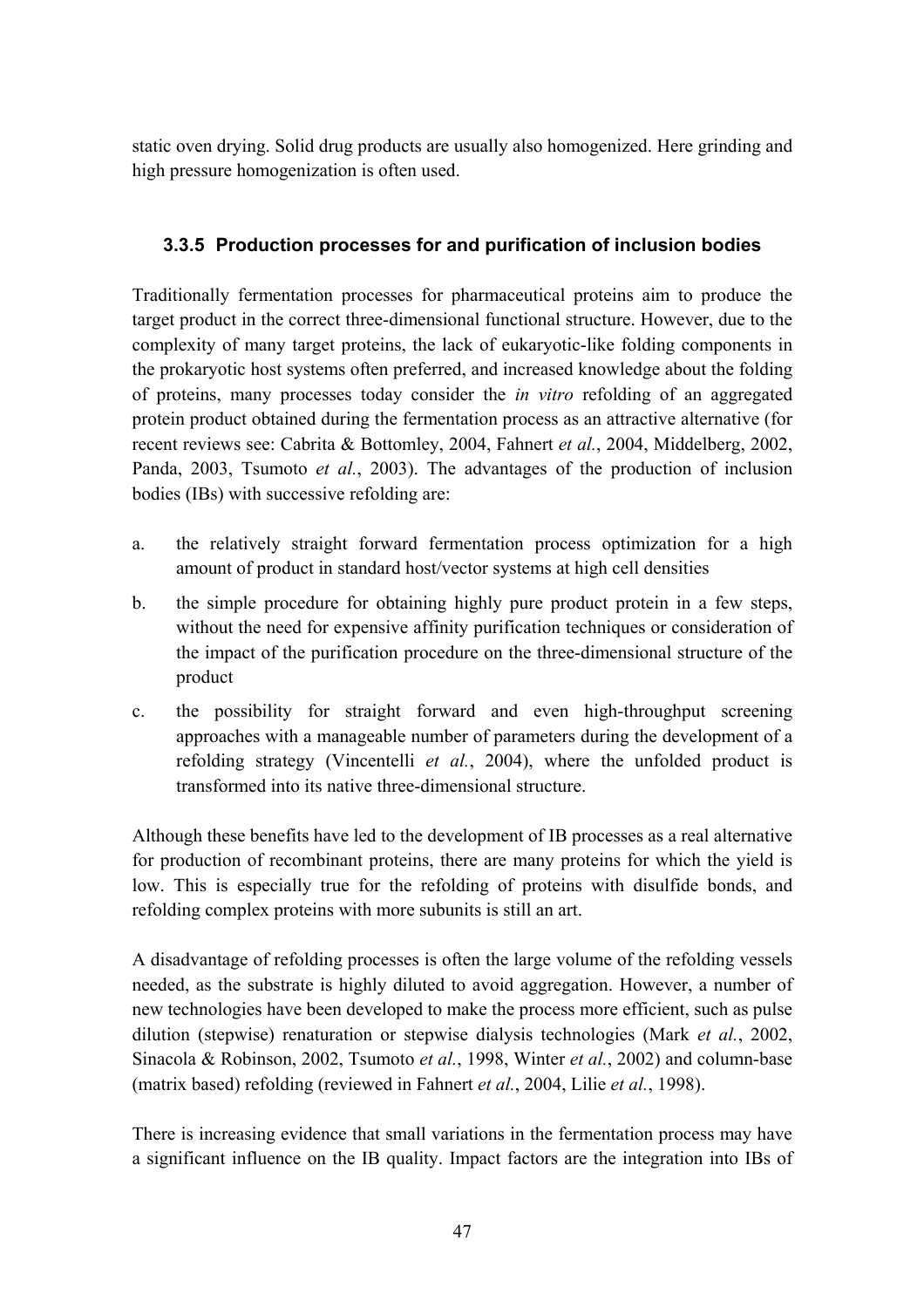other cell proteins (especially proteases, chaperones, membrane proteins), product fragments, product variants with modified amino acids, other cell compounds (DNA, membranes), and the impact of the kind and content of secondary structures have also been recently discussed.

In relation to PAT, monitoring of the following stages and parameters might be useful:

- (i) In fermentation: content, kinetics, and quality of the growth of inclusion bodies, monitoring of parameters which may influence the quality of inclusion bodies<sup>7</sup> cell stress responses, metabolic load. FT-IR has been used for quality analysis of inclusion bodies *in vivo* (Ami *et al.*, 2005, 2006); new chip based analytical techniques for cellular mRNAs and proteins might be interesting, as well as soft sensors (see below), hybrid systems, ANN which are based on the number of documented on-line parameters.
- (ii) In the purification and resolubilization of IBs: monitoring (and control) of disruption efficiency, the purification procedure (for non-product components) and the efficiency of solubilization.
- (iii) In the refolding process: on-line monitoring of aggregates, and correctly folded product for controlling the process with a view to reducing aggregation and improving the refolding yield

Furthermore, monitoring methods could speed up process development and optimization especially for the *in vitro* part, including sensors that are applicable to high throughput screening for optimal refolding conditions.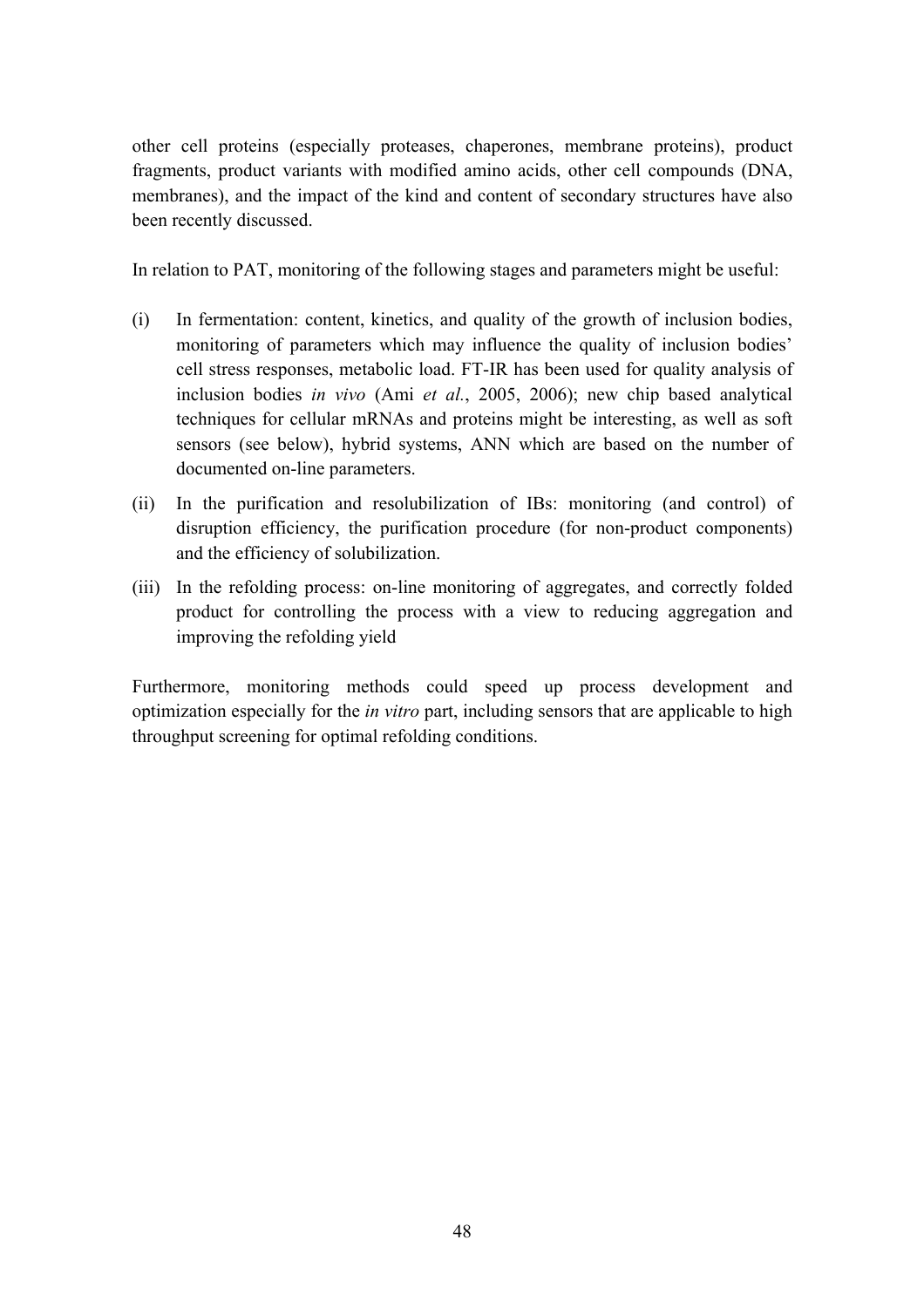# **4. Analytical measurement technologies and their applications in bioprocess measurement and control**

In this chapter various analytical methods are reviewed and, in particular, their applicability to on-line bioprocess monitoring has been assessed. Several well known techniques, like chromatography and electrophoresis, and their many variants, like GC, HPLC, Fast Protein Liquid Chromatography (FPLC), Membrane chromatography, polyacrylamide gel electrophoresis (PAGE), and capillary electrophoresis (CE) are not discussed in detail in this review. This is mainly because there are only few reported online bioprocess monitoring applications. On the other hand CE has a great potential for off-line and on-line analysis of low and high molecular weight components. Nuclear Magnetic Resonance (NMR) spectroscopy is used as a non invasive and non-destructive tool for the study of metabolic processes in cells and tissues.  ${}^{1}H, {}^{13}C$  and  ${}^{31}P$  are the nuclei often measured by NMR. The importance of NMR spectroscopy in *in situ* analysis of metabolic flux will increase in the future. Moreover UV/VIS spectrometers are applied in every biochemical laboratory. UV and VIS photometers *in situ* or in combination with FIA systems are used in the on-line monitoring of several biotechnological processes. The applications of UV/VIS spectroscopy are not discussed in this review.

## **4.1 Sampling technologies**

Modern *in situ* measurement technologies may not require sampling, but as many analyses in the bioprocess industry are still routinely performed off-line, sampling technologies are shortly discussed in this chapter. Commonly, part of the growth medium is taken manually through a steam-sterilizable valve on the side of the bioreactor and the sample is then transported to the laboratory for analysis. As different measurement strategies are evolving, more sophisticated methods are also being applied to sampling.

Different sampling strategies are presented in Figure 3.



*Figure 3. Different ways to interface sensors to bioreactors (Scheper et al., 1996).*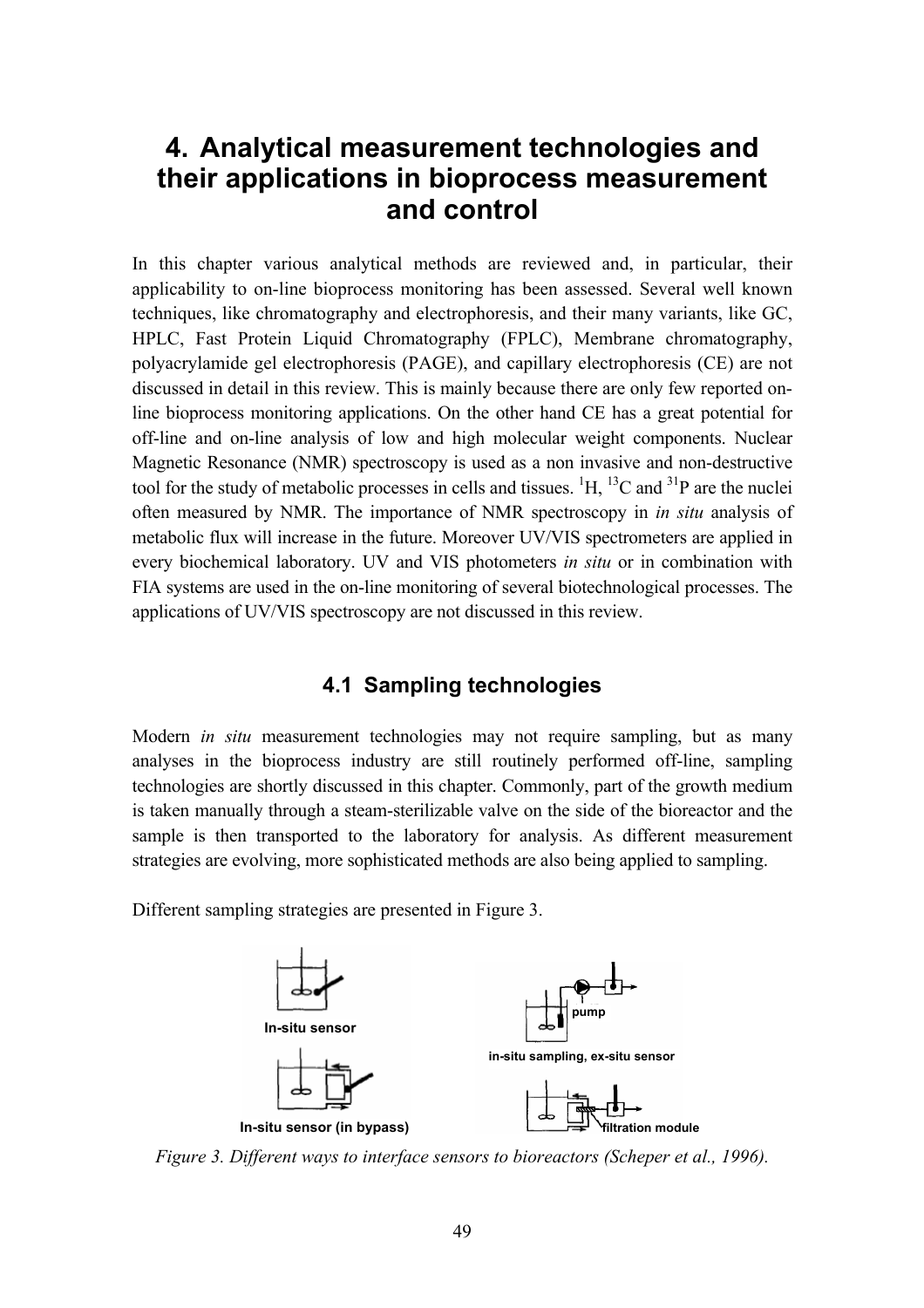Sampling units and sample loops are always possible sites for contamination. *In situ* sensors and sampler surfaces (i.e. filters) are prone to fouling and biofilm formation. Additionally, bypass loops may not represent the real situation in the fermenter, especially if the flow is slow. Stress from the environment and the different oxygen content in the sampling system may also cause changes in cell metabolism that affect the results of the subsequent analysis. Continuation of metabolic activities, like enzymatic conversion of the analytes, may also have an effect.

Porous membranes can be used for selective sampling, for example, to remove cells and other interfering compounds from the fermentation broth. Van de Merbel *et al.* (1996) categorize **membrane-based sampling systems** into two classes: dialysis and ultra- or microfiltration. In dialysis, a concentration gradient is the only driving force for transport through the membrane and molecules of appropriate size diffuse from the sample to an acceptor solution on the other side of the membrane. In filtration, pressure forces the solvent and molecules smaller than the pore-size through the membrane pores.

Commercialized filtering sampling systems are available. For example Flownamics<sup>®</sup> Analytical Instruments (www.flownamics.com) has developed a sampling probe capable of withdrawing sterile, cell-free samples from bioreactors. The  $FISP^{\circledast}$  probes also allow direct on-line sample transfer to different types of analyzers. The sterilizable sampling probe is surrounded by a tubular micro-porous membrane. A peristaltic pump or the vessels own hydrostatic pressure is used to withdraw a sample through the tubular membrane. A similar sampling probe is also offered by Trace Analytics (Filtration Probe ESIP, www.trace.de). Trace Analytics also offers an in-line dialysis sampling probe.

**Flow injection analysis (FIA)** is a sampling technique based on instant discrete sampling by injection into a carrier stream, which then transports the sample to the analyzer unit (Figure 4). The carrier solution may include a reagent or reagents, which cause desired (bio)chemical reactions to take place in the detection system. A more sophisticated version of FIA is **sequential injection analysis (SIA)**. SIA is based on using computer controlled and programmable, bi-directional discontinuous flow (Figure 4). SIA allows the exact metering of very small volumes (of the order of a few tenths of microliters or even less). The use of a syringe pump permits flow reversals. Sample and reagent consumption is notably smaller than in traditional FIA. SIA gets problematic when there are more than two reagents used. It may also be slower than FIA due to the syringe pump (Hansen, 2004). Automated operation permits controlled dilution and mixing of reagents before they are delivered to the detector area. The benefits of SIA compared to manual methods are reproducibility and speed, which in optimal cases enable real-time process control.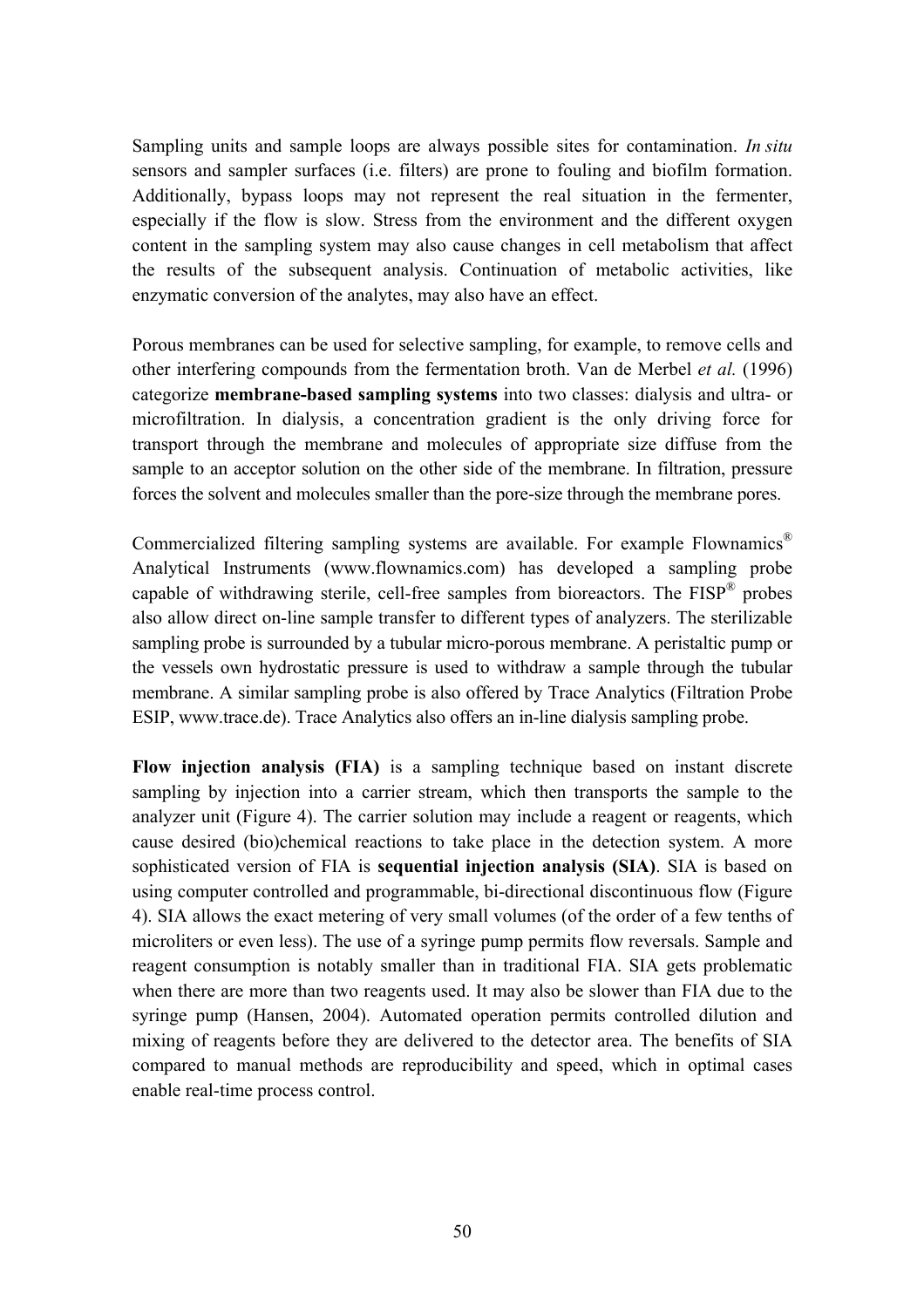FIA has been used, for example, in conjunction with flow cytometry (Kacmar *et al.*, 2004). Flow injection techniques have also been utilized in biosensor applications (Bracewell *et al.*, 2002). Vojinović *et al.* (2005) have developed a FIA integrated bienzymatic micro-analytical bioreactor for measurement of glucose in fermentations. The bioreactor consists of a column with glucose oxidase and horseradish peroxidase immobilized on porous glass beads and it is connected to a spectrophotometer for the measurement of colorimetric reactions. This system has been used off-line but automation of the sampling procedure is possible. A glucose monitoring biosensor application has also been developed by Kumar *et al.* (2001). This on-line system also measures L-lactate using immobilized glucose oxidase and L-lactate oxidase with an amperometric detection system integrated with automated FIA. Sensolytics (www.sensolytics.com) has commercialized a SIA-based On-Line General Analyser (OLGA). At the moment glucose, sucrose, lactate, ethanol, glutamate and glutamine biosensors are available for OLGA. The liquid handling system can be attached to control, for example, feeding pumps, and can handle up to  $30\ 10-100$   $\mu$ l samples per hour. A module for cross-flow filtration of the samples is available.

The third generation of injection analysis, the so called **lab-on-valve (LOV)**, contains analysis equipment that is usually integrated (Figure 4). The major new feature compared to SIA is an integrated microconduit that is designed to perform all the necessary unit operations required for a given assay. It may contain facilities such as mixing points for the analyte and reagents, appropriate column reactors packed, for instance, with immobilized enzymes, or small beads furnished with active groups, such as ion-exchangers or antibodies, and even detection facilities, such as optical fibers (Hansen, 2004). Beads can also be manipulated within the LOV in exactly the same manner as liquids (bead injection lab-on-valve, BI-LOV). The LOV has been used in conjunction with capillary electrophoresis (Wu *et al.*, 2003), in immunoassays (Carroll *et al.*, 2003) as well as enzyme assays (Chen & Ruzicka, 2004, Schultz *et al.*, 2002). Wu *et al.* (2001) used an integrated lab-on-valve manifold in a microfluidic sequential injection format (µSI) combined with a detection cell with fiber optic cables to monitor ammonia, glycerol, glucose, and free iron during fermentation. They used commercial reagents and assay kits designed for spectrophotometric analysis and were able to reduce the chemical consumption manyfold. Commercial instruments for SIA and LOV are produced, for example, by the American company FIAlab Instruments (www.flowinjection.com).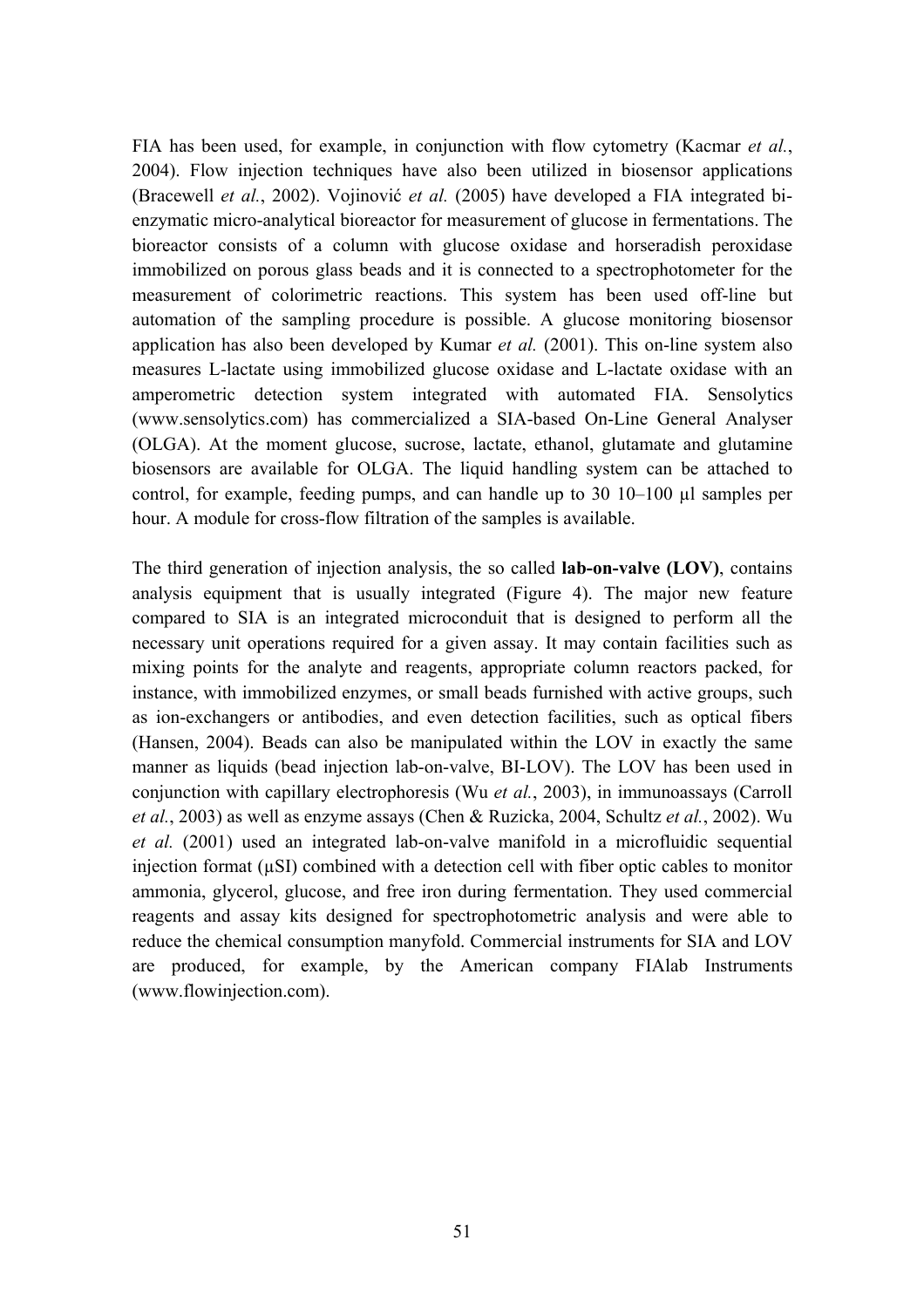

*Figure 4. The three generations of FIA:* 

- *(a) A typical FIA-manifold, where a defined volume of sample is injected into a continuously flowing carrier stream, which subsequently is merged with reagent streams. The sample is monitored with a suitable detector (D).*
- *(b) A typical sequential injection system based on a selection valve and a bidirectional syringe pump.*
- *(c) A schematic drawing of a lab-on-valve (LOV) system, the concept of which is a microconduit placed atop a selection valve. The microconduit should ideally contain all means for executing the sample manipulations and chemistries required, as well as housing a detection facility, i.e. act as a small laboratory. However, when large instrumental detector devices are to be used, it is necessary to employ external detection (D) as shown in the figure. Besides aspirating liquids, it is also possible to handle small beads (furnished with active functional groups), which can be used to integrate small packed column reactors into the LOV. (Hansen, 2004.)*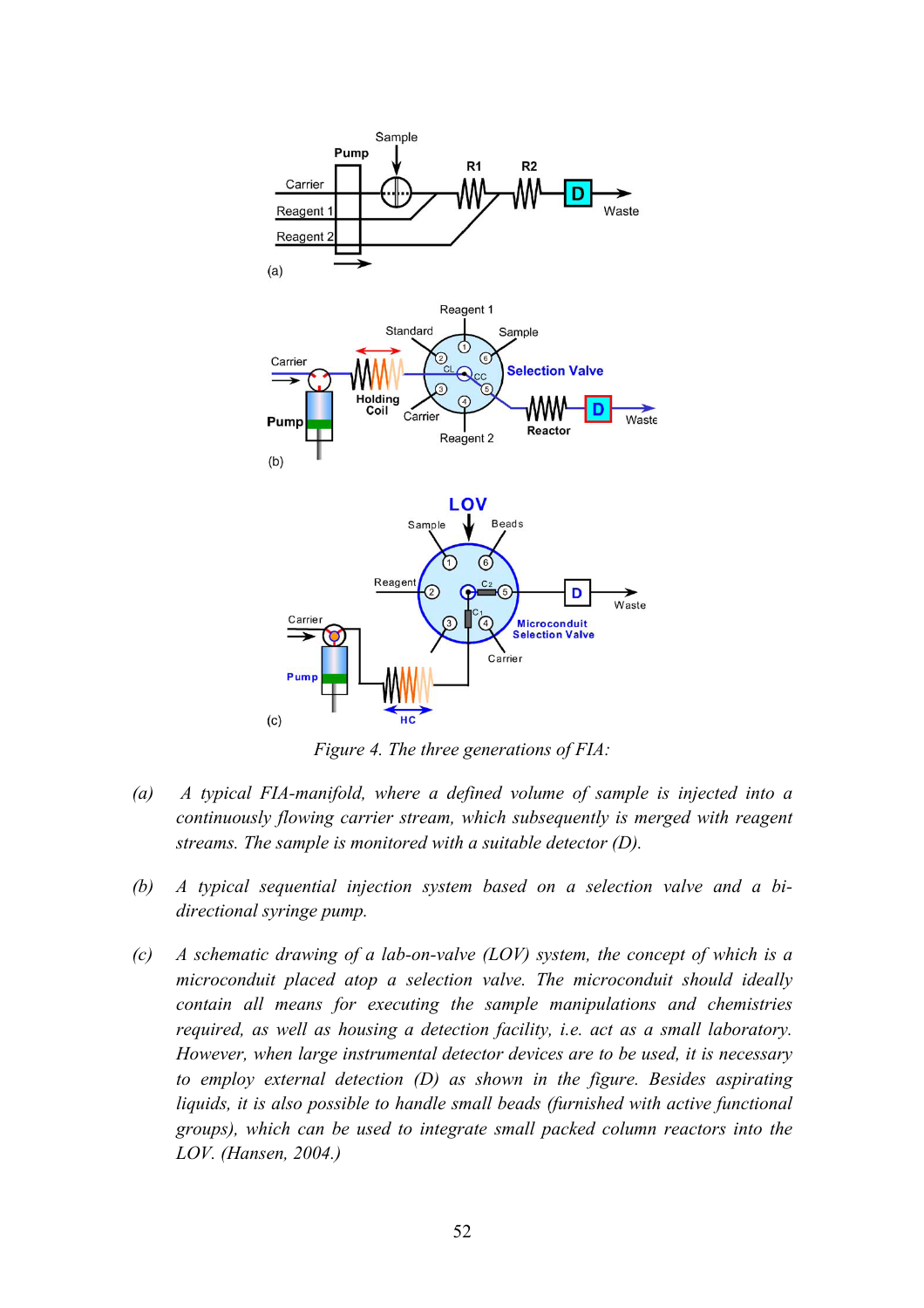# **4.2 Optical analyzers**

#### **4.2.1 Near infrared spectroscopy (NIRS)**

The use of optical spectroscopic methods for quantitative composition measurements in process control is increasing rapidly. Near infrared (NIR) spectroscopy has great potential for quantitative chemical analysis in industrial process use because of the strength of the absorption bands in this region. NIR spectroscopy provides a penetration depth from fractions of millimeter in the upper NIR region to centimeters in the lower end around 1000 nm. Many biologically important bonds (aliphatic C-H, aromatic or alkene C–H, amine N–H and O–H) absorb in the NIR range, at 2.0 to 2.5  $\mu$ m (Marose *et al.*, 1999).

Vaidyanathan *et al.* (2001a, 2003) have studied NIRS' applicability in estimating mycelial biomass during bioprocessing using the filamentous microorganisms *Streptomyces fradiae* and *Penicillium chrysogenum* (Vaidyanathan *et al.*, 2001b, 2001c). They acquired NIR spectra at-line in a 1 mm transmission quartz cuvette over the wavelength range  $400-2500$  nm. For calibration of biomass in *P. chrysogenum* bioprocess samples Vaidyanathan *et al.* (2001c) used stepwise multiple linear regression (SMLR) and partial least squares (PLS) regression. Spectra were first derivatized to the second order. The wavelength range used for calibration was 1600–1800 nm. The three wavelengths used in SMLR were 1724, 1642 and 1684 nm, where 1724 nm is located near the absorption band of the C-H stretch's first overtone,  $CH<sub>2</sub>$  (the band position was reported to be 1725 nm by Osborne *et al.*, 1993). Standard error of prediction (SEP) was 1.1 g/l and 0.74 g/l respectively. The concentration range of external validation set was  $0.9 - 16.4$  g/l.

Vaidyanathan *et al.* (2001c) have also developed NIR calibration models for total sugars and ammonium. The SEP for external validation set for total sugars was 4.5 g/l using simple linear regression (SLR) at the wavelength 2270 nm, and 2.5 g/l using PLS in the wavelength range of 2100–2350 nm. The concentration range was  $3.2-77.2$  g/l. The SEP for ammonium was 0.2 g/l using SMLR at two wavelengths (2152 nm and 2180 nm) and 0.2 g/l using PLS, too. The concentration range was  $0.16-1.95$  g/l. Vaidyanathan *et al.* (2001b) have also developed calibration models for penicillin and extracellular protein. Due to the complexity of the matrix (it was a *Penicillium chrysogenum* bioprocess) and relatively low concentrations, the direct at-line determination from broth samples didn't correlate well. But from filtrate samples, the SEP for external validation set for penicillin was  $\leq 18$  g/l and 33 g/l for extracellular protein. The PLS calibration in the wavelength range of  $1660-1800$  nm was used for the penicillin calibration model.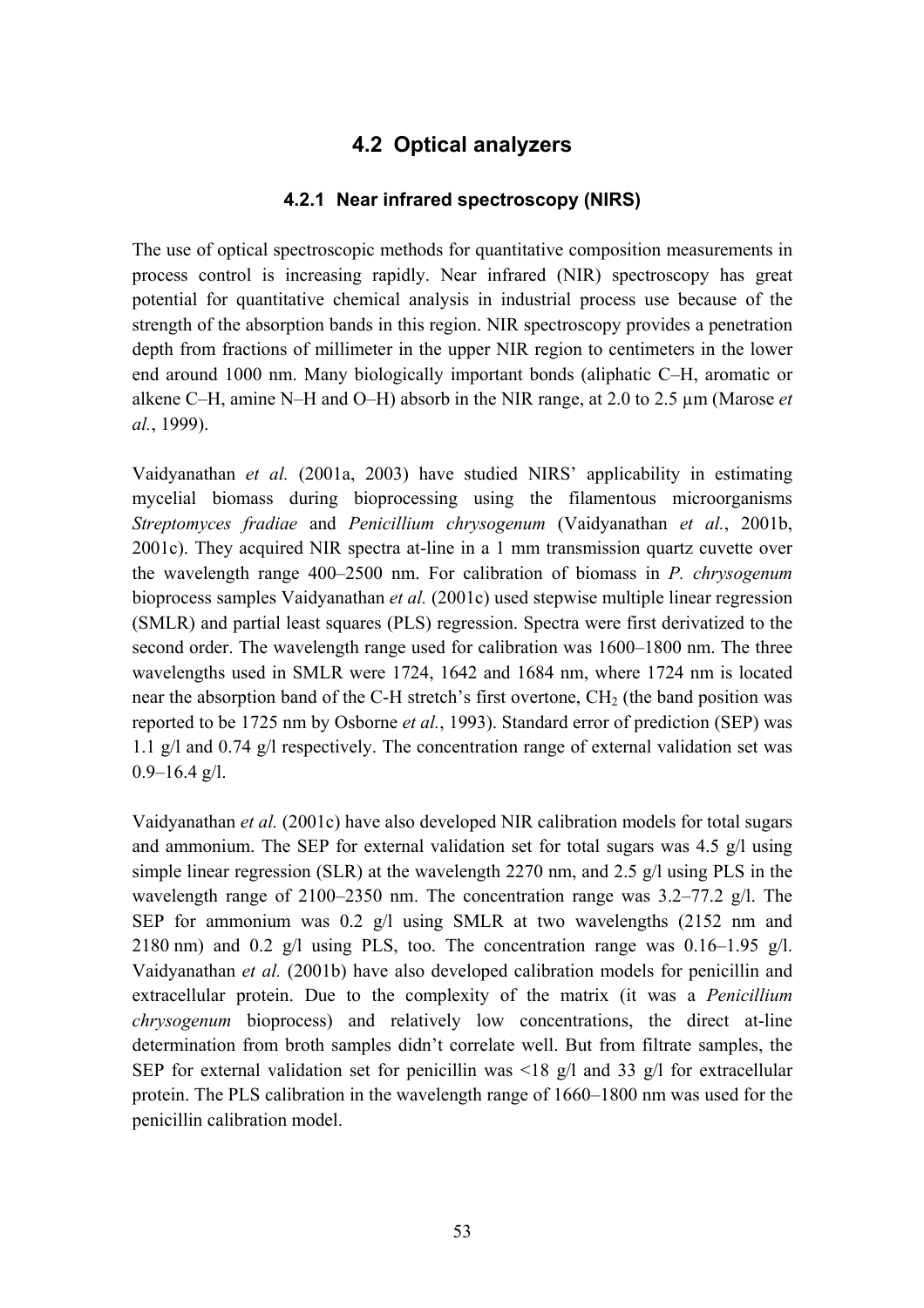Crowley *et al.* (2005) have developed calibration models for key process analytes, including biomass, glycerol and methanol, in a complex fed-batch very high cell density *P. pastoris* production process. They acquired NIR spectra at-line both in a 0.5 mm transmission quartz cuvette and a 4 mm reflectance quartz cuvette over the wavelength range of 400–2500 nm. The SEP for external validation samples for biomass was  $1.4$  g/l (concentration range  $0-80g/l$ ) using SLR at 944 nm (the C-H stretch's third overtone, CH2 has an absorption band at 938 nm [Osborne *et al.*, 1993]). The SEP for external validation samples for glycerol was 2 g/l and 0.24 g/l for methanol. The concentration ranges were  $0-62$  g/l and  $0-10$  g/l respectively. The model developed from reflectance spectra gave a slightly lower SEP for methanol of 0.22 g/l. From transmission spectra they were not able to develop a robust calibration for the heterogeneous protein product, but from reflectance spectra the SEP for the product was 0.06 g/l and the concentration range was  $0.25-1.1$  g/l.

Macaloney *et al.* (1997) used at-line NIRS to measure biomass, glycerol, ammonium and acetate concentrations from whole broth samples from a recombinant *E. coli* fedbatch. Arnold *et al.* (2002) have investigated both at-line and *in situ* NIRS for a complex, fed-batch industrial *E. coli* (RV308/PHKY531) process, expressing the growth hormone bovine somatropin (BST). This process undergoes a series of temperature changes and is vigorously agitated and aerated. At-line measurements were performed in a transmission cuvette with a pathlength of 0.5 mm. The SEP for external validation set for biomass was 1.5 g/l using PLS over a wavelength range of  $2050-2350$ nm. On-line measurements were performed using an immersion (transmission) probe submerged in the bioreactor with pathlengths of 0.5 mm, 1 mm, or 2 mm. The SEP for external validation set for biomass was 1.4 g/l using PLS over a wavelength range of  $1600 - 1800$  nm.

Navratil *et al.* (2005) have studied the ability of NIR spectroscopy to simultaneously generate real-time multi-parameter analysis data for biomass, acetate and glucose during both laboratory and industrial *Vibrio cholerae* fed-batch cultivation. Prediction models for biomass, glucose and acetate using NIR spectroscopy were developed based on spectral identification and PLS regression resulting in high correlation to reference data (the SEP for biomass, glucose and acetate were 0.20 g/l, 0.26 g/l and 0.28 g/l respectively).

Arnold *et al.* (2003b) have investigated the use of *in situ* NIRS as a tool for monitoring four key analytes (glucose, lactate, glutamine, and ammonia) in a CHO-K1 animal cell culture in a fed-batch process involving temperature change. An immersion (transmission) probe with a 1.2 mm pathlength was submerged in the bioreactor. The number of factors used in the calibration models developed were quite high (around 10, depending on the analyte) compared to other reported NIR models for microbial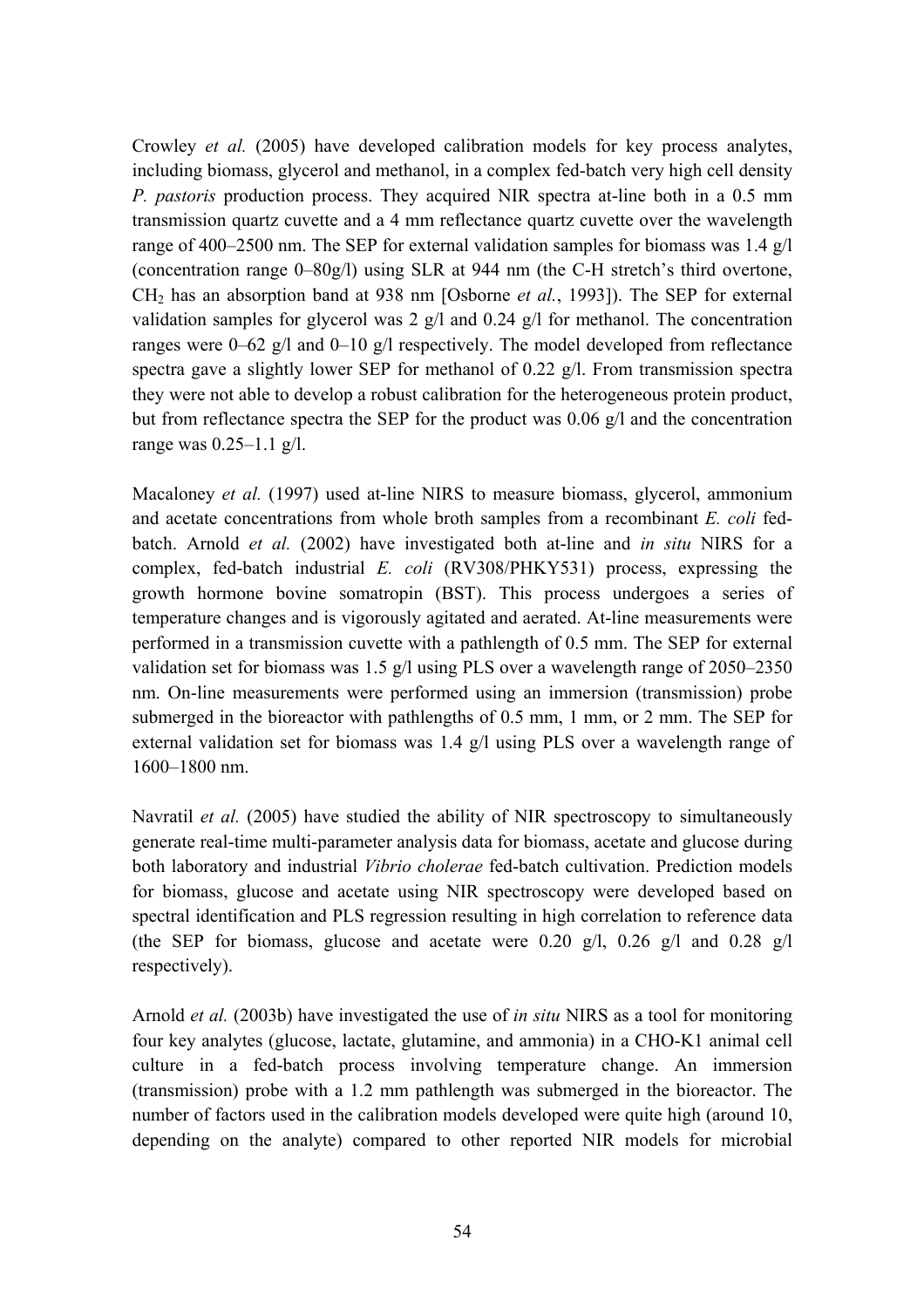systems (Macaloney *et al.*, 1997, Vaidyanathan *et al.*, 2001c). The SEPs for external validation for glucose, lactate, and ammonia was well below 5% of the concentration range, and they were 0.072 g/l, 0.014 g/l, and 0.036 mM, respectively. For glutamine the calibration model for external validation was not robust compared to the other three analytes. The SEP was 0.308 mM, which was about 7% of the total concentration range.

Harthun *et al.* (1997) have analyzed human antithrombin III in CHO culture supernatants by NIRS. The achieved SEP was less than 0.5 mg/l. Harthun *et al.* (1998) have also simultaneously measured the main metabolites in animal cell cultures.

The yeast *Kurtzumanomyces sp.* I-11 produces mannosyl erythritol lipid (MEL) from soybean oil. MEL is a biosurfactant, and is classified as a glycolipid. Nakamichi *et al.* (2002) have developed NIR calibration to measure MEL and soybean oil. The SEP of validation set for MEL was below 0.5 g/l. After derivatization to the second order the MLR calibrations used had two wavelength pairs, which gave very similar results. The wavelength pairs were 1436 nm and 1892 nm, and 2040 nm and 1312 nm. The SEP of validation set for soybean oil was below  $0.7 \text{ g/l}$ . The wavelength pairs used in this calibration were 1766 nm and 982 nm, and 2178 nm and 2090 nm.

NIR has proven to be a potential tool for monitoring fermentation processes. In Table 2 is a list of commercial organisms used to evaluate the potential of NIR spectroscopy in fermentation analysis is presented. NIR gives a good representation of conditions with minimized sampling and sample pre-treatment requirements. This fundamental advantage, together with the availability of high performance, technically mature and reasonably priced optical and optoelectronic components for the NIR region and the development of multivariate data analysis methods (chemometrics) for the treatment of overlapping chemical and physical (scattering) information, has been the major factor in the success of NIR in industrial applications. This development has made it possible to apply NIR spectroscopy to measuring the concentration of certain organic species, even in complex media. NIR can be applied to bioprocesses in various ways; in-line; on-line; at-line; and off-line. For *in situ* measurements probes can be steam sterilized. Arnold *et al.* (2002) have disclosed a few potential difficulties for *in situ* measurements; poor transmission from fiber optic probes above  $2100 \text{ nm}$  ( $2100 \text{ nm}$  –  $2500 \text{ nm}$  is an interesting band region for NIR absorptions where more selective measurements can be made); referencing during processing; gas phase effects (bubbles) and temperature changes (both have effects on measured spectra); probe fouling; and vibrational effects caused by agitation. The narrow optical path lengths (for transmittance) combined with the fluid dynamics of both the broth media and the bioreactors can also sometimes make the NIR analysis strategy difficult to implement (Arnold *et al.*, 2003a). In addition, the process calibration can be rather laborious, especially if PLS or ANN calibration models are used. The difficulties in *in situ* NIR measurements vary from process to process.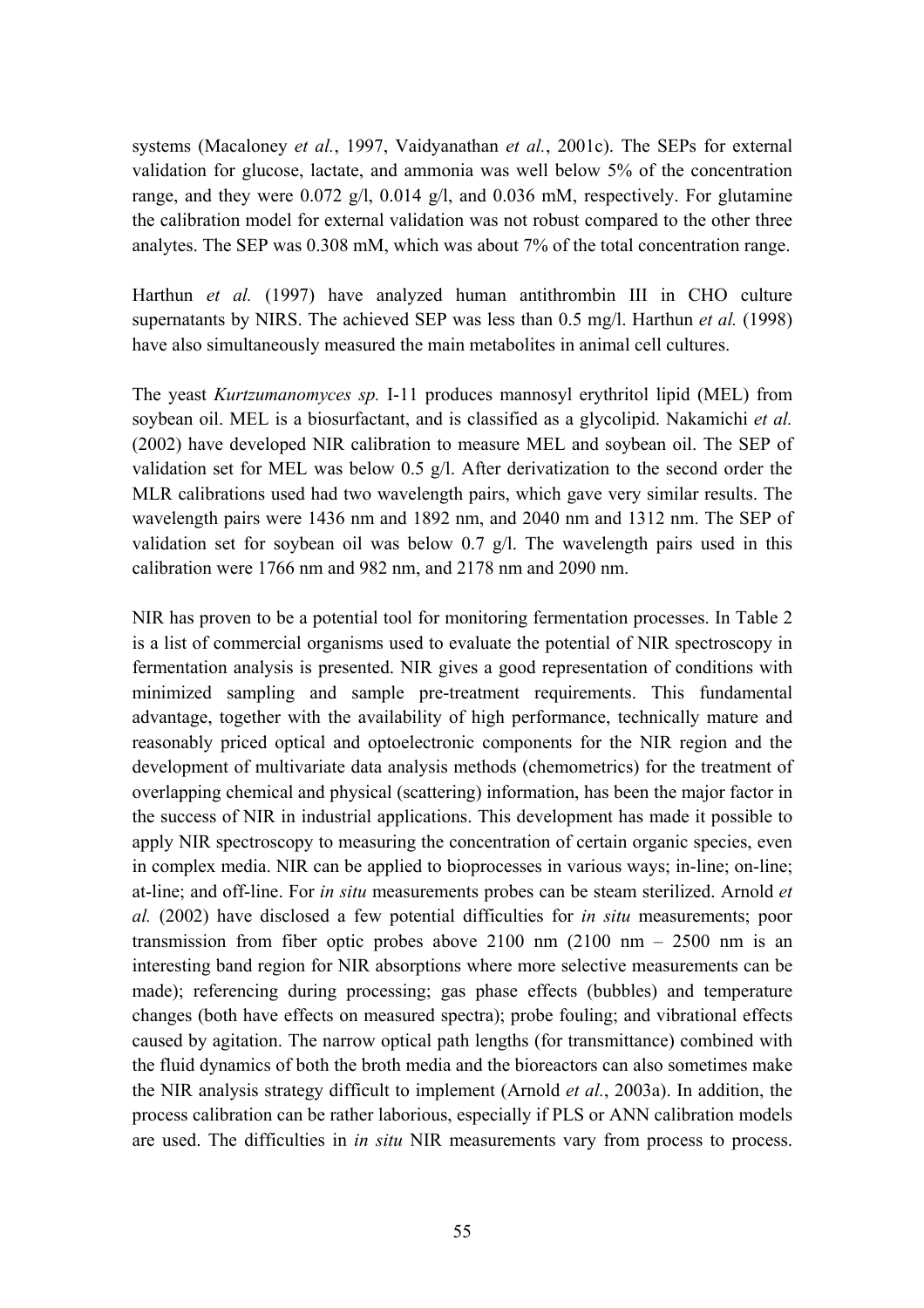Industrial fermentation processes use a single, specially constructed or selected, strain of a bacterium, yeast, fungus, or animal or plant cell. For example, in Chinese hamster ovary animal cell processes the transition from an at-line to an in-line analysis proved more straightforward compared to the *E. coli* process because of the relatively low cell densities, the gentle agitation, and the absence of bubbles or gas slugs (Arnold *et al.*, 2003b).

| Organism                                        | <b>Supplier</b>                                           | Product                                                 | <b>Analytes</b>                                                | Ref.                                                            |
|-------------------------------------------------|-----------------------------------------------------------|---------------------------------------------------------|----------------------------------------------------------------|-----------------------------------------------------------------|
| Escherichia<br>coli<br>(unicellular)            | Eli Lilly and<br>Company<br>(www.lilly.com)               | recombinant<br>protein, Bovine<br>somatotropin<br>(BST) | biomass,<br>substrates,<br>acetate<br>(by-product),<br>product | Macaloney<br>et al., 1997,<br>Arnold et al., 2002               |
| <b>Streptomyces</b><br>fradiae<br>(filamentous) | Eli Lilly and<br>Company                                  | Tylosin                                                 | biomass,<br>substrates,<br>product                             | Vaidyanathan<br>et al., 2001a,<br>Vaidyanathan<br>et al., 2001b |
| Pichia<br>pastoris<br>(unicellular)             | <b>British</b><br>Biotechnology, plc<br>(www.britbio.com) | Human protein                                           | biomass,<br>substrates,<br>product                             | Crowley et al., 2005                                            |
| Penicillium<br>chrysogenum<br>(filamentous)     | SmithKline<br>Beecham<br>Pharmaceuticals                  | Penicillin G                                            | biomass,<br>substrates,<br>product,                            | Vaidyanathan<br>et al., 2001b                                   |
| CHO-K <sub>1</sub><br>(animal<br>cell line)     | <b>British</b><br>Biotechnology, plc                      | Human protein                                           | biomass,<br>substrates,<br>product                             | Arnold <i>et al.</i> , 2003b,                                   |
| Vibrio<br>cholerae                              | <b>SBL Vaccin AB</b>                                      | cholera toxin                                           | biomass,<br>glucose,<br>acetate,<br>product                    | Navratil et al., 2005                                           |

*Table 2. Industrial organisms used to evaluate the potential of NIR spectroscopy for fermentation analysis.* 

## **4.2.2 Infrared and Raman spectroscopy**

When monitoring fermentation processes, only parameters such as pH, temperature and dissolved oxygen are usually measured *in situ*, and the measurement of substrate and product compounds is based on repetitive sampling of the culture broth and on analysis of the samples by methods such as HPLC and FIA. Infrared and Raman spectroscopy have also been used in these 'semi-on-line' measurement systems.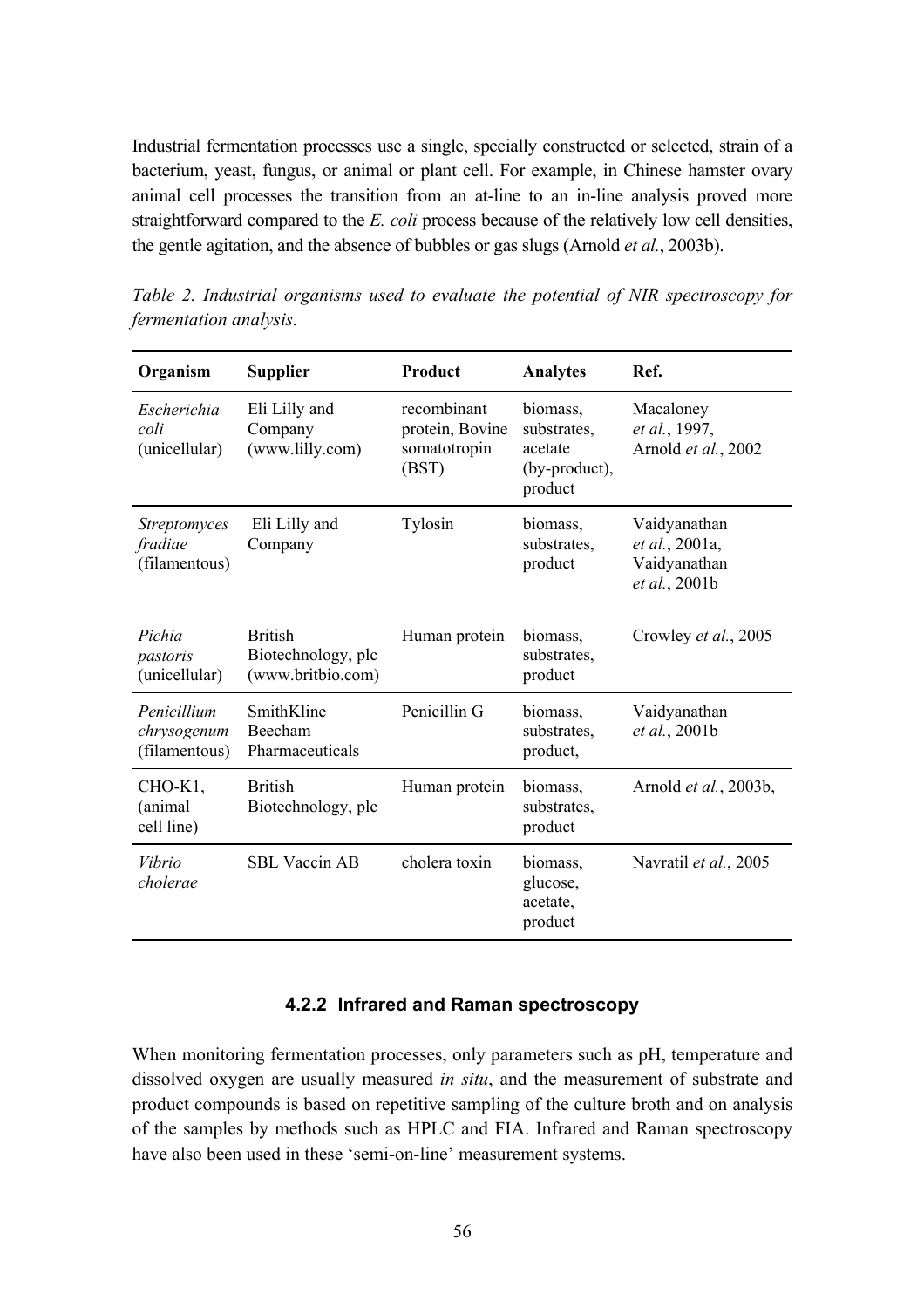Possibilities for using infrared and Raman techniques in fermentation monitoring are considered here. Special emphasis is put on *in situ* methods, because it is not favorable to take a large number of samples, particularly from a sensitive batch process, and because the greatest advantages from these techniques can be obtained in *in situ* applications, which are more difficult, or even impossible to obtain with many competing techniques.

Fourier Transform Infrared (**FTIR) spectroscopy.** Although NIR spectroscopy has been vigorously applied to various industrial processes, the number of publications concerning the on-line measurement of water-based samples, such as in fermentation processes, is rather limited. In water applications only transmission measurement can be used, because the sample is not reflective, and the high absorption of water limits the optical path to an order of 1 mm. In most papers sampling and off-line measurement is used in transmission cells, and only two groups have tested a fiber-optic probe in which the ends of two fibers are inserted into the bioreactor and separated from each other by a small gap (Lewis *et al.*, 2000, Arnold *et al.*, 2002).

Usually, better results can be obtained in the Mid Infrared (MIR) spectral region as, for example, Sivakesava *et al.* (2001a) have shown. Spectral bands in the MIR region are stronger and more distinct, but water absorption is also stronger, which limits the optical path to an order of 10 µm. An alternative to a narrow transmission cell is an attenuated total reflection (ATR) cell, in which the beam reflects inside the ATR crystal and penetrates only on the order of 1 µm into the sample side at the sample/crystal interface. An ATR probe serves as a one-sided measurement probe in liquid measurements and its optical path can be increased using multiple reflections.

In recent years several groups have used the FTIR-ATR method for *in situ* monitoring of fermentation processes (Doak & Phillips, 1999, Pollard *et al.*, 2001, Rhiel *et al.*, 2002, Kornmann *et al.*, 2003, 2004). Most of them have used the DiComp probe from ASI Applied Systems (Mettler-Toledo), which is especially designed for insertion through the standard 25 mm side port in bioreactors. The probe is constructed of stainless steel ( $\Phi$  = 5/8 in. x 7.25 in.), has a six-reflection diamond/ZnSe bilayer ATR element ( $\Phi$  = 6 mm) at its tip and can withstand the sterilization process.

The FTIR-ATR measurement system has shown itself to be stable, unaffected by reactor operation conditions such as agitation, airflow and backpressure, but sensitive to temperature variations (Pollard *et al.*, 2001). The high water absorption is dependent on temperature, which is seen as base-line instability in the sample spectrum. Surface contamination of the ATR crystal is known to be a common problem in the ATRmethod. No indication of contamination problems, however, was found in the reports,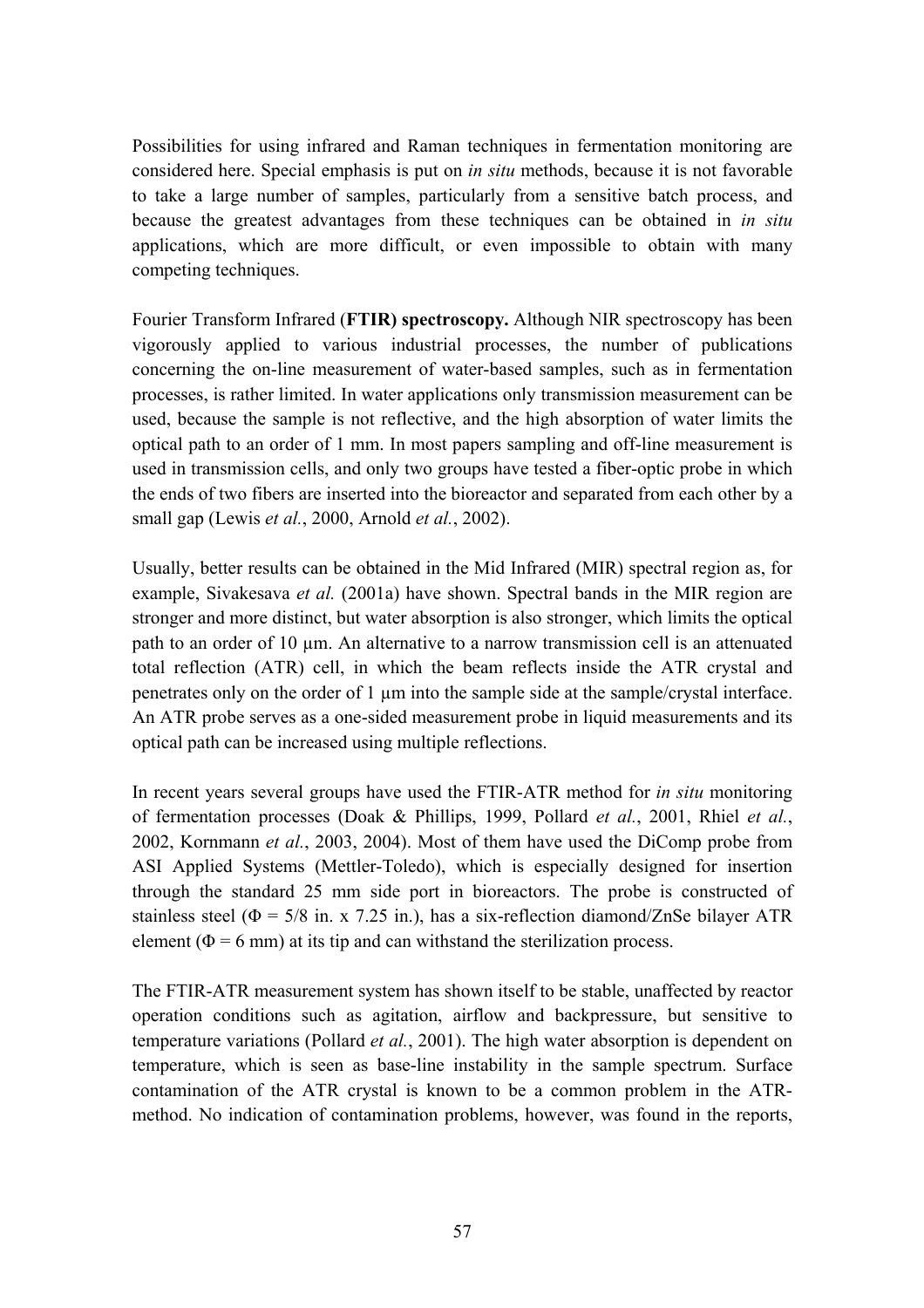even though some of the tests periods were as long as 0.5 years (Doak & Phillips, 1999) and 2.3 years (Rhiel *et al.*, 2002).

Both substrate and product compounds were measured in the tests and the calibration errors obtained were dependent on the process and calibration method used, but remained mainly between 0.1 and 1 g/l, for example, glucose (0.1 and 0.26 g/l), fructose  $(0.1$  and  $(0.23 \text{ g/l})$ , lactic acid  $(0.08 \text{ g/l})$ , acetic acid  $(0.36 \text{ and } 0.75 \text{ g/l})$  and ethanol  $(0.04 \text{ g/l})$ and  $1.16 \frac{g}{l}$ .

If a sample is taken out of the fermenter, several kinds of pre-treatment can be performed on the sample. The sample can be filtered, its temperature can be stabilized and frequent measurement of a reference sample (e.g., clean water) can eliminate some instabilities in the measurement system.

**Raman spectroscopy**. There are only very few papers on Raman spectroscopy applied to fermentation monitoring, although Raman has many advantages in this kind of application. Water is transparent at the measurement wavelengths and its Raman spectrum is weak. Raman bands are narrow and usually more distinct than even those of the corresponding MIR spectra. Measurement is one-sided and can be performed through a glass window. The major hindrance to the use of Raman spectroscopy is the fluorescent background from excited cellular material.

Sivakesava *et al.* (2001b) have used an Fourier transform Raman (FT-Raman) spectrometer in off-line measurements. The whole sample was measured without any pre-treatment and the fluorescent background was low due to the long excitation wavelength (1.064 µm) used in FT-Raman. The calibration errors (standard error of calibration, SEC) obtained for glucose and ethanol were 6.8 g/l and 3.3 g/l, respectively. These are roughly three times the values obtained with the FTIR-ATR method, but the factors needed in PLS calibration numbered only 2 compared to the 8 used in the corresponding FTIR calibration.

Shaw *et al.* (1999) have used CCD-Raman spectroscopy and filtered the sample in a recycle loop. The lower excitation wavelength of 780 nm tended to increase the fluorescent background, which was considerably reduced by the filtering. The calibration errors (SEC) obtained for glucose and ethanol were 4.8 g/l and 3.9 g/l, respectively. These values are only of the same order as those obtained with FT-Raman (Sivakesava *et al.*, 2001b), although CCD-Raman instruments are known to be much more sensitive. The explanation is the very low laser power  $(2-3 \text{ mW at sample})$  used in the tests, compared to the 1.2 W of the FT-Raman instrument.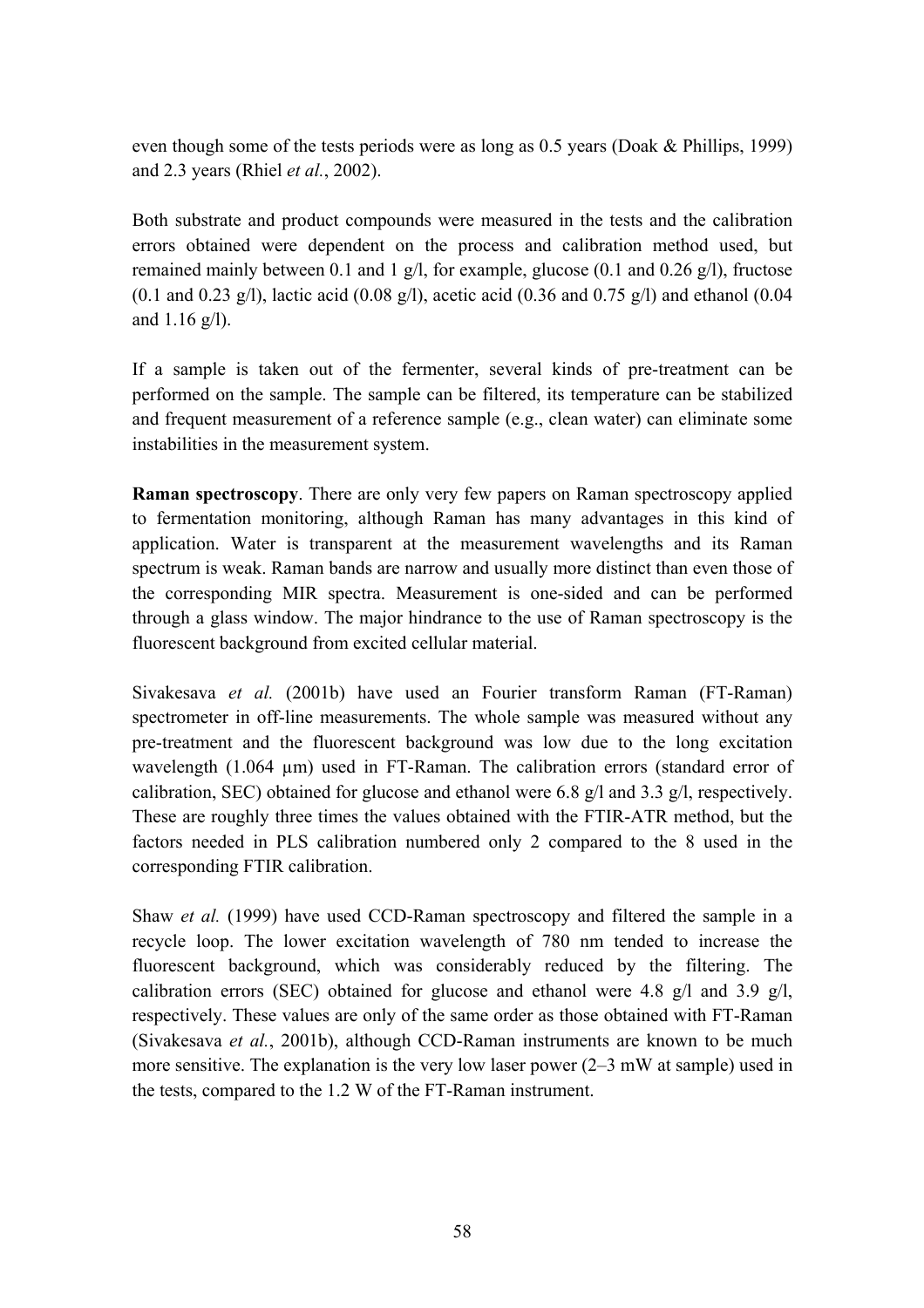Cannizzarro *et al.* (2003) are the only group, which has used *in situ* CCD-Raman spectroscopy for fermentation monitoring. The instrument was equipped with a fiberoptic probe, the excitation wavelength was 785 nm and the laser power at the sample was 70 mW. The end products were carotenoids, mostly astaxanthin, which has a very strong Raman spectrum. Although the carotenoids were formed inside the yeast cells, the calibration error was only 2.3 mg/l. The concentration of the glucose substrate was measured with the FTIR-ATR method.

It seems obvious that the ability to measure a specific compound in a fermentation broth is highly dependent on the ratio of its Raman intensity to that of the fluorescent background of the sample. Although many drug compounds have a very strong Raman spectrum, it is advantageous to remove cells from the measurement beam if extracellular products as well as substrate compounds and salts are measured. This might also be possible with *in situ* measurements if a special chamber at the end of the Raman probe is used. If the walls of the chamber are made from filter membrane, only dissolved compounds can enter the chamber. Disposable filter chambers can be used in batch processes.

If the sample is taken out of the fermenter, a liquid core optical fiber (LCOF) can be used as a measurement cell for filtered samples (Altkorn *et al.*, 1999, Pelletier & Altkorn, 2000). The refractive index of amorphous Teflon (Teflon-AF) is lower than that of water and a hollow fiber filled with water (sample) serves as an optical waveguide. LCOF cells need a smaller sample volume than normal vials and the signal obtained is higher, depending on laser wavelength and the length of the capillary, which is limited by water absorption. Furthermore, the fluorescence background can be reduced in LCOF cells (Pelletier & Altkorn, 2000).

**Photoacoustic spectroscopy**. The only continuous outflow from the batch-type fermentation process is the off-gas. The components that are usually measured are  $CO<sub>2</sub>$ , O2 and ethanol (hydrocarbons). For example, the 1313 Fermentation Monitor (Innova, Denmark) uses photoacoustic IR spectroscopy for  $CO<sub>2</sub>$  and hydrocarbons and magnetoacoustic spectroscopy for  $O_2$  (in the same cell). A big advantage of the photoacoustic techniques (compared to transmission measurement) is the small measurement cell, which allows a small dryer to be used to remove moisture from the sample gas before the analysis.

Recently, Kauppinen *et al.* (2004) have developed an optical cantilever microphone, which is 100 times more sensitive than the commercial microphones used in photoacoustic spectrometers. It remains to be clarified, however, if the development of volatile products in fermentation processes can be analyzed directly from the off-gas using an FTIR spectrometer equipped with this new microphone.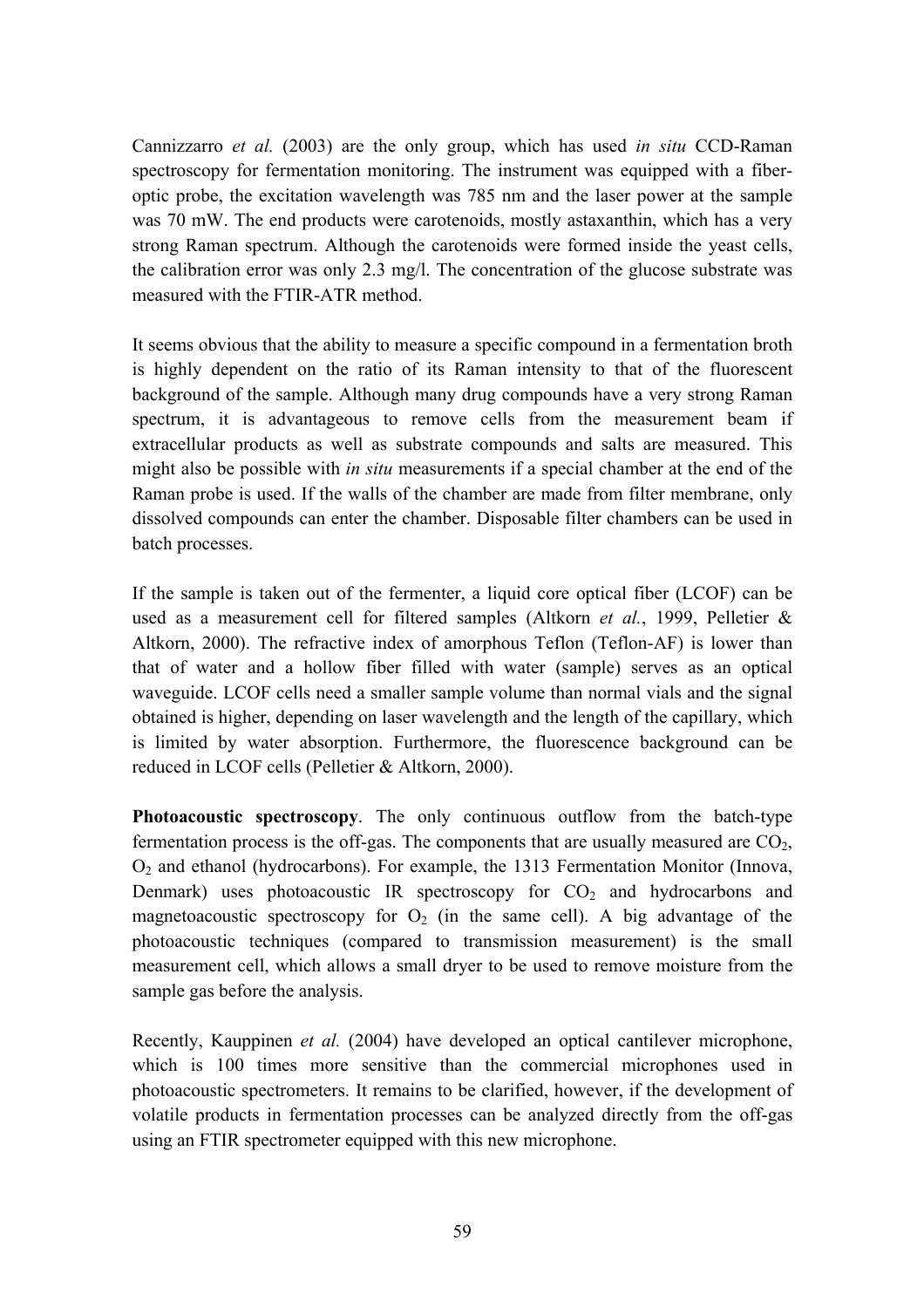**Summary**. It seems obvious that both infrared and Raman techniques can be used in *in situ* monitoring of fermentation processes. Results are, however, dependent on the application, as they always are with spectroscopic methods. Infrared and Raman methods are also suitable for use with sampling systems, and they can also find applications in downstream processes (not considered here). The results are probably better than with *in situ* measurements, but many competing methods (which can be more sensitive or selective) can be used with sampling systems. The advantages of infrared and Raman techniques are, however, the short measurement time and minimal need for sample preparation.

#### **4.2.3 Applications of green fluorescent protein**

The use of green fluorescent protein (GFP) in bioprocesses has been proposed for many purposes, such as GFP fluorescence monitoring to determine product concentration (Cha *et al.*, 2004, Reischer *et al.*, 2004, Albano *et al.*, 1998). In addition, Li *et al.* (2002) found that GFP-fusion allowed real-time *in situ* visualization of the localization pattern dynamics and trafficking of the fusion partner. GFP-fusion protein has also been used as a model product in a study on the effects of different process parameters on product formation (Wang *et al.*, 2003).

The GFP signal correlates to the product expression, but regardless of high signal levels the product may still be unstable. It has also been shown that GFP may need up to 2 h from transcription to functional fluorescing protein (March *et al.*, 2003), therefore early process stages may be difficult to monitor. GFP fluorescence measurement from fermentation broths is somewhat difficult as there is a strong fluorescent background from various media components. To resolve this problem, Kostov *et al.* (2000) developed an all solid-state GFP sensor for both off-line and on-line measurements. The sensor is light-tolerant and works with standard glass cuvettes under room-light illumination.

GFP variants that react in response to changes in the environment have been developed. Llopis *et al.* (1998) report the use of GFP to monitor intraorganelle pH with pH-dependent GFP mutants. Redox changes may be followed with reduction-oxidationsensitive GFPs (Hanson *et al.*, 2004). By linking GFP to particular stress or environment sensitive gene promoters, changes in parameters such as oxygen, temperature and nutrient availability and stress have been indicated (March *et al.*, 2003, Reischer *et al.*, 2004). The use of GFP and all its variants may also open up new measurement possibilities for bioprocesses.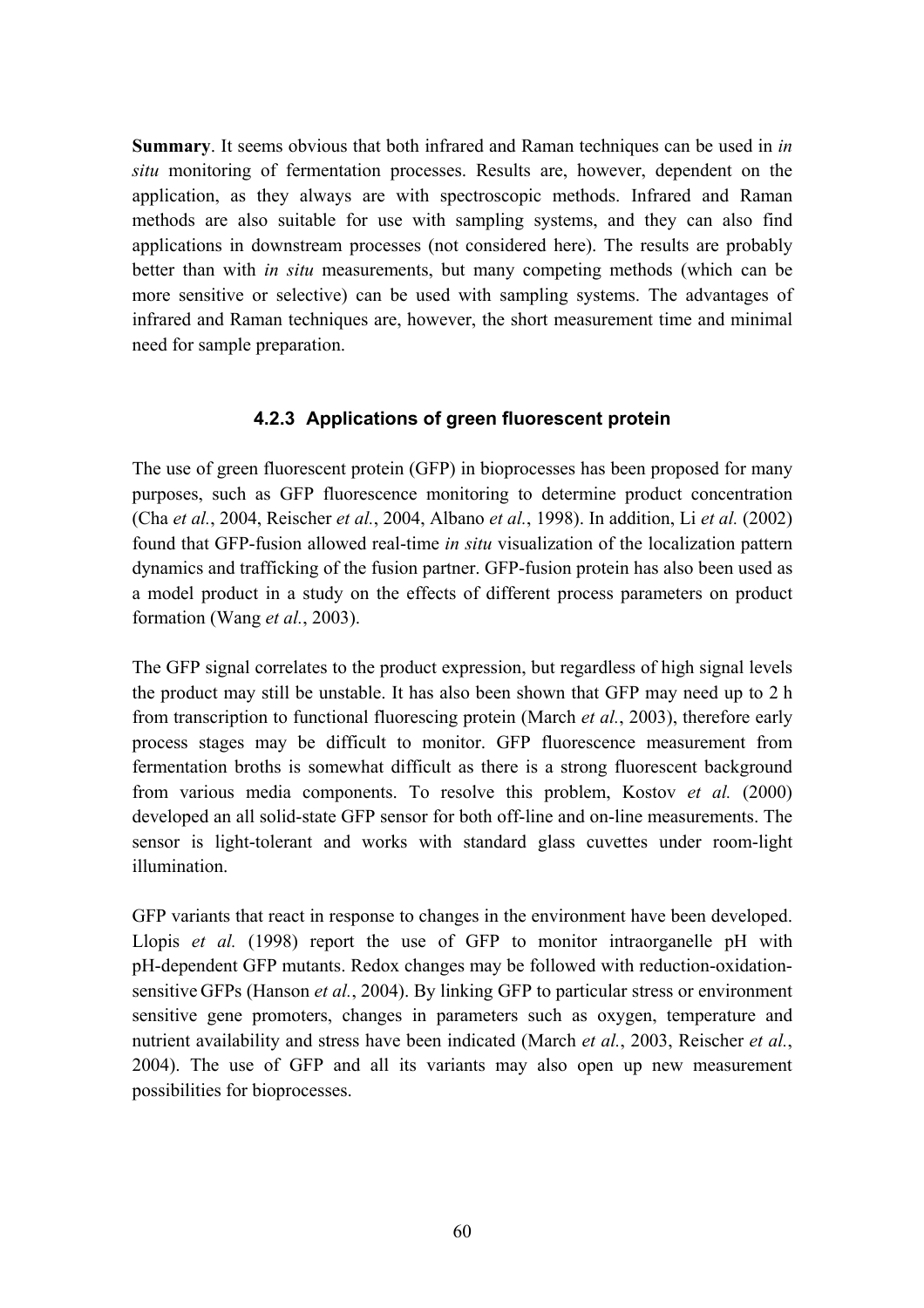#### **4.2.4 2-D fluorescence spectroscopy**

The two-dimensional (2-D) fluorescence spectroscopy technique uses a wide range of excitation and emission wavelengths. Fluorescence sensors are fiber optic measuring instruments, which are very well suited for *in situ* measurements because they are noninvasive. DELTA (www.delta.dk) has commercialized an on-line 2D fluorescence measuring system for process monitoring based on multichannel fluorescence detection. This BioView<sup>®</sup> system can be used in biotechnology, in the pharmaceutical and chemical industry, food production and environmental monitoring for detection of specific trace compounds and the state of microorganisms and their chemical environment, without interfering with the sample.

2-D fluorescence spectroscopy has been investigated for more than 15 years for different applications in biotechnology, such as biomass concentration determination (Konstantinov *et al.*, 1994), bioreactor characterization (Scheper & Schügerl, 1986), metabolic studies (Gschwend *et al.*, 1983) and particularly bioprocess monitoring (Marose *et al.*, 1998). Skibsted *et al.* (2001) have made quantitative determinations of succinate ( $R^2$ =0.97), protein ( $R^2$ =0.94), optical density ( $R^2$ =1.0) and nitrate ( $R^2$ =0.98) in *Pseudomonas fluorescens* cultivations based on fluorescence spectra. The authors commented that they had only a limited data set available but the results indicated that the sensor could indirectly determine non-fluorescent compounds, i.e. nitrate and succinate, which is probably due to the stoichiometric relationship between fluorescent cellular components and non-fluorescent compounds.

#### **4.3 Biosensors**

Biosensors (chemical and biosensors) are defined as measurement devices, which utilize chemical or biological reactions to detect and quantify a specific analyte or event (Schultz & Taylor, 1996). Biosensors consist of an analyte specific receptor and a transducer, which converts the change in the receptor into an electrical signal (Figure 5). Biosensors can be used directly to monitor the bioprocess, or they can be integrated in continuous flow analysis (CFA) or FIA systems used for on-line process monitoring and control.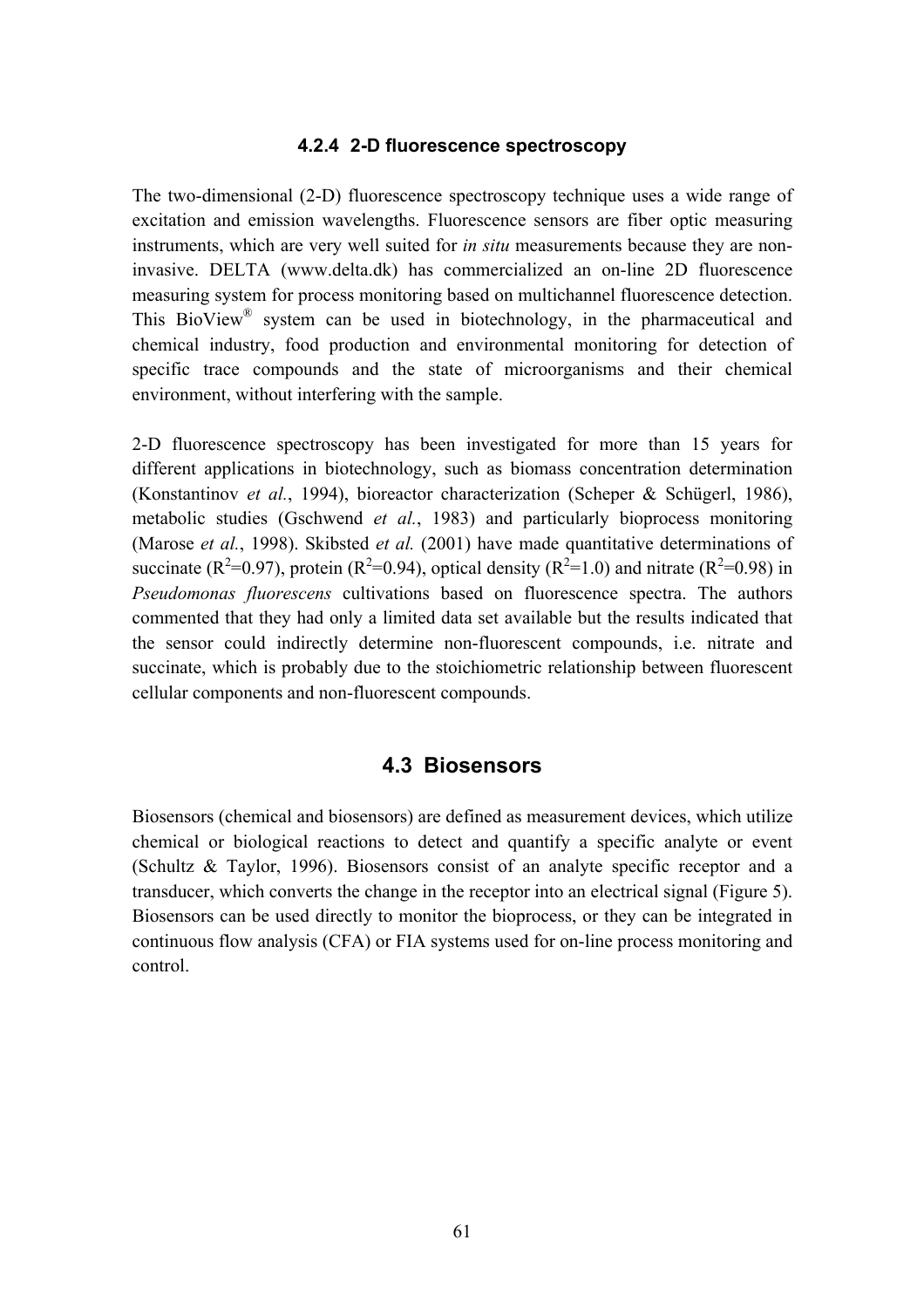

*Figure 5. Basic components of a biosensor.* 

Electrochemical (e.g., amperometric, potentiometric) sensors for pH and dissolved oxygen remain the most commonly used in bioprocess monitoring, but continued research has resulted in improved optical sensors, which generally use fluorescent dyes that are often immobilized on the tip of an optical fiber (Schügerl, 2001, Bambot *et al.*, 1994). Depending on the fluorophore used, sensors for the on-line measurement of pH,  $CO<sub>2</sub>$ , or  $O<sub>2</sub>$  can be constructed (Ulber *et al.*, 2003).

The ideal properties of a biosensor are as follows: high sensitivity, high specificity, easy calibration, high linearity and dynamic range, no background signal, no non-specific binding, no hysteresis, no drift, good stability, no errors from environmental variables, good dynamic response (low measurement time), and biocompatibility.



*Figure 6. A bioanalytical measurement process.* 

As illustrated in Figure 5, there are various ways that biomolecular detection can be realized. These have differences in many of their critical attributes, but in general the major issue in the reliable use of biosensors is the so-called background signal, which may occur for many reasons, e.g., non-specific binding. The background signal can be reduced with sampling protocols and sample preparation (Figure 6). A lot of effort has been put into the development of surfaces and surface modifications to prevent nonspecific binding (Pavlickova *et al.*, 2004). Another method for overcoming the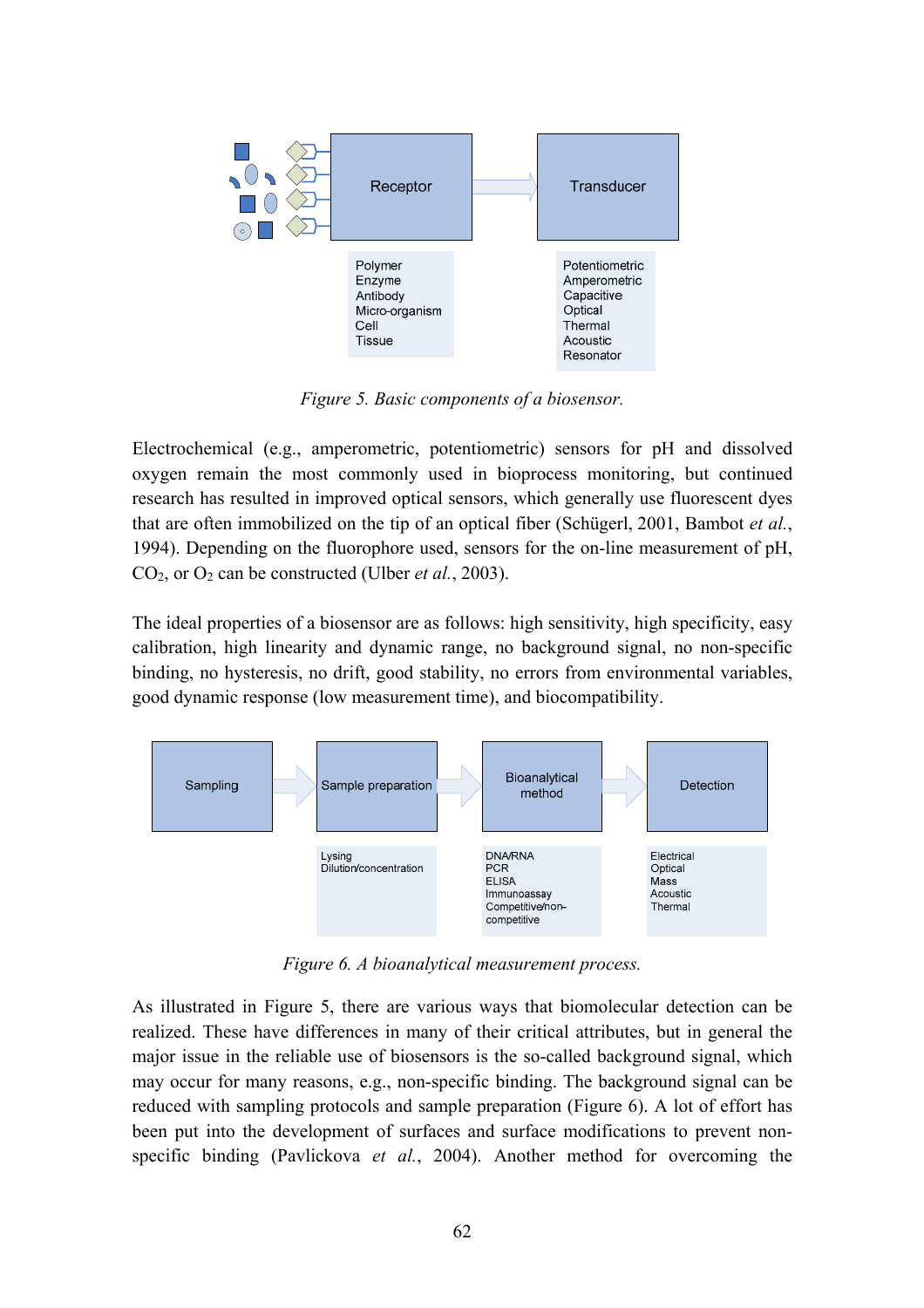background signal problem is, for example, the use of competition assays. This method has long been applied to the problem of detecting protein–ligand binding reactions when a suitable binding-induced distance change can be identified (Fan *et al.*, 2005). FRET (Förster resonance energy transfer) is one technology that can identify this binding, with a significantly reduced background signal. FRET works by bringing two fluorescent molecules together in close proximity so that the emission of one fluorophore is coupled to the excitation of the other. The efficiency of this phenomenon falls off with the sixth power of distance and therefore a signal is produced only in bound components and the fluorescence signal background is reduced.

In 1976, Clemens *et al.* incorporated an electrochemical glucose biosensor in a bedside artificial pancreas, which was later marketed by Miles (Elkhart) as the Biostator. Since then, blood glucose self-testing devices and strips have become the major application for biosensors. Another significant step in commercial biosensors was the development of a sensor based on surface plasmon resonance, SPR (Liedberg *et al.*, 1983). They described the use of SPR to monitor affinity reactions in real time. The BIAcore (Pharmacia, Sweden), launched in 1990, is based on this technology and newly launched T100 meets the regulatory demands for working in a GLP and GMP environment<sup>1</sup>. In 2003, nearly a thousand (1000) SPR articles were published (Rich  $\&$ Myszka, 2005). It is remarkable though that only 4% of the articles published in 2003 described the use of SPR to determine analyte concentrations. Most often SPR was used to measure kinetic rate constants.

Enzyme-linked immunosorbent assay (ELISA) is a conventional way to realize biomolecular recognition. Unfortunately, it is labor intensive and slow (typically it takes hours to complete). Therefore it is not suitable for rapid process control applications. Below is a short comparison of some potential technologies available for biomolecular recognition. Technologies like time resolved fluorescence (TRF) and electrochemiluminescence are very sensitive, but simultaneous measurement of several analytes is hard to realize. The sample handling can also be demanding. On the other hand, microarray technologies allow simultaneous measurement of tens or hundreds of analytes, but with a loss of sensitivity and/or accuracy. It is also important to keep in mind that the target analyte can have a significant impact on the usability of the technology. For example, in technologies that are based on the detection of mass change (SPR, quartz crystal microbalance (QCM), etc), the lower limit of detection is highly dependent on the size of target analyte. On contrast, in assays where the analyte is labeled (fluorescence, radioactive), analyte size is not that important. DNA and RNA assays are not so dependent on the original target concentration, because with polymerase chain reaction (PCR) technologies the analyte amount can be amplified, although this takes time, of course. In protein detection the antibodies used have a

 $\overline{a}$ 

<sup>&</sup>lt;sup>1</sup> Genetic Engineering News, Vol. 25, No.9, May 1, 2005, p. 24.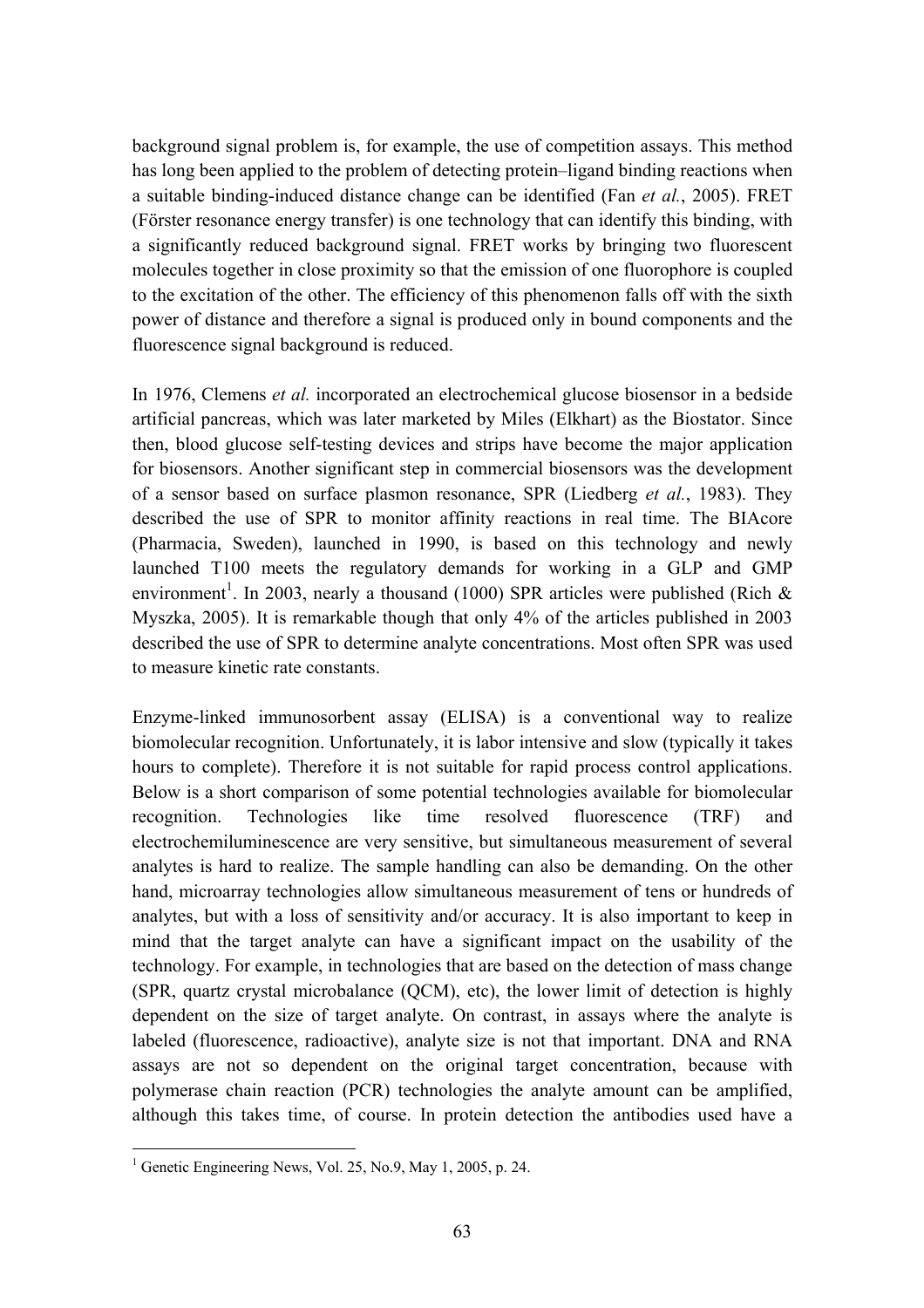significant impact on the specificity and sensitivity of the assay. Labeling of the target analyte (or competitive analyte) is not always desirable and the binding has may have to be measured directly. This reduces the use of reagents and eases the sample preparation. The specificity of an assay can be increased by using two antibodies for detection. Special applications have been developed, in which a small molecule analyte (morphine) first binds to an antibody and, even though the analyte is nearly fully inside the three dimensional structure of the antibody, the secondary antibody then specifically detects this immunocomplex (Pulli *et al.*, 2005).

Thermal biosensors are based on measuring the heat formed or absorbed during a chemical reaction. According to Ramanathan and Danielsson (2001) enzyme thermistors have been used for off-line monitoring of, for example, penicillin, lactate, sucrose and glucose in fermentation processes. Rank *et al.* (1995) monitored ethanol, acetaldehyde and glycerol on-line with a split-flow modified enzyme thermistor.

Optical biosensing can also be used to directly monitor GFP production throughout cell growth on-line in real time (Randers-Eichhorn *et al.*, 1997) or in order to monitor intracellular ATP during fermentation (Funabashi *et al.*, 1999).

The performance of bioanalytical measurement (Figure 6) is as good as the weakest link in the process. In bioprocess measurements the weakest link is typically sampling and sample handling. Biosensors are being increasingly used as detectors in FIA systems. The typical drawbacks of biosensors as direct *in situ* sensors, namely low dynamic range, lack of ability to survive sterilization, limited lifetime, etc., are no longer valid *ex situ* because the analyzer interfaces the biosensor, which can be changed at any time and FIA can provide samples at optimal dilution (Sonnleitner, 2000).

Baker *et al.* (2002) have compared various analytical technologies, namely electrochemiluminescence, optical biosensors, rapid chromatography and nephelometry. They have analyzed the advantages of each technology for measuring both small and large recombinant therapeutic proteins, and they also made comparisons with a conventional ELISA technique.

# **4.4 Gene expression and proteomics**

# **4.4.1 Rapid and multiplexed mRNA expression analysis of microbial cultivations**

Changes in the genomic expression profile are the first signs of adaptation of microbes to changing conditions or to potential process disturbances. However, tools suitable for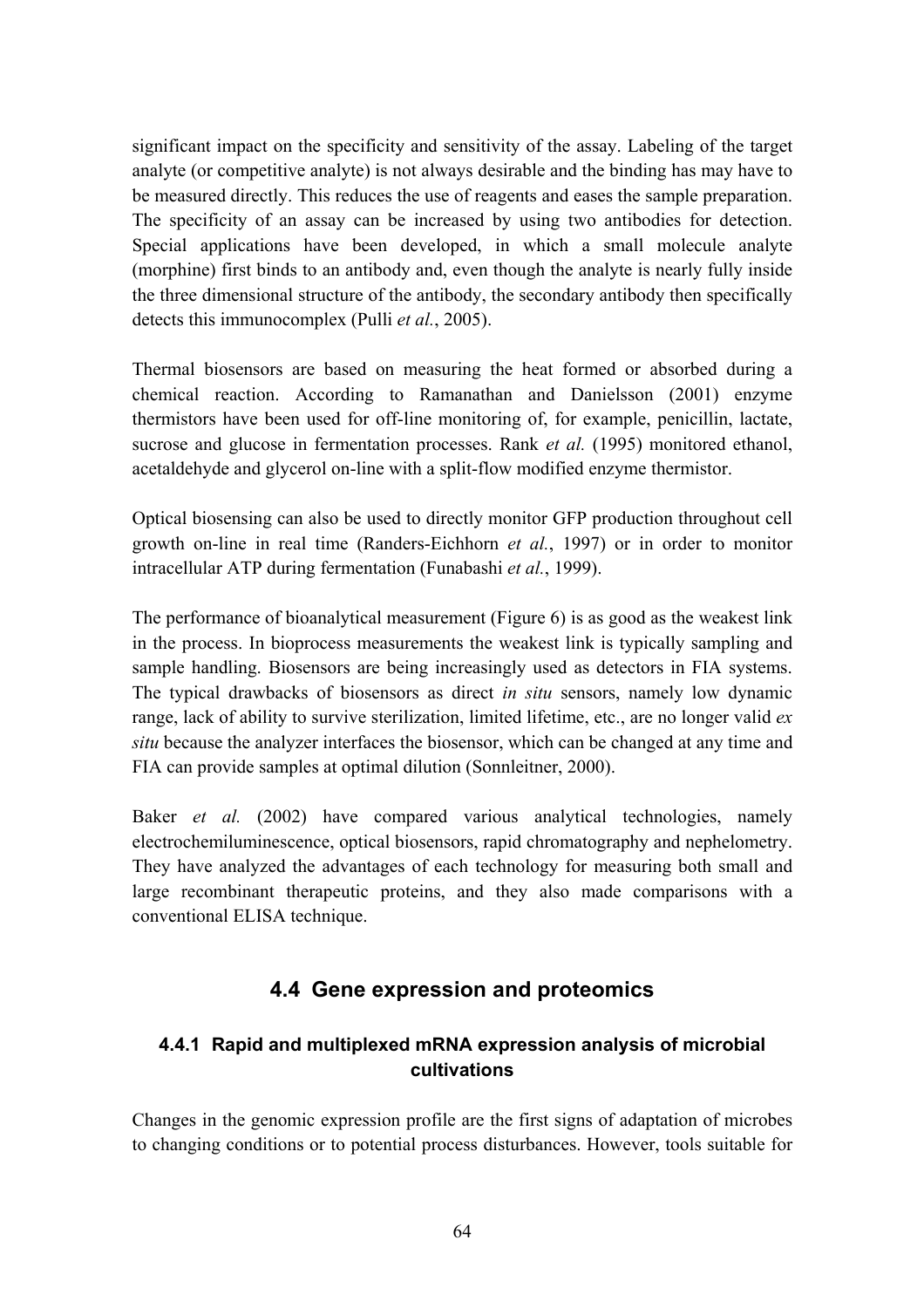high-throughput expression monitoring of process-relevant genes are scarce. TRAC ("transcriptional profiling with the aid of affinity capture") is a novel technique developed at VTT that enables rapid transcriptional profiling of microbial cultivations (Söderlund *et al.*, 2003). This method allows fast gene expression analysis for sets of mRNAs by solution hybridization with a pool of target-specific oligonucleotide probes of distinct sizes that are identified and quantified by capillary electrophoresis. The assay procedure has been semi-automated for simultaneous treatment of 96 samples using a magnetic bead particle processor. To further enhance the robustness of the method it was set up to work with crude cell lysates. TRAC has been shown to produce results highly consistent with mRNA quantification by Northern hybridization. Computational methods have been applied to the design of target-specific oligonucleotide probes and to assigning them to the minimum number of pools (Kivioja *et al.*, 2002). The whole assay procedure can be performed in  $2-3$  hours, implying its usefulness for high-throughput analysis of a limited set of mRNAs, e.g., in gene expression monitoring of bioprocesses.

The TRAC assay has been applied to monitoring the levels of a set of mRNAs in the filamentous fungus *Trichoderma reesei* under controlled fermenter conditions. The chosen gene markers are involved in various cellular pathways including unfolded protein response, protection against various stress conditions, oxygen and nutrient limitation responses, protein synthesis and growth*.* TRAC has been used to monitor the various physiological responses of the fungus in different phases of batch and fed-batch cultures. The data obtained shows the potential of the method for use in optimization of such production processes. Furthermore, TRAC has been found to be a useful tool in evaluation of the stability of gene expression levels during the steady state phase of chemostat cultures, and it was used to select the most suitable samples for further transcriptomic and proteomic analysis.

Alternatively, a sandwich hybridization technique for the quantitative analysis of key RNAs has been developed, which uses either a fluorescence (Rautio *et al.*, 2003) or an electrochemical readout (Gabig-Ciminska *et al.*, 2004a). Similar to the TRAC method, this technology can be automated and performed in only  $2-3$  hours, although without the high throughput possibilities of TRAC.

This analytical platform has been recently applied to the sensitive analysis of environmental pathogens (Gabig-Ciminska *et al.*, 2004b, Leskelä *et al.*, 2005) and to bacterial and phage contaminants in bioprocesses (Gabig-Ciminska *et al.*, 2004c). It has also been applied to the quantitative response of RNAs during processes involving *Saccharomyces cerevisiae* (Rautio *et al.*, 2003), *E. coli* (Soini *et al.*, 2005), *Bacillus licheniformis* and *Pichia pastoris*.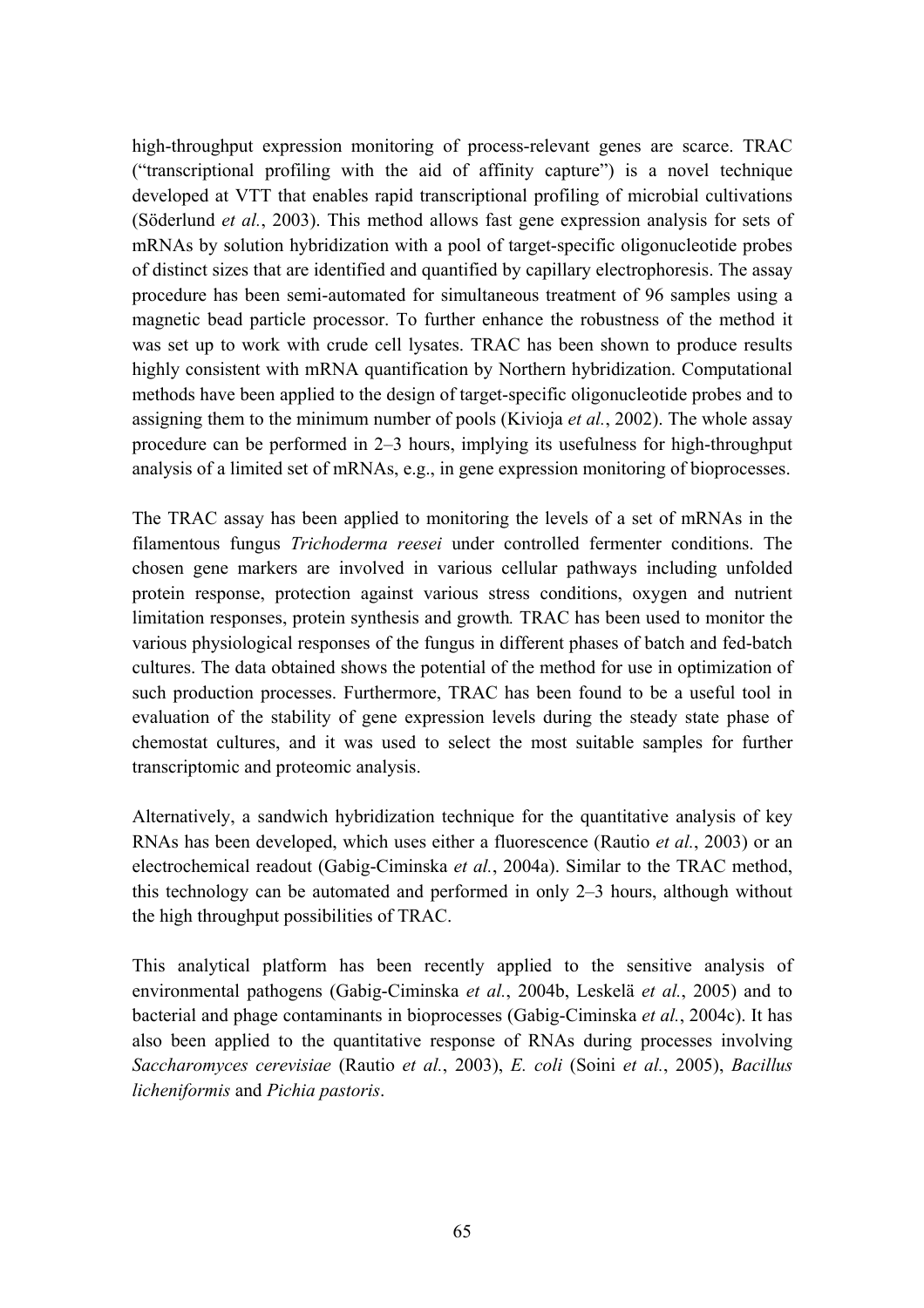#### **4.5 Mass spectrometry**

Mass spectrometry (MS) has long been used to monitor simple organic compounds  $(O_2, Q_1)$  $CO<sub>2</sub>$ , ethanol, butanol, etc.), but due to the complexity of the preparation of samples for MS it is not generally applied in on-line analysis, with the exception of Membrane Inlet Mass Spectrometry (MIMS), which will be discussed in more detailed here.

#### **4.5.1 Membrane Inlet Mass Spectrometry (MIMS)**

This technique can be useful in quantifying dissolved gases and volatile organic compounds directly from a solution. MIMS involves the use of a polymer membrane to introduce a sample directly to a mass spectrometer. Compounds that can diffuse freely through this membrane enter the vacuum side of the mass spectrometer, where they are ionized and analyzed according to the mass to charge ratio. Compounds with molecular weights of up to 300 can be analyzed with this technique. Highly hydrophobic compounds can be detected in the parts per trillion (ppt) range, whereas polar compounds (alcohols, ketones, esters) have  $1-3$  orders of magnitude higher detection limits, i.e. approaching the parts per million (ppm) range. In both cases the detection capabilities are quite remarkable.

The idea of using a polymer membrane to separate a liquid sample and the vacuum of a mass spectrometer was first introduced by Hoch and Kok (1963) in a study on photosynthesis. Subsequently, the technique was adapted for bioprocess monitoring (Reuss *et al.*, 1975). More recently, microporous membranes were introduced to measure volatile compounds dissolved in organic solvents (Lauritsen *et al.*, 1992a), and polar organic compounds in the aqueous phase (Lauritsen *et al.*, 1992b). A recent study shows the applicability of MIMS to the analysis of aroma compounds in continuous beer fermentation processes (Tarkiainen *et al.*, 2005).

#### **4.6 Dielectric spectroscopy**

The method is based on the measurement of charge separations induced across the (intact) cell membrane by an applied radio frequency (RF) electric field. Dielectric spectroscopy (or culture capacitance measurement) is used as an on-line, non-invasive method for biomass estimation and responds mainly to living cells (Matanguihan *et al.*, 1994, Markx & Kell, 1995). The Biomass Monitor (Aber Instruments, UK) uses RF impedance and is based on the passive electrical (dielectric) properties of biological materials. It detects only those cells with intact plasma membranes and so gives values that correlate with viable biomass. Cells with intact plasma membranes can be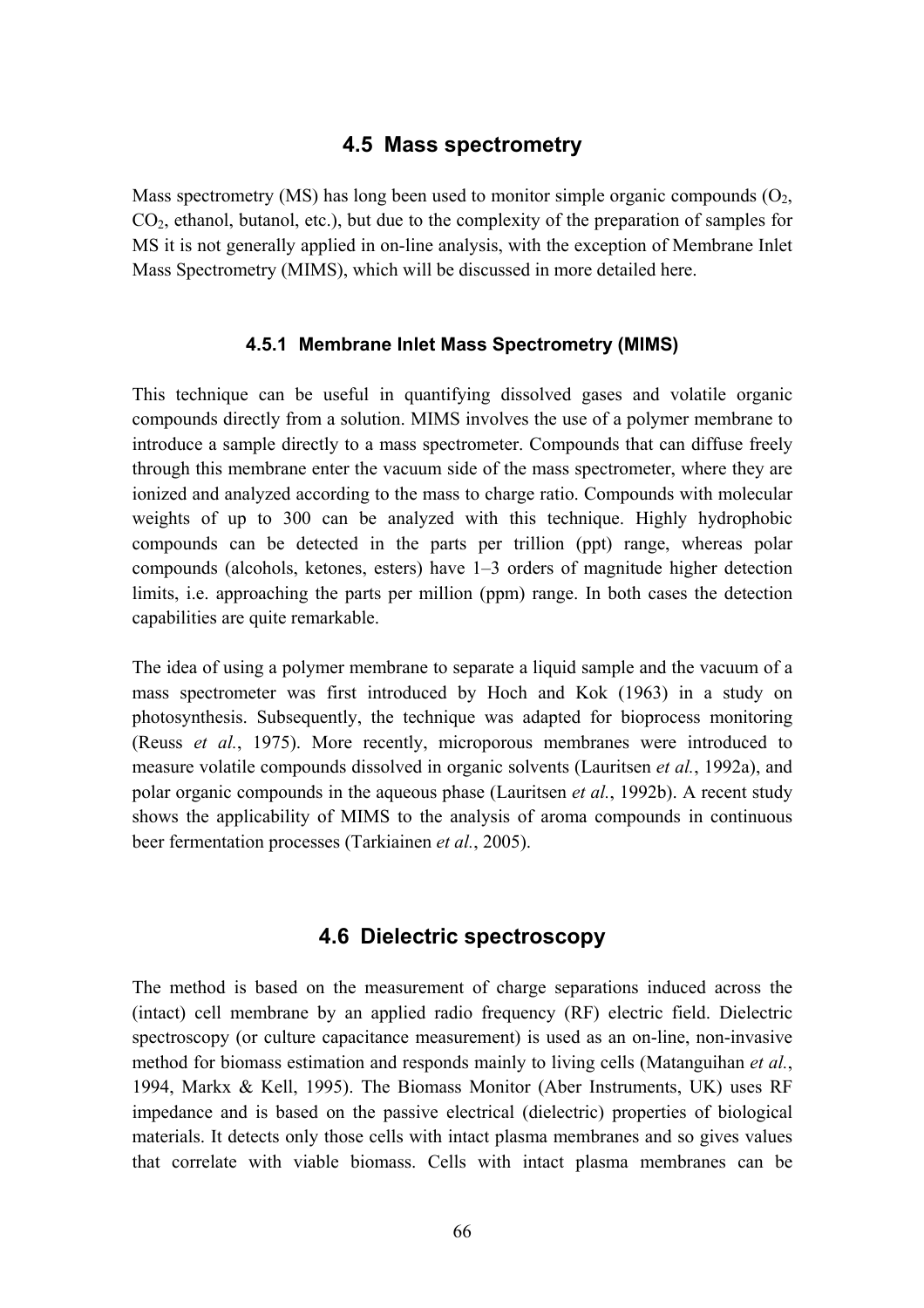considered to act as tiny capacitors under the influence of an electric field. The nonconducting nature of the plasma membrane allows a buildup of charge. The resulting capacitance can be measured; it is dependent on the cell type and is proportional to the concentration of viable cells present.

Zeiser *et al.* (1999) used on-line relative permittivity (The Biomass Monitor from Aber Instruments) measurements to monitor a batch culture of Sf-9 insect cells, in which the batch was infected with a baculovirus expressing β-galactosidase. They found that viable cell density and volume essentially accounted for all the variation in permittivity in both non-infected and synchronously infected cultures, indicating that the permittivity of a cell suspension is sensitive only to changes in the viable cell population.

Gerckel *et al.* (1993) applied dielectric spectroscopy to measuring the biomass and size of mammalian cells. They measured the capacitance of suspensions of CHO and HeLa cells  $(0.5-3\times10^6 \text{ cells/ml})$  between 0.2 and 10 MHz. As frequencies decrease, there is a continuous increase in the capacitance of both the cell suspension and the spent growth medium free of cells. They found that the intensity of the signal varied linearly with the biomass and cell size. At low frequencies, such as those used in the study (0.25 MHz), where sensitivity is the highest, concentrations as low as  $0.5 \times 10^6$  cells/ml could be accurately measured.

The observed difficulties in using the signal dielectric spectrometer as a pure biomass concentration sensor, i.e. deviations from the simple correlation with cell density, were attributed to dependencies on the physiological state (Matanguihan *et al.*, 1994), and Woodward and Kell (1991) could discriminate between different populations in yeast cultures.

# **4.7 Machine vision and real-time imaging**

Machine vision has been mainly used in the bioprocess industry for the calculation of cell number. Joeris *et al.* (2002) have developed an *in situ* microscopy method to acquire images of mammalian cells directly in the reactor. The system uses a CCDcamera and digital image processing software, which is able to estimate cell density, cell size distribution and to give information of the degree of cell-aggregation.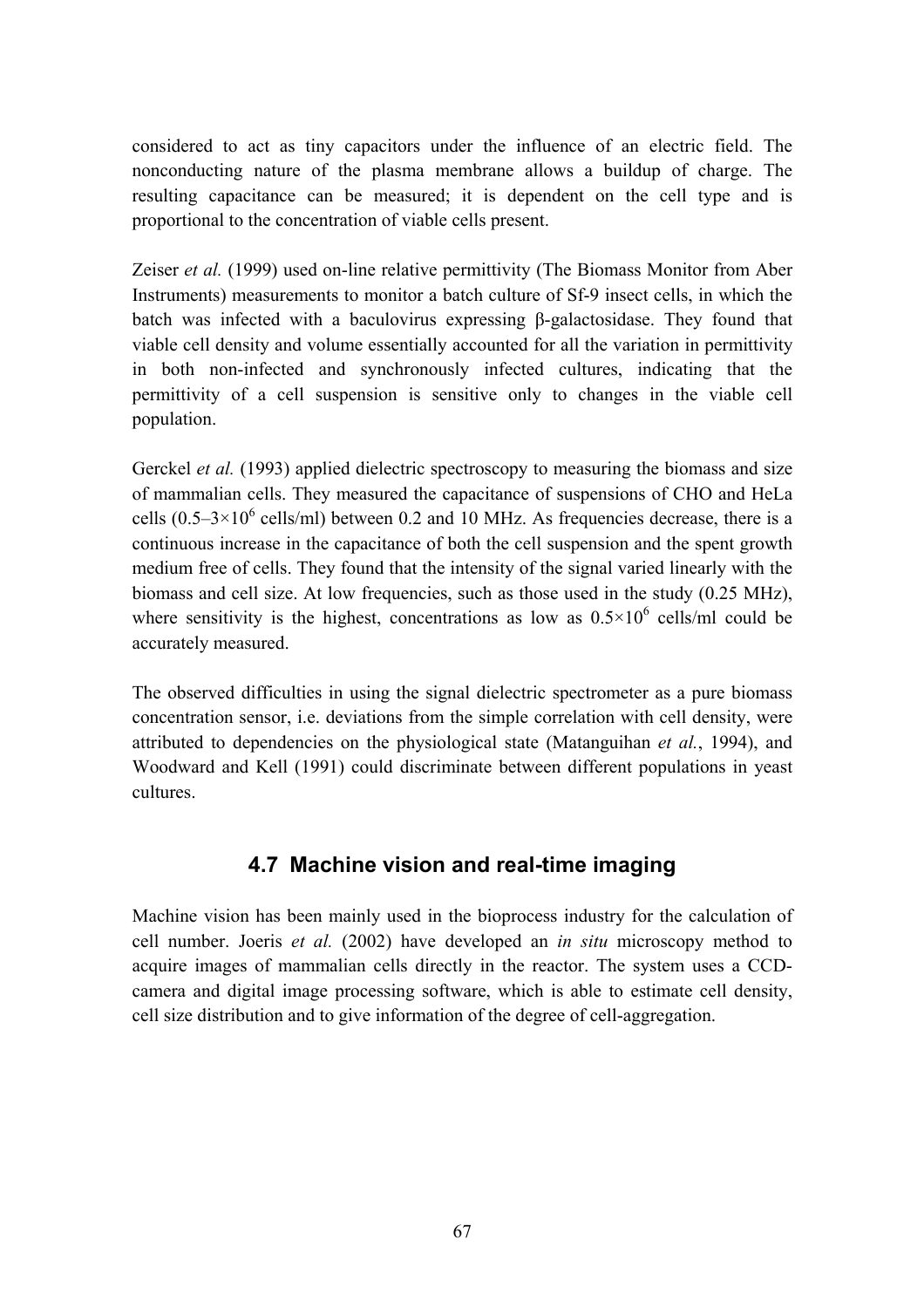# **4.8 Soft sensors**

Soft sensor, software sensor and virtual sensor are common names for software where several measurements are processed together. Soft sensors are typically intelligent computer programs capable of state estimation and prediction, and they can thus be helpful when dealing with bioprocesses characterized by uncertainties and complexity (Eerik‰inen *et al.*, 1993). Soft sensors are used to make existing measurements more efficient or to provide previously unavailable measurements with software systems that process the measurement signals, for example, based on other, existing measurements, laboratory analyses and *a priori* expert knowledge. Soft sensors are especially useful in data fusion, where measurements of different characteristics and dynamics are combined. A soft sensor incorporates dozens or even hundreds of measurements to perform the task in question.

Soft sensors are generally used, for example, in process control applications and detection of faults (Anonymous, 2005e). Diagnostic process analysis is closely related to software sensors, process trend analysis, risk analysis and detection of sensor failures (Juuso, 1997). Software sensors can expand the application areas of existing measurements in processes where a lack of appropriate online measurements for some important variables is a serious problem. Intelligent methodologies can also handle nonlinear multivariable systems in a flexible way (Juuso, 2004a), and the monitoring of operating conditions is a good alternative for adaptive control strategies (Juuso, 2004b).

Soft sensors have also found applications in the measurement and control of biotechnological production processes, where inferential estimations of bioprocess state variables have been calculated using easily monitored on-line secondary variables. In the supervision of biotechnological processes certain variables must be maintained within exceptionally strict limits due to their high sensitivity to abnormal changes in operation conditions.

Examples of soft sensors in the field of biotechnological processes include an ANN system, which was employed as a soft sensor to predict the cell concentration in a batch fermentation (Linko *et al.*, 1994, Lennox *et al.*, 2001). In another example, cell and glucose concentration soft sensors were created for fed-batch fermentation using PLS regression and a feed forward neural network (FFNN) coupled to principle component analysis (PCA) (Hagedorn *et al.*, 2003). In this study, fluorescent data were used to model the kinetics of the fermentation. Data from three fermentations were combined to form a training set for model calibration, and the data from a fourth fermentation was then used as the testing set.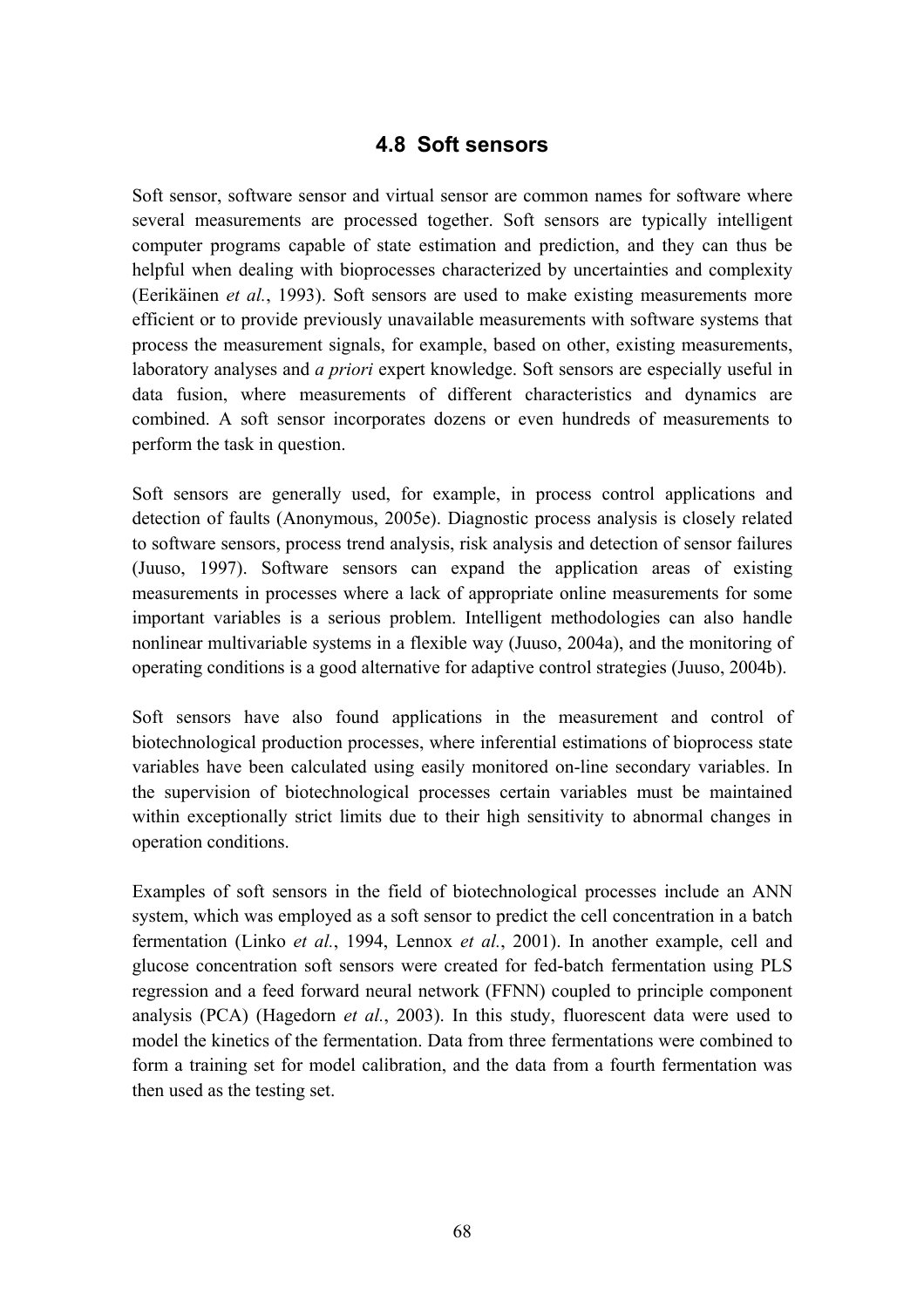A fuzzy conversion estimator for estimating the conversion of lactic acid in a fermentation process was developed by Kivikunnas *et al*. (1996a). The rules of a modelfree trainable fuzzy system were extracted from numerical data. Kivikunnas *et al.* (1996b) also presented a trend analyzer for analyzing the temporal shapes of process trends in a continuous fermentation process. Guthke *et al.* (2002) presented a method for modeling the physiological transient phase of antibiotic fermentations on the phenomenological level based on the transient rate, as well as on the molecular level, based on gene expression measured by DNA micro-arrays.

Neural networks (NN) and fuzzy logic were used to build knowledge base controllers for penicillin production by fermentation (Arauzo-Bravo *et al.*, 2004). Here, NN-based soft sensors were developed to estimate on-line variables such as viscosity, as well as cell and penicillin concentrations. Traditionally these variables are measured off-line. The performance of these soft sensors was found to be accurate and very helpful for the human supervision and detection of anomalous situations, as well as in understanding cell behaviour.

The linguistic equation (LE) approach provides tools for expanding models in multivariable nonlinear cases (Juuso, 2004a). Different intelligent methods have been compared in modeling process variables in an industrial fed-batch enzyme fermentation process (Saarela *et al.*, 2003a). Three dynamic LE models were combined to form a simulator that is used to detect deviations from the normal operation (Saarela *et al.*, 2003b). LE models have been used for monitoring and diagnostics of fermentation and flavor formation in continuous immobilized yeast fermentation (Juuso  $\&$  Kronlöf, 2005).

Digital signal processing is an essential part of software sensor applications. In recent years, wavelet methods and multiresolution approaches have opened new possibilities for on-line processing of signal information (Thuillard, 2004). The applications of intelligent techniques lead to a massive reduction in the number of false alarms. The application of software sensors is not limited only to the cases discussed above, and they are also useful for improving analyzer maintenance (due to correlation variables in predictive maintenance) and analyzer validity checks (a vital routine for process control technology). Finally, software sensors are not limited to virtual analyzer development, analyzer check or transient fault back routines, and with new analyzer technology, indirect measurement analyzers like NIR or MIR, for single input multiple parameter estimation properties, can utilize the same software sensor technology (Juuso & Leiviskä, 2004).

Although soft sensor technology has improved considerably, many variables are still monitored off-line. These measurements are typically expensive and involve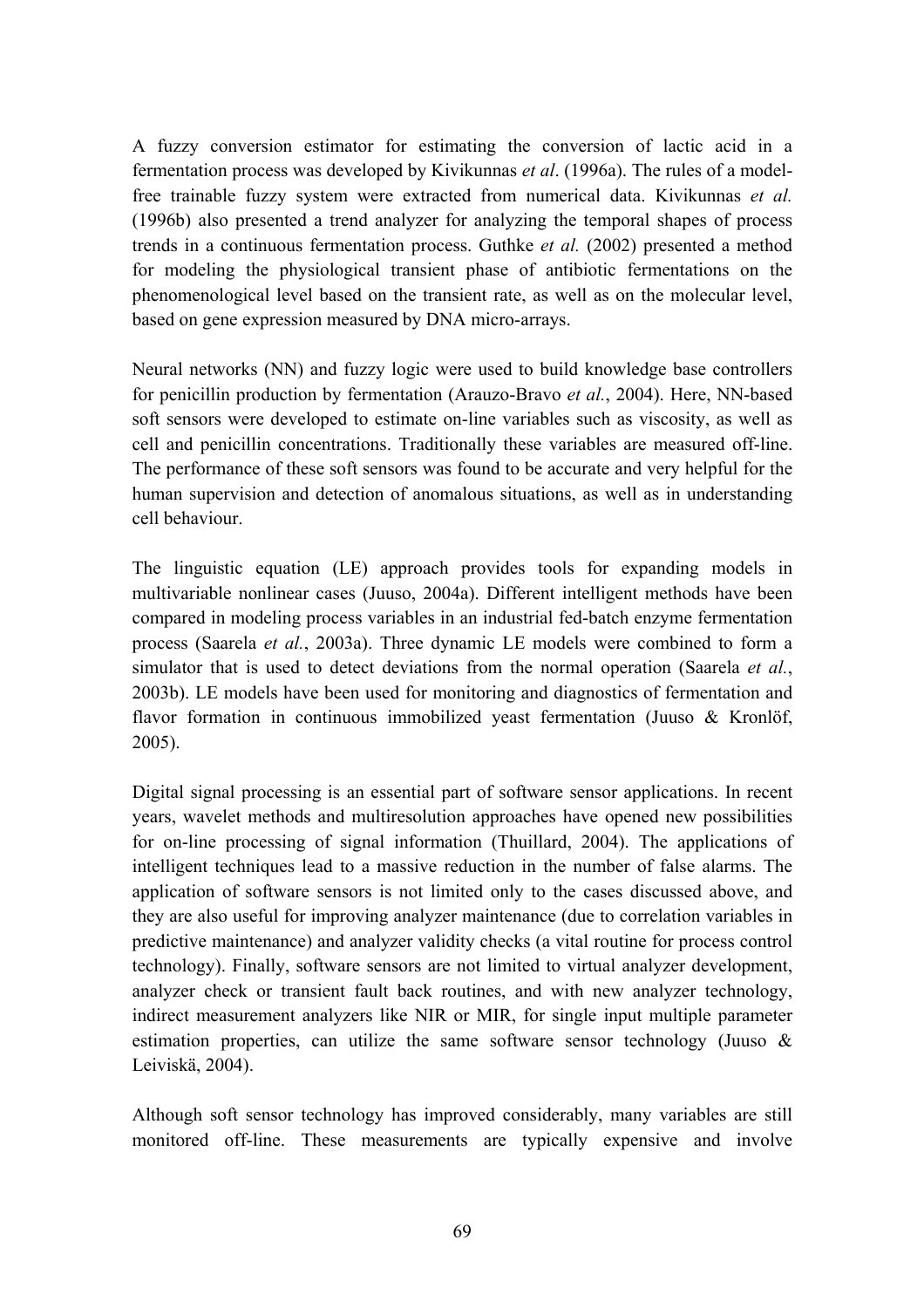considerable delays, thus making on-line supervision and decision-making impossible (Arauzo-Bravo *et al.*, 2004). The biggest challenge in developing new accurate soft sensors for process control applications is finding a set of measurable variables that correlate strongly with the process state.

## **4.9 Dynamic modeling and simulation**

Mathematical modeling and simulation can improve the way we work with materials, energy and information by providing a better understanding of the underlying mechanisms in a system. The trade-off between the necessary accuracy and resulting complexity becomes increasingly important when nonlinear and multivariable behavior must be taken into account. Adaptation to various operating conditions would also be very useful for industrial practice (Juuso, 2004a). (See Figure 7.)



*Figure 7. Methodologies and application types of dynamic modeling (Juuso, 2004b).* 

Physical (mechanistic, first-principle, "white-box") modeling is based on a thorough understanding of the system's nature and behavior, and this is represented by a suitable mathematical treatment. Real systems are usually too complex and too poorly understood for complete mechanistic modeling with an acceptable level of complexity. The obvious risks of using unrealistic simulations make them very dangerous in the subsequent steps of analysis, for example, prediction and controller synthesis cannot be successful.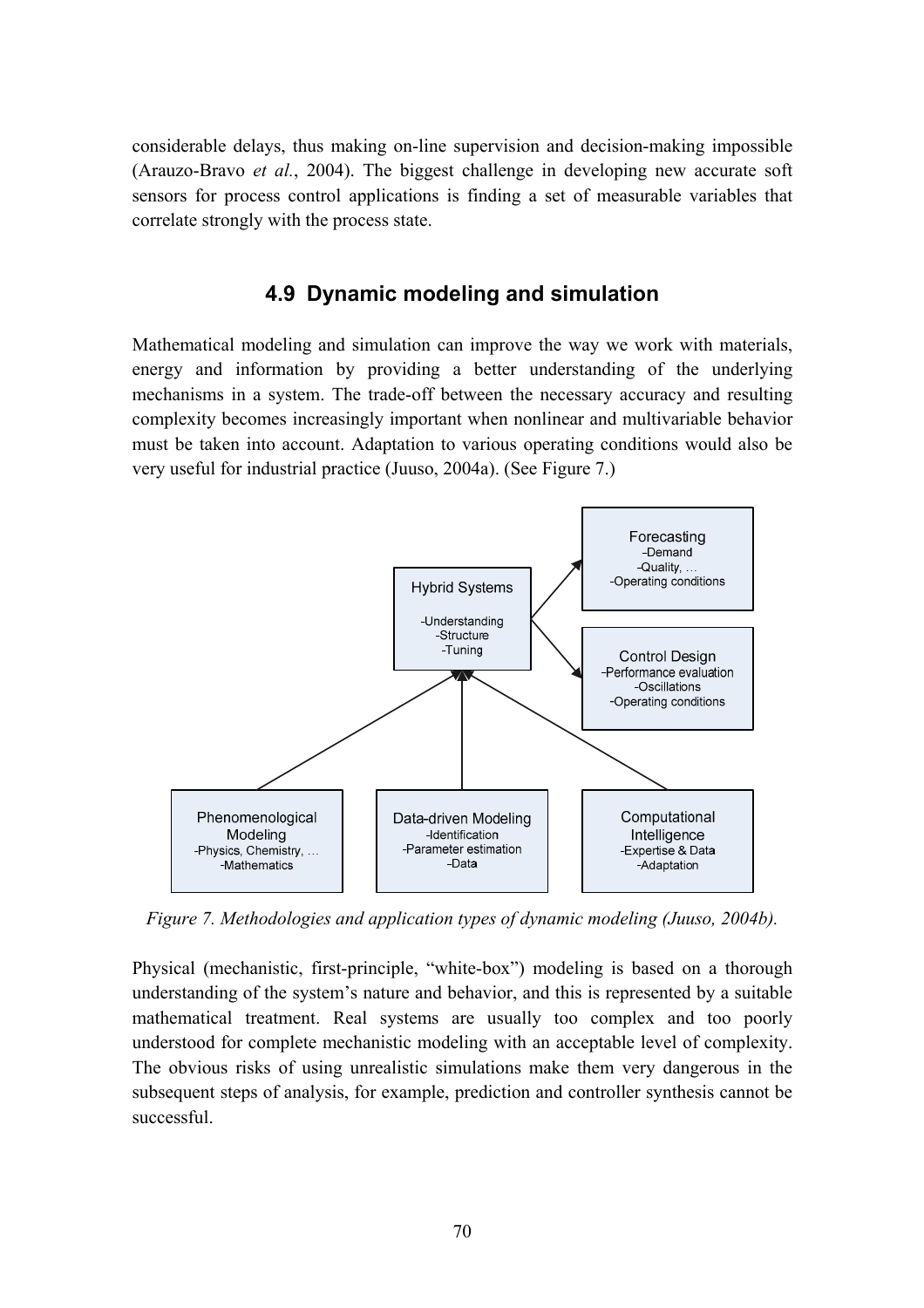Data-driven modeling approaches are based on general function approximations ("black-box" structures), which should capture correctly the dynamics and nonlinearity of the system. The identification procedure, which consists of estimating the parameters of the model, is quite straightforward and easy if appropriate data is available. The structure and parameters of these models do not necessarily have any physical or chemical significance, and therefore, these models cannot be adapted to different operating conditions.

Computational intelligence can provide additional tools since humans can handle complex tasks including significant uncertainty on the basis of imprecise and qualitative knowledge. Intelligent methods are based on techniques motivated by biological systems and human intelligence, such as natural language, rules, semantic networks and qualitative models. Most of these techniques have already been introduced in conventional expert systems. Practical techniques for handling uncertainties and qualitative information have also been developed using fuzzy modeling. Very complex nonlinear models can be constructed with fuzzy set systems. Data-driven modeling can also use ideas originating from neural networks, data analysis and conventional system identification. Building fuzzy models from prior knowledge involves various knowledge acquisition techniques originating from conventional expert systems.

A mixed approach, using both rigorous first principle simulation and black box modeling in an integrated environment, seems to be a clear choice for complex systems. Batch processes have additional requirements for forecasting quality over quite a long period of time. (Juuso & Leiviskä, 2004.)

Modeling can be based on data and knowledge based methods (Guthke *et al.*, 2003) and piecewise-linear differential equations (de Jong 2003). Kramer *et al.* (2002) developed a universal software tool for biotechnical process monitoring. This tool combines classical modeling and process control methods with intelligent techniques in a shared user interface. Stress response was investigated and dynamic models were constructed for dynamic model structure optimization by Schmidt-Heck *et al.* (2004). A limited set of differentially expressed genes were selected and clustered with fuzzy c-means clustering, and the clustering results were interpreted in terms of dynamic models. A novel heuristic algorithm identifies the appropriate model structure by growing and pruning the interaction network. Heikkinen *et al.* (2004) used Self-Organizing Maps (SOM) and Sammon's mapping in the classification of states and process phenomena in the activated sludge treatment plant at Stora Enso's pulp mill in Oulu.

Different intelligent methods were compared in the modeling of process variables in an industrial fed-batch enzyme fermentation process (Saarela *et al.*, 2003a). Three dynamic LE models were combined to form a simulator that can predict the dissolved oxygen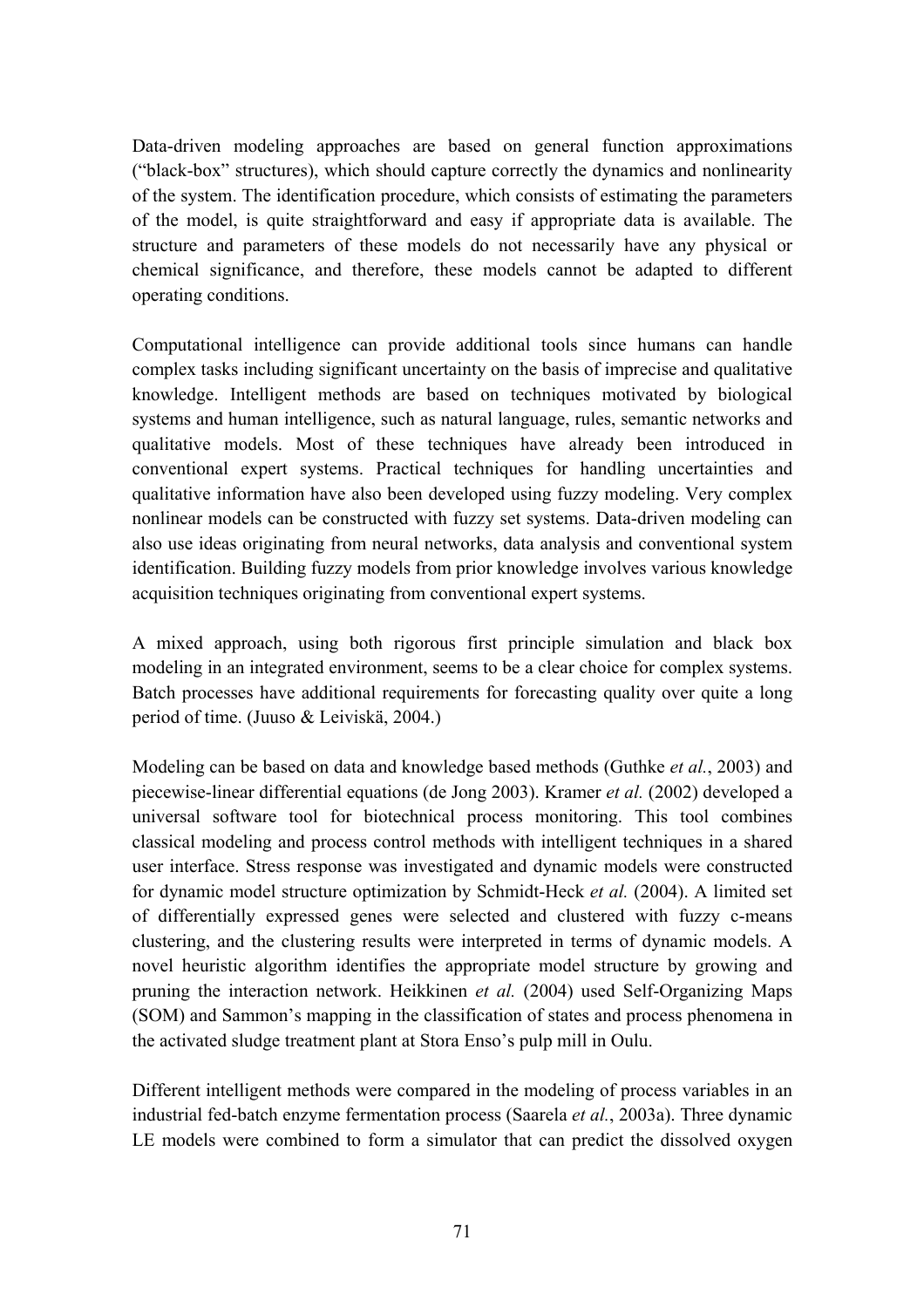$(pO<sub>2</sub>$  or DO) concentration; the concentration of carbon dioxide in the exhaust gas, and the oxygen transfer rate (OTR). These models are used to detect deviations from normal operation (Saarela *et al.*, 2003b).

# **4.10 Requirements for on-line and** *in situ* **analyzers**

Typical requirements for on-line and *in situ* process analyzers and sensors are:

- stable operation over a long period of time and over a large temperature range
- rugged and compact instrument construction
- easy calibration and calibration transfer
- easy use and maintenance
- safe and reliable operation
- simple, quick and reliable checking and correction of any instrument response drift
- real-time diagnostics and analysis
- short stabilization time to full accuracy after power switch-on.

Sonnleitner (2000) has listed special requirements for *in situ* monitoring of biotechnological processes:

- the probe has to withstand sterilization procedures
- no interference with the sterile barrier
- insensitivity to protein adsorption and surface growth
- resistance to degradation or enzymatic break down.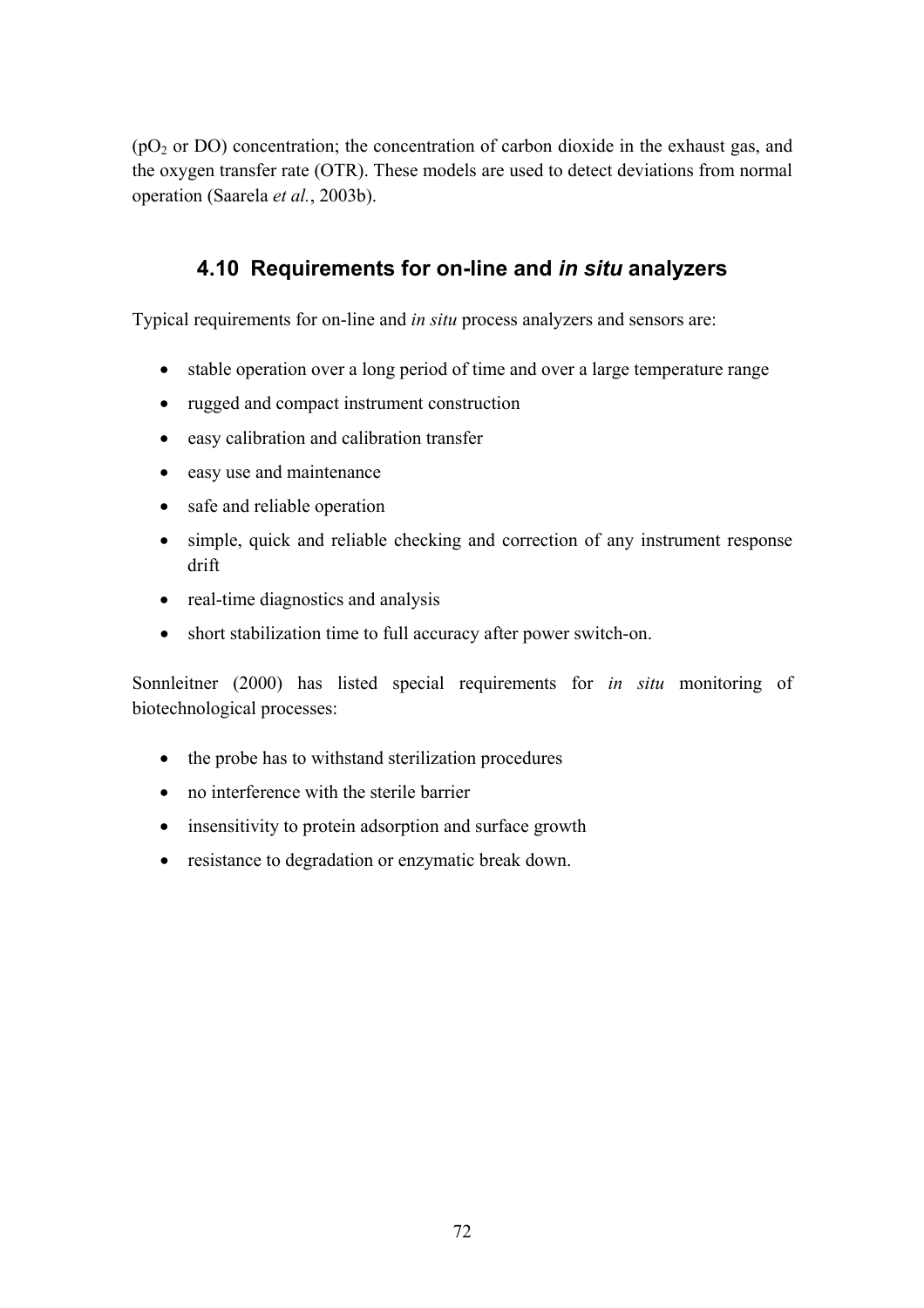## **5. Process monitoring needs**

Unlike traditional medicinal products, which are produced using chemical and physical techniques capable of a high degree of consistency, the production of biological medicinal products involves biological processes and materials, which themselves have inherently high variability and show a sensitive response to small changes in physical and chemical parameters (e.g. pH, temperature, oxygen, size distribution of particles, buffer concentration, mixing, ion concentration, buffer capacity). The impact of many factors along the multistep process line and their mutual interconnectivity make it difficult to relate a specific factor to batch-to-batch variation.

So far, to guarantee consistent product quality, the principle aim has been to control a process very stringently, i.e. to repeat a process exactly in the same way. This approach excludes, for example, feed-back control strategies, which have been commonly used in other technological branches.

However, long-term experience with bioprocesses has revealed their range of variability. This, along with the increasing understanding of the parameters that influence the quality and action of biomedical products, due to advances in cell biology, the biophysical sciences and especially in analytical techniques, brings this traditional view of biopharmaceutical process performance into question. Rather than trying to constantly repeat an exact protocol, it seems more appropriate to focus on the product itself and guarantee its quality and quantity according to predefined parameters throughout the whole process.

This means that process variability is allowed if it can be ensured that the product quality is not affected. Consequently, as variability of bioprocesses is acknowledged, in principle process feed-back control is also possible.

Furthermore, in biopharmaceutical production processes the purification process has traditionally been considered as the most critical part of the manufacturing process, in terms of effect on product quality and consistency.

However, recent research, especially in the area of bioprocess cell physiology, has revealed a close interconnectivity between up-stream (e.g., fermentation) and downstream procedures. Small changes in the fermentation process can, for example, affect product modification so that the product separates differently, product variants appear, which disturb the purification, or unwanted compounds are separated with a different efficiency.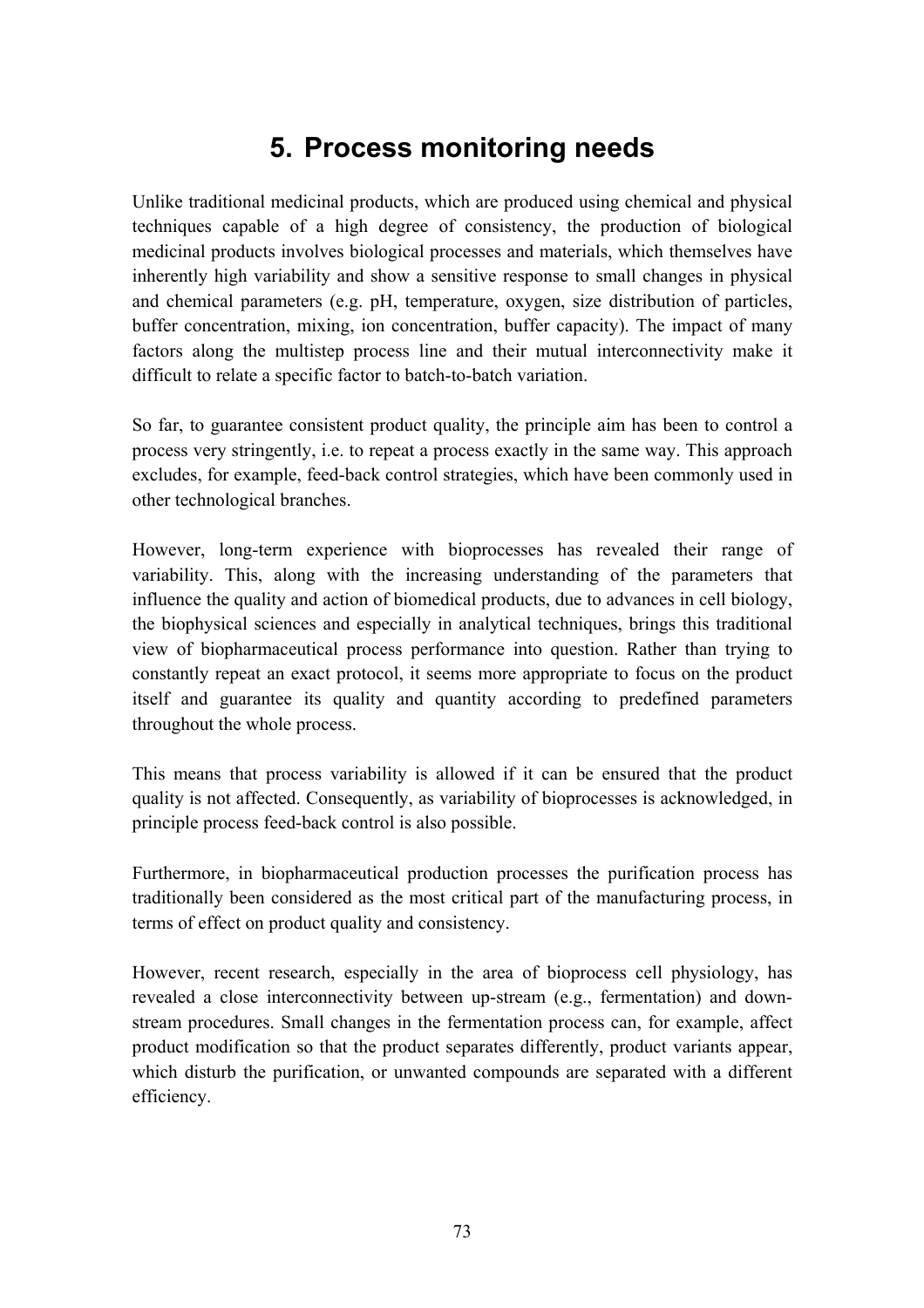This illustrates that the new view of focusing on product quality throughout a whole process, demands the application of monitoring methods, not only for the product but for environmental and other parameters as well. Additionally, the opportunity to control a process sheds new light on the question of which parameters are key and provide the relevant information.

Regulatory guidelines are very general in nature, as with process monitoring, and typically do not specify in detail which parameters should be monitored during different manufacturing steps. Guidelines usually state in general terms that **critical** parameters should be controlled and monitored but leave the responsibility for identifying these critical parameters and steps to the manufacturer. Regulatory guidelines expect that these critical parameters are evaluated case by case and identified during the development phase of the product.

Generally speaking physical parameters (e.g. pH, temperature, pressure, agitation speeds, flow rates etc), and the amount, quality and composition of materials used in processes can be considered as being critical parameters. Some of the most important specific regulatory concerns in the different production steps are as follows:

Cell Banking (simple analytical methods to determine and validate the quality of cell banks based on multi-position gene or protein arrays. Lab-on-chip systems would also be very useful and have a bright future, although they are currently not commercially available):

- genotypic studies (e.g., Southern blotting, copy number analysis, DNA fingerprinting).
- phenotypic characterization (e.g., isoenzyme analysis for mammalian cells or nutrient requirements/antibiotic resistance for prokaryotic cells)
- absence of bacterial or fungal contamination (absence of bacteriophages in prokaryotic cell banks, negative results for mycoplasma in mammalian cell banks
- viral safety (cell banks of mammalian cells and cells of animal origin)
- genetic stability.

Preparations:

- media/component composition, activity, contamination state
- reactor/instrument characterization (currently well established).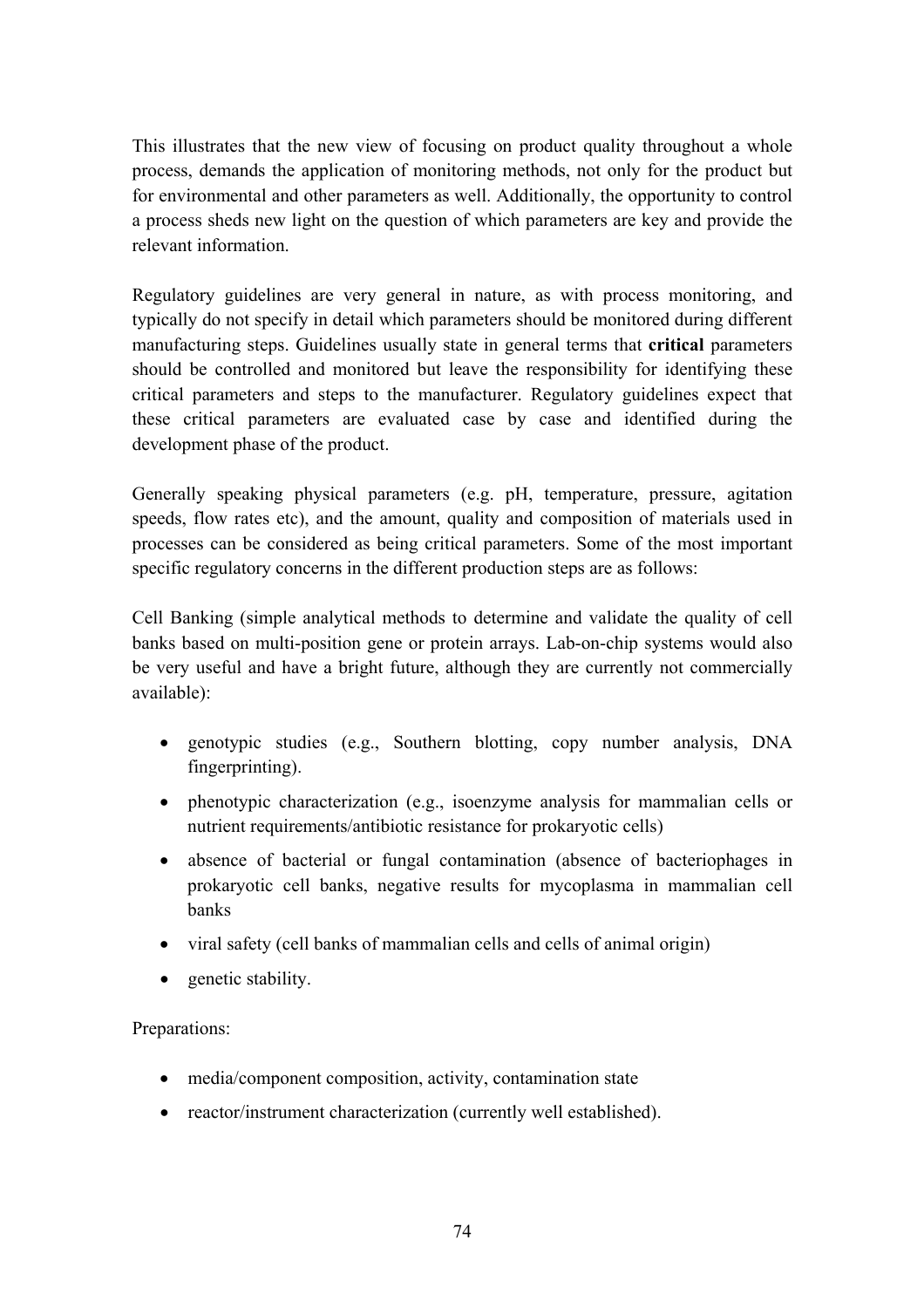Fermentation:

- proper physical conditions, monitoring of the cell growth process (e.g., cell density)
- contamination control (interesting solution: (Gabig-Ciminska *et al.*, 2004c)
- monitoring of the product and product formation kinetics (also transport, location, product quality, product purity)
- dynamic monitoring of cellular activities, responses, fate.

Down Stream (purification):

- the capability of the purification process to remove process-related impurities such as cell substrates (e.g., host cell proteins, host cell DNA), cell culture (e.g., inducers, antibiotics, media components, oxidizing or reducing agents, cyanogen bromide, guanidine, inorganic salts, column leachables)
- the consistency of removal of product-related impurities (e.g., precursors, degradation products)
- the consistency of viral removal and viral inactivating steps when appropriate
- the lifetime of purification columns should be justified (e.g., data should be provided to demonstrate that re-use of columns has no effect on product quality, removal of key impurities, or ligand leakage, and that the column regeneration/sanitization procedures are effective)
- demonstration of intermediate product stability to justify any holding points in the process
- monitoring of bioburden and endotoxin levels, consistent product quality, purity and yield.

On-line monitoring techniques have been developed for a number of biotechnological products, such as organic acids, polyhydroxybutyrate (PHB), and antibiotics. However, on-line monitoring of recombinant products has only been described in a few studies where the product was fused to a reporter gene (Benito *et al.*, 1993, Clemmitt *et al.*, 1999) or peptide (Ignatova & Gierasch, 2004). Techniques, which have been proposed for monitoring expression and/or quality of products are FTIR (Ami *et al.*, 2003) and flow cytometry (Lewis *et al.*, 2004, Patkar *et al.*, 2002).

On-line methods for recombinant protein production, which are adaptable to any protein product would be very useful and may be a matter for further studies. In relation to this, the application of FIA techniques with mRNA or protein based chip methods (e.g., Gabig-Ciminska *et al.*, 2004b) may have application potential.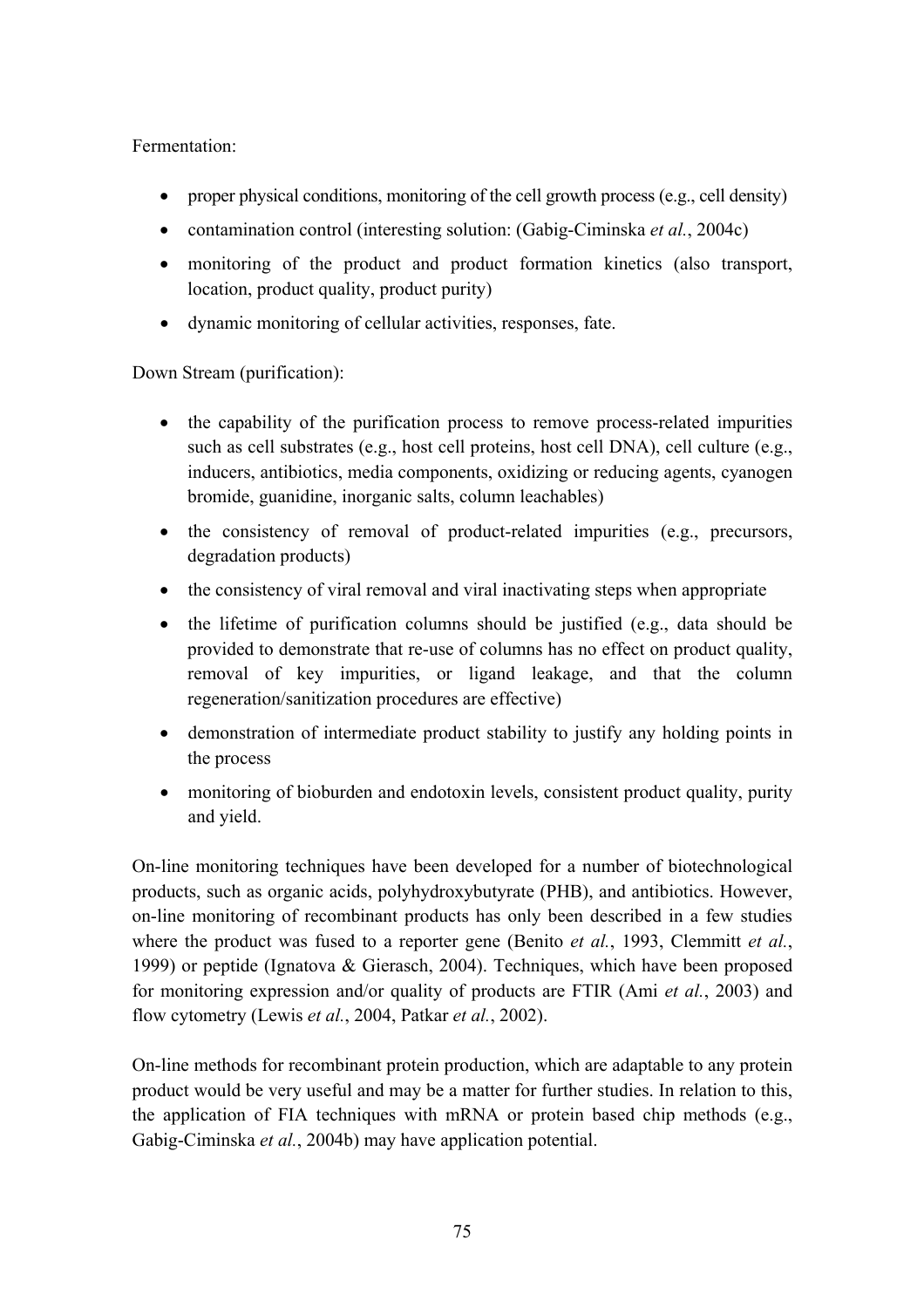## **6. Conclusions**

Compared to the chemical and pulp & paper industries bioprocess monitoring and control is still in its infancy. Practically no sophisticated analytical measurements are performed *in situ*. Generally only 'basic' measurements, like physical (temperature, weight, pressure, conductivity, gas and liquid flow, foam level, stirrer speed and power) and chemical measurements ( $pH$ ,  $pO_2$ , redox, outgas  $O_2$  and  $CO_2$ ) are performed *in situ*. The application of on-line sensors; such as for glucose or cell density; or the applications of FIA at-line analytical systems has been more the exception than the rule. So far, to guarantee consistent product quality, the principle aim has been to control processes very stringently, i.e. to repeat processes exactly in the same way. This approach is a far from optimized process control strategy. It does not take into account the variability of raw materials or intermediate products and their influence on the process itself or the final product (see Figure 8) Therefore, unexpected and undesirable quality and productivity problems may arise. There are probably several reasons why sophisticated analytical measurements have not been applied commonly in bioprocess monitoring and control, but the lack of process understanding is one key factor for rejecting analytical measurements so far. Unfortunately this has led to a situation where a very important tool for understanding bioprocesses has not been in use, namely analytical measurements.

Pharmaceutical (or API) production by bioprocesses is a special case, where analytical tools and their use in process control has only recently become acceptable, when the US FDA published the "Guidance for Industry  $PAT - A$  Framework for Innovative Pharmaceutical Development, Manufacturing, and Quality Assurance" in September 2004.

In this review, we have identified various monitoring needs in bioprocesses, as described in Chapter 5. These needs may be specific to certain process phases, production organisms, or end products, but there is a more general demand for tools to control and optimize bioprocesses manufacturing:

- fermentation models and simulation tools
- metabolic flux analysis/modeling tools
- analytical measurements
- at-line analysis combined with modeling capabilities
- *in situ* analytical measurements
- control strategies for dynamical bioprocesses
- supervisory software tools.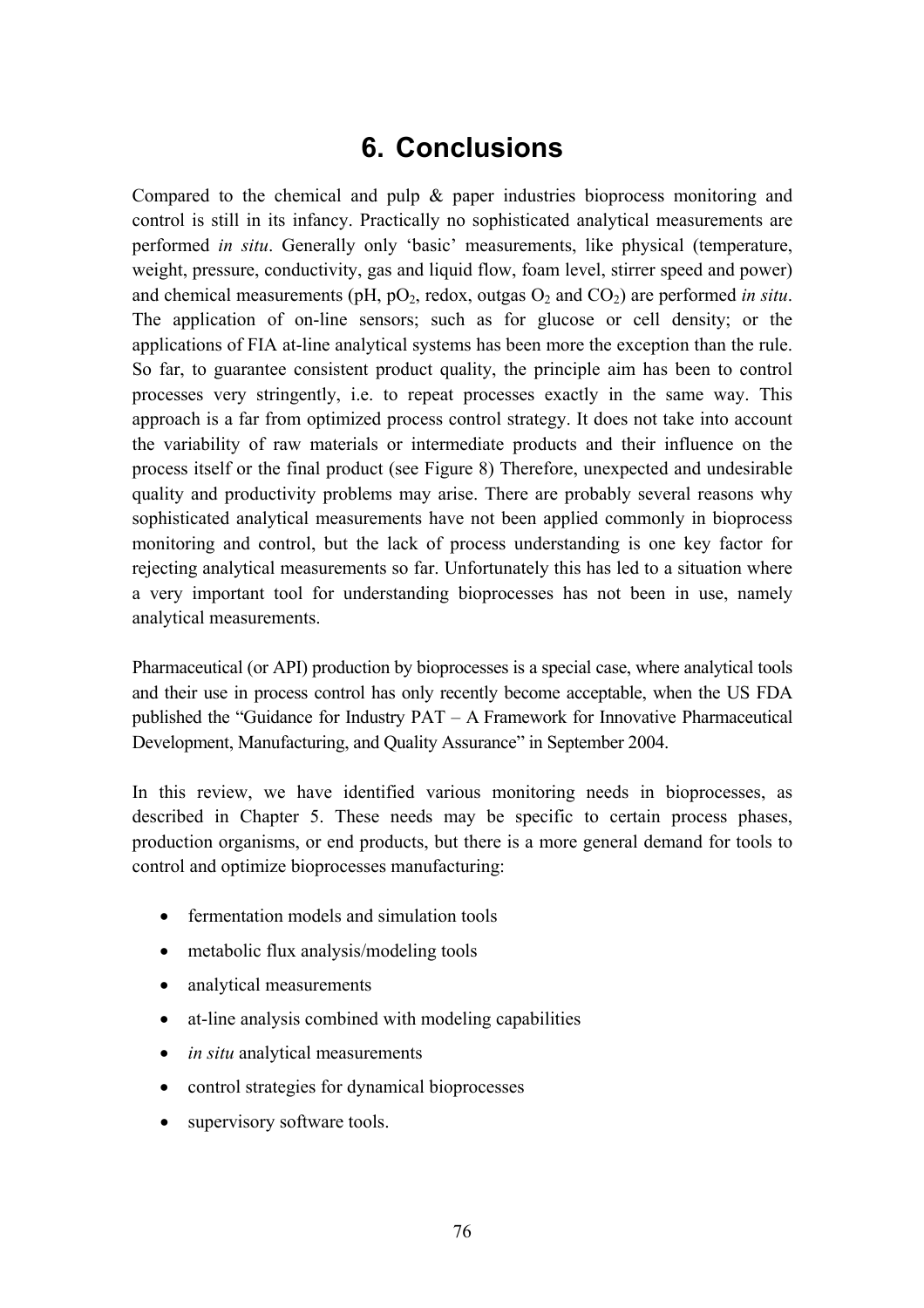

Analysed and controlled process

*Figure 8. Traditional bioprocess manufacturing vs. the PAT approach.* 

Although many of these tools already exist and are in use elsewhere, they are not directly applicable to bioprocess control. Extensively instrumented and automated manufacturing processes, like pulp  $\&$  paper or chemical manufacturing, are in fact much simpler processes. The chemical reactions are mostly well-known and the processes can be easily characterized, when the process conditions are monitored on-line. There are some comparable similarities to certain process phases, for example, biofilm growth and monitoring at the wet end of a paper machine, but this measurement problem is also still unresolved. In bioprocess manufacturing the production organism (yeast, bacteria, mammalian cell, etc.) itself brings vast complexity to processes. The process conditions (e.g., substrate concentrations, by-products) have to be monitored more closely to be able to understand, control and optimize the manufacturing process. Moreover, these measurements have to be incorporated into metabolic flux analysis to be able to predict the process output and to be able to model and simulate the process for optimized output. Therefore, the traditional and available process automation systems are typically not applicable to bioprocesses. On the other hand, new tools might be advantageous for solving certain problems in traditional processes, where biological interactions are not yet thoroughly understood. However, these new tools are not generally applicable to all manufacturing processes, but are specific to biological processes.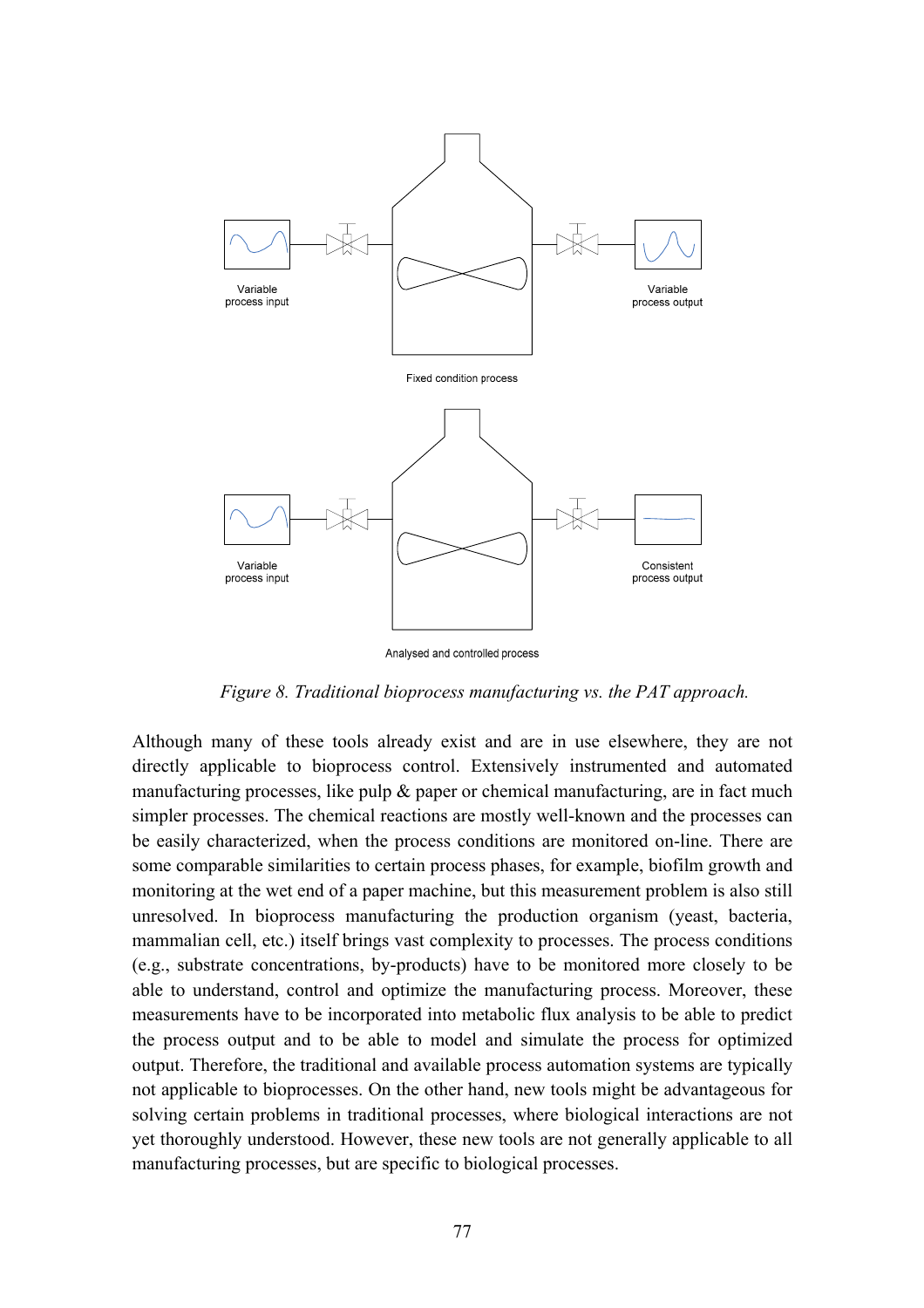### **6.1 Proposals**

In summary, there are various needs and subjects in the field of bioprocess manufacturing and bioprocess control that should be further developed. Here we propose two complementary approaches to accelerate the progress:

- 1. enhanced implementation of PAT into existing bioprocesses
- 2. development of scale-down equipment (minibioreactors, sampling and measurement devices, etc.) as a tool for constructing new models and incorporating these into standard bioprocess development.

These two issues are not separate. We anticipate that in future the combination of these two methods will lead to significantly better quality and productivity in bioprocesses.

#### **6.1.1 Enhanced implementation of PAT into existing bioprocesses**

The majority of this review has focused on the "fermentation-phase" of biotechnical manufacturing processes. This is mainly due to the need to understand this complex process phase better, but also due to the fact that the downstream process unit operations utilized in bioprocesses are, process-wise, fairly close to 'traditional' chemical process unit operations. For downstream process monitoring commercial analytical tools are already available or can easily be introduced from analytical solutions developed for other manufacturing processes.

How could process analytical technologies be incorporated into existing bioprocesses? We propose an approach, which consists of the following steps (see also Figure 9):

- 1. construction of process models and tools for simulation, including metabolic flux analysis
- 2. using modern data processing technologies to mine information from historical process data
- 3. at-line and laboratory analytical development for raw material testing
- 4. development of fast sampling and incorporated at-line analytical methods for process monitoring
- 5. applying the afore-mentioned measurement data to process model development and verification, as well as to on-line process simulation
- 6. development of *in situ* analytics (developing new analyzers and applying existing analyzers).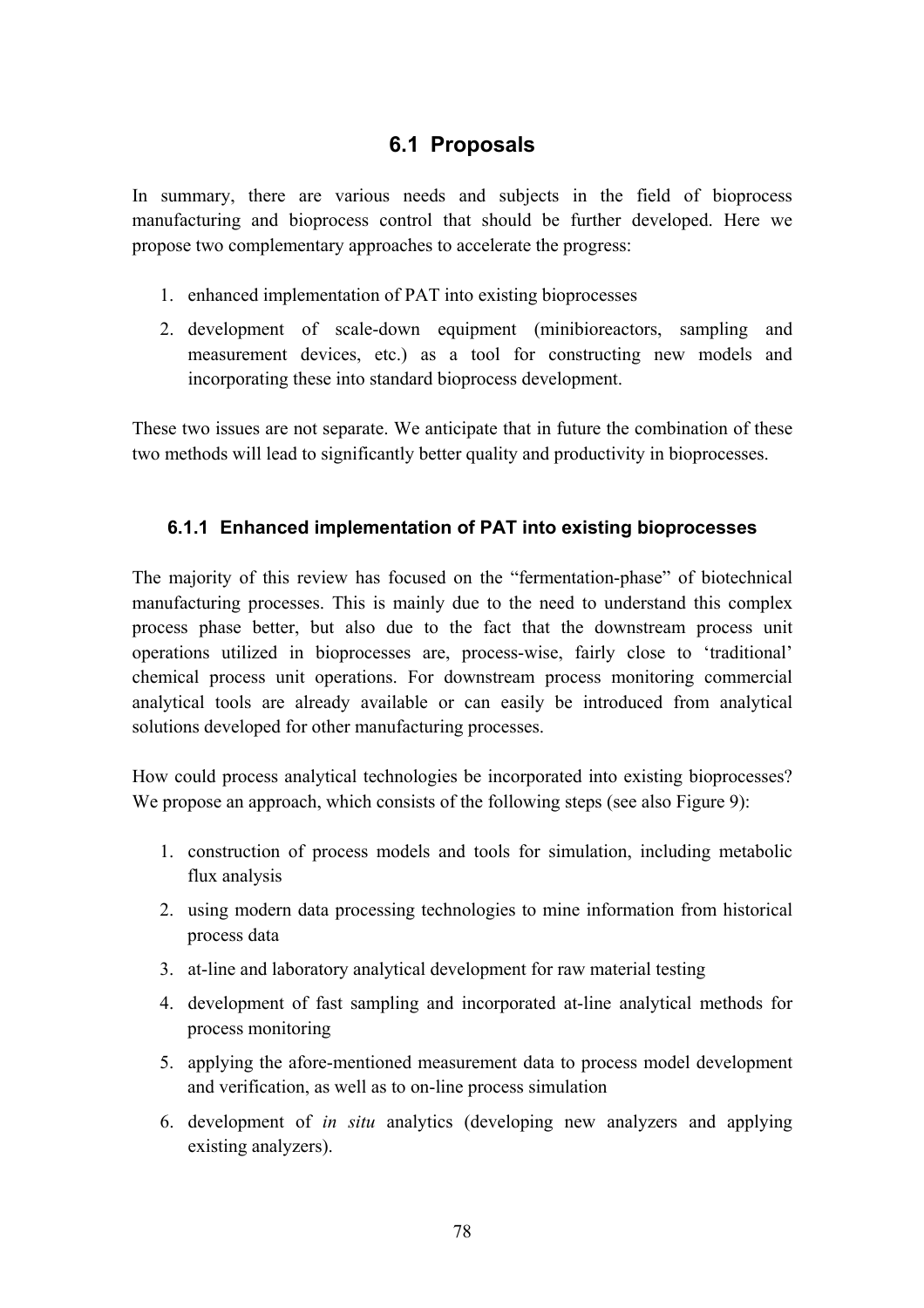

*Figure 9. The advancement of process analytical technologies.* 

#### **6.1.2 Development of the scale-down equipment approach**

The "scale-down approach" will be used, for example, for strain/cell-line development and bioprocess optimization purposes, as well as for the development of control tools for full-scale processes. Moreover, the extensive measurement information from smallscale trials will be transferred as input data into full-scale bioprocess models and thus used to study and control critical process parameters (especially in regard to quality), and furthermore, to establish the optimum full-scale manufacturing parameters.

Strain and cell-line development together with PAT is a key issue for achieving better quality and productivity in bioprocesses. There is clearly a need to automate and accelerate this development and to combine the information obtained with full-scale bioprocess models.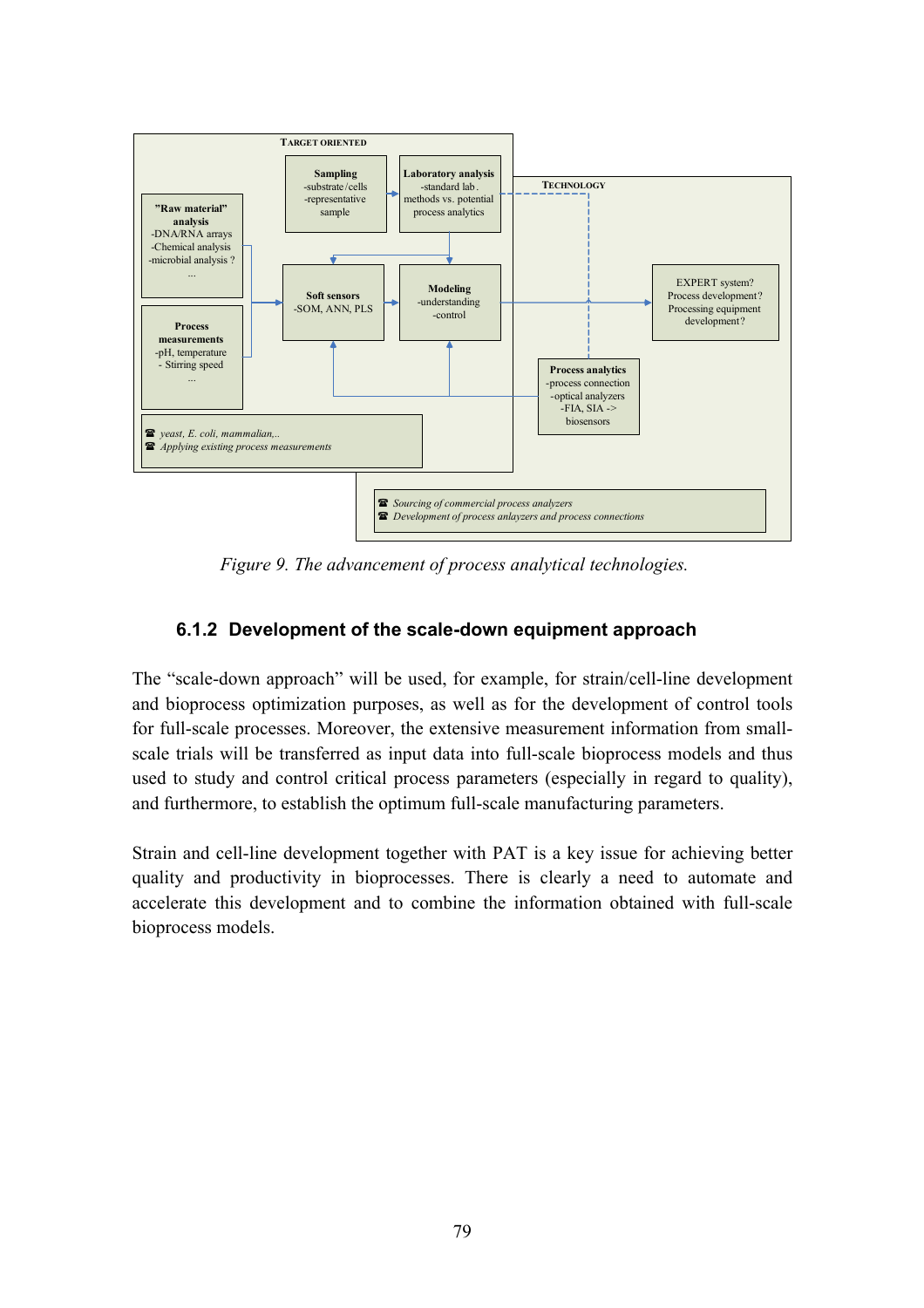## **References**

Albano, C.R., Randers-Eichhorn, L., Bentley, W.E. & Rao, G. (1998) Green fluorescent protein as a real time quantitative reporter of heterologous protein production. Biotechnology Progress,  $14, 2$ , pp.  $351-354$ .

Altkorn, R., Koev, I. & Pelletier, M.J. (1999) Raman Performance Characteristics of Teflon-AF 2400 Liquid-Core Optical-Fiber Sample Cells. Appl. Spectrosc., 53, pp. 1169–1176.

Ami, D., Bonecchi, L., Cali, S., Orsini, G., Tonon, G. & Doglia, S.M. (2003) FT-IR study of heterologous protein expression in recombinant Escherichia coli strains, Biochim. Biophys. Acta, Vol.  $1624$ , No.  $1-3$ , pp.  $6-10$ .

Ami, D., Natalello, A., Gatti-Lafranconi, P., Lotti, M. & Doglia, S.M. (2005) Kinetics of inclusion body formation studied in intact cells by FT-IR spectroscopy. FEBS Lett*.*, 579, 3433-3436.

Ami, D., Natalello, A., Taylor, G., Tonon, G. & Maria, D.S. (2006) Structural analysis of protein inclusion bodies by Fourier transform infrared microspectroscopy. Biochim. Biophys. Acta, 1764, pp. 793–799.

Anonymous (1993) FDA Points to Consider in the characterization of cell lines used to produce biologicals.

Anonymous (1995) ICH Q5B: Quality of Biotechnological Products: Analysis of the expression construct in cells used for production of r-DNA derived protein products.

Anonymous (1996) CPMPís Note for Guidance on Virus Validation Studies: the Design, Contribution and Interpretation of Studies Validating the Inactivation and Removal of Viruses.

Anonymous (1997a) ICH Q5A: Viral Safety Evaluation of Biotechnology Products Derived from Cell Lines of Human or Animal Origin.

Anonymous (1997b) ICH Q5D: Quality of Biotechnological Products: Derivation and characterization of cell substrates used for production of biotechnological/biological products.

Anonymous (1998) Eudralex Volume  $4$  – Medicinal Products for Human and Veterinary Use: Good Manufacturing Practice.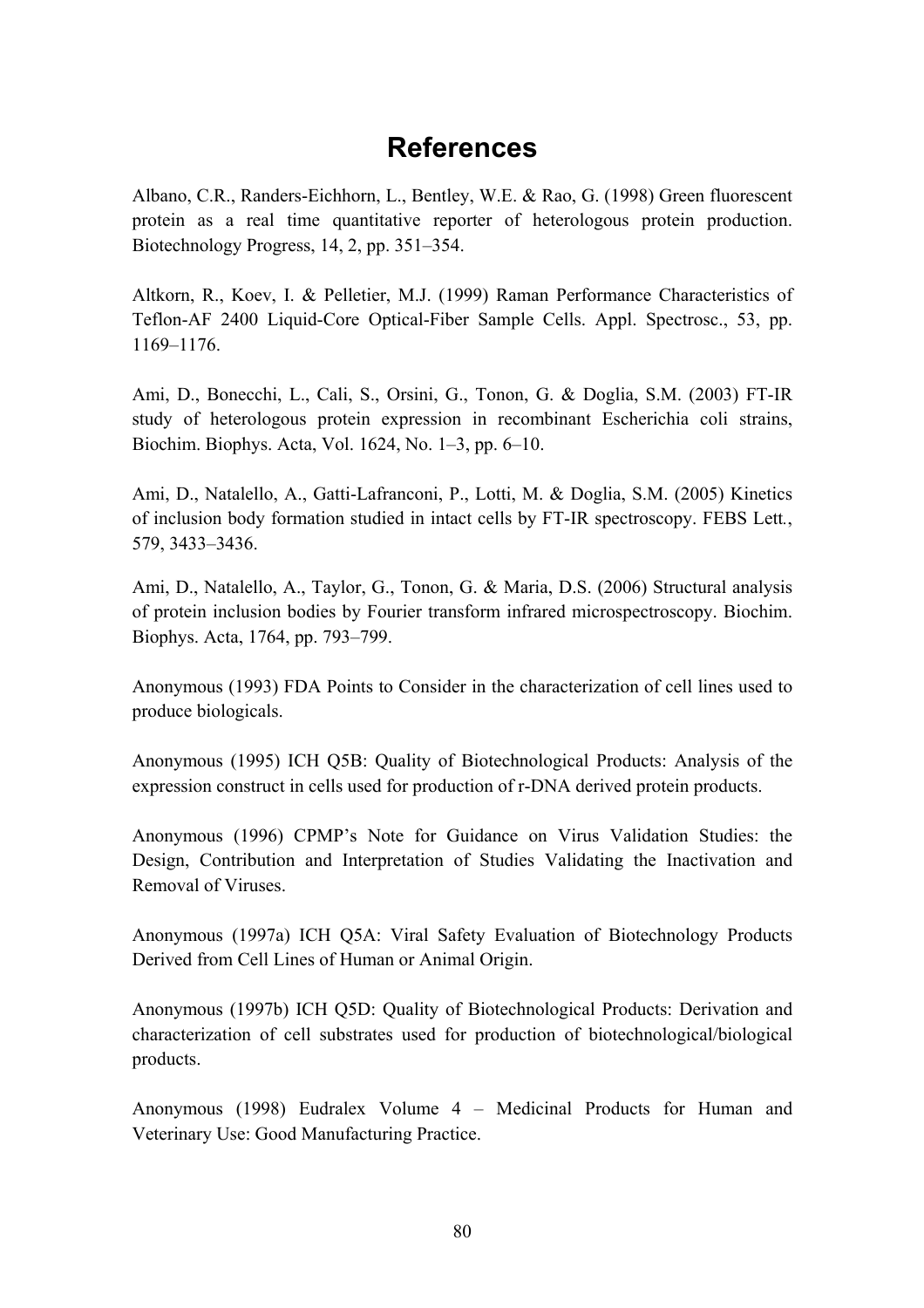Anonymous (1999a) ICH Q6A: Specifications: Test Procedures and Acceptance Criteria for New Drug Substances and New Drug Products: Chemical Substances.

Anonymous (1999b) ICH Q6B: Specifications: Test Procedures and Acceptance Criteria for Biotechnological/Biological Products.

Anonymous (2001) Eudralex Volume 4 - Medicinal Products for Human and Veterinary Use: Good Manufacturing Practice Annex 18: Good Manufacturing Practice for Active Pharmaceutical Ingredients.

Anonymous (2003a) Eudralex Volume  $4$  – Medicinal Products for Human and Veterinary Use: Good Manufacturing Practice Annex 13: Manufacture of Investigational Medicinal products.

Anonymous (2003b) CPMP Note for Guidance on the Use of Bovine Serum in the Manufacture of Human Biological Medicinal Products.

Anonymous (2003c) Eudralex Volume  $4$  – Medicinal Products for Human and Veterinary Use: Good Manufacturing Practice Annex 1: Manufacture of Sterile Medicinal Products.

Anonymous (2004a) Guidance for Industry  $PAT - A$  Framework for Innovative Pharmaceutical Development, Manufacturing, and Quality Assurance, FDA. <http://www.fda.gov/cder/guidance/6419fnl.pdf> (accessed 23.3.2005).

Anonymous (2004b) FDA Guidance for Industry Sterile Drug Products Produced by Aseptic Processing – Current Good Manufacturing Practice.

Anonymous (2005a) IMS World Review 2003. [http://www.ims-global.com,](http://www.ims-global.com) 9.4.2005.

Anonymous (2005b) IMS Health highlights global pharma status. Chemical Marketing Reporter 267, March 21, 2005. 3 p.

Anonymous (2005c) An overdose of bad news  $-$  The drugs industry. The Economist 374, March 19, 2005. 89 p.

Anonymous (2005d) PhRMA Survey 2004: Medicines in development Biotechnology. [http://www.phrma.org,](http://www.phrma.org) 9.4.2005. 43 p.

Anonymous (2005e) [http://www.control.hut.fi/Research/Sose/.](http://www.control.hut.fi/Research/Sose/)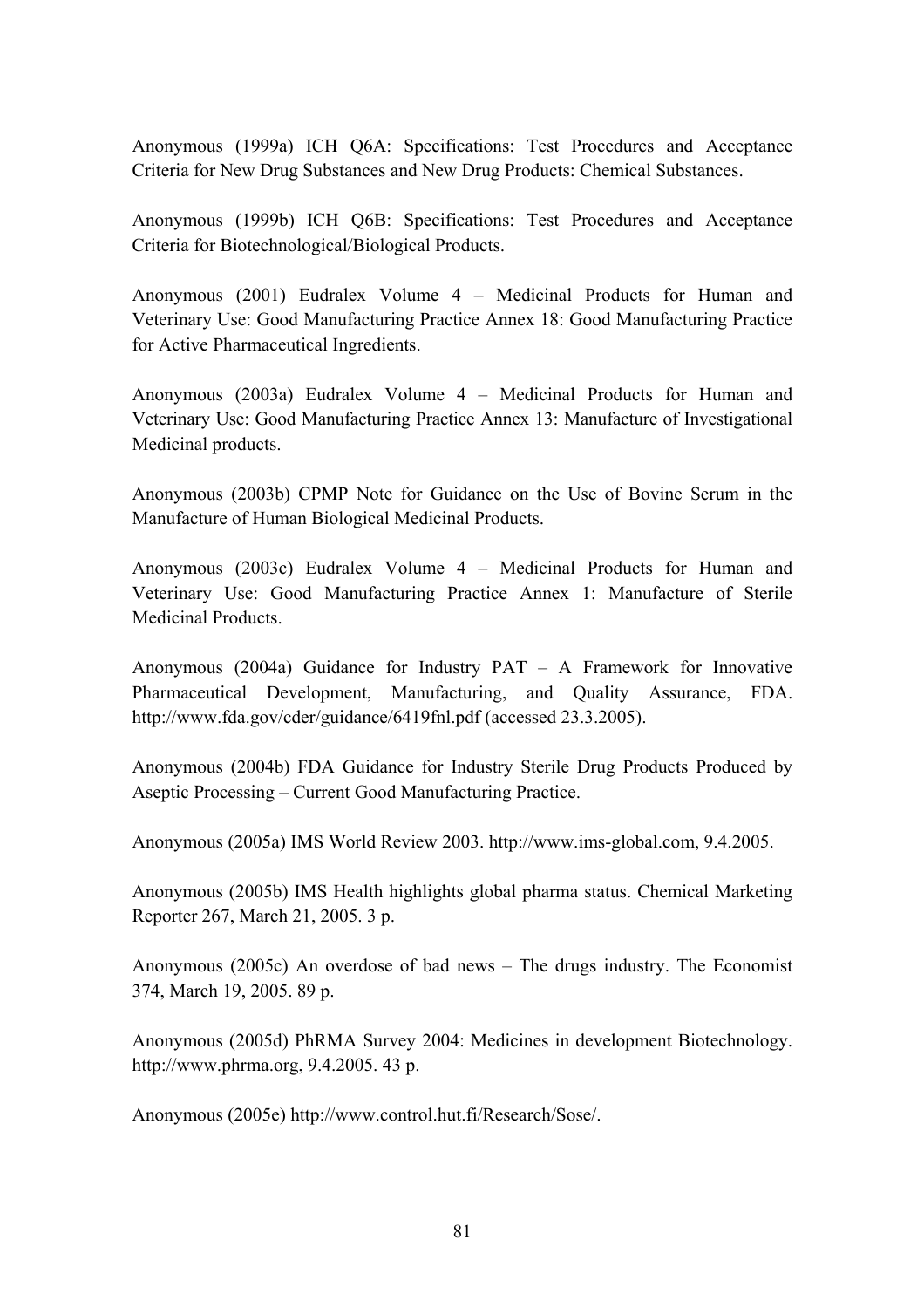Anonymous (2005f) 21 CFR Part 211 Current Good Manufacturing Practice for Finished Pharmaceuticals. [http://www.access.gpo.gov/nara/cfr/waisidx\\_05/21cfr211\\_05.html.](http://www.access.gpo.gov/nara/cfr/waisidx_05/21cfr211_05.html)

Anonymous (2005g) The European Medicines Agency Road Map to 2010: Preparing the Ground for the Future, EMEA. <http://www.emea.eu.int/pdfs/general/direct/directory/3416303enF.pdf>(accessed 23.3.2005).

Arauzo-Bravo, M.J., Cano-Izquierdo, J.M., Gomez-Sanchez, E., Lopez-Nieto, M.J., Dimitriadis, Y.A. & Lopez-Coronado, J. (2004) Automatization of a penicillin production process with soft sensors and an adaptive controller based on neuro fuzzy systems. Control Engineering Practice, 12, pp. 1073–1090.

Arnold, S.A., Gaensakoo, R., Harvey, L.M. & McNeil, B. (2002) Use of at-line and in situ near-infrared spectroscopy to monitor biomass in an industrial fed-batch Escherichia coli process. Biotechnol. Bioeng., 80, pp. 405–413.

Arnold, S.A., Harvey, L.M. et al. (2003a) Employing near-infrared spectroscopic methods of analysis for fermentation monitoring and control: Part 2, implementation strategies. BioPharm International,  $16(1)$ , pp.  $47-49+70$ .

Arnold, S.A., Crowley, J. et al. (2003b) In situ near infrared spectroscopy to monitor key analytes in mammalian cell cultivation. Biotechnology and Bioengineering, 84(1), pp. 13–19.

van Arnum, P. (2005) US pharma majors face earnings slowdown. Chemical Marketing Reporter 267, March 21 (2005) 4.

Baker, K.N., Rendall, M.H. et al. (2002) Rapid monitoring of recombinant protein products: a comparison of current technologies. Trends in Biotechnology, 20(4), pp. 149–156.

Bambot, S.B., Holavanahali, R. et al. (1994) Phase fluorometric sterilizable optical oxygen sensor. Biotechnology and Bioengineering,  $43(11)$ , pp. 1139–1145.

Bedu-Addo, F.K. (2004) Understanding Lyophilization Formulation Development. Pharmaceutical Technology, Lyophilization 2004.

Benito, A., Valero, F., Lafuente, J., Vidal, M., Cairo, J., Sola, C. & Villaverde, A. (1993) Uses of beta-galactosidase tag in on-line monitoring production of fusion proteins and gene expression in Escherichia coli. Enzyme Microb. Technol., Vol. 15, No. 1, pp. 66–71.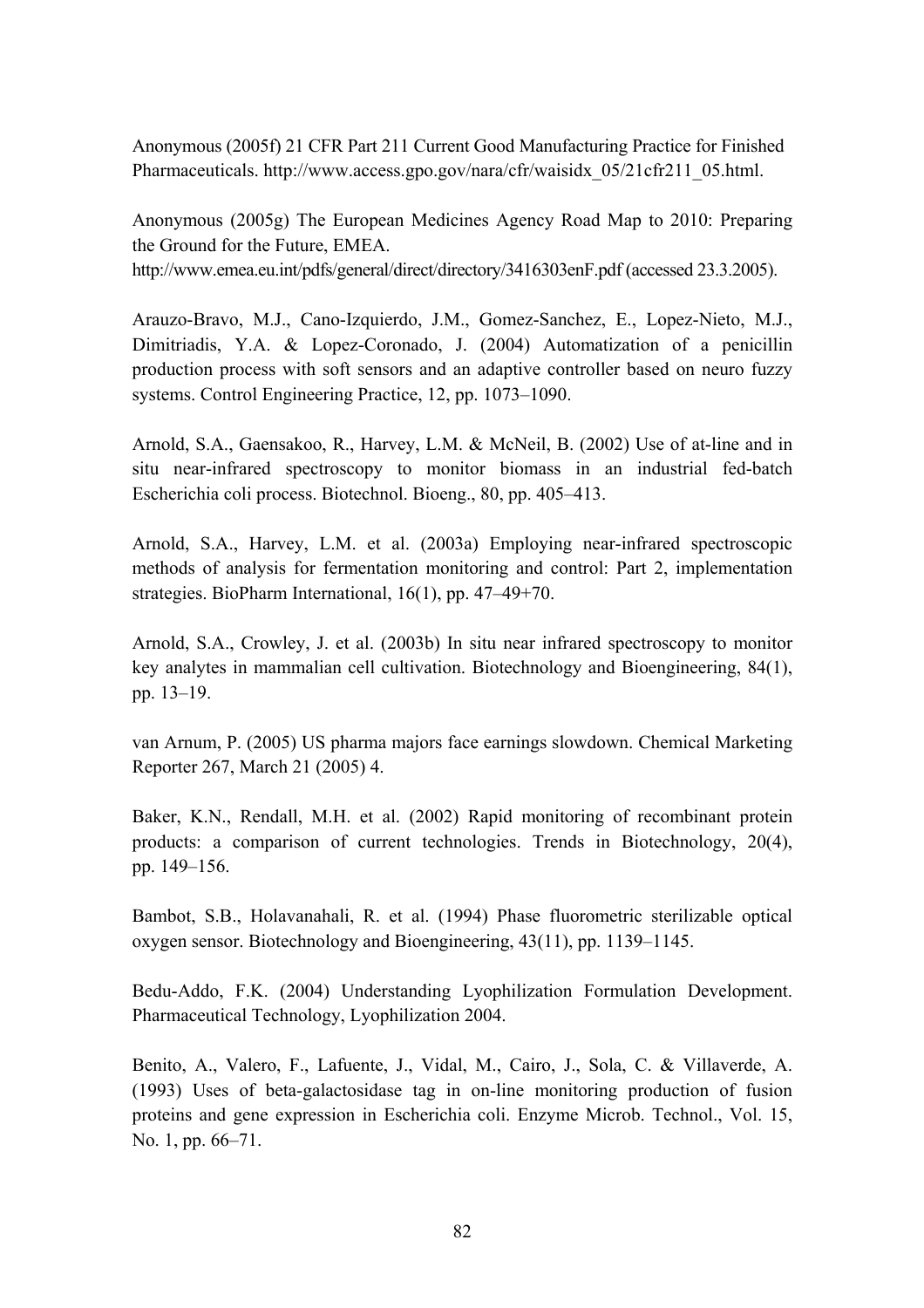Berry, S. (2002) Biotech meets the investors. Trends in biotechnology, 20, pp. 370–371.

Bicciato, S., Bagno, A., Solda, M., Manfredini, R. & Di Bello, C. (2002) Fermentation diagnosis by multivariate statistical analysis. Appl. Biochem. Biotechnol., Vol. 102–103, No. 1–6, pp. 49–62.

Bracewell, D.G., Gill, A. & Hoare, M. (2002) An In-line Flow Injection Optical Biosensor for Real-time Bioprocess Monitoring. Trans IChemE, Vol. 80, part C.

Bylund, F., Castan, A., Mikkola, R., Veide, A. & Larsson, G. (2000) Influence of scaleup on the quality of recombinant human growth hormone. Biotechnol. Bioengin., 69 (2), pp. 119-128.

Cabrita, L.D. & Bottomley, S.P. (2004) Protein expression and refolding  $- A$  practical guide to getting the most out of inclusion bodies. Biotechnol. Annu. Rev., Vol. 10, pp.  $31-50$ .

Cannizzarro, C., Rhiel, M., Marison, I. & von Stockar, U. (2003) On-Line Monitoring of Phaffia rhodozyma Fed-Batch Process With In Situ Dispersive Raman Spectroscopy. Biotechnol. Bioeng.,  $83$ , pp.  $668-680$ .

Carroll, A.D., Scampavia, L., Luo, D., Lernmark, Å. & Ruzicka, J. (2003) Bead injection ELISA for the determination of antibodies implicated in type 1 diabetes mellitus. Analyst,  $128(9)$ , pp.  $1157–1162$ .

Cha, H.J., Dalal, N.G. & Bentley, W.E. (2004) In vivo monitoring of intracellular expression of human interleukin-2 using green fluorescent protein fusion partner in Pichia pastoris. Biotechnology Letters, Vol. 26, Issue 14, pp. 1157–1162.

Chen, Y. & Ruzicka, J. (2004) Accelerated micro-sequential injection in lab-on-valve format, applied to enzymatic assays. Analyst,  $129(7)$ , pp. 597–601.

Cini, P. & Schneider, R.E. (2004) The push for modern manufacturing, Pharmaceutical Executive,  $24, 3$ , pp.  $86-95$ .

Clemens, A.H., Chang, P.H. et al. (1976) Development of an automatic system of insulin infusion controlled by blood sugar, its system for the determination of glucose and control algorithms. Journees annuelles de diabetologie de l'Hotel-Dieu, pp. 269–278.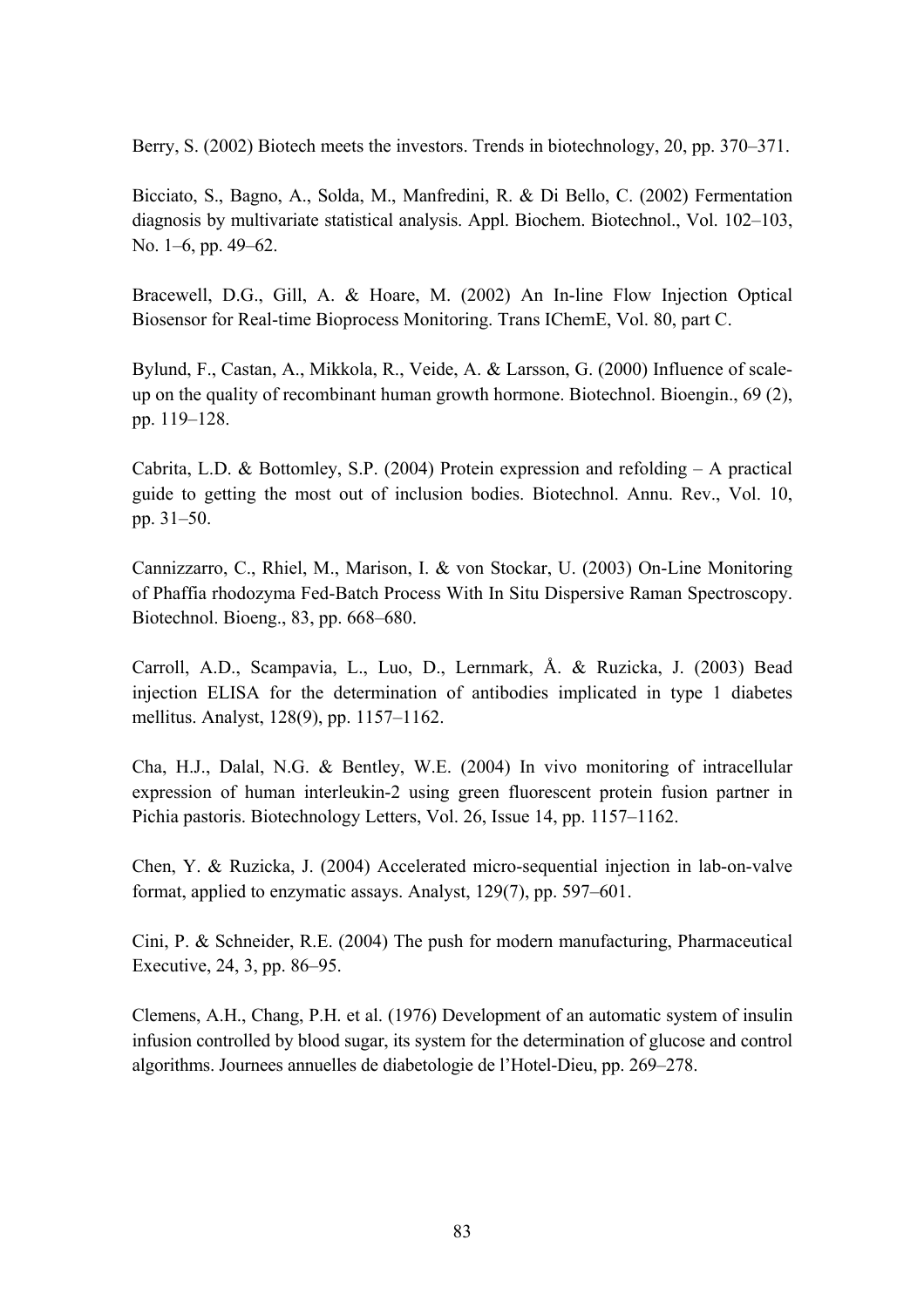Clemmitt, R.H., Bruce, L.J. & Chase, H.A. (1999) On-line monitoring of the purification of GST-(His)6 from an unclarified Escherichia coli homogenate within an immobilised metal affinity expanded bed. Bioseparation., Vol. 8, No.  $1-5$ , pp. 53–67.

Crowley, J., Arnold, S.A. et al. (2005) Monitoring a high cell density recombinant Pichia pastoris fed-batch bioprocess using transmission and reflectance near infrared spectroscopy. Enzyme and Microbial Technology, 36(5–6), pp. 621–628.

De Jong, H. (2003) Qualitative Modeling and Simulation of Genetic Regulatory Networks. European Symposium on Intelligent Technologies, Hybrid Systems and their implementation on Smart Adaptive Systems. July 10–11, 2003, Oulu, Finland.

Doak, D.L. & Phillips, J.A. (1999) In Situ Monitoring of an Escherichia coli Fermentation Using a Diamond Composition ATR Probe and Mid-Infrared Spectroscopy. Biotechnol. Prog.,  $15$ , pp.  $529-539$ .

Eerikäinen, T., Linko, P., Linko, S., Siimes, T. & Zhu, Y.-H. (1993) Fuzzy and neural computing in food science and technology. Trends in Food Science and Technol., 4(8), pp. 237–242.

Enfors, S.O., Jahic, M., Rozkov, A., Xu, B., Hecker, M., Jurgen, B., Kruger, E., Schweder, T., Hamer, G., O'Beirne, D., Noisommit-Rizzi, N., Reuss, M., Boone, L., Hewitt, C., McFarlane, C., Nienow, A., Kovacs, T., Tragardh, C., Fuchs, L., Revstedt, J., Friberg, P.C., Hjertager, B., Blomsten, G., Skogman, H., Hjort, S., Hoeks, F., Lin, H. Y., Neubauer, P., van der Lans, R., Luyben, K., Vrabel, P. & Manelius, A. (2001) Physiological responses to mixing in large scale bioreactors. Journal of Biotechnology, Vol. 85, No. 2, pp. 175–185.

Fahnert, B. (2004) Folding-promoting agents in recombinant protein production. Methods Mol. Biol., Vol. 267, pp. 53-74.

Fahnert, B., Lilie, H. & Neubauer, P. (2004) Inclusion bodies: formation and utilization. Adv. Biochem. Eng. Biotechnol., Vol. 89, pp. 93–142.

Fan, C., Plaxco, K.W. et al. (2005) Biosensors based on binding-modulated donoracceptor distances. Trends in Biotechnology,  $23(4)$ , pp.  $186-192$ .

Funabashi, H., Imajo, T. et al. (1999) Bioluminescent monitoring of intracellular ATP during fermentation. Luminescence. The Journal of Biological and Chemical Luminescence 18th Symposium on Bioluminescence and Chemiluminescence, May 1999, 14(6), pp. 291–296.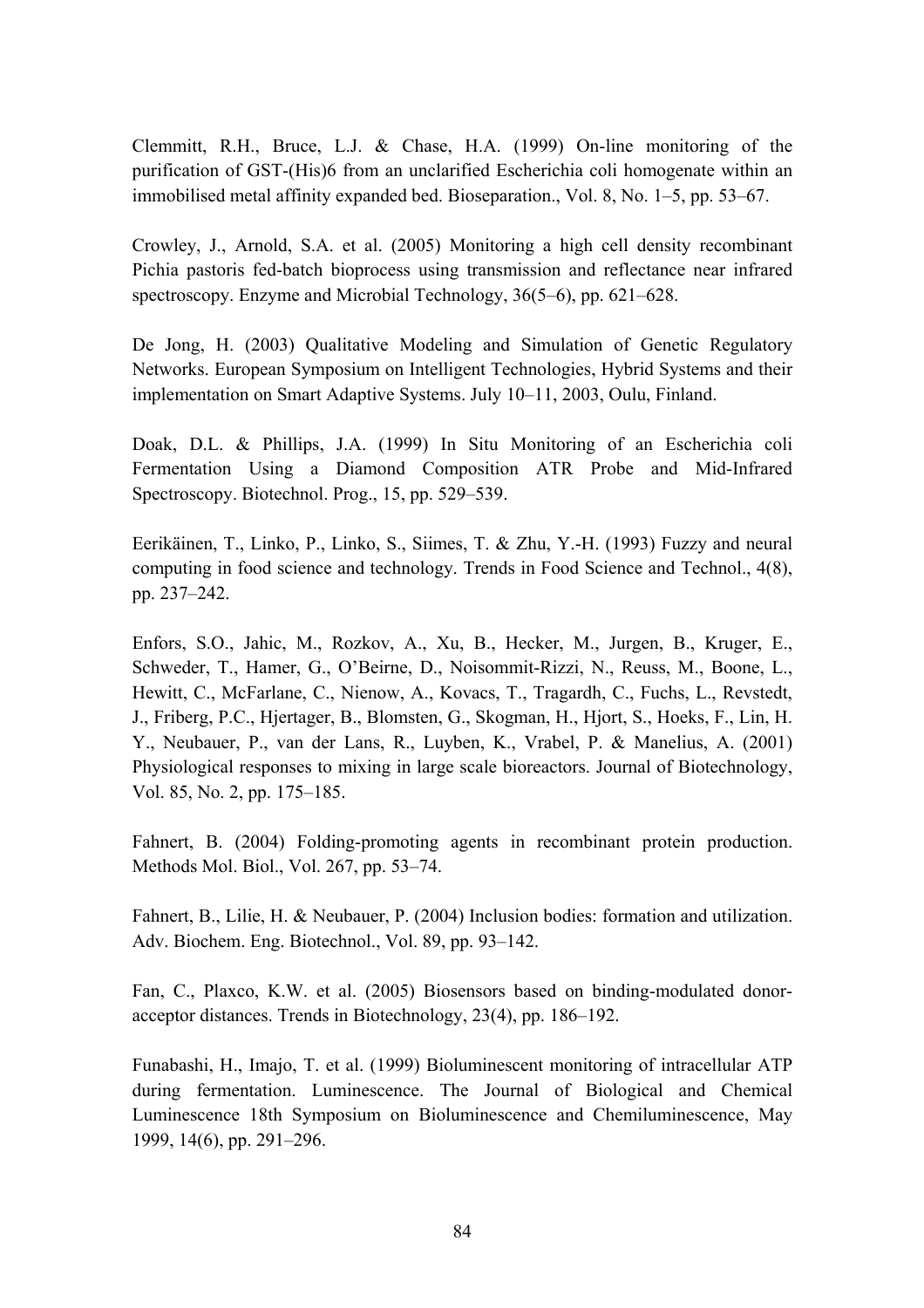Gabig-Ciminska, M., Andresen, H., Albers, J., Hintsche, R. & Enfors, S.O. (2004b) Identification of pathogenic microbial cells and spores by electrochemical detection on a biochip. Microb. Cell Fact., Vol. 3, No. 1, p. 2.

Gabig-Ciminska, M., Holmgren, A., Andresen, H., Bundvig, B.K., Wumpelmann, M., Albers, J., Hintsche, R., Breitenstein, A., Neubauer, P., Los, M., Czyz, A., Wegrzyn, G., Silfversparre, G., Jurgen, B., Schweder, T. & Enfors, S.O. (2004a) Electric chips for rapid detection and quantification of nucleic acids. Biosens. Bioelectron., Vol. 19, No. 6, pp.  $537 - 546$ .

Gabig-Ciminska, M., Los, M., Holmgren, A., Albers, J., Czyz, A., Hintsche, R., Wegrzyn, G. & Enfors, S.O. (2004c) Detection of bacteriophage infection and prophage induction in bacterial cultures by means of electric DNA chips. Anal. Biochem., Vol. 324, No. 1, pp. 84–91.

Gerckel, I., Garcia, A. et al. (1993) Dielectric spectroscopy of mammalian cells. Cytotechnology (Historical Archive),  $13(3)$ , pp.  $185-193$ .

Gschwend, K., Beyeler, W. et al. (1983) Detection Of Reactor Nonhomogeneities By Measuring Culture Fluorescence. Biotechnology and Bioengineering, 25(11), pp. 2789–2793.

Gupta, R., Beg, Q.K., Khan, S. & Chauhan, B. (2002) An overview on fermentation, downstream processing and properties of microbial alkaline proteases. Appl. Microbiol. Biotechnol., Vol. 60, No. 4, pp. 381–395.

Guthke, R., Scmidt-Heck, W., Matthaeus, F. & Pfaff, M. (2002) Gene Expression Based Hybrid Modelling of Metabolic Adaptation in Antibiotic Producing Streptomycetes. European Symposium on Intelligent Technologies, Hybrid Systems and their implementation on Smart Adaptive Systems. September 19–21, 2002, Albufeira, Algarve, Portugal. Pp. 627–640.

Guthke, R., Thies, F. & Moeller, U. (2003) Data- and knowledge driven dynamic modeling of the immune response to bacterial infection. European Symposium on Intelligent Technologies, Hybrid Systems and their implementation on Smart Adaptive Systems. July 10–11, 2003, Oulu, Finland. Pp. 363–369.

Hagedorn, A., Legge, R.L. & Budman, H. (2003) Spectrofluorometry As Estimating Tool In Fed-Batch Fermentations. Biotechnology and Bioengineering, 83, pp. 104–111.

Han, L. (2002) Physiology of Escherichia coli in Batch and Fed-batch Cultures with Special Emphasis on Amino Acid and Glucose Metabolism. Department of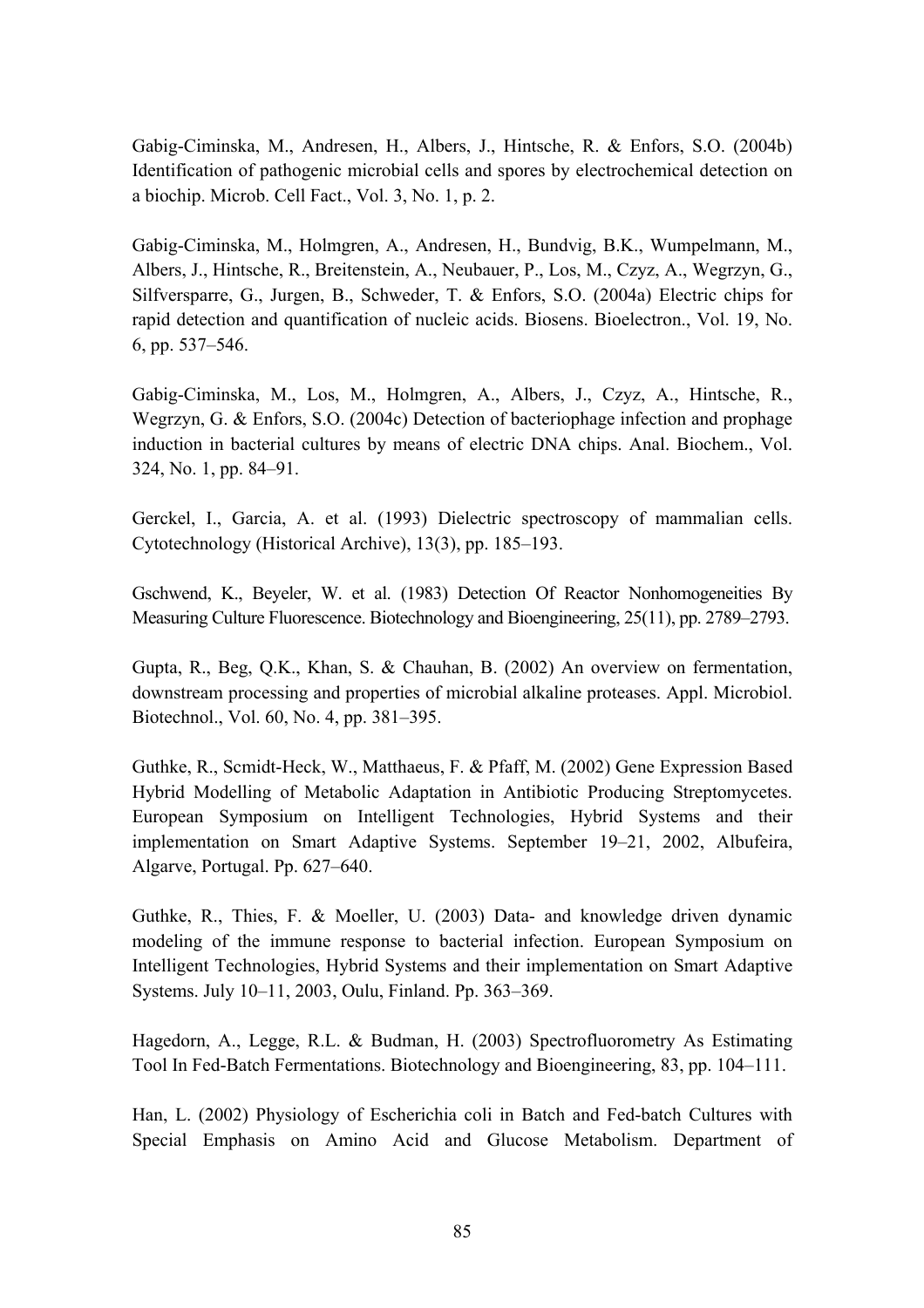Biotechnology, Royal Institute of Technology, Stockholm, Sweden. ISBN 91-7283- 276-2.

Hansen, E.H. (2004) The impact of flow injection on modern chemical analysis: has it fulfilled our expectations? And where are we going? Talanta,  $64$ , pp.  $1076-1083$ .

Hansen, M.L. (2003) A Focus on Bovine Serum Quality and Safety: The EMEA's Note for Guidance.<http://www.jrhbio.com/pdf/JRH>– Newsletter 2.pdf.

Hanson, G.T., Aggeler, R., Oglesbee, D., Cannon, M., Capaldi, R.A., Tsien, R.Y. & Remington, S.J. (2004) Investigating Mitochondrial Redox Potential with Redox sensitive Green Fluorescent Protein Indicators. J. Biol. Chem. Mar 26, 279(13), pp. 13044-13053

Harthun, S., Matischak, K. et al. (1997) Determination of recombinant protein in animal cell culture supernatant by near-infrared spectroscopy. Analytical Biochemistry, 251(1), pp. 73–78.

Harthun, S., Matischak, K. et al. (1998) Simultaneous prediction of human antithrombin III and main metabolites in animal cell culture processes by near-infrared spectroscopy. Biotechnology Techniques,  $12(5)$ , pp. 393–398.

Hecker, M. & Volker, U. (2004) Towards a comprehensive understanding of Bacillus subtilis cell physiology by physiological proteomics. Proteomics, Vol. 4, No. 12, pp. 3727-3750.

Heikkinen, M., Kolehmainen, M. & Hiltunen, Y. (2004) Classification of Process Phases Using Self-Organizing Maps and Sammon's Mapping for Investigating Activated Sludge Treatment Plant in a Pulp Mill. In: European Symposium on Intelligent Technologies, Hybrid Systems and their implementation on Smart Adaptive Systems, Verlag Mainz, Aachen. Pp. 391-397.

Hoch, G. & Kok, B. (1963) A mass spectrometer inlet system for sampling gases dissolved in liquid phases. Archives in Biochemistry and Biophysics,  $101$ , pp.  $160-170$ .

Ignatova, Z. & Gierasch, L.M. (2004) Monitoring protein stability and aggregation in vivo by real-time fluorescent labeling. Proc. Natl. Acad. Sci. U.S.A, Vol. 101, No. 2, pp. 523–528.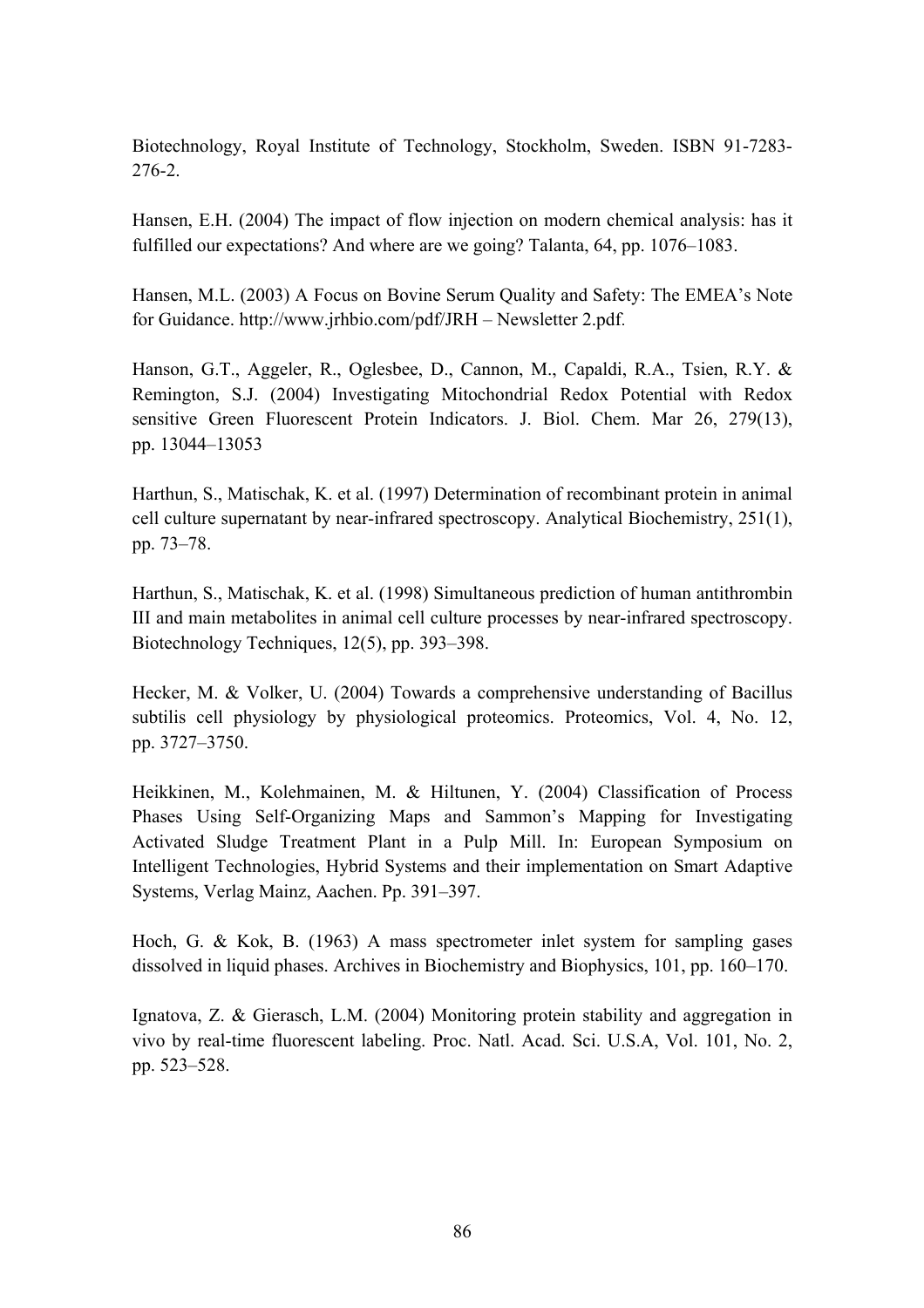Jahic, M., Gustavsson, M., Jansen, A.K., Martinelle, M. & Enfors, S.O. (2003a) Analysis and control of proteolysis of a fusion protein in Pichia pastoris fed-batch processes. J. Biotechnol., Vol.  $102$ , No. 1, pp.  $45-53$ .

Jahic, M., Wallberg, F., Bollok, M., Garcia, P. & Enfors, S.O. (2003b) Temperature limited fed-batch technique for control of proteolysis in Pichia pastoris bioreactor cultures. Microb.Cell Fact., Vol. 2, No. 1, p. 6.

Jarvis, L. (2005) Big pharma margins remain under pressure. Chemical Marketing Reporter 267, February 7 (2005) 14.

Joeris, K., Frerichs, J.-G., Konstantinov, K. & Scheper, T. (2002) In situ microscopy: online process monitoring of mammalian cell cultures. Cytotechnology, 38, pp. 129–13.

Juuso, E.K. (1997) Intelligent Methods in Diagnostical Process Analysis. Proceedings of the XIV IMEKO World Congress, New measurements – Challenges and Visions, Tampere, June 1–6, 1997 (J. Halttunen, ed.), Vol. VII. Pp. 1–6.

Juuso, E.K. (2004a) Integration of Intelligent Systems in Development of Smart Adaptive Systems. International Journal of Approximate Reasoning, Vol. 35, Issue 3, March 2004, pp. 307–337.

Juuso, E.K.  $(2004b)$  Modelling and simulation with intelligent methods.  $\overline{\phantom{a}}$  White paper 115 of Sim-Serv – The World's First Virtual Centre for Simulation. 17 p. <https://www.sim-serv.com/pdf/whitepapers/whitepaper>115.pdf.

Juuso, E. & Leiviskä, K. (2004) Eunite Roadmap Contribution from IBA A: Intelligent Systems in Production Industries. [http://www.eunite.org.](http://www.eunite.org)

Juuso, E.K. & Kronlöf, J. (2005) Model-based monitoring of immobilized yeast fermentation using fuzzy logic and linguistic equations.  $16<sup>th</sup>$  IFAC World Congress, July 4-8, 2005, Prague.

Kacmar, J., Zamamiri, A., Carlson, R., Abu-Absi, N.R. & Srienc, F. (2004) Single-cell variability in growing Saccharomyces cerevisiae cell populations measured with automated flow cytometry. Journal of Biotechnology, 109:3, pp. 239–254.

Kauppinen, J., Wilcken, K., Kauppinen, I. & Koskinen, V. (2004) High sensitivity in gas analysis with photoacoustic detection. Microchem. J.,  $76$ , pp.  $151-159$ .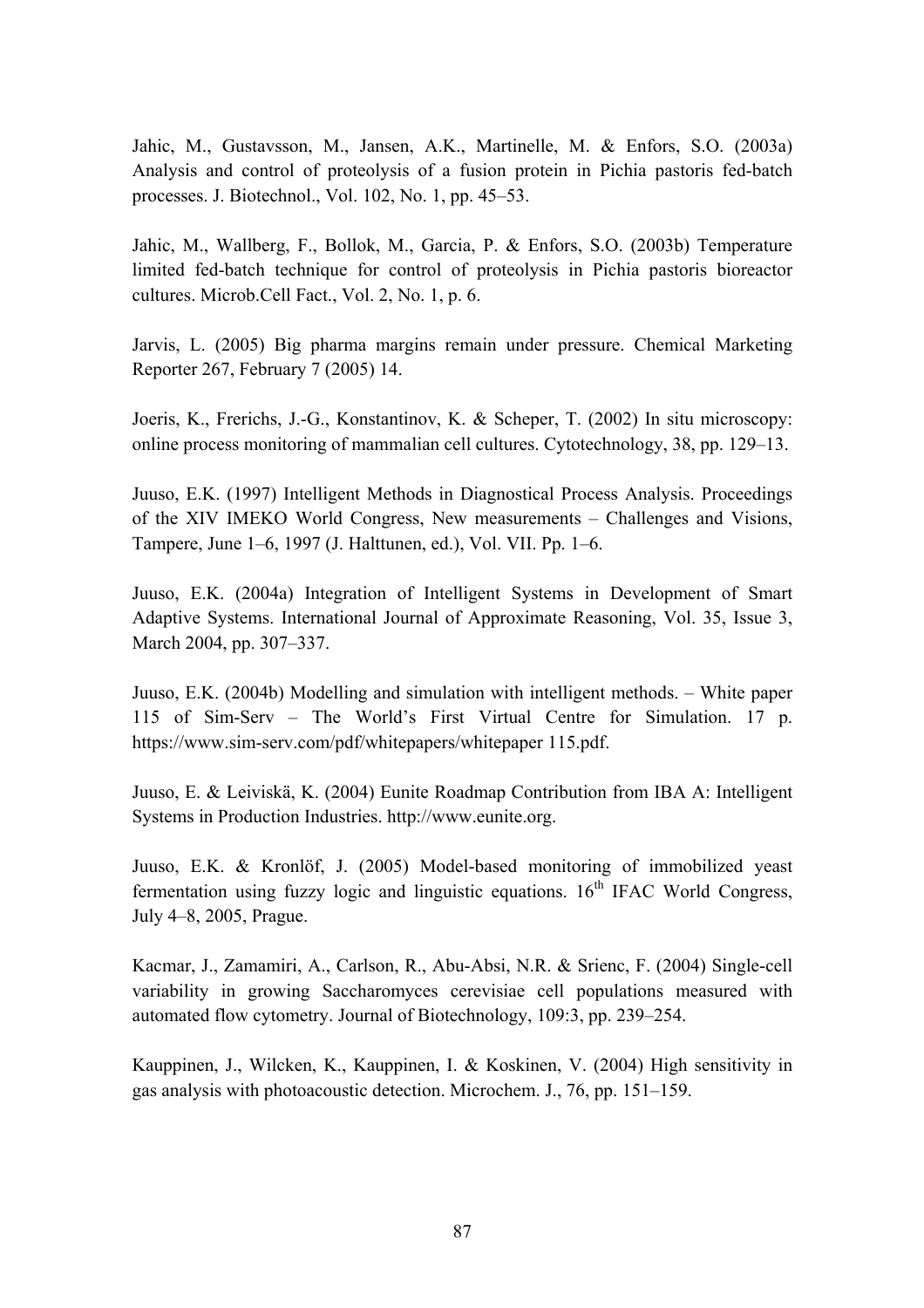Kivikunnas, S., Bergonzini Corradini, M. & Juuso, E. (1996a) Fuzzy conversion estimation in fermentation control. In: L. Yliniemi, E. Juuso (eds.), Proceedings of TOOLMET<sup>'96</sup> (Oulu, April 1–2, 1996), University of Oulu, Control Engineering Laboratory, Report A No 4. Pp.  $177-186$ .

Kivikunnas, S., Ibatici, K. & Juuso, E. (1996b) Process trend analysis and fuzzy reasoning in fermentation control. In: B. G. Mertzios, P. Liatsis (eds.), Proceedings of IWISP<sup>3</sup>96 (Manchester, Nov. 4–7, 1996). Pp. 137–140.

Kivioja, T., Arvas, M., Kataja, K., Penttilä, M., Söderlund, H. & Ukkonen, E. (2002) Assigning probes into a small number of pools separable by electrophoresis. Bioinformatics, 18, pp. 199–206.

Konstantinov, K., Chuppa, S. et al. (1994) Real-time biomass-concentration monitoring in animal-cell cultures. Trends in Biotechnology,  $12(8)$ , pp. 324–333.

Konstantinov, K.B., Pambayun, R., Matanguihan, R., Yoshida, T., Perusicn, C.M. & Hu, W.S. (2004) On-line monitoring of hybridoma cell growth using a laser turbidity sensor. Biotechnol. Bioeng.,  $40(11)$ , pp. 1337–1342.

Kornmann, H., Rhiel, M., Cannizzarro, C., Marison, I. & von Stockar, U. (2003) Methodology for Real-Time, Multianalyte Monitoring of Fermentations Using an In-Situ Mid-Infrared sensor. Biotechnol. Bioeng., 82, pp. 702–709.

Kornmann, H., Valentinotti, S., Duboc, P., Marison, I. & von Stockar, U. (2004) Monitoring and Control of Gluconacetobacter xylinus fed-batch cultures using in situ mid-IR spectroscopy. J. Biotechnol.,  $113$ , pp.  $231-245$ .

Kostov, Y., Albano, C.R. & Rao, G. (2000) All solid-state GFP sensor. Biotechnology and Bioengineering,  $70, 4$ , pp.  $473-477$ .

Kramer, K.-D., Patzwahl, S., Nacke, T. & Frense, D. (2002) Computational Intelligence – Design Tool for Use in Biotechnological Process Monitoring. European Symposium on Intelligent Technologies, Hybrid Systems and their implementation on Smart Adaptive Systems. September 19–21, 2002, Albufeira, Algarve, Portugal. Pp. 198–205.

Kumar, M.A., Thakur, M.S., Senthuran, A., Karanth, N.G., Hatti-Kaul, R. & Mattiasson, B. (2001) An automated flow injection analysis system for on-line monitoring of glucose and L-lactate during lactic acid fermentation in a recycle bioreactor. World Journal of Microbiology  $& Biotechnology, 17, pp. 23–29.$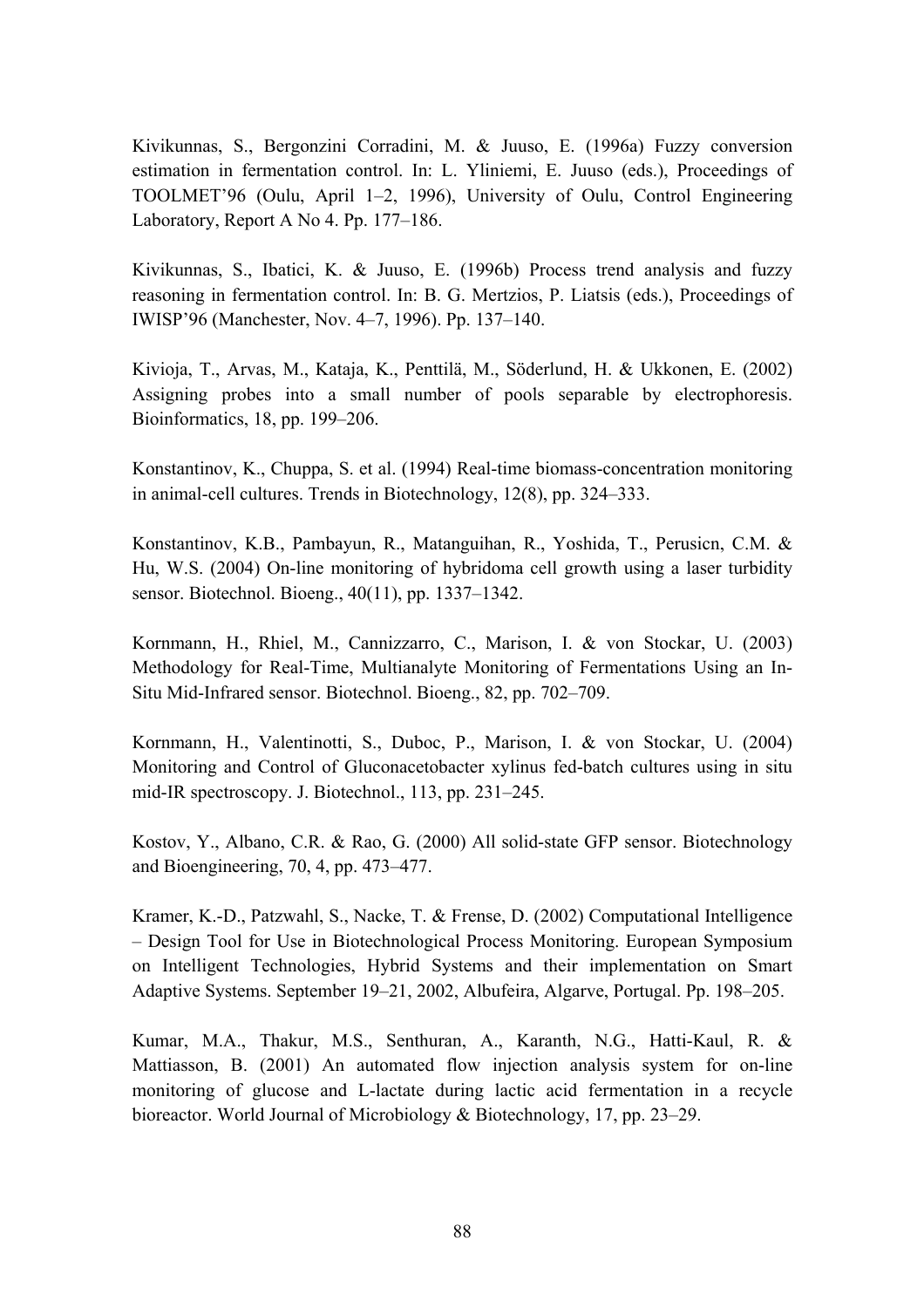Kupp, G.D. (2003) Challenges, Considerations, and Benefits of Raw Materials Testing. Pharmaceutical Technology, Feb 1, pp. 22–27.

Lauritsen, F.R., Kotiaho, T., Choudry, T.C. & Cooks, R.G. (1992a) Direct detection and identification of volatile organic compounds dissolved in organic solvents by reverse-phase membrane introduction mass spectrometry. Analytical Chemistry, 64, pp. 1205-1211.

Lauritsen, F.R., Choudry, T.C., Dejarme, L.E. & Cooks, R.G. (1992b) Microporous membrane introduction mass spectrometry with solvent chemical ionization and glowdischarge for the direct detection of volatile organic compounds in aqueous solution. Analytica Chimica Acta, 212, pp. 1–12.

Lennox, B., Montague, G.A., Hiden, H.G., Kornfeld, G. & Goulding, P.R. (2001) Process monitoring of an industrial fed-batch fermentation. Biotechnology and Bioengineering,  $74$ , pp.  $125-135$ .

Leskelä, T., Tilsala-Timisjärvi, A., Kusnetsov, J., Neubauer, P. & Breitenstein, A. (2005) Rapid and sensitive genus specific detection of Legionella by a 16S rRNA based sandwich hybridization assay. J. Microbiol. Methods 2005. Ref Type. (In Press.)

Lewis, C.B., McNichols, R.J., Gowda, A. & Cote, G.L. (2000) Investigation of Near-Infrared Spectroscopy for Periodic Determination of Glucose in Cell Culture Media in Situ. Appl. Spectrosc.,  $54$ , pp.  $1453-1457$ .

Lewis, G., Taylor, I.W., Nienow, A.W. & Hewitt, C.J. (2004) The application of multiparameter flow cytometry to the study of recombinant Escherichia coli batch fermentation processes. J. Ind. Microbiol. Biotechnol., Vol. 31, No. 7, pp.  $311-322$ .

Li, J., Xu, H., Herber, W.K., Bentley, W.E. & Rao, G. (2002) Integrated bioprocessing in Saccharomyces cerevisiae using green fluorescent protein as a fusion partner. Biotechnology and Bioengineering,  $79(6)$ , pp.  $682-693$ .

Liedberg, B., Nylander, C. & Lundstrm, I. (1983) Surface plasmon resonance for gas detection and biosensing. Sensors and Actuators, 4, pp. 299–304.

Lilie, H., Schwarz, E. & Rudolph, R. (1998) Advances in refolding of proteins produced in E. coli. Curr. Opin. Biotechnol., Vol. 9, No.  $5$ , pp.  $497-501$ .

Lin, H.Y. & Neubauer, P. (2000) Influence of controlled glucose oscillations on a fedbatch process of recombinant Escherichia coli. Journal of Biotechnology, Vol. 79, No.  $1, pp. 27-37.$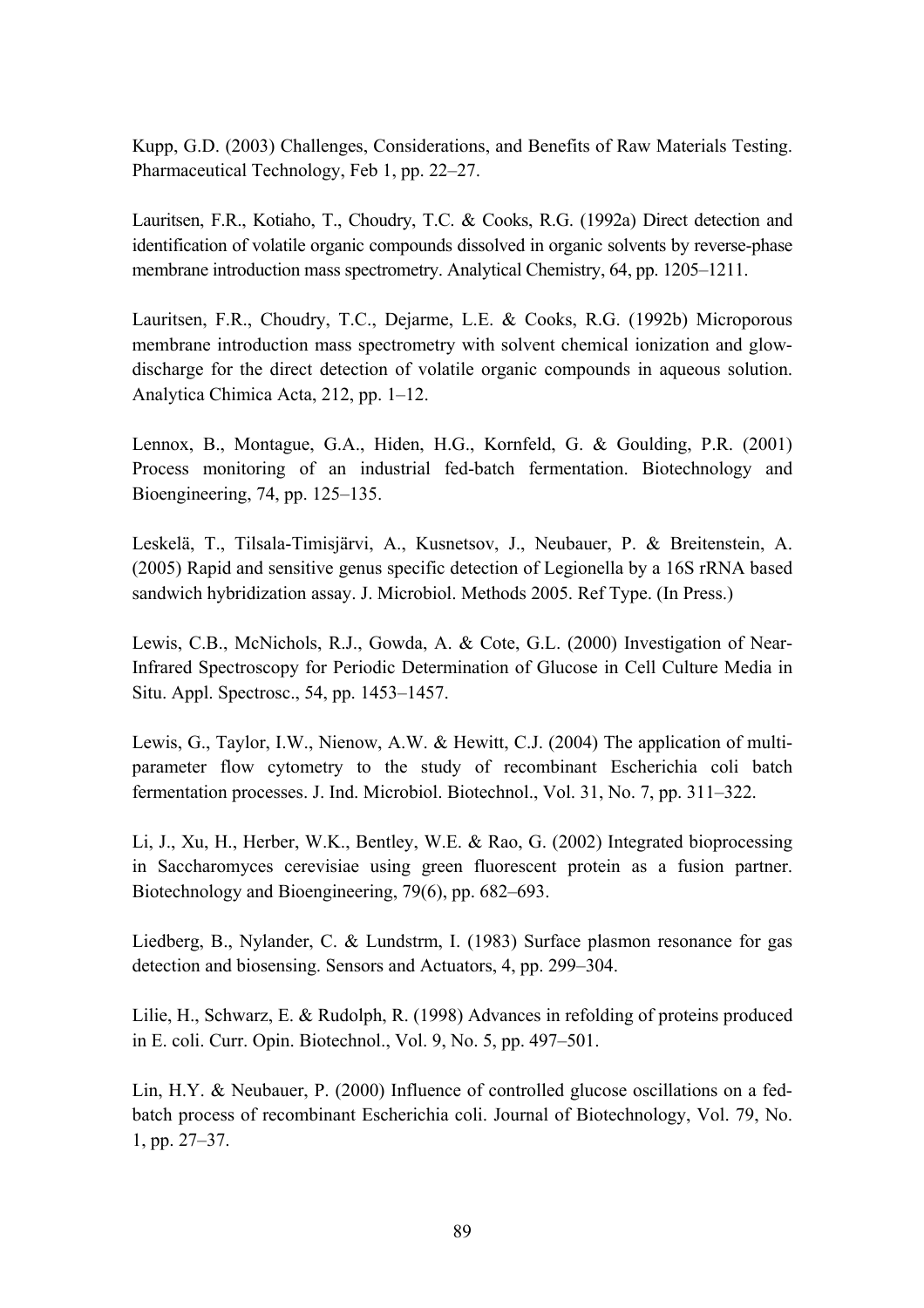Lin, H.Y., Mathiszik, B., Xu, B., Enfors, S.O. & Neubauer, P. (2001) Determination of the maximum specific uptake capacities for glucose and oxygen in glucose-limited fedbatch cultivations of Escherichia coli. Biotechnology and Bioengineering, Vol. 73, No. 5, pp. 347–357.

Linko, P., Kosola, A., Siimes, T., Zhu, Y.-H. & Eerikäinen, T. (1994) Hybrid fuzzy neural bioprocess control. In: Proceedings of EUFIT '94 - Second European Congress on Intelligent Techniques and Soft Computing, Aachen, Germany, Sept. 20–23. Pp. 84–90.

Little, A.D. (2004) Optimisation de l'attractivité de la France pour la production biologique, a study for Leem (Les enteprises du medicament, France), 2004 (source for analysis:<http://www.phrma.org>).

Llopis, J., McCaffery, J.M., Miyawaki, A., Farquhar, M.G. & Tsien, R.Y. (1998) Measurement of cytosolic, mitochondrial, and Golgi pH in single living cells with green fluorescent proteins. PNAS Jun  $09, 95(12)$ , pp.  $6803-6808$ .

Macaloney, G., Hall, J.W. et al. (1997) The utility and performance of near-infra red spectroscopy in simultaneous monitoring of multiple components in a high cell density recombinant Escherichia coli production process. Bioprocess Engineering, 17(3), p. 157.

March, J.C., Rao, G. & Bentley, W.E. (2003) Biotechnological applications of green fluorescent protein. Appl. Microbiol. Biotechnol., 62, pp. 303-315.

Marose, S., Lindemann, C. et al. (1998) Two-dimensional fluorescence spectroscopy: A new tool for on-line bioprocess monitoring. Biotechnology Progress, 14(1), pp. 63–74.

Marose, S., Lindemann, C. et al. (1999) Optical sensor systems for bioprocess monitoring. Trends in Biotechnology,  $17(1)$ , pp. 30–34.

Mark, B.A., Ebtinger, M., Vertes, A.A. & Middelberg, A.P. (2002) Effect of operating variables on the yield of recombinant trypsinogen for a pulse-fed dilution-refolding reactor. Biotechnology Bioengineering, Vol. 77, No. 4, pp. 435–444.

Markx, G.H. & Kell, D.B. (1995) The use of dielectric permittivity for the control of the biomass level during biotransformations of toxic substrates in continuous culture. Biotechnology Progress,  $11(1)$ , pp. 64–70.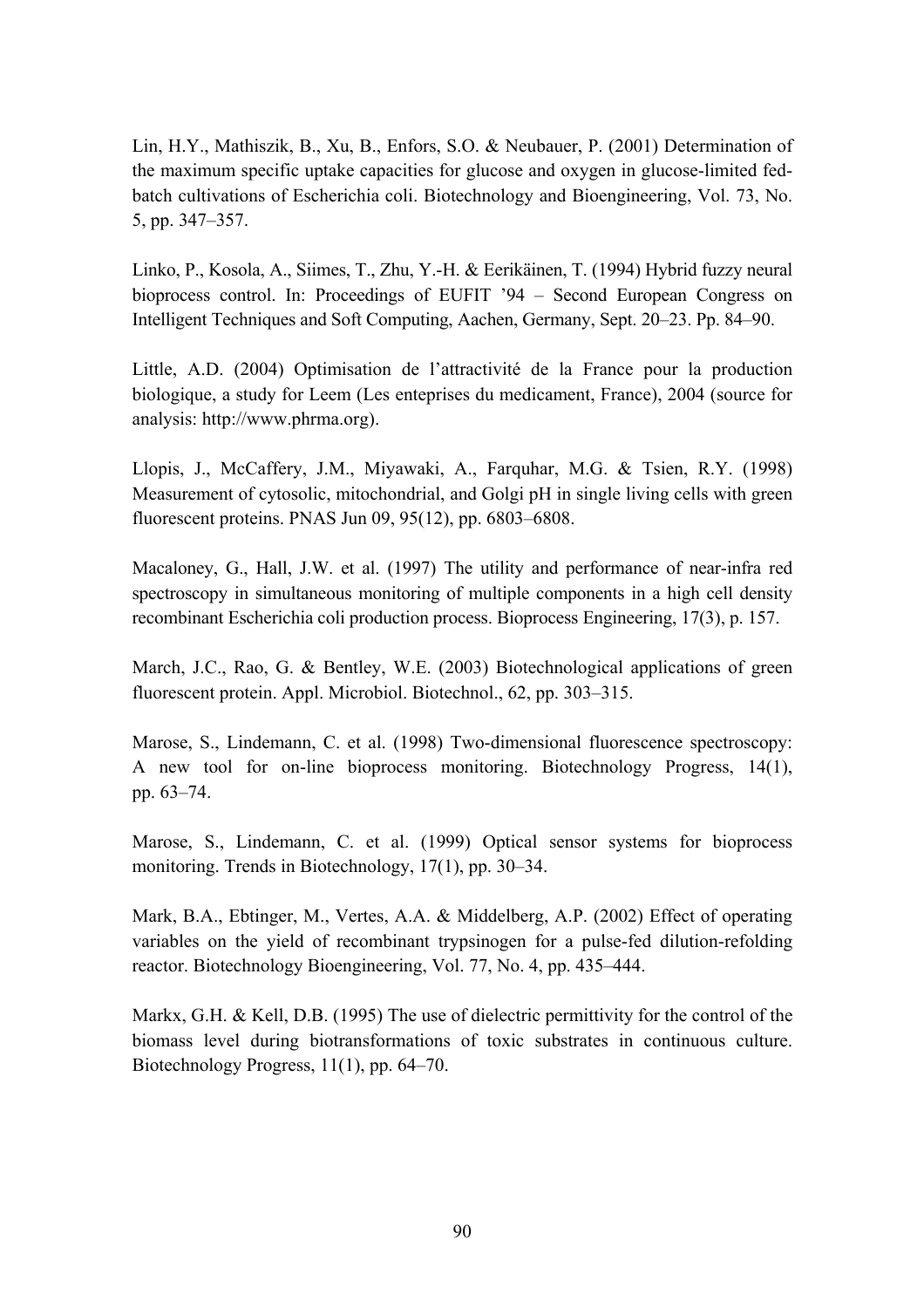Matanguihan, R.M., Konstantinov, K.B. et al. (1994) Dielectric measurement to monitor the growth and the physiological states of biological cells. Bioprocess Engineering,  $11(6)$ , pp. 213–222.

van de Merbel, N.C., Lingeman, H. & Brinkman, U.A Th. (1996) Sampling and analytical strategies in on-line bioprocess monitoring and control. Journal of Chromatography A,  $725$ , pp.  $13-27$ .

Middelberg, A.P. (2002) Preparative protein refolding. Trends Biotechnol., Vol. 20, No. 10, pp. 437–443.

Morgan, J., Joyce-Menekse, M.E., Rowlands, R.T., Gilbert, I.H. & Lloyd, D. (2001) Rapid and sensitive quantitation of antibiotics in fermentations by electrospray mass spectrometry. Rapid Commun. Mass. Spectrom., Vol. 15, No. 14, pp. 1229–1238.

Nakamichi, K., Suehara, K.-I. et al. (2002) Measurement of the concentrations of mannosyl erythritol lipid and soybean oil in the glycolipid fermentation process using near infrared spectroscopy. Journal of Near Infrared Spectroscopy,  $10(1)$ , pp. 53–61.

Nandakumar, R., Nandakumar, M.P. & Mattiasson, B. (2000) Quantification of nisin in flow-injection immunoassay systems. Biosens. Bioelectron., Vol. 15, No.  $5-6$ , pp.  $241-247$ .

Navratil, M., Norberg, A. et al. (2005) On-line multi-analyzer monitoring of biomass, glucose and acetate for growth rate control of a Vibrio cholerae fed-batch cultivation. Journal of Biotechnology,  $115(1)$ , pp.  $67-79$ .

Neubauer, P., Ahman, M., Törnkvist, M., Larsson, G. & Enfors, S.-O. (1995a) Response of guanosine tetraphosphate to glucose fluctuations in fed-batch cultivations of Escherichia coli. J. Biotechnol., Vol. 43, No. 3, pp. 195–204.

Neubauer, P., Häggström, L. & Enfors, S.-O. (1995b) Influence of substrate oscillations on acetate formation and growth yield in E. coli glucose limited fed-batch fermentations. Biotechnology Bioengineering, Vol. 47, No. 2, pp. 139–146.

Neubauer, P. & Winter, J. (2001) Expression and fermentation strategies for recombinant protein production in Escherichia coli. In: O.-W. Merten et al. (eds.), Recombinant Protein Production with prokaryotic and eukaryotic cells. A comparative view on host physiology, Vol. 2. Dortrecht, The Netherlands: Kluwer Academic Publisher. Pp. 196-260.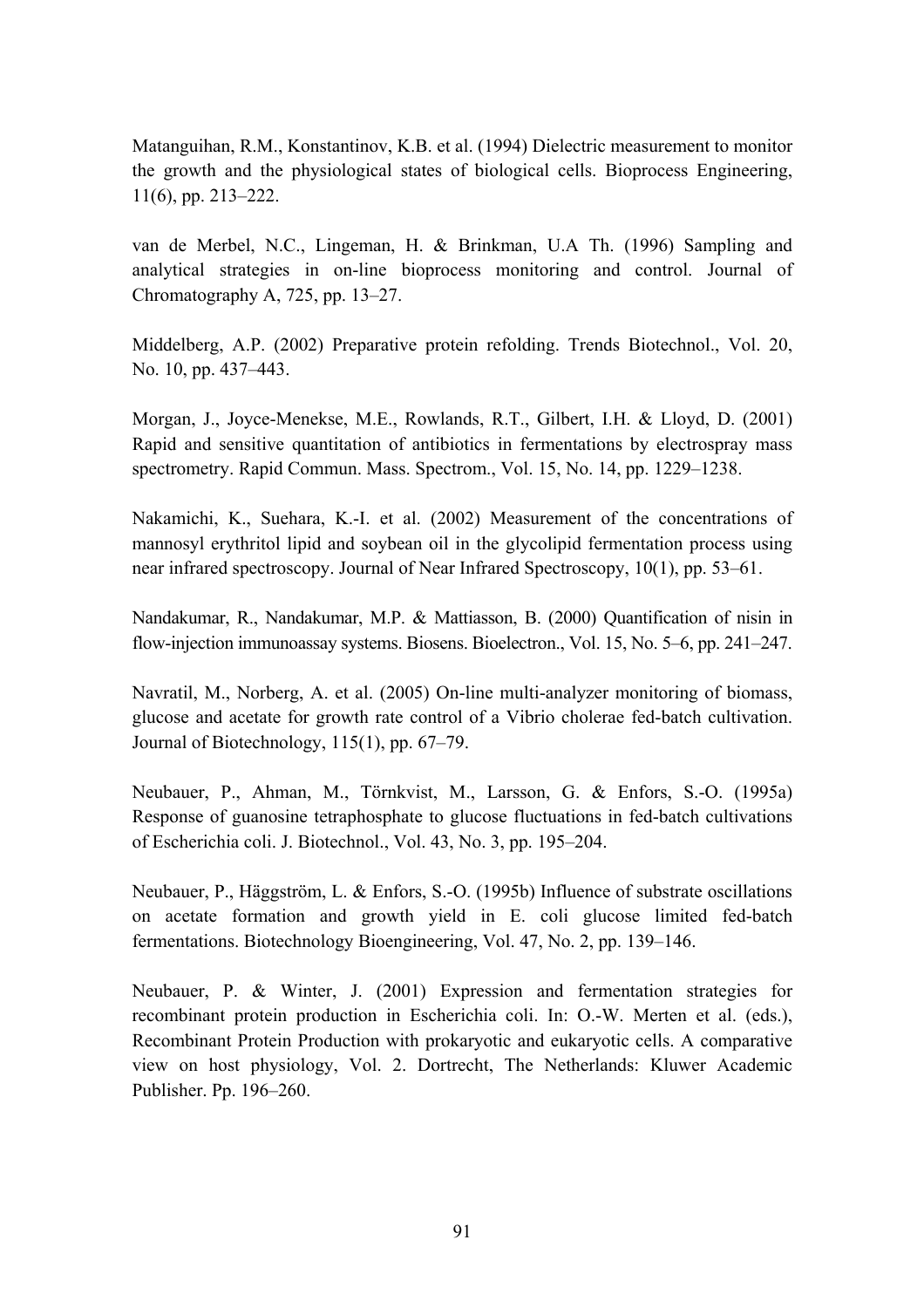Neubauer, P., Lin, H.Y. & Mathiszik, B. (2003) Metabolic load of recombinant protein production: Inhibition of cellular capacities for glucose uptake and respiration after induction of a heterologous gene in Escherichia coli. Biotechnology and Bioengineering, Vol. 83, No. 1, pp.  $53-64$ .

Osborne, B., Fearn, T. & Hindle, P. (1993) Practical NIR spectroscopy with applications in food and beverage analysis. Harlow, UK: Longman Scientific & Technical.

Panda, A.K. (2003) Bioprocessing of therapeutic proteins from the inclusion bodies of Escherichia coli. Adv. Biochem. Eng. Biotechnol., Vol. 85, pp. 43–93.

Patkar, A., Vijayasankaran, N., Urry, D.W. & Srienc, F. (2002) Flow cytometry as a useful tool for process development: rapid evaluation of expression systems. J. Biotechnol., Vol. 93, No. 3, pp. 217–229.

Pavlickova, P., Schneider, E.M. et al. (2004) Advances in recombinant antibody microarrays. Clinica Chimica Acta,  $343(1-2)$ , pp. 17–35.

Pelletier, M.J. & Altkorn, R. (2000) Efficient Elimination of Fluorescence Background from Raman Spectra Collected in a Liquid Core Optical Fiber. Appl. Spectrosc., 54, pp. 1837–1841.

Pollard, D.J., Buccino, R., Connors, N.C., Kirschner, T.F., Olewinski, R.C., Saini, K. & Salmon, P.M. (2001) Real-time analyte monitoring of a fungal fermentation, at pilot scale, using in situ mid-infrared spectroscopy. Bioproc. Biosyst. Eng., 24, pp. 13–24.

Pulli, T., Söderlund, H. et al. (2005) One-step homogeneous immunoassay for small analytes. Analytical Chemistry,  $77(8)$ , pp.  $2637-2642$ .

Ramanathan, K. & Danielsson, B. (2001) Principles and applications of thermal biosensors. Biosensors  $& Bioelectronic, 16, pp. 417–423.$ 

Randers-Eichhorn, L., Albano, C.R. et al. (1997) On-line green fluorescent protein sensor with LED excitation. Biotechnology and Bioengineering,  $55(6)$ , pp. 921–926.

Rank, M., Gram, J., Stern Nielsen, K. & Danielsson, B. (1995) On-line monitoring of ethanol, acetaldehyde and glycerol during industrial fermentations with Saccharomyces cerevisiae. Applied Microbiology and Biotechnology, 42, pp. 6–813–817.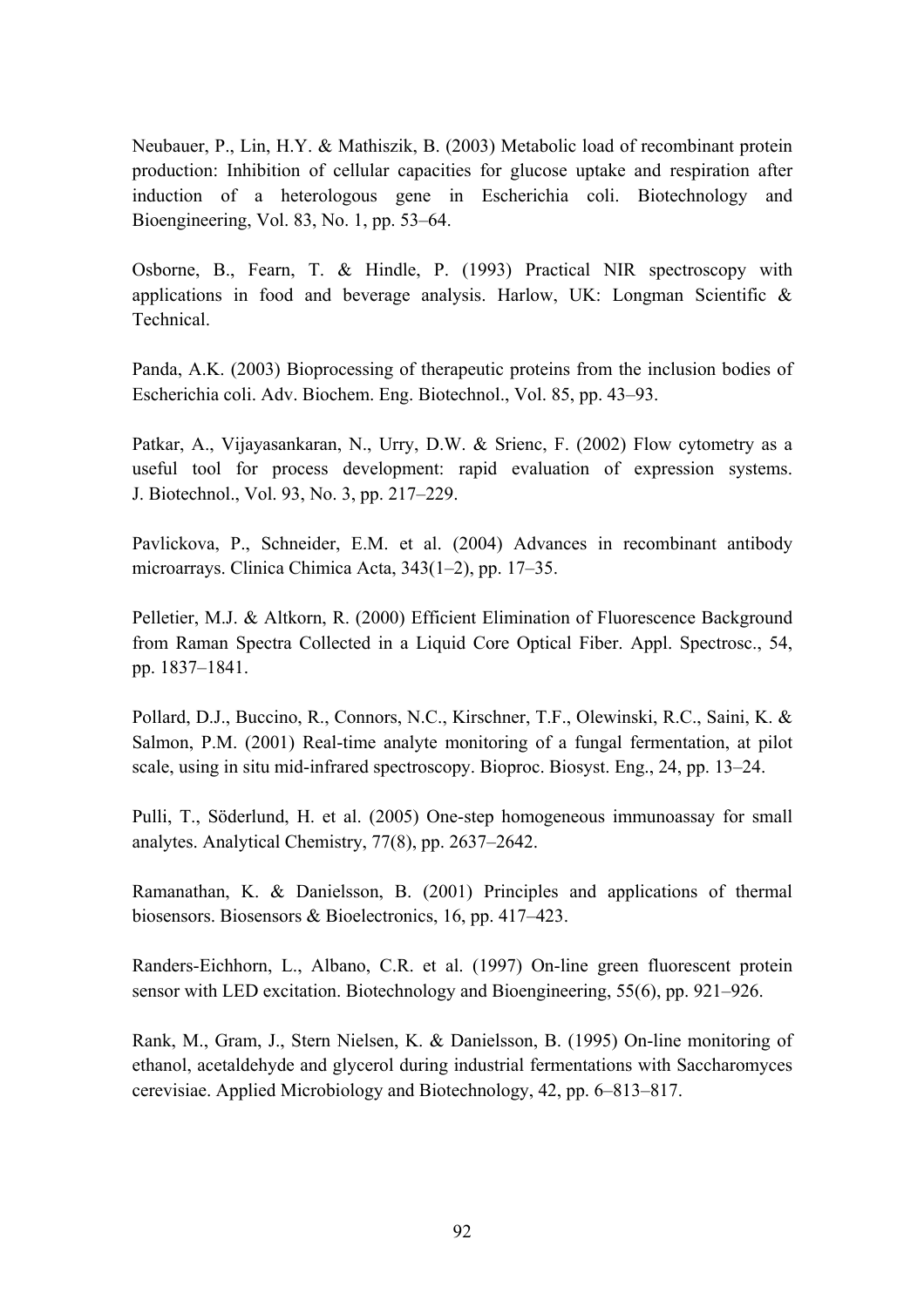Rautio, J., Barken, K.B., Lahdenpera, J., Breitenstein, A., Molin, S. & Neubauer, P. (2003) Sandwich hybridisation assay for quantitative detection of yeast RNAs in crude cell lysates. Microb. Cell Fact., Vol. 2, No. 1, p. 4.

Reischer, H., Schotola, I., Striedner, G., Pötschacher, F. & Bayer, K. (2004) Evaluation of the GFP signal and its aptitude for novel on-line monitoring strategies of recombinant fermentation processes. Journal of Biotechnology, Vol. 108, Issue 2, pp. 115–125.

Resina, D., Serrano, A., Valero, F. & Ferrer, P. (2004) Expression of a Rhizopus oryzae lipase in Pichia pastoris under control of the nitrogen source-regulated formaldehyde dehydrogenase promoter. J. Biotechnol., Vol. 109, No. 1–2, pp. 103–113.

Reuss, M., Piehl, H. & Wagner, F. (1975) Application of mass spectrometry to the measurement of dissolved gases and volatile substances. European Journal for Applied Microbiology, 1, pp.  $323-325$ .

Rhiel, M., Ducommun, P., Bolzonella, I., Marison, I. & von Stockar, U. (2002) Real-Time In Situ Monitoring of Freely Suspended and Immobilized Cell Cultures Based on Mid-Infrared Spectroscopic Measurements. Biotechnol. Bioeng., 77, pp. 174–185.

Rich, R.L. & Myszka, D.G. (2005) Survey of the year 2003 commercial optical biosensor literature. Journal of Molecular Recognition,  $18(1)$ , pp. 1–39.

Saarela, U., Leiviskä, K., Juuso, E. & Kosola, A. (2003a) Modelling of a fed-batch enzyme fermentation process. IFAC International Conference on Intelligent Control Systems and Signal Processing. Faro, Portugal, April 08–11, 2003.

Saarela, U., Leiviskä, K. & Juuso, E. (2003b) Modelling of a Fed-batch Fermentation Process. – Control Engineering Laboratory, Report A no. 21. Oulu: University of Oulu. 23 p.

Scheper, T. & Schügerl, K. (1986) Characterization of bioreactors by in situ fluorometry. Journal of Biotechnology,  $3(4)$ , pp. 221–229.

Scheper, T.H., Hilmer, J.M., Lammers, F., Müller, C. & Reinecke, M. (1996) Biosensors in bioprocess monitoring, Journal of Chromatography A, Vol. 725, Issue 1, pp.  $3-12$ .

Schügerl, K. (2001) Progress in monitoring, modeling and control of bioprocesses during the last 20 years. Journal of Biotechnology,  $85(2)$ , pp. 149–173.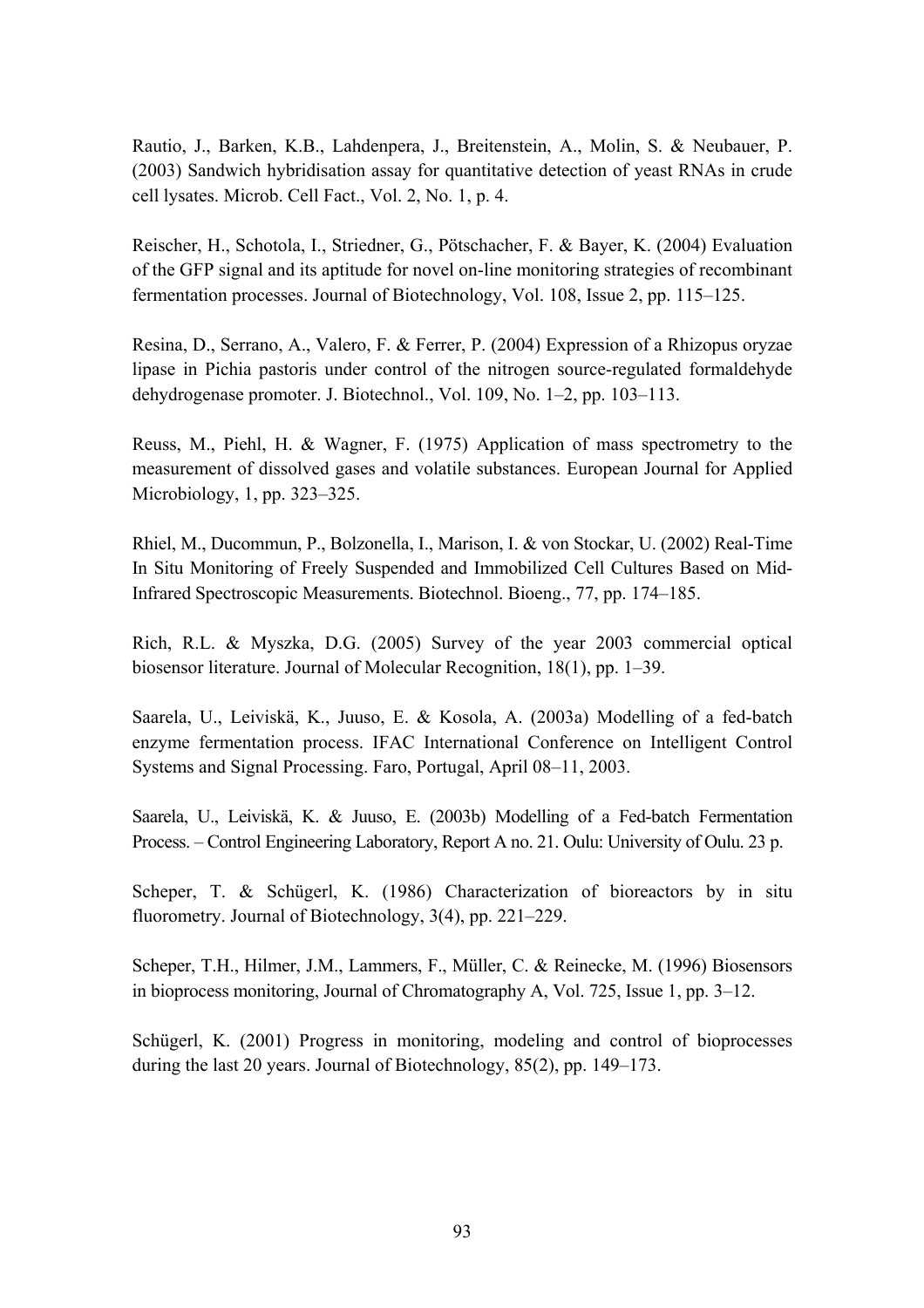Schulz, C.M., Scampavia, L. & Ruzicka, J. (2002) Real-time monitoring of lactate extrusion and glucose consumption of cultured cells using a lab-on-valve system. Analyst, 127(12), pp. 1583–1588.

Schultz, J.S. & Taylor, R.F. (1996) Introduction to chemical and biological sensors. In: Taylor, R.F. & Schultz, J.S. (eds.), Handbook of Chemical and Biological Sensors. IOP Publishing. ISBN 0-7503-0323-9. Pp. 1-10.

Schmidt-Heck, W., Guthke, R., Toepfer, S., Reischer, H., Dürrschmid, K. & Bayer, K. (2004) Reverse engineering of the stress response during expression of a recombinant protein. In: Proceedings of the EUNITE 2004 European Symposium on Intelligent Technologies, Hybrid Systems and their Implementation on Smart Adaptive Systems, June 10-12, 2004, Aachen, Germany, Verlag Mainz, Wissenschaftsverlag, Aachen, 2004. Pp. 407-412.

Schweder, T. & Hecker, M. (2004) Monitoring of stress responses. Adv. Biochem. Eng Biotechnol., Vol. 89, pp. 47–71.

Schweder, T. & Neubauer, P. (2005) Bioprocess Analysis. Encyclopedia of Analytical Science volume 2e. Academic Press. Elsevier. Pp. 337–343.

Sinacola, J.R. & Robinson, A.S. (2002) Rapid refolding and polishing of single-chain antibodies from Escherichia coli inclusion bodies. Protein Expr. Purif., Vol. 26, No. 2, pp. 301-308.

Shadle, P.J. (Feb 1, 2004) Qualification of raw materials for biopharmaceutical use. http://www.biopharminternational.com/biopharm/article/articleDetail.jsp?id=86831.

Shaw, A.D., Kaderbhai, N., Jones, A., Woodward, A.M., Goodacre, R., Rowland, J.J. & Kell, D.B. (1999) Noninvasive, On-Line Monitoring of the Biotransformation by Yeast of Glucose to Ethanol Using Dispersive Raman Spectroscopy and Chemometrics. Appl. Spectrosc., 53, pp.  $1419 - 1427$ .

Sivakesava, S., Irudayaraj, J. & Ali, D. (2001a) Simultaneous determination of multiple components in lactic acid fermentation using FT-MIR, NIR, and FT-Raman spectroscopic techniques. Process Biochem., 37, pp. 371–378.

Sivakesava, S., Irudayaraj, J. & Demirci, A. (2001b) Monitoring a bioprocess for ethanol production using FT-MIR and FT-Raman spectroscopy. J. Indust. Microbiol. Biot., 26, pp. 185–190.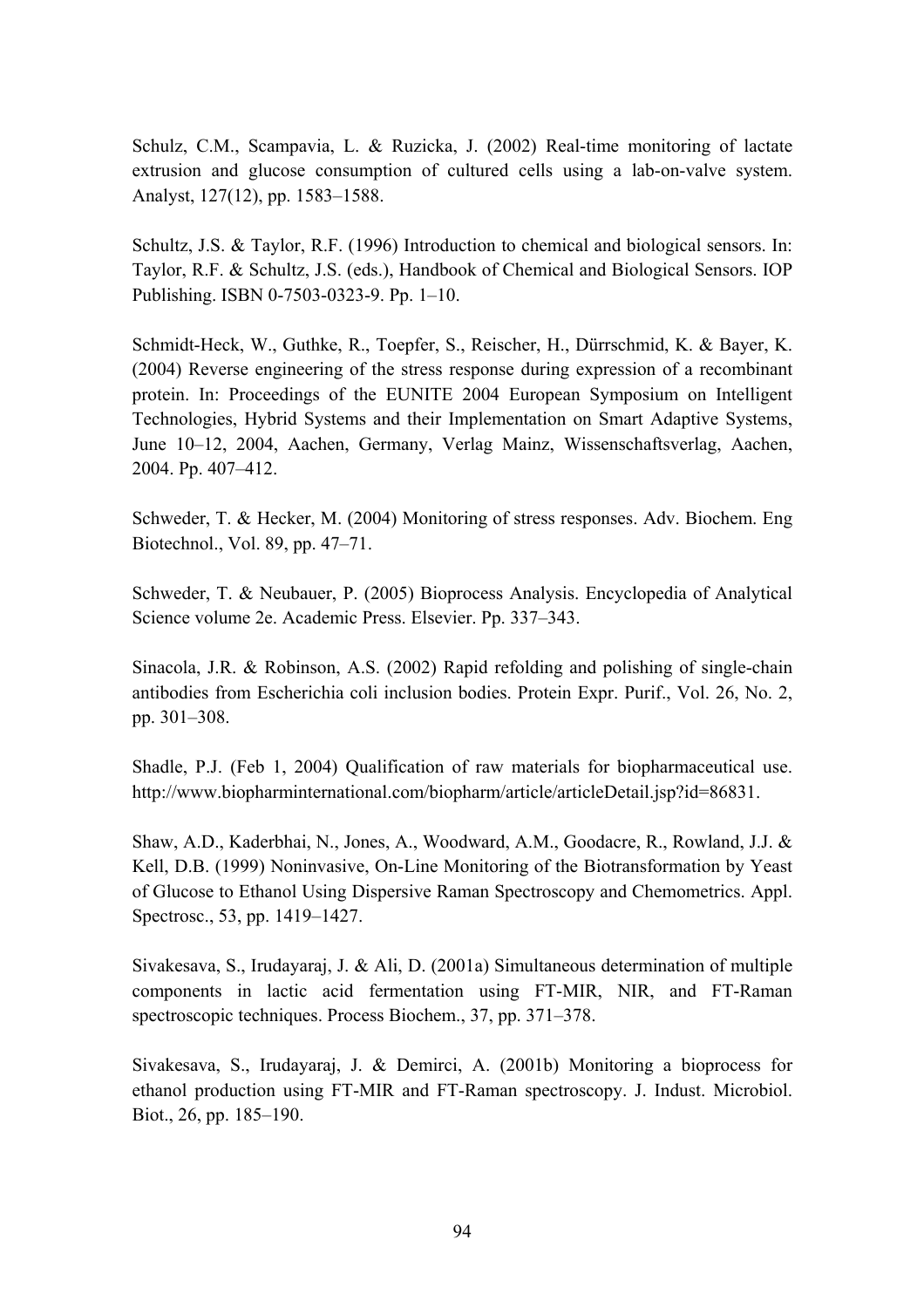Skibsted, E., Lindemann, C. et al. (2001) On-line bioprocess monitoring with a multiwavelength fluorescence sensor using multivariate calibration. Journal of Biotechnology,  $88(1)$ , pp.  $47-57$ .

Soini, J., Falschlehner, C., Mayer, C., Bohm, D., Weinel, S., Panula, J., Vasala, A. & Neubauer, P. (2005) Transient increase of ATP as a response to temperature up-shift in Escherichia coli. Microb. Cell Fact., Vol. 4, No. 1, p. 9.

Sonnleitner, B. (2000) Instrumentation of Biotechnical Processes. In: Advances in Biochemical Engineering/Biotechnology. Berlin: Springer-Verlag. Pp. 1–64.

Söderlund, H., Kataja, K., Saloheimo, M., Ilmen, M. & Takkinen, K. (2003) Method and test kit for quantitative and/or cooperative assessment of variations in polynucleotide amounts in cell or tissue samples. Finland FI20010041 / Int. pat. appl. No. PCT/FI02/00023.

Tarkiainen, V., Kotiaho, T., Mattila, I., Virkajärvi, I., Aristidou, A. & Ketola, R. (2005) On-line monitoring of continuous beer fermentation process using automatic membrane inlet mass spectrometric system. Talanta,  $65$ , pp.  $1254-1263$ .

Tartakovsky, B., Sheintuch, M., Hilmer, J.M. & Scheper, T. (1996) Application of scanning fluorometry for monitoring of a fermentation process. Biotechnol. Prog., Vol. 12, No. 1, pp.  $126-131$ .

Thuillard, M. (2004) Adaptive multiresolution search: how to beat brute force. International Journal of Approximate Reasoning, Vol. 35, Issue 3 March 2004, pp. 223–238.

Tran-Minh, C. (1996) Biosensors in flow-injection systems for biomedical analysis, process and environmental monitoring. J. Mol. Recognit., Vol. 9, No. 5–6, pp. 658–663.

Trentmann, O., Khatri, N.K. & Hoffmann, F. (2004) Reduced oxygen supply increases process stability and product yield with recombinant Pichia pastoris. Biotechnol. Prog., Vol. 20, No. 6, pp. 1766–1775.

Tsumoto, K., Shinoki, K., Kondo, H., Uchikawa, M., Juji, T. & Kumagai, I. (1998) Highly efficient recovery of functional single-chain Fv fragments from inclusion bodies overexpressed in Escherichia coli by controlled introduction of oxidizing reagent  $$ application to a human single-chain Fv fragment. J. Immunol. Methods, Vol. 219, No.  $1-2$ , pp.  $119-129$ .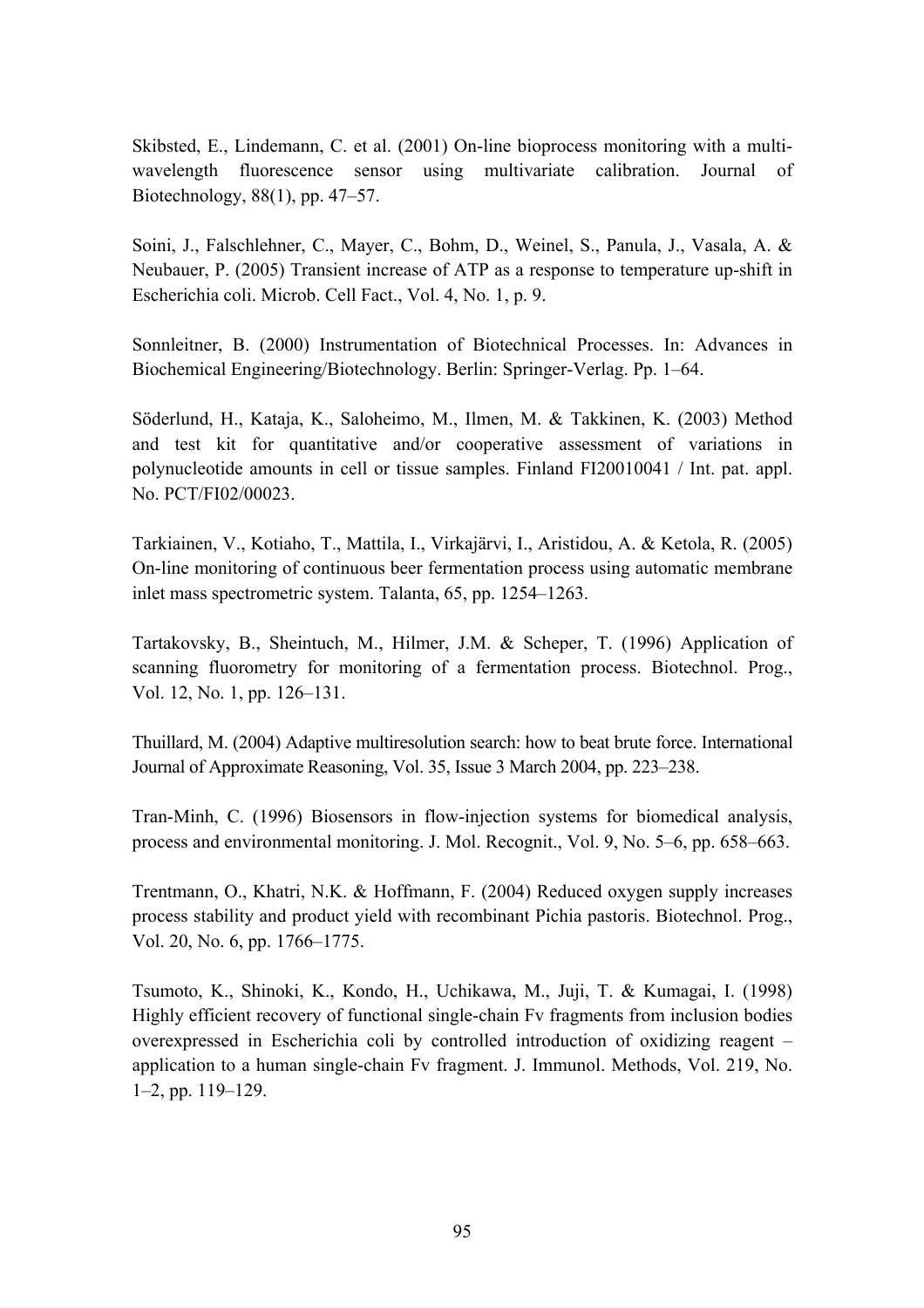Tsumoto, K., Ejima, D., Kumagai, I. & Arakawa, T. (2003) Practical considerations in refolding proteins from inclusion bodies. Protein Expr. Purif., Vol. 28, No. 1, pp.  $1-8$ .

Tunnemann, R., Mehlmann, M., Sussmuth, R.D., Buhler, B., Pelzer, S., Wohlleben, W., Fiedler, H.P., Wiesmuller, K.H., Gauglitz, G. & Jung, G. (2001) Optical biosensors. Monitoring studies of glycopeptide antibiotic fermentation using white light interference. Anal. Chem., Vol. 73, No. 17, pp. 4313-4318.

Ulber, R., Frerichs, J.-G. et al. (2003) Optical sensor systems for bioprocess monitoring. Analytical and Bioanalytical Chemistry,  $376(3)$ , pp.  $342-348$ .

Vaidyanathan, S., Arnold, S.A. et al. (2001a) Assessment of near-infrared spectral information for rapid monitoring of bioprocess quality. Biotechnology and Bioengineering,  $74(5)$ , pp.  $376-388$ .

Vaidyanathan, S., Harvey, L.M. et al. (2001b) Deconvolution of near-infrared spectral information for monitoring mycelial biomass and other key analytes in a submerged fungal bioprocess. Analytica Chimica Acta,  $428(1)$ , pp.  $41-59$ .

Vaidyanathan, S., Harvey, L.M. et al. (2001c) Assessment of the structure and predictive ability of models developed for monitoring key analytes in a submerged fungal bioprocess using near-infrared spectroscopy. Applied Spectroscopy, 55(4), pp. 444–453.

Vaidyanathan, S., White, S. et al. (2003) Influence of morphology on the near-infrared spectra of mycelial biomass and its implications in bioprocess monitoring. Biotechnology and Bioengineering,  $82(6)$ , pp. 715–724.

Vasala, A., Panula, J., Bollok, M., Illman, L., Hälsig, C., Neubauer, P. (2006) A new wireless system for decentralised measurement of physiological parameters from shake flasks. Microbial Cell Factories 5:8.

Vincentelli, R., Canaan, S., Campanacci, V., Valencia, C., Maurin, D., Frassinetti, F., Scappucini-Calvo, L., Bourne, Y., Cambillau, C. & Bignon, C. (2004) High-throughput automated refolding screening of inclusion bodies. Protein Sci., Vol. 13, No. 10, pp. 2782–2792.

Voigt, B., Schweder, T., Becher, D., Ehrenreich, A., Gottschalk, G., Feesche, J., Maurer, K. H. & Hecker, M. (2004) A proteomic view of cell physiology of Bacillus licheniformis. Proteomics, Vol. 4, No. 5, pp.  $1465-1490$ .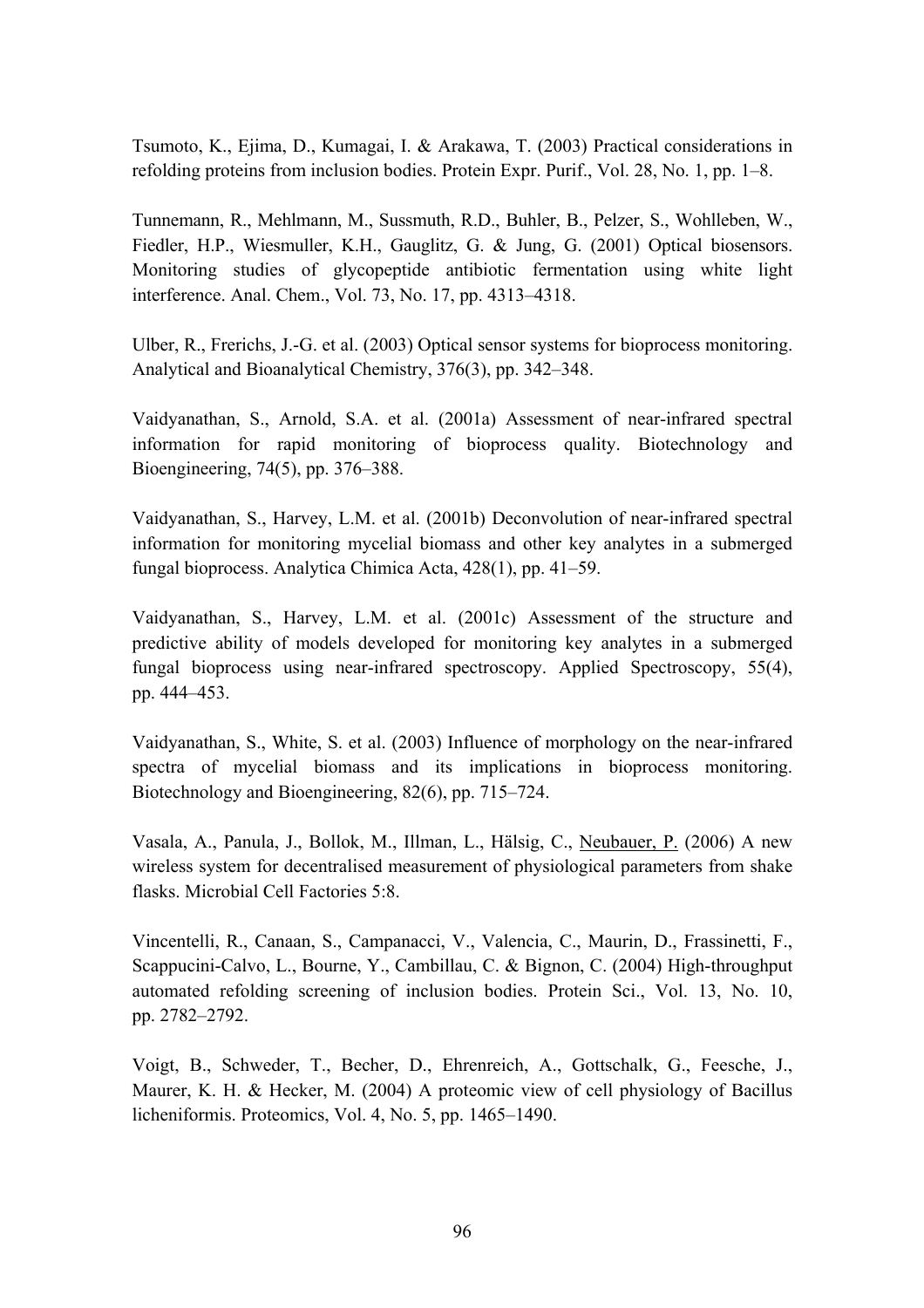Vojinović, V., Calado, C.R., Silva, A.I., Mateus, M., Cabral, J.M.S. & Fonseca, L.P. (2005) Micro-analytical GO/HRP bioreactor for glucose determination and bioprocess monitoring. Biosensors and Bioelectronics, 20, pp. 1955–1961.

Walsh, G. (2003) Pharmaceutical biotechnology products approved within the European Union. European Journal of Pharmaceutics and Biopharmaceutics, pp. 3–10.

Wang L., Ridgway, D., Gu, T. & Moo-Young, M. (2003) Effects of process parameters on heterologous protein production in Aspergilus niger fermentation. Journal of Chemical Technology and Biotechnology,  $78(12)$ , pp. 1259–1266.

Warner, T.M. & Nochumson, S. (2002) Innovations of Membrane Chromatography. Pharmaceutical Technology, September 2002.

Winchester, K. (2005) Process analytical technology: a framework for innovation, Bioprocessing Journal, May/June  $(2005)$ , pp. 21–23

Winter, J., Lilie, H. & Rudolph, R. (2002) Renaturation of human proinsulin  $-$  a study on refolding and conversion to insulin. Anal. Biochem., Vol. 310, No. 2, pp. 148–155.

Woodward, A.M. & Kell, D.B. (1991) On the relationship between the nonlinear dielectric properties and respiratory activity of the obligately aerobic bacterium Micrococcus luteus. Bioelectrochemistry and Bioenergetics,  $26(3)$ , pp. 423–439.

Wu, C.-H., Scampavia, L., Ruzicka, J. & Zamost, B. (2001) Micro sequential injection: Fermentation monitoring of ammonia, glycerol, glucose, and free iron using the novel lab-on-valve system. Analyst,  $126(3)$ , pp.  $291-297$ .

Wu, C.-H., Scampavia, L. & Ruzicka, J. (2003) Micro sequential injection: automated insulin derivatization and separation using a lab-on-valve capillary electrophoresis system. Analyst, 128(9), pp. 1123–1130.

Xu, B., Jahic, M., Blomsten, G. & Enfors, S.O. (1999) Glucose overflow metabolism and mixed-acid fermentation in aerobic large-scale fed-batch processes with Escherichia coli. Appl. Microbiol. Biotechnol., 51 $(5)$ , pp. 564–571.

Zhang, W., Hywood Potter, K.J., Plantz, B.A., Schlegel, V.L., Smith, L.A. & Meagher, M.M. (2003) Pichia pastoris fermentation with mixed-feeds of glycerol and methanol: growth kinetics and production improvement. J. Ind. Microbiol. Biotechnol., Vol. 30, No. 4, pp.  $210-215$ .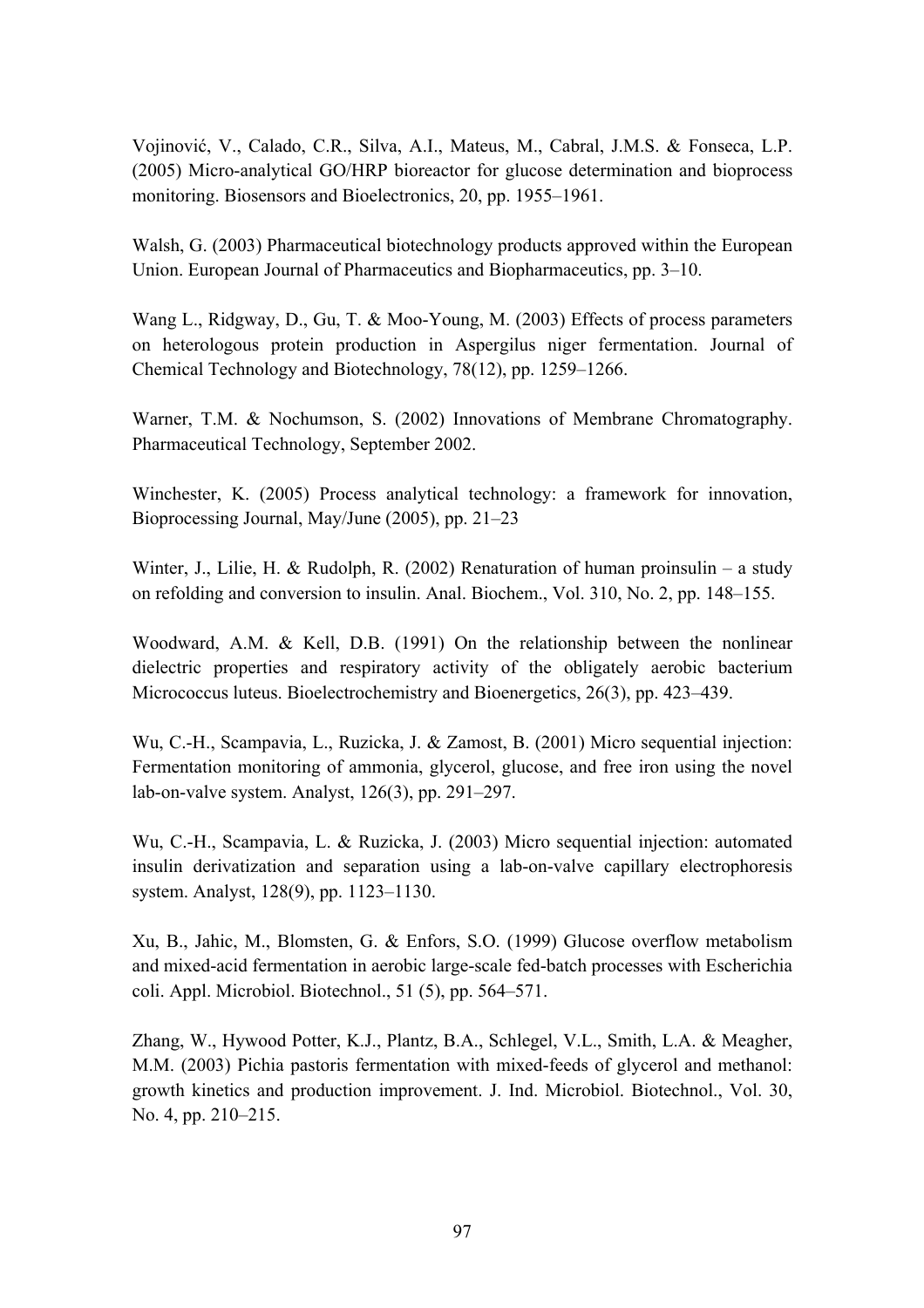Zhang, W., Liu, C.P., Inan, M. & Meagher, M.M. (2004) Optimization of cell density and dilution rate in Pichia pastoris continuous fermentations for production of recombinant proteins. J. Ind. Microbiol. Biotechnol., Vol. 31, No. 7, pp. 330–334.

Zeiser, A., BÈdard, C. et al. (1999) On-line monitoring of the progress of infection in Sf-9 insect cell cultures using relative permittivity measurements. Biotechnology and Bioengineering, 63(1), pp. 122-126.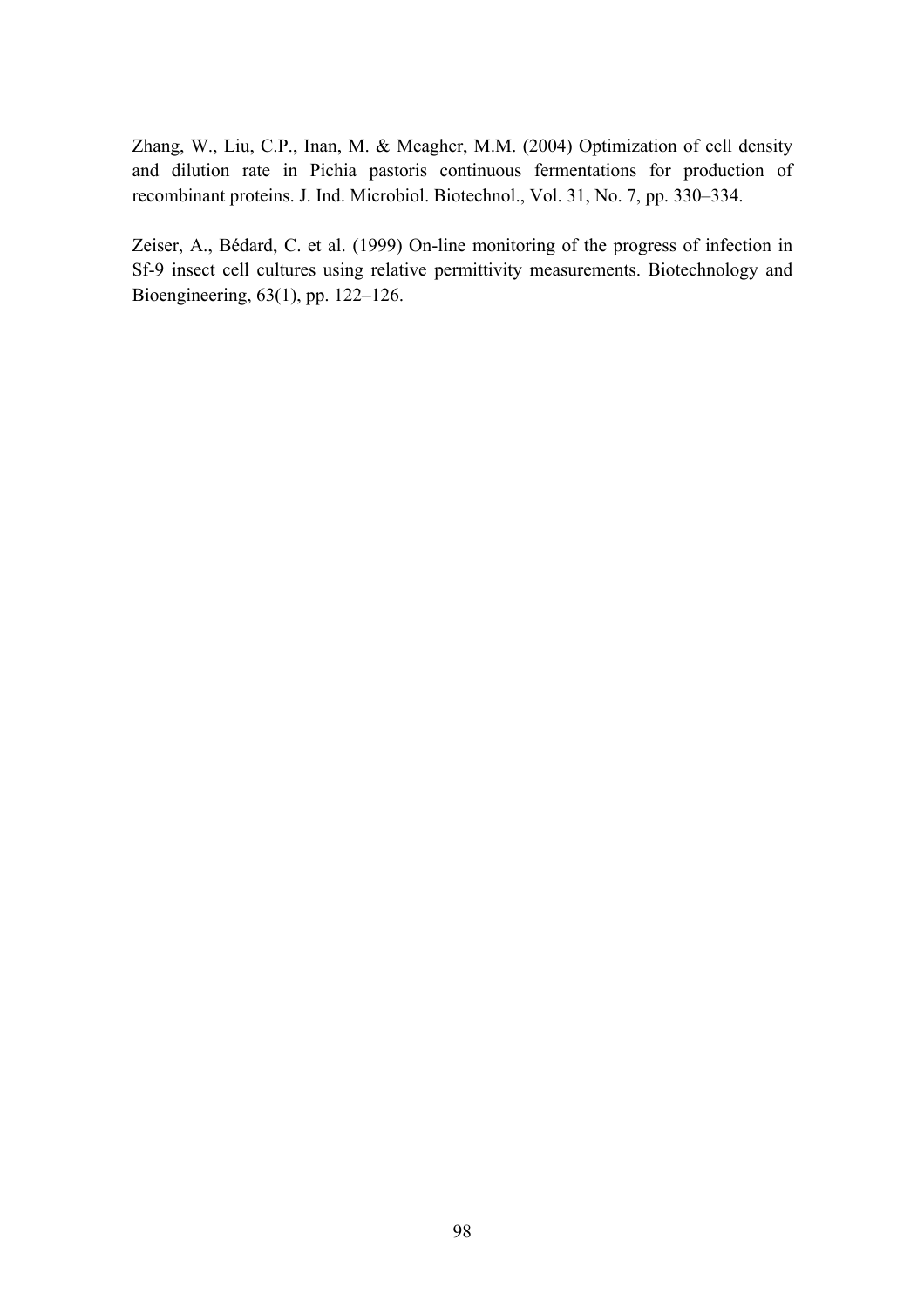# **Useful reading**

A. Useful Standards

1. ASTM Standards

E2363-04: Standard Terminology related to PAT

D 3764 – 01: Standard Practice for Validation of Process Stream Analyzer Systems.

D 4855 – 97: Standard Practice for Comparing Test Methods.

D 6299 – 02: Standard Practice for Applying Statistical Quality Assurance Techniques to Evaluate Analytical Measurement System Performance.

E 456-02: Standard Terminology Relating to Quality and Statistics

E1325-02: Standard Terminology Relating to Design of Experiments.

2. Parenteral Drug Association

PDA. May/June 2000. Technical Report No. 33: Evaluation, Validation and Implementation of New Microbiological Testing Methods. PDA Journal of Pharmaceutical Science and Technology 54(3) Supplement TR33

#### 3. EMEA

Guidance on Development of Pharmaceutics (CPMP/QWP/054/98)

Note for Guidance on Parametric Release (CPMP/QWP/3015/99)

4. European Commission

Annex 17 to the EU GMP Guide.

#### 4. ICH

ICH Guideline on Pharmaceutical Development (ICH Q8)